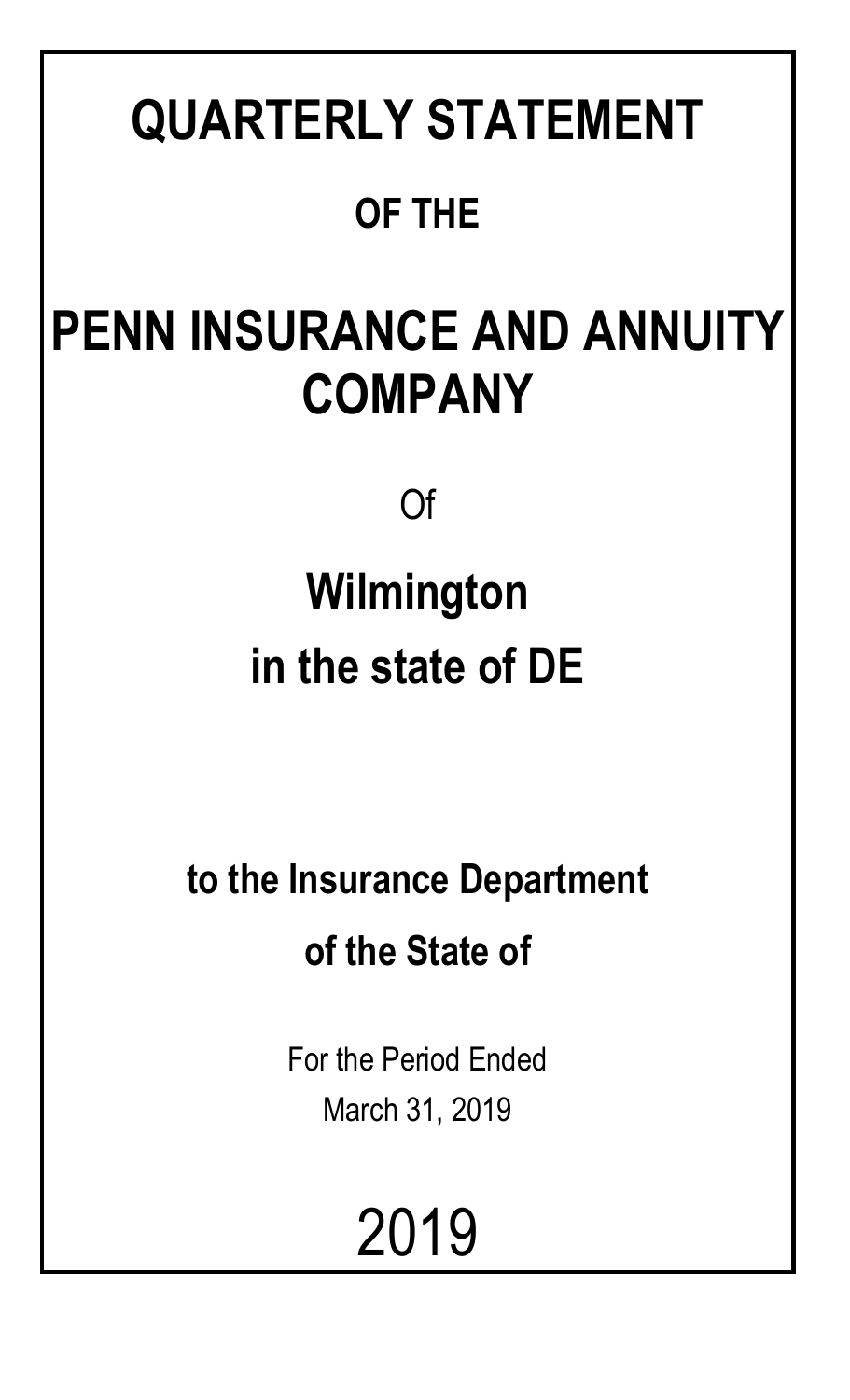## ı öne fesi ini ina fan ini ini bun bun ini ilm önu bun bun bun bun berlen in **QUARTERLY STATEMENT**

As of March 31, 2019 of the Condition and Affairs of the

## PENN INSURANCE AND ANNUITY COMPANY

NAIC Group Code.....850, 850 NAIC Company Code..... 93262 (Current Period) (Prior Period) Organized under the Laws of DE State of Domicile or Port of Entry DE Licensed as Business Type: Life, Accident & Health Incorporated/Organized..... July 3, 1980 **Statutory Home Office** (Street and Number) Main Administrative Office (Street and Number) Mail Address Penn Insurance & Annuity Company .. Philadelphia .. PA .. US .. 19172 (Street and Number or P. O. Box) (City or Town, State, Country and Zip Code)

Primary Location of Books and Records

**Name** 

Internet Web Site Address **Statutory Statement Contact** 

1. Eileen Claire McDonnell

3. Franklin Luther Best Jr.

Bethanne Doyle Adamsky

Jay T Lewellen

Employer's ID Number..... 23-2142731

Country of Domicile

**US** 

Commenced Business..... April 9, 1981 1209 Orange Street .. Wilmington .. DE .. US .. 19801 (City or Town, State, Country and Zip Code) 600 Dresher Road .. Horsham .. PA .. US .. 19044 (City or Town, State, Country and Zip Code)

(City or Town, State, Country and Zip Code)

215-956-8000

(Area Code) (Telephone Number)

215-956-8000 (Area Code) (Telephone Number)

215-956-8120 (Area Code) (Telephone Number) (Extension) 215-956-8145 (Fax Number)

### **OFFICERS**

**Title Name** Chairman & Chief Executive Officer 2. Susan Twine Deakins Secretary & Counsel 4. David Michael O'Malley **OTHER** Controller & Treasurer Thomas Henry Harris VP & Chief Actuary David Michael Raszeja

600 Dresher Road .. Horsham .. PA .. US .. 19044

(Street and Number)

(E-Mail Address)

(Name)

www.pennmutual.com

Bethanne Doyle Adamsky

adamsky.bethanne@pennmutual.com

### Executive VP & Chief Distribution Officer Vice President, Financial Management & Chief Risk

**Title** 

President & Chief Operating Officer

Executive VP & Chief Financial

Officer

**Susan Twine Deakins** 

## **DIRECTORS OR TRUSTEES**

David Michael O'Malley

Gregory Joseph Driscoll

Thomas Henry Harris

Eileen Claire McDonnell

**State of** Pennsylvania County of..... Montcomery

The officers of this reporting entity being duly sworn, each depose and say that they are the described officers of said reporting entity, and that on the reporting period stated above; all of the herein described assets were the absolute property of the said reporting entity, free and clear from any liens or claims thereon, except as herein stated, and that this statement, together with related exhibits, schedules and explanations therein contained, annexed or referred to, is a full and true statement of all the assets and liabilities and of the condition and affairs of the said reporting entity as of the reporting period stated above, and of its income and deductions. therefrom for the period ended, and have been completed in accordance with the NAIC Annual Statement Instructions and Accounting Practices and Procedures manual except to the extent that: (1) state law may differ; or, (2) that state rules or regulations require differences in reporting not related to accounting practices and procedures, according to the best of their information, knowledge and belief, respectively. Furthermore, the scope of this attestation by the described officers also includes the related corresponding electronic filing with the NAIC; when required, that is an exact copy (except for formatting differences due to electronic filing) of the enclosed statement. The electronic filing may be requested by various regulators in lieu of or in addition to the enclosed statement.

| (Signature)<br>放野 极 守教                                                                                                                                                                                                               | (Signature)                                                                                                                 | (Signature)                                                                       |
|--------------------------------------------------------------------------------------------------------------------------------------------------------------------------------------------------------------------------------------|-----------------------------------------------------------------------------------------------------------------------------|-----------------------------------------------------------------------------------|
| Eliees Claire McDonnell<br>in link lid and on                                                                                                                                                                                        | Susan Twine Deakins                                                                                                         | Franklin Luther Best Jr.                                                          |
| 计标志系统控制<br>1. (Printed Name)<br><b>Constitution Chairman &amp; Chief Executive Officer</b>                                                                                                                                           | 2. (Printed Name)<br>Executive VP & Chief Financial Officer                                                                 | 3. (Printed Name)<br>Secretary & Counsel                                          |
| (Title)                                                                                                                                                                                                                              | (Title)                                                                                                                     | (Title)                                                                           |
| Subscribed and sworn to before me<br>2019<br>This.<br>davof                                                                                                                                                                          | a. Is this an original filing?<br>b. If no<br>1. State the amendment number<br>2. Date filed<br>3. Number of pages attached | Yes $[X]$<br>No. $\left\{ \begin{array}{ccc} 1 & \cdots & 1 \end{array} \right\}$ |
| Commonwealth of Pennsylvania - Notary Seal<br>Marianne C. Bechtel, Notary Public<br><b>Montgomery County</b><br>My commission expires December 26, 2021<br>Commission number 1008805<br>Member, Pennsylvania Association of Notaries |                                                                                                                             |                                                                                   |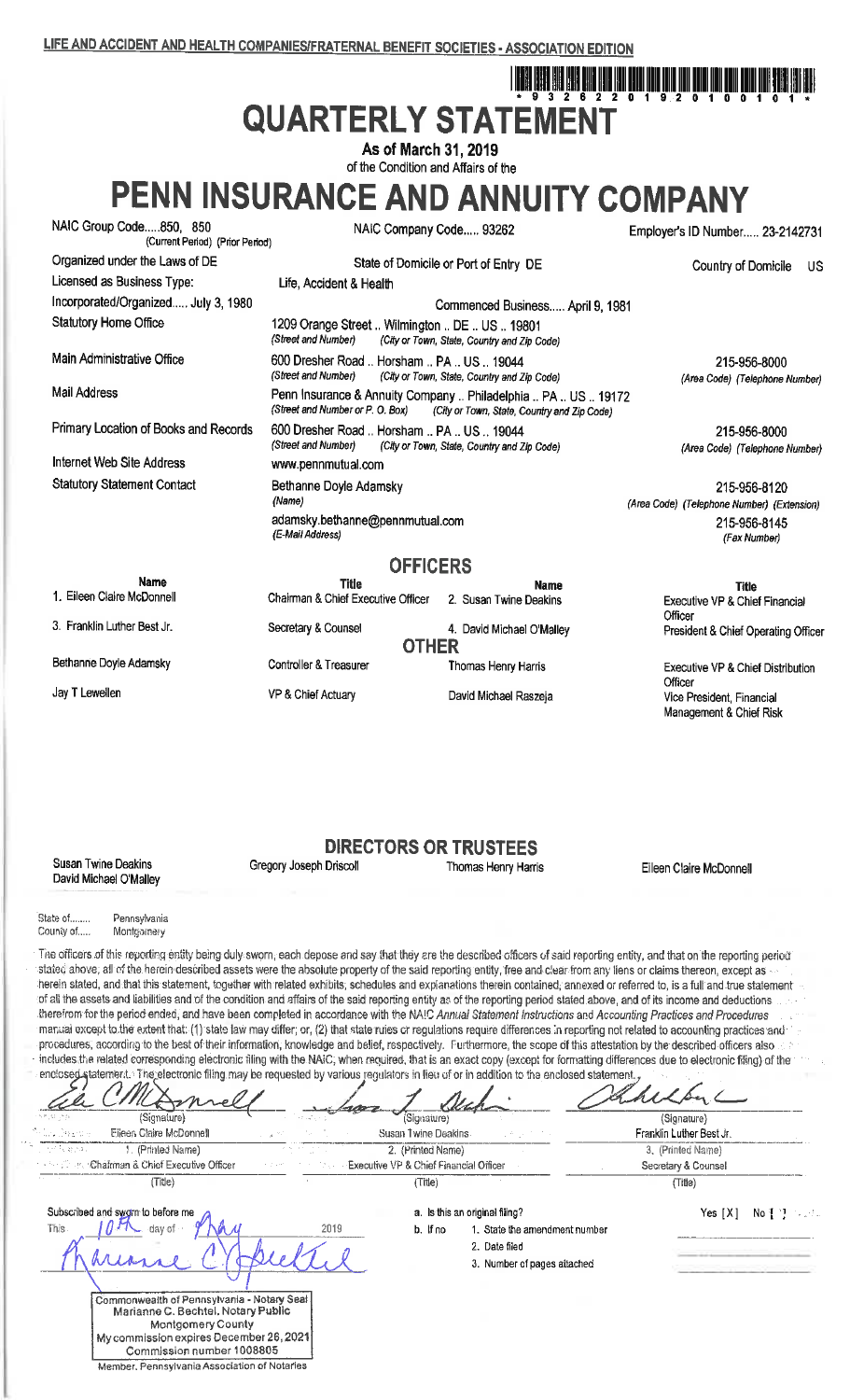|     |                                                                                    |                             | <b>Current Statement Date</b>                                          |                           | 4                                        |
|-----|------------------------------------------------------------------------------------|-----------------------------|------------------------------------------------------------------------|---------------------------|------------------------------------------|
|     |                                                                                    |                             |                                                                        | 3<br>Net Admitted         | December 31                              |
|     |                                                                                    | Assets                      | Nonadmitted<br>Assets                                                  | Assets<br>$(Cols. 1 - 2)$ | Prior Year Net<br><b>Admitted Assets</b> |
| 1.  |                                                                                    | 4,116,943,674               |                                                                        | 116,943,674               | 3,921,739,669                            |
| 2.  | Stocks:                                                                            |                             |                                                                        |                           |                                          |
|     | 2.1                                                                                |                             |                                                                        |                           | 42,954,247                               |
|     | $2.2^{\circ}$                                                                      |                             | 96,722,212   47,587,055   27,381,701                                   |                           |                                          |
| 3.  | Mortgage loans on real estate:                                                     |                             |                                                                        |                           |                                          |
|     | 3.1                                                                                |                             |                                                                        |                           |                                          |
|     | 3.2                                                                                |                             |                                                                        |                           |                                          |
| 4.  | Real estate:                                                                       |                             |                                                                        |                           |                                          |
|     | Properties occupied by the company (less \$0<br>4.1                                |                             |                                                                        |                           |                                          |
|     | Properties held for the production of income (less \$0<br>4.2                      |                             |                                                                        |                           |                                          |
|     | 4.3                                                                                |                             |                                                                        |                           |                                          |
| 5.  | Cash (\$1,257,196), cash equivalents (\$73,733,499)                                |                             |                                                                        |                           |                                          |
|     |                                                                                    |                             |                                                                        |                           |                                          |
| 6.  |                                                                                    |                             |                                                                        |                           | 536,576,883                              |
| 7.  |                                                                                    |                             |                                                                        |                           |                                          |
| 8.  |                                                                                    |                             | $\ldots$ 3,847,628   313,455,361                                       |                           | 305,285,597                              |
| 9.  |                                                                                    |                             |                                                                        |                           |                                          |
| 10. |                                                                                    |                             |                                                                        |                           |                                          |
| 11. |                                                                                    |                             |                                                                        |                           |                                          |
| 12. |                                                                                    |                             |                                                                        |                           |                                          |
| 13. |                                                                                    |                             |                                                                        |                           |                                          |
| 14. |                                                                                    |                             |                                                                        |                           |                                          |
|     | 15. Premiums and considerations:                                                   |                             |                                                                        |                           |                                          |
|     | 15.1 Uncollected premiums and agents' balances in the course of collection         |                             |                                                                        |                           |                                          |
|     | 15.2 Deferred premiums, agents' balances and installments booked but deferred      |                             |                                                                        |                           |                                          |
|     |                                                                                    |                             |                                                                        |                           |                                          |
|     | 15.3 Accrued retrospective premiums (\$0) and contracts subject to                 |                             |                                                                        |                           |                                          |
|     | 16. Reinsurance:                                                                   |                             |                                                                        |                           |                                          |
|     |                                                                                    |                             |                                                                        |                           | 41,686,644                               |
|     |                                                                                    |                             |                                                                        |                           | 324,786,497                              |
|     |                                                                                    |                             |                                                                        |                           | 39,761,103                               |
| 17. |                                                                                    |                             |                                                                        |                           |                                          |
|     |                                                                                    |                             |                                                                        |                           | 27,393,410                               |
|     |                                                                                    |                             |                                                                        |                           | 50,225,851                               |
| 19. |                                                                                    |                             |                                                                        |                           | 93,355                                   |
| 20. |                                                                                    |                             |                                                                        |                           |                                          |
| 21. |                                                                                    |                             |                                                                        |                           |                                          |
| 22. |                                                                                    |                             |                                                                        |                           |                                          |
| 23. |                                                                                    |                             |                                                                        |                           |                                          |
| 24. |                                                                                    |                             |                                                                        |                           |                                          |
| 25. |                                                                                    |                             |                                                                        |                           |                                          |
| 26. | Total assets excluding Separate Accounts, Segregated Accounts and Protected        |                             | 129,194,730 6,312,898,545 6,061,552,873                                |                           |                                          |
| 27. | From Separate Accounts, Segregated Accounts and Protected Cell Accounts 52,701,922 |                             |                                                                        |                           |                                          |
| 28. |                                                                                    |                             | $\ldots$ 129,194,730   $\ldots$ 6,365,600,467   $\ldots$ 6,110,090,574 |                           |                                          |
|     |                                                                                    | <b>DETAILS OF WRITE-INS</b> |                                                                        |                           |                                          |
|     |                                                                                    |                             |                                                                        |                           |                                          |
|     |                                                                                    |                             |                                                                        |                           |                                          |
|     |                                                                                    |                             |                                                                        |                           |                                          |
|     |                                                                                    |                             |                                                                        |                           |                                          |
|     |                                                                                    |                             |                                                                        |                           |                                          |
|     |                                                                                    |                             |                                                                        |                           | $\ldots$ 2,936,000                       |
|     |                                                                                    |                             |                                                                        |                           | 1,974,790                                |
|     |                                                                                    |                             |                                                                        |                           |                                          |
|     |                                                                                    |                             |                                                                        |                           |                                          |

 $.6,359,850$ 

 $.324,438$ 

 $.6,035,412$ 

 $.7,749,897$ 

2599. Totals (Lines 2501 thru 2503 plus 2598) (Line 25 above).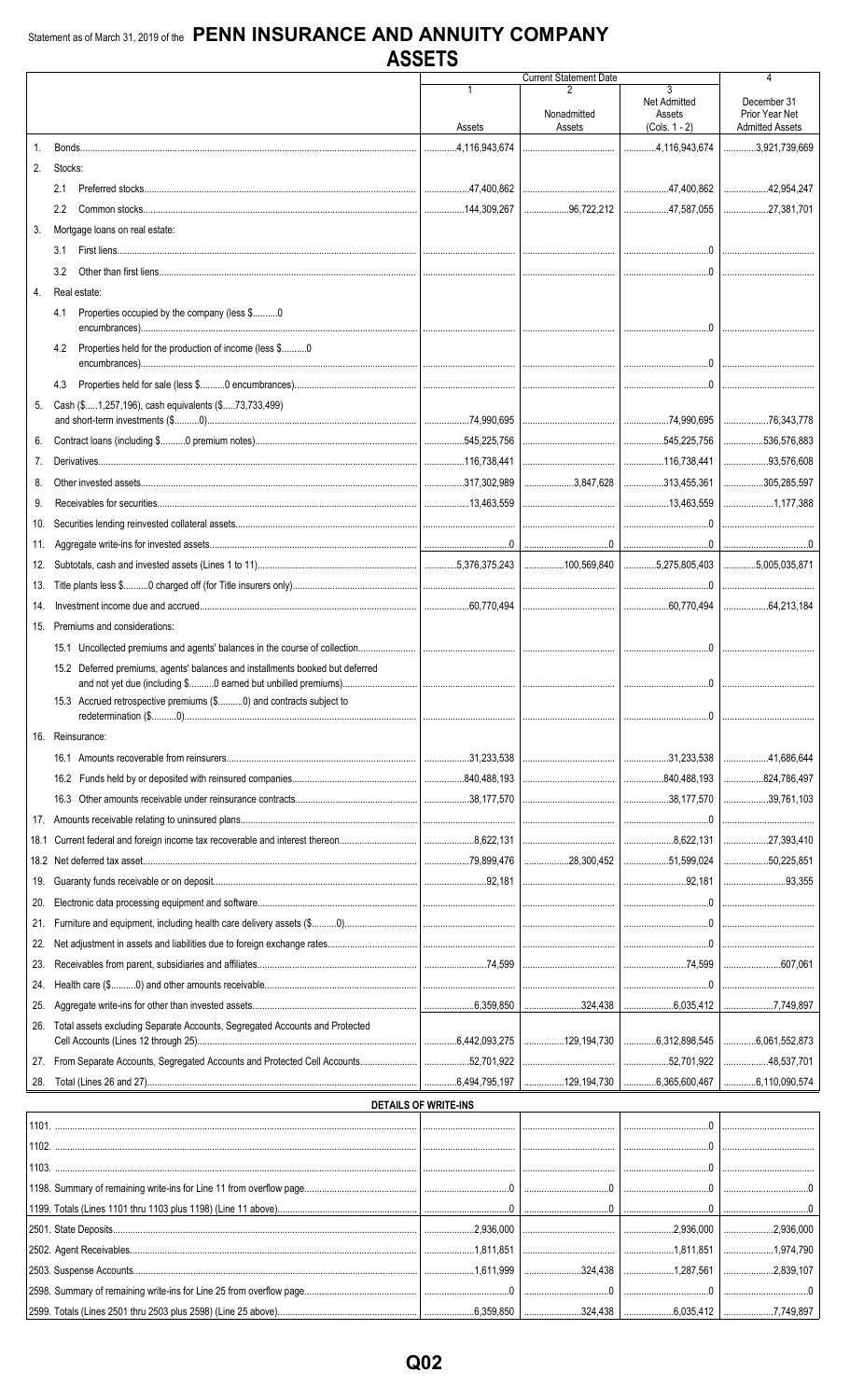## Statement as of March 31, 2019 of the PENN INSURANCE AND ANNUITY COMPANY LIABILITIES, SURPLUS AND OTHER FUNDS

|            |                                                                                                                                                                                                                                                                                                                                                                                                                                                                                                                          | Current<br><b>Statement Date</b> | December 31<br>Prior Year |
|------------|--------------------------------------------------------------------------------------------------------------------------------------------------------------------------------------------------------------------------------------------------------------------------------------------------------------------------------------------------------------------------------------------------------------------------------------------------------------------------------------------------------------------------|----------------------------------|---------------------------|
| 1.         | Aggregate reserve for life contracts \$4,048,667,847 less \$0                                                                                                                                                                                                                                                                                                                                                                                                                                                            |                                  |                           |
| 2.         |                                                                                                                                                                                                                                                                                                                                                                                                                                                                                                                          |                                  |                           |
| 3.<br>4.   | Contract claims:                                                                                                                                                                                                                                                                                                                                                                                                                                                                                                         |                                  |                           |
|            | 4.1                                                                                                                                                                                                                                                                                                                                                                                                                                                                                                                      |                                  |                           |
| 5.         | 4.2                                                                                                                                                                                                                                                                                                                                                                                                                                                                                                                      |                                  |                           |
| 6.         | Provision for policyholders' dividends/refunds to members and coupons payable in following calendar year - estimated amounts:                                                                                                                                                                                                                                                                                                                                                                                            |                                  |                           |
|            | 6.1                                                                                                                                                                                                                                                                                                                                                                                                                                                                                                                      |                                  |                           |
|            | 6.2<br>6.3                                                                                                                                                                                                                                                                                                                                                                                                                                                                                                               |                                  |                           |
| 7.         |                                                                                                                                                                                                                                                                                                                                                                                                                                                                                                                          |                                  |                           |
| 8.         | Premiums and annuity considerations for life and accident and health contracts received in advance                                                                                                                                                                                                                                                                                                                                                                                                                       |                                  |                           |
| 9.         | Contract liabilities not included elsewhere:                                                                                                                                                                                                                                                                                                                                                                                                                                                                             |                                  |                           |
|            | 9.1                                                                                                                                                                                                                                                                                                                                                                                                                                                                                                                      |                                  |                           |
|            | Provision for experience rating refunds, including the liability of \$ O accident and health experience rating<br>9.2                                                                                                                                                                                                                                                                                                                                                                                                    |                                  |                           |
|            | 9.3                                                                                                                                                                                                                                                                                                                                                                                                                                                                                                                      |                                  |                           |
|            | 9.4                                                                                                                                                                                                                                                                                                                                                                                                                                                                                                                      |                                  |                           |
| 10.        | Commissions to agents due or accrued - life and annuity contracts \$0, accident and health \$0                                                                                                                                                                                                                                                                                                                                                                                                                           |                                  |                           |
| 11.        |                                                                                                                                                                                                                                                                                                                                                                                                                                                                                                                          |                                  |                           |
| 12.        |                                                                                                                                                                                                                                                                                                                                                                                                                                                                                                                          |                                  |                           |
|            | 13. Transfers to Separate Accounts due or accrued (net) (including \$(89) accrued for expense                                                                                                                                                                                                                                                                                                                                                                                                                            |                                  |                           |
| 14.        |                                                                                                                                                                                                                                                                                                                                                                                                                                                                                                                          |                                  |                           |
| 15.1       |                                                                                                                                                                                                                                                                                                                                                                                                                                                                                                                          |                                  |                           |
| 15.2       |                                                                                                                                                                                                                                                                                                                                                                                                                                                                                                                          |                                  |                           |
| 16.<br>17. | $\textbf{Unlearned investment income}\textcolor{red}{\textbf{Uncoefficient} \textbf{non}-\textbf{non}-\textbf{non}-\textbf{non}-\textbf{non}-\textbf{non}-\textbf{non}-\textbf{non}-\textbf{non}-\textbf{non}-\textbf{non}-\textbf{non}-\textbf{non}-\textbf{non}-\textbf{non}-\textbf{non}-\textbf{non}-\textbf{non}-\textbf{non}-\textbf{non}-\textbf{non}-\textbf{non}-\textbf{non}-\textbf{non}-\textbf{non}-\textbf{non}-\textbf{non}-\textbf{non}-\textbf{non}-\textbf{non}-\textbf{non}-\textbf{non}-\textbf{non$ |                                  |                           |
| 18.        |                                                                                                                                                                                                                                                                                                                                                                                                                                                                                                                          |                                  |                           |
| 19.        |                                                                                                                                                                                                                                                                                                                                                                                                                                                                                                                          |                                  |                           |
| 20.<br>21. |                                                                                                                                                                                                                                                                                                                                                                                                                                                                                                                          |                                  |                           |
| 22.        |                                                                                                                                                                                                                                                                                                                                                                                                                                                                                                                          |                                  |                           |
| 23.<br>24. | Miscellaneous liabilities:                                                                                                                                                                                                                                                                                                                                                                                                                                                                                               |                                  |                           |
|            |                                                                                                                                                                                                                                                                                                                                                                                                                                                                                                                          |                                  |                           |
|            |                                                                                                                                                                                                                                                                                                                                                                                                                                                                                                                          |                                  |                           |
|            |                                                                                                                                                                                                                                                                                                                                                                                                                                                                                                                          |                                  |                           |
|            |                                                                                                                                                                                                                                                                                                                                                                                                                                                                                                                          |                                  |                           |
|            |                                                                                                                                                                                                                                                                                                                                                                                                                                                                                                                          |                                  |                           |
|            |                                                                                                                                                                                                                                                                                                                                                                                                                                                                                                                          |                                  |                           |
|            |                                                                                                                                                                                                                                                                                                                                                                                                                                                                                                                          |                                  |                           |
|            |                                                                                                                                                                                                                                                                                                                                                                                                                                                                                                                          |                                  |                           |
| 25.        |                                                                                                                                                                                                                                                                                                                                                                                                                                                                                                                          |                                  |                           |
| 26.        |                                                                                                                                                                                                                                                                                                                                                                                                                                                                                                                          |                                  |                           |
| 27.        |                                                                                                                                                                                                                                                                                                                                                                                                                                                                                                                          | 5.900.138.138                    |                           |
| 28.<br>29. |                                                                                                                                                                                                                                                                                                                                                                                                                                                                                                                          |                                  | 5,637,504,453             |
| 30.        |                                                                                                                                                                                                                                                                                                                                                                                                                                                                                                                          |                                  |                           |
| 31.<br>32. |                                                                                                                                                                                                                                                                                                                                                                                                                                                                                                                          |                                  |                           |
| 33.        |                                                                                                                                                                                                                                                                                                                                                                                                                                                                                                                          |                                  |                           |
| 34.        |                                                                                                                                                                                                                                                                                                                                                                                                                                                                                                                          |                                  |                           |
| 35.<br>36. | Less treasury stock, at cost:                                                                                                                                                                                                                                                                                                                                                                                                                                                                                            | ┃ 113.300.634 ┃ 90.424.426       |                           |
|            | 36.1                                                                                                                                                                                                                                                                                                                                                                                                                                                                                                                     |                                  |                           |
|            |                                                                                                                                                                                                                                                                                                                                                                                                                                                                                                                          |                                  |                           |
| 37.<br>38. |                                                                                                                                                                                                                                                                                                                                                                                                                                                                                                                          |                                  |                           |
| 39.        |                                                                                                                                                                                                                                                                                                                                                                                                                                                                                                                          |                                  |                           |
|            | <b>DETAILS OF WRITE-INS</b>                                                                                                                                                                                                                                                                                                                                                                                                                                                                                              |                                  |                           |
|            |                                                                                                                                                                                                                                                                                                                                                                                                                                                                                                                          |                                  |                           |
|            |                                                                                                                                                                                                                                                                                                                                                                                                                                                                                                                          |                                  |                           |
|            |                                                                                                                                                                                                                                                                                                                                                                                                                                                                                                                          |                                  |                           |
| 3101.      |                                                                                                                                                                                                                                                                                                                                                                                                                                                                                                                          |                                  |                           |
|            |                                                                                                                                                                                                                                                                                                                                                                                                                                                                                                                          |                                  |                           |
| 3103.      |                                                                                                                                                                                                                                                                                                                                                                                                                                                                                                                          |                                  |                           |
|            |                                                                                                                                                                                                                                                                                                                                                                                                                                                                                                                          |                                  |                           |
|            |                                                                                                                                                                                                                                                                                                                                                                                                                                                                                                                          |                                  |                           |
|            |                                                                                                                                                                                                                                                                                                                                                                                                                                                                                                                          |                                  |                           |
|            |                                                                                                                                                                                                                                                                                                                                                                                                                                                                                                                          |                                  |                           |
|            |                                                                                                                                                                                                                                                                                                                                                                                                                                                                                                                          |                                  |                           |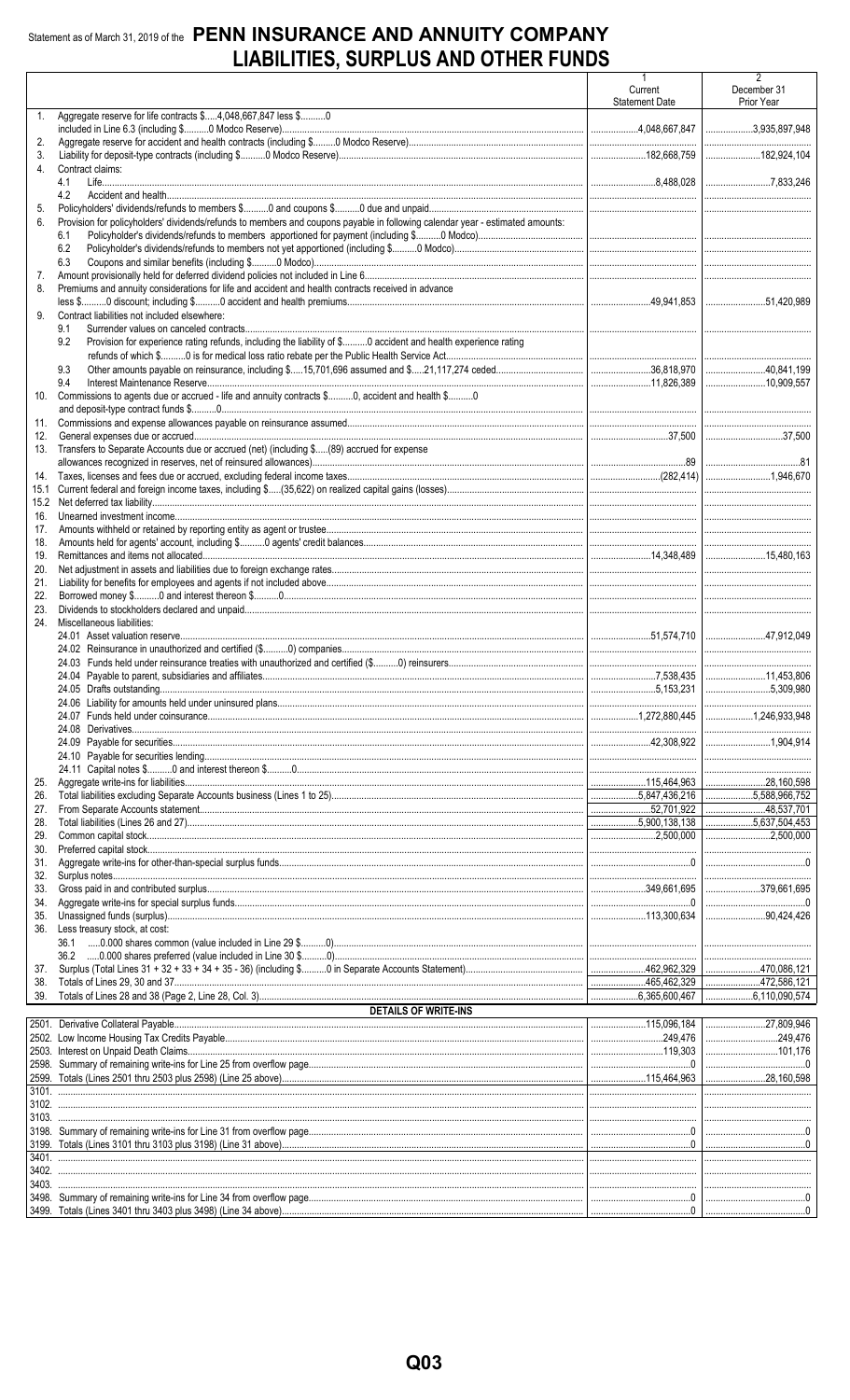## **SUMMARY OF OPERATIONS**

|    |                                                                                                                | 1<br>Current                           | $\overline{2}$<br>Prior                        | 3<br>Prior Year Ended      |
|----|----------------------------------------------------------------------------------------------------------------|----------------------------------------|------------------------------------------------|----------------------------|
|    |                                                                                                                | Year to Date<br>172,593,666            | Year to Date                                   | December 31                |
| 2. |                                                                                                                |                                        | 1,648,237                                      |                            |
| 3. |                                                                                                                | 59,148,636                             | 54,587,813 227,352,536                         |                            |
| 4. |                                                                                                                |                                        |                                                |                            |
| 5. |                                                                                                                |                                        |                                                |                            |
| 6. |                                                                                                                |                                        |                                                |                            |
| 7. |                                                                                                                |                                        |                                                |                            |
|    | 8. Miscellaneous Income:                                                                                       |                                        |                                                |                            |
|    | 8.1 Income from fees associated with investment management, administration and contract guarantees             |                                        |                                                |                            |
|    |                                                                                                                |                                        | 202,725   784,277                              |                            |
|    |                                                                                                                |                                        |                                                |                            |
| 9. |                                                                                                                |                                        | $\ldots$ 244,223,386 259,009,717 1,035,045,347 |                            |
|    |                                                                                                                | $\ldots$ 4,946,152                     | $\ldots$ 5,857,068 36,202,147                  |                            |
|    |                                                                                                                |                                        |                                                |                            |
|    |                                                                                                                | 2,926,918   6,180,948   17,240,399     |                                                |                            |
|    |                                                                                                                |                                        | 136,459   546,244                              |                            |
|    |                                                                                                                |                                        |                                                |                            |
|    |                                                                                                                | $\ldots$ 56.609.450                    | 22,046,348 101,982,494                         |                            |
|    |                                                                                                                |                                        |                                                |                            |
|    |                                                                                                                |                                        |                                                |                            |
|    |                                                                                                                |                                        |                                                |                            |
|    |                                                                                                                | │112,856,413 │170,364,408 │673,779,902 |                                                |                            |
|    |                                                                                                                | 182,011,896                            |                                                |                            |
|    |                                                                                                                |                                        | 14.734.489 52.246.879                          |                            |
|    |                                                                                                                | 8,148,746 8,685,443 33,723,465         |                                                |                            |
|    |                                                                                                                |                                        | 26.495.887                                     | $$ 92,734,258              |
|    |                                                                                                                |                                        |                                                |                            |
|    |                                                                                                                |                                        |                                                |                            |
|    |                                                                                                                |                                        |                                                |                            |
|    |                                                                                                                | $\frac{1}{230,674,378}$ 254,457,443    |                                                | $\overline{1,016,559,044}$ |
|    |                                                                                                                |                                        |                                                |                            |
|    |                                                                                                                |                                        |                                                |                            |
|    | 31. Net gain from operations after dividends to policyholders, refunds to members and                          |                                        |                                                |                            |
|    |                                                                                                                |                                        |                                                | 18,486,303                 |
|    |                                                                                                                |                                        | $\ldots$ (6,101,473)  (17,547,348)             |                            |
|    | 33. Net gain from operations after dividends to policyholders, refunds to members and federal income taxes and |                                        |                                                |                            |
|    |                                                                                                                |                                        |                                                |                            |
|    | 34. Net realized capital gains (losses) (excluding gains (losses) transferred to the IMR) less capital gains   |                                        |                                                |                            |
|    |                                                                                                                |                                        |                                                | 4,157,913                  |
|    |                                                                                                                |                                        | $\ldots$ (23.742.111) $\ldots$ (17.118.396     | 40,191.564                 |
|    | <b>CAPITAL AND SURPLUS ACCOUNT</b>                                                                             |                                        |                                                |                            |
|    | 36. Capital and surplus, December 31, prior year                                                               | 472,586,121                            | 431,547,847                                    | 431,547,847                |
|    |                                                                                                                |                                        |                                                |                            |
|    |                                                                                                                |                                        |                                                |                            |
|    |                                                                                                                |                                        |                                                |                            |
|    |                                                                                                                |                                        |                                                |                            |
|    |                                                                                                                |                                        |                                                |                            |
|    |                                                                                                                |                                        |                                                |                            |
|    |                                                                                                                |                                        |                                                |                            |
|    |                                                                                                                |                                        |                                                |                            |
|    |                                                                                                                |                                        |                                                |                            |
|    |                                                                                                                |                                        |                                                |                            |
|    |                                                                                                                |                                        |                                                |                            |
|    |                                                                                                                |                                        |                                                |                            |
|    |                                                                                                                |                                        |                                                |                            |
|    | 50. Capital changes:                                                                                           |                                        |                                                |                            |
|    |                                                                                                                |                                        |                                                |                            |
|    |                                                                                                                |                                        |                                                |                            |
|    | 51. Surplus adjustment:                                                                                        |                                        |                                                |                            |
|    |                                                                                                                |                                        |                                                |                            |
|    |                                                                                                                |                                        |                                                |                            |
|    |                                                                                                                |                                        |                                                |                            |
|    |                                                                                                                |                                        |                                                |                            |
|    |                                                                                                                |                                        |                                                |                            |
|    |                                                                                                                |                                        |                                                |                            |
|    |                                                                                                                |                                        |                                                |                            |
|    |                                                                                                                |                                        |                                                |                            |
|    | <b>DETAILS OF WRITE-INS</b>                                                                                    |                                        |                                                |                            |
|    | 08.301.                                                                                                        |                                        |                                                |                            |
|    | 08.302.                                                                                                        |                                        |                                                |                            |
|    | 08.303.                                                                                                        |                                        |                                                |                            |
|    | 08.398.                                                                                                        |                                        |                                                |                            |
|    | 08.399.                                                                                                        |                                        |                                                |                            |
|    | 2701.                                                                                                          |                                        | 16,357,150   14,821,074   60,411,217           |                            |
|    | 2702.                                                                                                          |                                        |                                                |                            |
|    | 2703.                                                                                                          |                                        |                                                |                            |
|    | 2798.                                                                                                          |                                        |                                                |                            |
|    | 2799.                                                                                                          |                                        |                                                |                            |
|    | 5301.                                                                                                          |                                        |                                                |                            |
|    | 5302.<br>5303.                                                                                                 |                                        |                                                |                            |
|    | 5398.                                                                                                          |                                        |                                                |                            |
|    | 5399.                                                                                                          |                                        |                                                |                            |
|    |                                                                                                                |                                        |                                                |                            |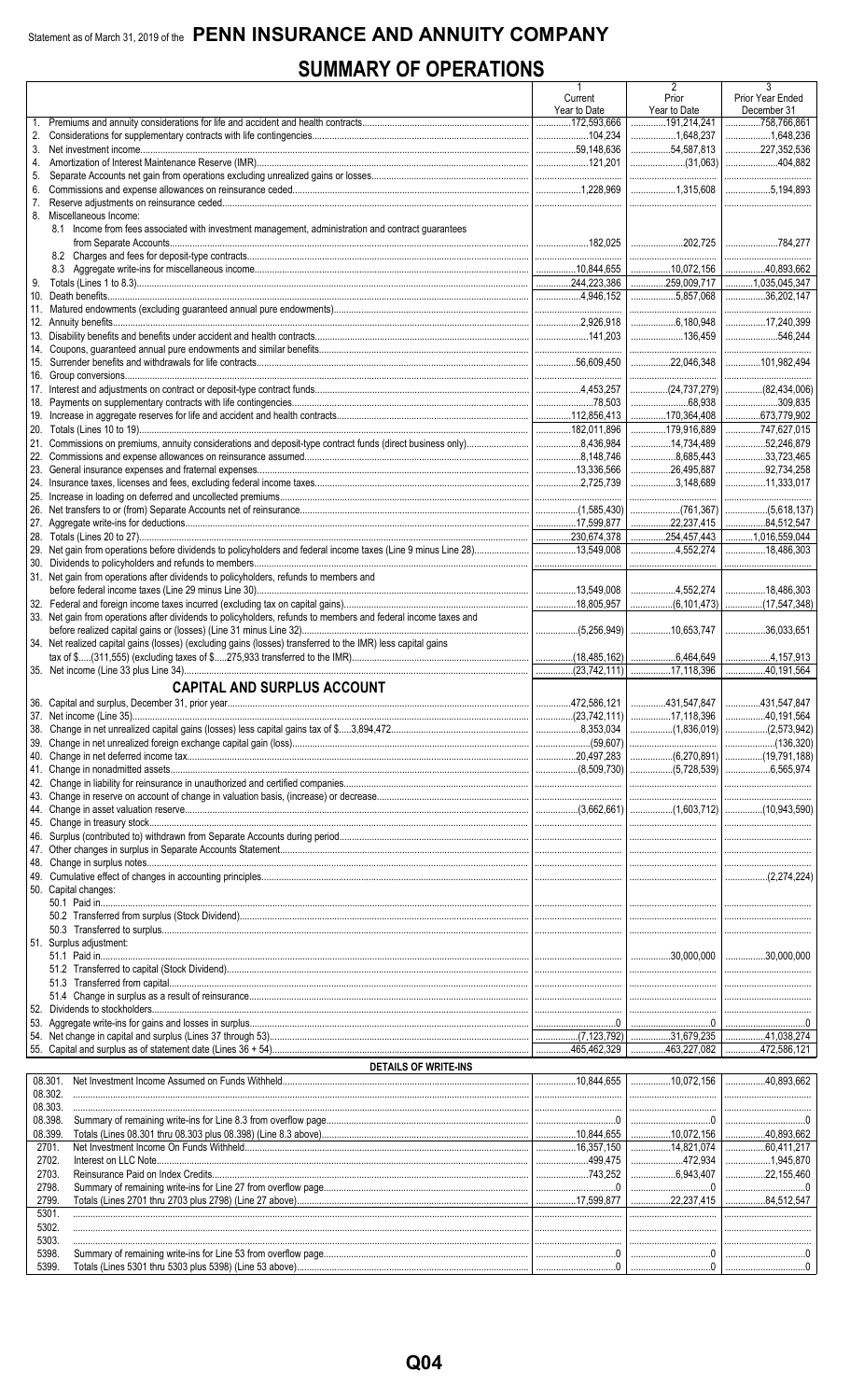|                    |                                                                                                                       | $\mathbf{1}$<br><b>Current Year</b> | $\overline{2}$<br>Prior Year       | $\overline{3}$<br>Prior Year Ended   |
|--------------------|-----------------------------------------------------------------------------------------------------------------------|-------------------------------------|------------------------------------|--------------------------------------|
|                    |                                                                                                                       | to Date                             | To Date                            | December 31                          |
|                    | <b>CASH FROM OPERATIONS</b>                                                                                           |                                     |                                    |                                      |
| $1_{-}$            |                                                                                                                       |                                     |                                    |                                      |
| 2.                 |                                                                                                                       |                                     |                                    |                                      |
| 3.                 |                                                                                                                       |                                     |                                    |                                      |
| 4.                 |                                                                                                                       |                                     |                                    |                                      |
| 5.                 |                                                                                                                       |                                     |                                    |                                      |
| 6.                 |                                                                                                                       |                                     |                                    |                                      |
| 7.                 |                                                                                                                       |                                     |                                    |                                      |
| 8.                 |                                                                                                                       |                                     |                                    |                                      |
| 9.                 |                                                                                                                       |                                     |                                    |                                      |
| 10.                |                                                                                                                       |                                     |                                    |                                      |
| 11.                |                                                                                                                       |                                     |                                    |                                      |
|                    | <b>CASH FROM INVESTMENTS</b>                                                                                          |                                     |                                    |                                      |
| 12.                | Proceeds from investments sold, matured or repaid:                                                                    |                                     |                                    |                                      |
|                    |                                                                                                                       |                                     | 118,529,164 498,821,675            |                                      |
|                    |                                                                                                                       |                                     | 951,754 54,776,951                 |                                      |
|                    |                                                                                                                       |                                     |                                    |                                      |
|                    | 12.4                                                                                                                  |                                     |                                    |                                      |
|                    | 12.5                                                                                                                  |                                     |                                    |                                      |
|                    | 12.6                                                                                                                  |                                     |                                    |                                      |
|                    | 12.7                                                                                                                  |                                     |                                    |                                      |
|                    | 12.8                                                                                                                  |                                     |                                    |                                      |
| 13.                | Cost of investments acquired (long-term only):                                                                        |                                     |                                    |                                      |
|                    |                                                                                                                       |                                     | $\ldots$ 431,292,282 1,230,836,283 |                                      |
|                    |                                                                                                                       |                                     | $\ldots$ 33,340,927                |                                      |
|                    |                                                                                                                       |                                     |                                    |                                      |
|                    | 13.4                                                                                                                  |                                     |                                    |                                      |
|                    | 13.5                                                                                                                  |                                     | $\dots$ 8,812,633 99,318,972       |                                      |
|                    | 13.6                                                                                                                  |                                     | 15,625,969 367,280                 |                                      |
|                    |                                                                                                                       |                                     |                                    |                                      |
| 14.                |                                                                                                                       |                                     |                                    |                                      |
|                    |                                                                                                                       |                                     |                                    |                                      |
|                    | <b>CASH FROM FINANCING AND MISCELLANEOUS SOURCES</b>                                                                  |                                     |                                    |                                      |
|                    |                                                                                                                       |                                     |                                    |                                      |
| 16.                | Cash provided (applied):                                                                                              |                                     |                                    |                                      |
|                    |                                                                                                                       |                                     |                                    |                                      |
|                    |                                                                                                                       |                                     | $\ldots$ 30.000.000                | 30,000.000                           |
|                    |                                                                                                                       |                                     |                                    |                                      |
|                    | 16.4                                                                                                                  |                                     |                                    |                                      |
|                    | 16.5                                                                                                                  |                                     |                                    |                                      |
|                    |                                                                                                                       |                                     | 4,196,410   75,573,169             |                                      |
| 17.                | Net cash from financing and miscellaneous sources (Lines 16.1 through 16.4 minus Line 16.5 plus Line 16.6)  2,454,440 |                                     | 110,158,651                        | 279,629,370                          |
|                    | RECONCILIATION OF CASH, CASH EQUIVALENTS AND SHORT-TERM INVESTMENTS                                                   |                                     |                                    |                                      |
| 18.                |                                                                                                                       |                                     |                                    |                                      |
| 19.                | Cash, cash equivalents and short-term investments:                                                                    |                                     |                                    |                                      |
|                    | 19.1                                                                                                                  |                                     | 99,645,804                         | 99,645,804<br>                       |
|                    |                                                                                                                       |                                     | 57,202,986   76,343,778            |                                      |
|                    | Note: Supplemental disclosures of cash flow information for non-cash transactions:                                    |                                     |                                    |                                      |
| 20.0001<br>20.0002 |                                                                                                                       | (357, 308)<br>.<br>  (217,137)      | (852,037)                          | (1,501,325)<br>.<br>(2,064,338)<br>. |
| 20.0003            |                                                                                                                       | (90,621)                            | (74,319)                           | (836, 738)                           |
| 20.0004            |                                                                                                                       |                                     |                                    | (248, 658)                           |
| 20.0005            |                                                                                                                       |                                     | (141,203)   (134,418)              | (546,244).                           |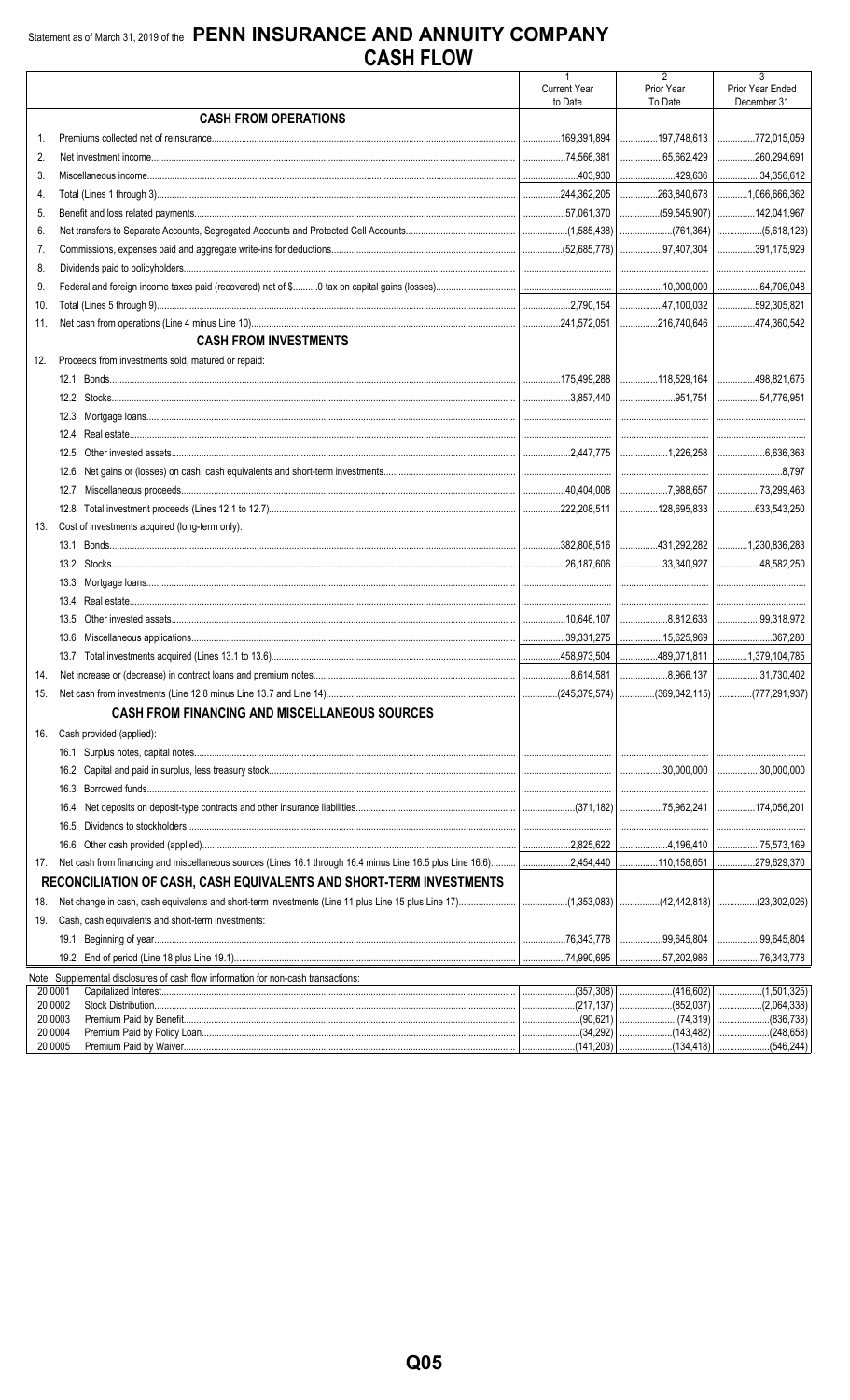### DIRECT PREMIUMS AND DEPOSIT-TYPE CONTRACTS  $\overline{2}$  $\mathbf{3}$ Prior Year<br>To Date Current Year<br>To Date Prior Year Ended December 31 1. Industrial life... 2. Ordinary life insurance. .123,229,646 ..132,750,030 .534,928,108 3. Ordinary individual annuities. ...10,873,586 .5,962,692 .35,975,411 4. Credit life (group and individual).. 5. Group life insurance... .80,472 .86,865  $.324, 121$ 6. Group annuities... .75,000,000 7. A&H - group.... 8. A&H - credit (group and individual)... 9. A&H - other....... 10. Aggregate of all other lines of business.  $\overline{\mathbf{0}}$  $\overline{\mathbf{0}}$  $\overline{\mathbf{0}}$ 11. Subtotal (Lines 1 through 10).. ...134,183,704 ..213,799,587 ..571,227,640 12. Fraternal (Fraternal Benefit Societies Only).. 13. Subtotal (Lines 11 through 12)... ...134,183,704 .213,799,587 ..571,227,640 14. Deposit-type contracts. 15. Total (Lines 13 and 14). 134, 183, 704 .213,799,587 .571,227,640

| DETAILS OF WRITE-INS                                         |   |  |  |  |  |  |  |  |  |  |  |
|--------------------------------------------------------------|---|--|--|--|--|--|--|--|--|--|--|
| 100                                                          |   |  |  |  |  |  |  |  |  |  |  |
| 100                                                          |   |  |  |  |  |  |  |  |  |  |  |
|                                                              |   |  |  |  |  |  |  |  |  |  |  |
|                                                              |   |  |  |  |  |  |  |  |  |  |  |
|                                                              |   |  |  |  |  |  |  |  |  |  |  |
| 1099. Total (Lines 1001 thru 1003 plus 1098) (Line 10 above) | . |  |  |  |  |  |  |  |  |  |  |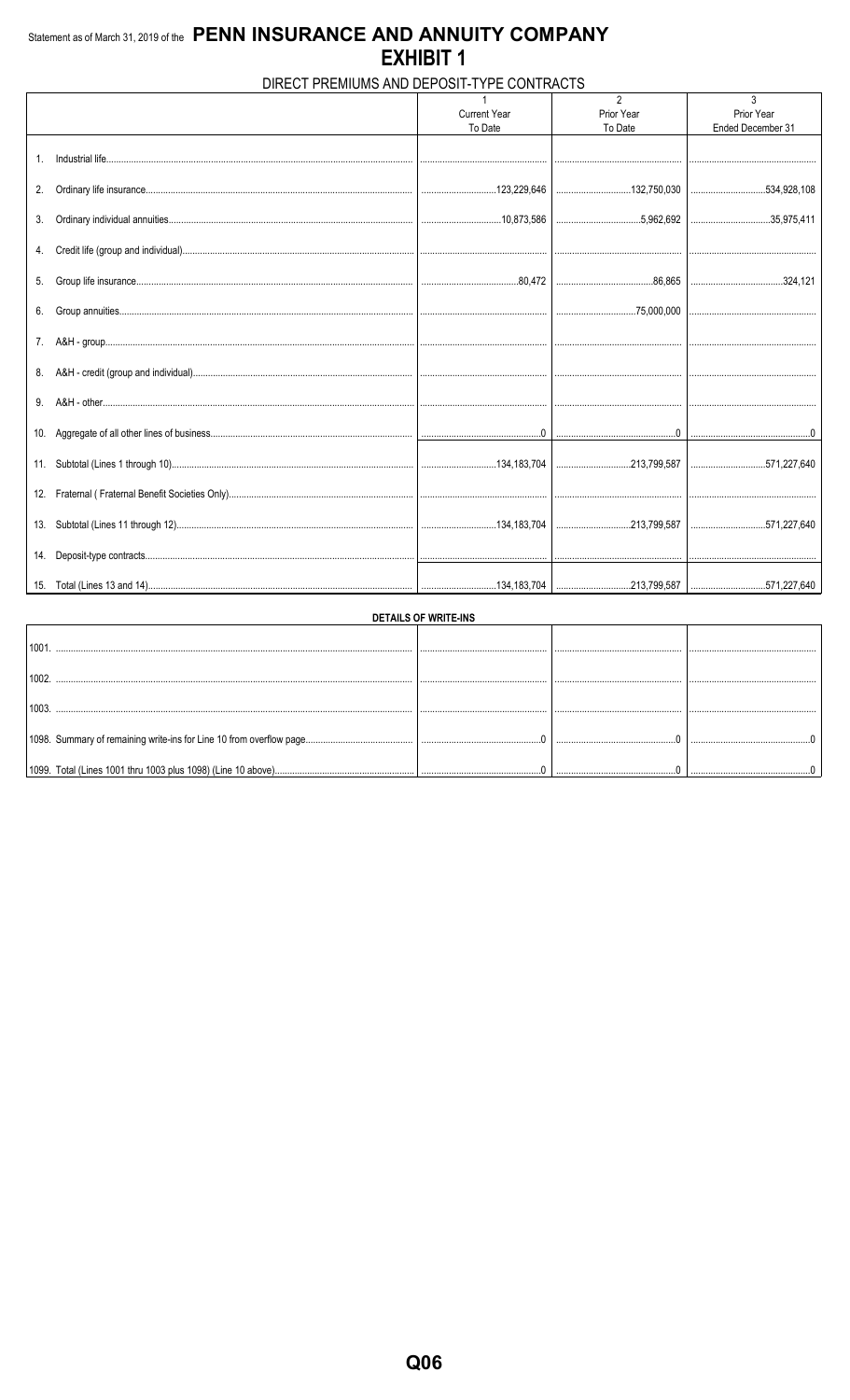### **Note 1 – Summary of Significant Accounting Policies and Going Concern**

### A. Accounting Practices

The accompanying financial statements of The Penn Insurance and Annuity Company ("the Company") have been prepared in conformity with statutory accounting practices (SAP) prescribed or permitted by the Delaware Department of Insurance. Insurance companies domiciled in Delaware are required to prepare their statutory financial statements in accordance with the National Association of Insurance Commissioners' *Accounting Practices and Procedures* manual, subject to any deviations prescribed or permitted by the Delaware Insurance Commissioner.

A reconciliation of the Company's net income and capital and surplus between NAIC SAP and practices prescribed and permitted by the State of Delaware is shown below:

|     |                                                                             | SSAP#      | F/S Page   | $F/S$ Line # |   | 2019           |       | 2018          |
|-----|-----------------------------------------------------------------------------|------------|------------|--------------|---|----------------|-------|---------------|
|     | <b>INET INCOME</b>                                                          |            |            |              |   |                |       |               |
| (1) | Company state basis (Page 4, Line 35, Columns 1 & 3)                        | <b>XXX</b> | <b>XXX</b> | <b>XXX</b>   |   | (23, 742, 111) | - 1\$ | 40,191,564    |
| (2) | State Prescribed Practices that are an increase/(decrease)<br>from NAIC SAP |            |            |              |   |                |       |               |
|     |                                                                             |            |            |              |   |                | l\$   |               |
| (3) | State Permitted Practices that are an increase/(decrease)<br>from NAIC SAP  |            |            |              |   |                |       |               |
|     |                                                                             |            |            |              |   |                |       |               |
| (4) | NAIC SAP $(1 – 2 – 3 = 4)$                                                  | <b>XXX</b> | <b>XXX</b> | <b>XXX</b>   |   | (23,742,111)   | - 1\$ | 40,191,564    |
|     | <b>SURPLUS</b>                                                              |            |            |              |   |                |       |               |
| (5) | Company sate basis (Page 3, line 38, Columns 1 & 2)                         | <b>XXX</b> | <b>XXX</b> | <b>XXX</b>   | S | 465,462,329    | I\$   | 472,586,121   |
| (6) | State Prescribed Practices that are an increase/(decrease)<br>from NAIC SAP |            |            |              |   |                |       |               |
|     | Nonadmit of PIA Reinsurance Company of Delaware I                           | 97         | 2          | 2            |   | (96, 722, 212) | 1\$   | (103,184,487) |
| (7) | State Permitted Practices that are an increase/(decrease)<br>from NAIC SAP  |            |            |              |   |                |       |               |
|     |                                                                             |            |            |              |   |                |       |               |
| (8) | NAIC SAP $(5 - 6 - 7 = 8)$                                                  | <b>XXX</b> | <b>XXX</b> | <b>XXX</b>   |   | 562,184,541    | l\$   | 575,770,608   |

### B. Use of Estimates in the Preparation of the Financial Statement

The preparation of financial statements requires management to make estimates and assumptions that impact the reported amounts of assets and liabilities, the disclosure of contingent assets and liabilities as of the date of the financial statements, and the reported amounts of revenues and expenses during the reporting periods. Those estimates are inherently subject to change and actual results could differ from those estimates. Included among the material reported amounts and disclosures that requires extensive use of estimates are:

- Carrying value of certain invested assets
- Liabilities for reserves and funds for the payment of insurance and annuity benefits
- Accounting for income taxes and valuation of deferred income tax assets and liabilities and unrecognized tax benefits
- Litigation and other contingencies

### C. Accounting Policy

Premiums on products with life contingencies are recognized as revenue over the premium payment period of the related policies. Annuity premium on policies with life contingencies are recognized as revenue as they are received. Both premium and annuity considerations are recorded net of reinsurance premiums. Commissions and other costs related to issuance of new policies, and policy maintenance and settlement costs are charged to current operations when incurred. Surrender fee charges on certain life and annuity products are recorded as a reduction of benefits and expenses. Benefit payments are reported net of the amounts received from reinsurers.

In addition, the Company uses the following accounting policies:

(1) Short-term investments, which are carried at amortized cost and approximate fair value, consist primarily of money market funds and investments purchased with maturities of greater than three months and less than or equal to 12 months.

(2) Bonds with a NAIC designation of 1 to 5 are valued at amortized cost. All other bonds are valued at the lower of cost or market. Fair value is determined using an external pricing service or management's pricing model.

For fixed income securities that do not have a fixed schedule of payments, including asset-backed and mortgage-backed securities, the effect on amortization or accretion is revalued quarterly based on the current estimated cash flows, using the retrospective method, except for favorable changes in expected cash flows for structured securities where the possibility of non-interest loss is other than remote. In these cases, income is recognized on the prospective method over the remaining life of the securities. Under the retrospective method, the recalculated effective yield equates the present value of the actual and anticipated cash flows, including new prepayment assumptions, to the original cost of the investment. Prepayment assumptions are based on borrower constraints and economic incentives such as original term, age, and coupon of the loan as affected by the interest rate environment. The current carrying value is then increased or decreased to the amount that would have resulted had the revised yield been applied since inception, and investment income is correspondingly decreased or increased. Cash flow assumptions for structured securities are obtained from broker dealer survey values or internal estimates. These assumptions are consistent with the current interest rate and economic environment.

The carrying values of fixed income, preferred and common stocks are written down when a decline is considered to be other-than-temporary. The Company considers an impairment to be other than temporary ("OTTI") if: (a) the Company's intent is to

### **Q07**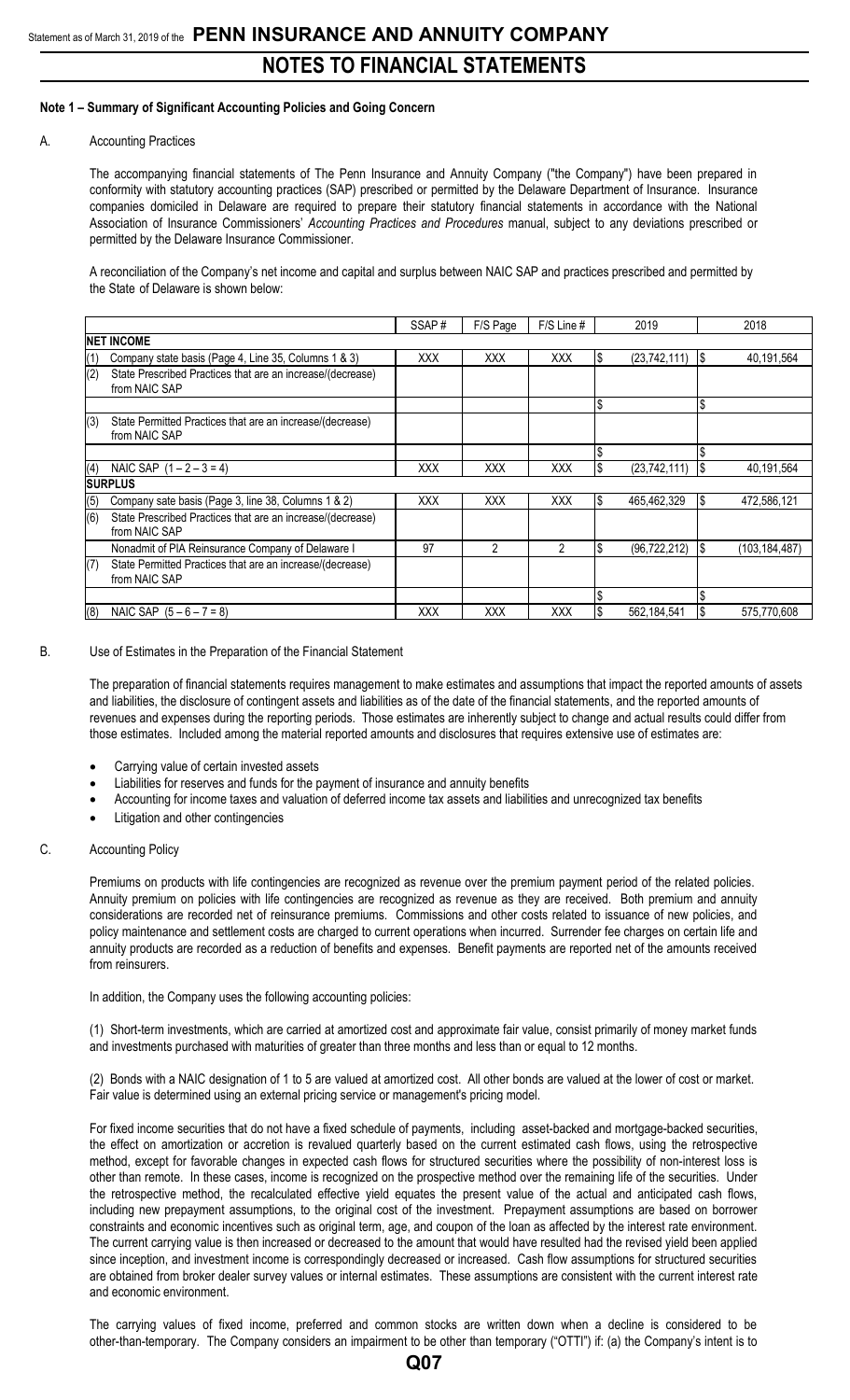sell, (b) the Company will more likely than not be required to sell, (c) the Company does not have the intent and ability to hold the security for a period of time sufficient to recover the amortized cost basis, or (d) the Company does not expect to recover the entire amortized cost basis. The Company conducts a periodic management review of all securities with a market to book ratio below 80%, or otherwise designated by management. The Company also considers other qualitative and quantitative factors in determining the existence of other-than-temporary impairments including, but not limited to, unrealized loss trend analysis and significant short-term changes in value, default rates, delinquency rates, percentage of nonperforming loans, prepayments, and severities. If the impairment is other-than-temporary, the non-interest loss portion of the impairment is recorded through realized losses and the interest related portion of the loss would be disclosed in the notes to the financial statements.

The non-interest portion is determined based on the Company's "best estimate" of future cash flows discounted to a present value using the appropriate yield. The difference between the present value of the best estimate of cash flows and the amortized cost is the non-interest loss. The remaining difference between the amortized cost and the fair value is the interest loss.

(3) Common Stock of the Company's insurance affiliate, PIA Reinsurance Company of Delaware I ("PIA Re I") is fully nonadmitted on the Statement of Admitted Assets, Liabilities, and Surplus. Dividends are recognized in net investment income on the ex-dividend date. Changes in the carrying value are recognized in unrealized gains or losses in surplus. The investment in capital stock of the Federal Home Loan Bank of Pittsburgh (FHLB-PGH) is carried at par, which approximates fair value. See the "Federal Home Loan Bank Borrowings" caption within this footnote for additional information on FHLB-PGH.

(4) Preferred stocks with a NAIC designation of 1 to 3 are valued at amortized cost. All other preferred stocks are valued at the lower of cost or market. Fair value is determined using an external pricing service or management's pricing model

(5) The Company has no investments in mortgage loans.

(6) Loan-backed securities are stated at either amortized cost or the lower of amortized cost or market. For loan and asset-backed securities of high credit quality, the impact of changes in expected cash flows are recognized on the retrospective adjustment method. For structured securities where the possibility of credit loss is other than remote, the impact of favorable changes in expected cash flows are recognized on the prospective method over the remaining life of the securities.

(7) Investments in subsidiaries are accounted for using the equity method. The Company's investments in Independence Square Properties LLC ("ISP") and Dresher Run I, LLC ("Dresher Run"), to the extent of the audited equity, are admitted assets, while the Company's investment in PIA Re I is a nonadmitted asset.

Additionally, the Company owns 100% of PIA Re I.

(8) Alternative Assets consist of limited partnerships. The Company accounts for the value of its investments at their underlying GAAP equity. Dividends and income distributions from limited partnerships are recorded in investment income. Undistributed earnings are included in unrealized gains and losses and are reflected in surplus, net of deferred taxes. Distributions that are recorded as a return of capital reduce the carrying value of the limited partnership investment. Due to the timing of the valuation data received from the general partner, these investments are reported in accordance with the most recent valuations received which are primarily on a one quarter lag. Investments in low income housing tax credits ("LIHTC") are included in Other Invested Assets and are accounted for under the cost method. The delayed equity contributions for these investments are unconditional and legally binding and, therefore, have been recognized as a liability. LIHTC investments are reviewed for OTTI, which is accounted for as a realized loss.

(9) All derivatives are carried at fair value except those designated as hedge accounting. Derivatives used in hedging transactions that meet the criteria of a highly effective hedge are reported at cost or in a manner that is consistent with the assets hedged. Derivatives with a positive fair value are reported as admitted assets. Derivatives with a negative fair value are reported in liabilities**.**

- (10) Not applicable
- (11) Not applicable
- (12) The Company has not modified its capitalization policy from the prior period.
- (13) Not applicable
- D. Going Concern

Not applicable

### **Note 2 – Accounting Changes and Corrections of Errors**

No significant changes

### **Note 3 – Business Combinations and Goodwill**

No significant changes

### **Note 4 – Discontinued Operations**

No significant changes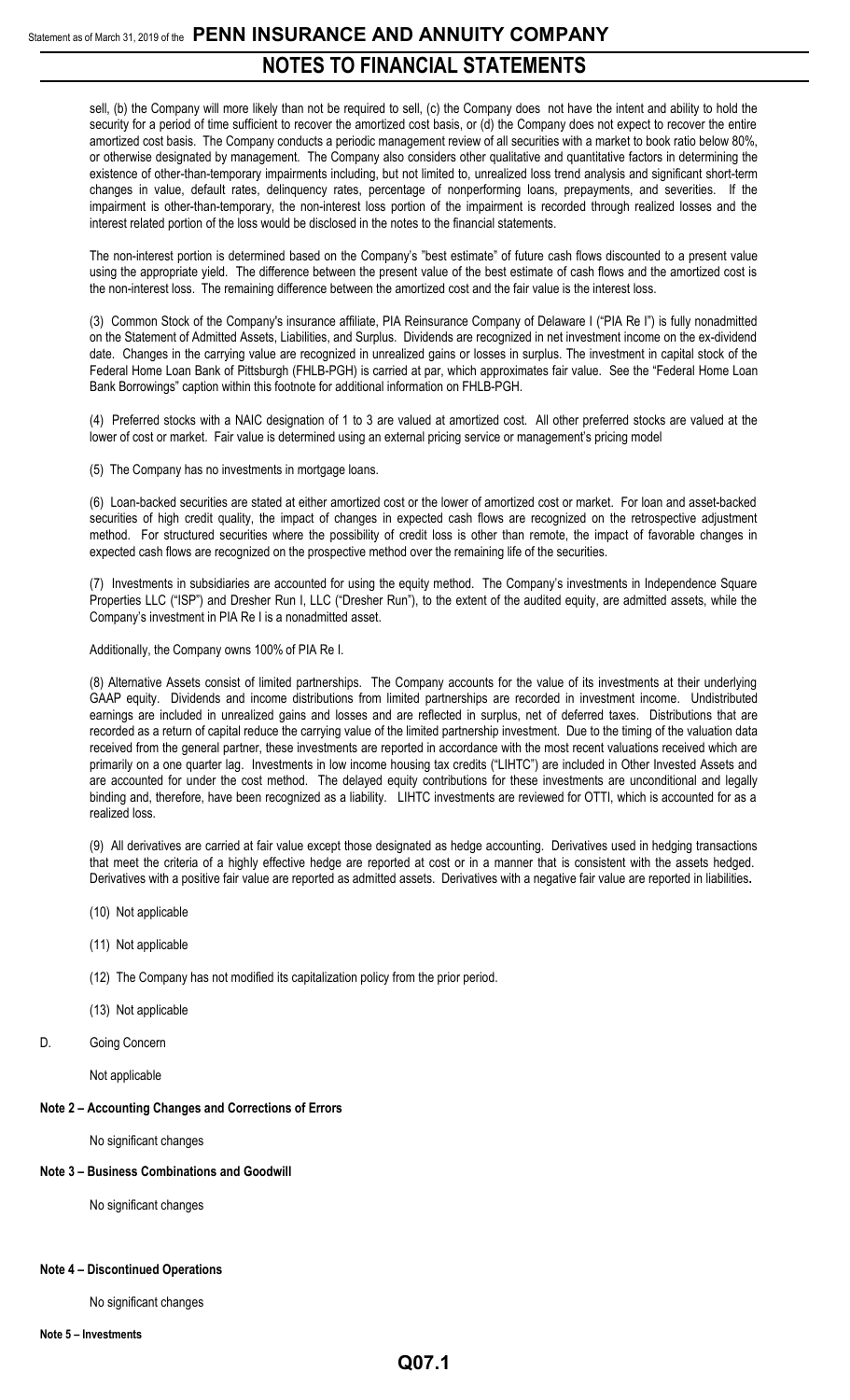### D. Loan-Backed Securities

- (1) Prepayment assumptions are based on borrower constraints and economic incentives such as original term, age, and coupon of the loan as affected by the interest rate environment.
- (2) There were no other than temporary impairments recognized on loan-backed securities for the period ended March 31, 2019.
- (3) Recognized OTTI securities

There were no securities through March 31, 2019 in which the Company recognized the non-interest portion of other than temporary impairments.

(4) All impaired securities (fair value is less than cost or amortized cost) for which an other-than-temporary impairment has not been recognized in earnings as a realized loss (including securities with a recognized other-than-temporary impairment for non-interest related declines when a non-recognized interest related impairment remains):

| The aggregate amount of unrealized losses:                             | Less than 12 Months | 5.479.000   |
|------------------------------------------------------------------------|---------------------|-------------|
|                                                                        | 12 Months or Longer | 6.779.000   |
| The aggregate related fair value of securities with unrealized losses: | Less than 12 Months | 290.153.000 |
|                                                                        | 12 Months or Longer | 240.028.000 |

(5) Information Investor Considered in Reaching Conclusion that Impairments are Not Other-Than-Temporary

The Company conducts a periodic management review of all bonds including those in default, not-in-good standing, or otherwise designated by management. The Company also considers other qualitative and quantitative factors in determining the existence of OTTI including, but not limited to, unrealized loss trend analysis and significant short-term changes in value, default rates, delinquency rates, percentage of nonperforming loans, prepayments, and severities.

E. Dollar Repurchase Agreements and/or Securities Lending Transactions

The Company did not have any dollar repurchase agreements or securities lending transactions through March 31, 2019.

F. Repurchase Agreements Transactions Accounted for as Secured Borrowing

The Company did not have such transactions through March 31, 2019.

G. Reverse Repurchase Agreements Transactions Accounted for as Secured Borrowing Repurchase Transactions – Cash Provider – Overview of Secured Borrowing Transactions

The Company did not have such transactions through March 31, 2019.

H. Repurchase Agreements Transactions Accounted for as a Sale Repurchase Transaction – Cash Taker – Overview of Sale Transactions

The Company did not have such transactions through March 31, 2019.

I. Reverse Repurchase Agreements Transactions Accounted for as a Sale Repurchase Transaction – Cash Provider – Overview of Sale Transactions

The Company did not have such transactions through March 31, 2019.

M. Working Capital Finance Investments

The Company did not have any working capital finance investments through March 31, 2019.

N. Offsetting and Netting of Assets and Liabilities

The Company did not have any assets or liabilities that are offset and reported net in accordance with a valid right to offset as of March 31, 2019.

### **Note 6 – Joint Ventures, Partnerships and Limited Liability Companies**

No significant changes

### **Note 7 – Investment Income**

No significant changes

### **Note 8 – Derivative Instruments**

H. Total Premium Costs for Contracts

The Company has no Premium Costs for Contracts to report as of March 31, 2019.

## **Q07.2**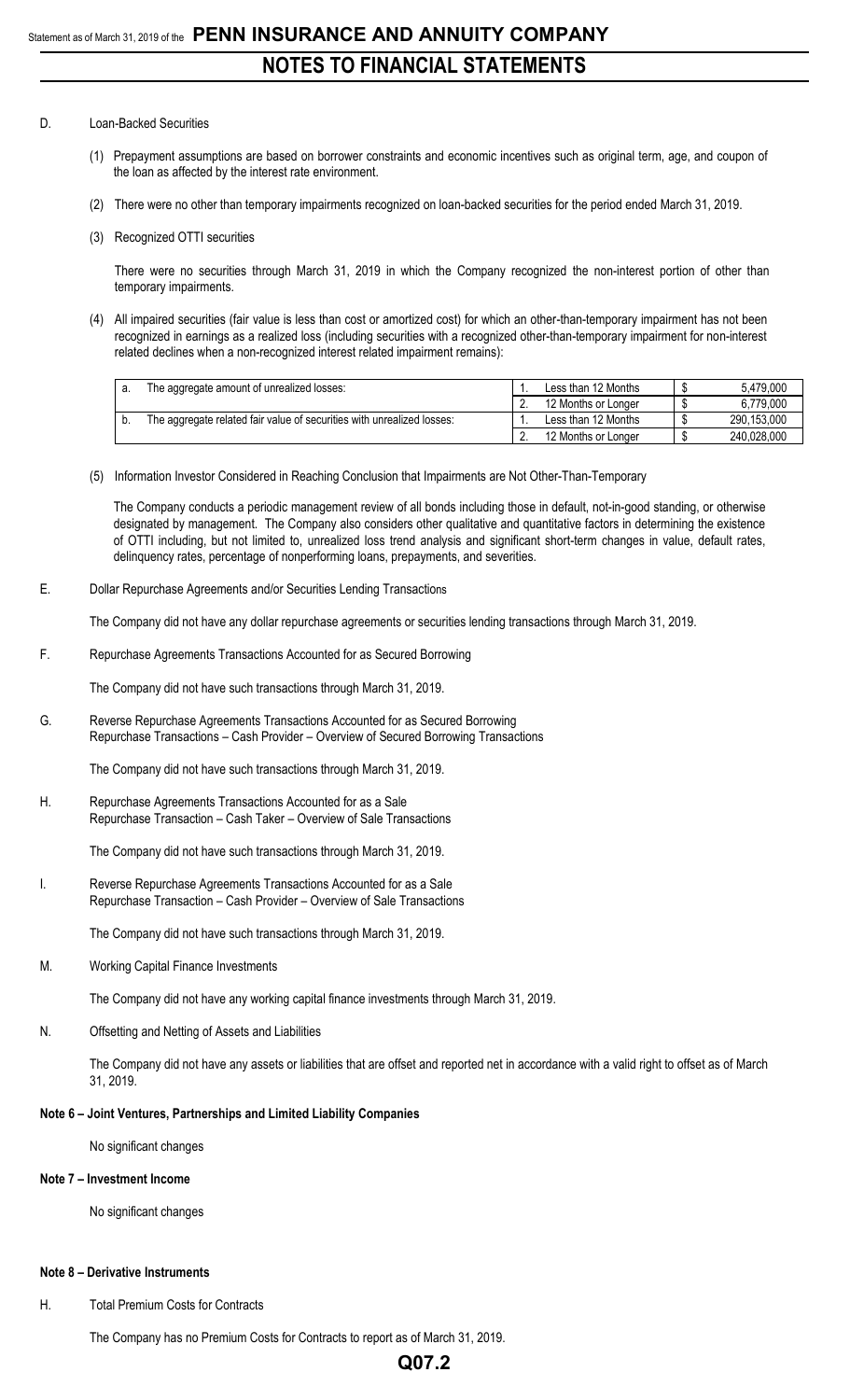## **NOTES TO FINANCIAL STATEMENTS**

### **Note 9 – Income Taxes**

On December 22, 2017, the U.S. government enacted new tax legislation. At December 31, 2018, based on a comprehensive review of the new guidance and final interpretation of the legislation, the Company recorded a benefit of \$968,000, after-tax, for the final impact of U.S. Tax Reform on policyholder liabilities and net deferred tax assets, including the reduction in the U.S. federal corporate income tax rate and the impact of specific life insurance regulations which limits the deductibility of reserves for U.S. federal income tax purposes.

The Company follows Statement of Statutory Accounting Principles No. 101 – Income Taxes, A Replacement of SSAP No. 10R and SSAP No. 10 ("SSAP 101"). SSAP 101 includes a calculation for the limitation of gross deferred tax assets for insurers that maintain a minimum of 300% of their authorized control level RBC computed without net deferred tax assets. The Company exceeded the 300% minimum RBC requirement at March 31, 2019 and December 31, 2018.

The Company is required to evaluate the recoverability of deferred tax assets and to establish a valuation allowance if necessary to reduce the deferred tax asset to an amount which is more likely than not to be realized. Considerable judgment is required in determining whether a valuation allowance is necessary, and if so, the amount of such valuation allowance. In evaluating the need for a valuation allowance, the Company considers many factors, including: (1) the nature of the deferred tax assets and liabilities; (2) whether they are ordinary or capital; (3) the timing of their reversal; (4) taxable income in prior carryback years as well as projected taxable income exclusive of reversing temporary differences and carryforwards; (5) the length of time that carryovers can be utilized; (6) unique tax rules that would impact the utilization of the deferred tax assets; and (7) any tax planning strategies that the Company would employ to avoid a tax benefit from expiring unused; although the realization is not assured, management believes it is more likely than not that the deferred tax assets, will be realized. The Company has not recorded a valuation allowance as of March 31, 2019 and December 31, 2018.

### **Note 10 – Information Concerning Parent, Subsidiaries, Affiliates and Other Related Parties**

No significant changes

### **Note 11 – Debt**

- B. FHLB (Federal Home Loan Bank) Agreements
- (1) Information on the Nature of the Agreement

The Company is a member of the FHLB-PGH, which provides access to collateralized advances, collateralized funding agreements, and other FHLB-PGH products. Collateralized advances from the FHLB-PGH are classified in "Borrowed money." Collateralized funding agreements issued to the FHLB-PGH are classified as liabilities for deposit-type funds and are recorded within Reserves and funds for payment of insurance and annuity benefits. FHLB-PGH is a first-priority secured creditor.

The Company' s membership in FHLB-PGH requires the ownership of member stock, and borrowings from FHLB-PGH require the purchase of FHLB-PGH activity based stock in an amount equal to 4% of the outstanding borrowings. All FHLB-PGH stock purchased by the Company is classified as restricted general account investments within Common stock - unaffiliated. The Company's borrowing capacity is determined by the lesser of the assets available to be pledged as collateral to FHLB-PGH or 10% of the Company's prior period admitted general account assets. The fair value of the qualifying assets pledged as collateral by the Company must be maintained at certain specified levels of the borrowed amount, which can vary, depending on the nature of the assets pledged. The Company's agreement allows for the substitution of assets and the advances are pre-payable. Current borrowings are subject to prepayment penalties.

### (2) FHLB Capital Stock

### a. Aggregate Totals

1. Current Year to Date

|     |                                           | Total        | General |                | Separate   |
|-----|-------------------------------------------|--------------|---------|----------------|------------|
|     |                                           | $2 + 3$      | Account |                | Accounts   |
| (a) | Membership Stock - Class A                |              |         |                |            |
| (b) | Membership Stock - Class B                | 677,800      |         | 677,800        |            |
| (c) | <b>Activity Stock</b>                     | 7,000,000    |         | 7,000,000      |            |
| (d) | Excess Stock                              |              |         |                |            |
| (e) | Aggregate Total (a+b+c+d)                 | 7,677,800 \$ |         | 7,677,800   \$ |            |
| (f) | Actual or estimated borrowing capacity as |              |         |                |            |
|     | determined by the insurer                 | 606,155,000  |         | <b>XXX</b>     | <b>XXX</b> |

### 2. Prior Year

|     |                                                                        |  | Total<br>$2 + 3$ | General<br>Account | Separate<br>Accounts |
|-----|------------------------------------------------------------------------|--|------------------|--------------------|----------------------|
| (a) | Membership Stock - Class A                                             |  |                  |                    |                      |
| (b) | Membership Stock - Class B                                             |  | 677,800          | 677,800            |                      |
| (c) | <b>Activity Stock</b>                                                  |  | 7,000,000        | 7.000.000          |                      |
| (d  | Excess Stock                                                           |  |                  |                    |                      |
| (e) | Aggregate Total (a+b+c+d)                                              |  | 7,677,800 \$     | 7,677,800          |                      |
| (f) | Actual or estimated borrowing capacity as<br>determined by the insurer |  | 526,464,000      | XXX                | <b>XXX</b>           |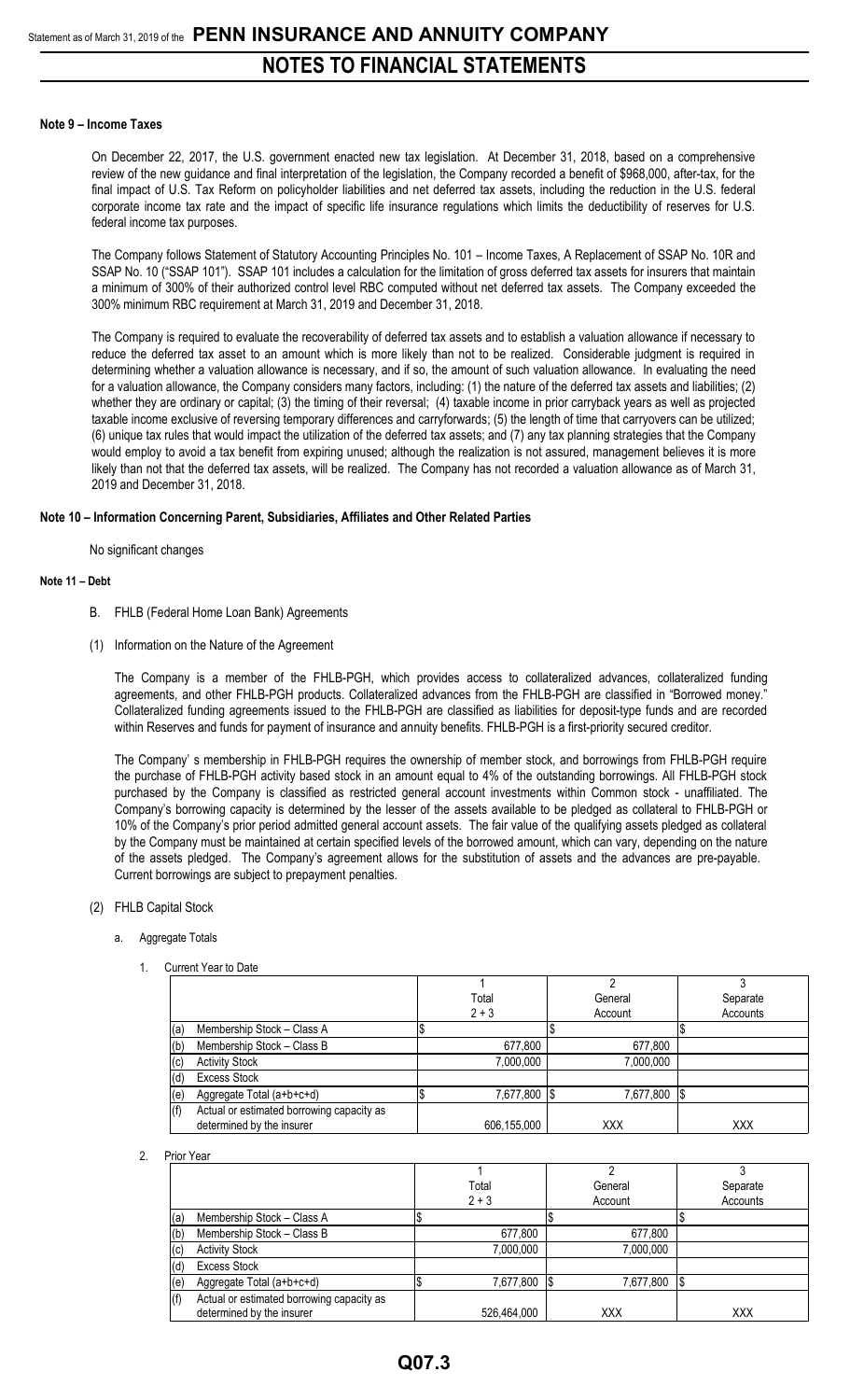## Statement as of March 31, 2019 of the **PENN INSURANCE AND ANNUITY COMPANY NOTES TO FINANCIAL STATEMENTS**

### b. Membership Stock (Class A and B) Eligible for Redemption

|            |                 |                  | Eligible for Redemption |                  |              |              |  |  |
|------------|-----------------|------------------|-------------------------|------------------|--------------|--------------|--|--|
|            |                 |                  |                         |                  |              |              |  |  |
|            | Current Year to |                  |                         |                  |              |              |  |  |
| Membership | Date Total      | Not Eligible for | Less than               | 6 Months to Less | to Less Than |              |  |  |
| Stock      | $(2+3+4+5+6)$   | Redemption       | 6 Months                | Than 1 Year      | 3 Years      | 3 to 5 Years |  |  |
| Class A    |                 |                  |                         |                  |              |              |  |  |
| Class B    | 677,800 \$      |                  |                         |                  |              | 677,800      |  |  |

### (3) Collateral Pledged to FHLB

### a. Amount Pledged as of Reporting Date

|     |                                                                                                     | Fair Value       | Carrying Value | Aggregate Total<br>Borrowing |
|-----|-----------------------------------------------------------------------------------------------------|------------------|----------------|------------------------------|
|     | Current Year Total to Date General and Separate<br>Accounts<br>Total Collateral Pledged (Lines 2+3) | 212,139,000   \$ | 179.497.000 \$ | 175.000.000                  |
|     | Current Year to Date General Account<br>Total Collateral Pledged                                    | 212,139,000      | 179,497,000    | 175,000,000                  |
| ΙЗ. | Current Year to Date Separate Accounts<br><b>Total Collateral Pledged</b>                           |                  |                |                              |
| 14. | Prior Year Total General and Separate Accounts<br>Total Collateral Pledged                          |                  |                |                              |

### b. Maximum Amount Pledged During Reporting Period

|                  |                                                 |            |                | Ω                |                       |
|------------------|-------------------------------------------------|------------|----------------|------------------|-----------------------|
|                  |                                                 |            |                |                  | Amount of Borrowed at |
|                  |                                                 |            |                |                  | Time of Maximum       |
|                  |                                                 | Fair Value |                | Carrying Value   | Collateral            |
|                  | Current Year to Date Total General and Separate |            |                |                  |                       |
|                  | Accounts                                        |            |                |                  |                       |
|                  | Total Collateral Pledged (Lines 2+3)            |            | 212,139,000 \$ | 179,497,000   \$ | 175,000,000           |
| 2.               | Current Year to Date General Account            |            |                |                  |                       |
|                  | <b>Total Collateral Pledged</b>                 |            | 212,139,000    | 179,497,000      | 175,000,000           |
| 13.              | Current Year to Date Separate Accounts          |            |                |                  |                       |
|                  | <b>Total Collateral Pledged</b>                 |            |                |                  |                       |
| $\overline{A}$ . | Prior Year Total General and Separate Accounts  |            |                |                  |                       |
|                  | <b>Total Collateral Pledged</b>                 |            |                |                  |                       |

### (4) Borrowing from FHLB

### a. Amount as of the Reporting Date

### 1. Current Year to Date

|     |                           | Total       | General     | Separate | <b>Funding Agreements</b> |
|-----|---------------------------|-------------|-------------|----------|---------------------------|
|     |                           | $2 + 3$     | Account     | Accounts | Reserves Established      |
| (a  | Debt                      |             |             |          | XXX                       |
| (b) | <b>Funding Agreements</b> | 175,000,000 | 175,000,000 |          | 175,507,000               |
| (c) | Other                     |             |             |          | XXX                       |
| (d) | Aggregate Total (a+b+c)   | 175,000,000 | 175,000,000 |          | 175,507,000               |

### 2. Prior Year

|     |                           | Total             | General            | Separate | <b>Funding Agreements</b> |
|-----|---------------------------|-------------------|--------------------|----------|---------------------------|
|     |                           | $2 + 3$           | Account            | Accounts | Reserves Established      |
| (a) | Debt                      |                   |                    |          | XXX                       |
| (b) | <b>Funding Agreements</b> | 175,000,000       | 175,000,000        |          | 175,421,000               |
| (c) | Other                     |                   |                    |          | XXX                       |
| (d) | Aggregate Total (a+b+c)   | 175,000,000<br>15 | 175,000,000<br>1\$ |          | 175,421,000               |

### b. Maximum Amount During Reporting Period (Current Year to Date)

|                | ີ                             | Total       | General     | Separate |  |  |
|----------------|-------------------------------|-------------|-------------|----------|--|--|
|                |                               | $2 + 3$     | Account     | Accounts |  |  |
|                | Debt                          |             |             |          |  |  |
| $\overline{2}$ | <b>Funding Agreements</b>     | 175,000,000 | 175,000,000 |          |  |  |
| 13.            | Other                         |             |             |          |  |  |
| 14.            | Aggregate Total (Lines 1+2+3) | 175,000,000 | 175,000,000 |          |  |  |

### c. FHLB – Prepayment Obligations

|    | ້.<br>THE TIODAYMORE ODISOLIO |                                                                                              |  |  |  |  |  |  |  |
|----|-------------------------------|----------------------------------------------------------------------------------------------|--|--|--|--|--|--|--|
|    |                               | Does the Company have Prepayment<br>Obligations under the Following<br>Arrangements (YES/NO) |  |  |  |  |  |  |  |
|    | Debt                          |                                                                                              |  |  |  |  |  |  |  |
| 2. | <b>Funding Agreements</b>     | NΟ                                                                                           |  |  |  |  |  |  |  |
| ิว | : Other                       |                                                                                              |  |  |  |  |  |  |  |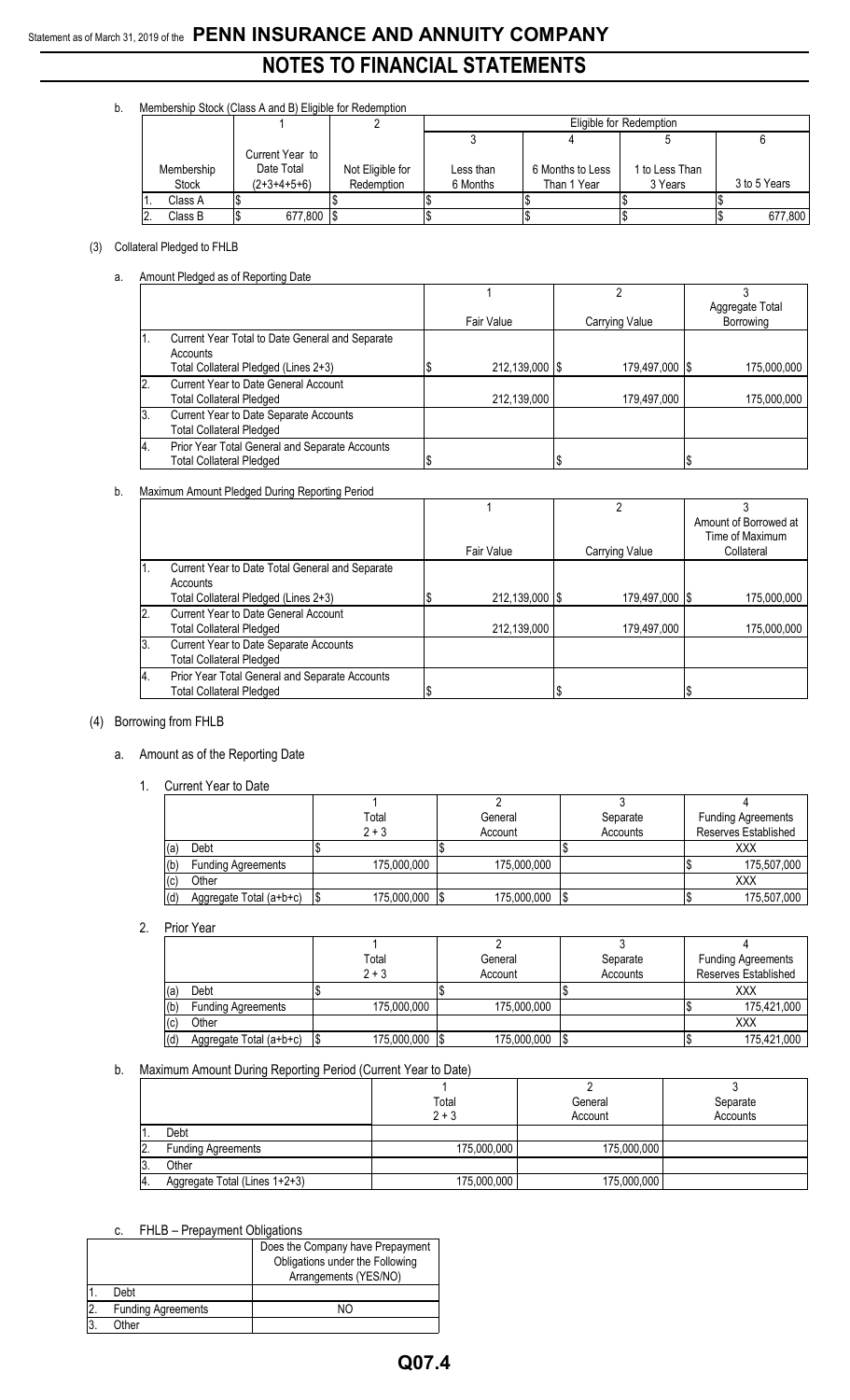## **NOTES TO FINANCIAL STATEMENTS**

### **Note 12 – Retirement Plans, Deferred Compensation, Postemployment Benefits and Compensated Absences and Other Postretirement Benefit Plans**

The Company does not have such plans.

### **Note 13 – Capital and Surplus, Shareholder's Dividend Restrictions and Quasi-Reorganizations**

No significant changes

### **Note 14 – Liabilities, Contingencies and Assessments**

No significant changes

### **Note 15 – Leases**

The Company had no lease obligations as of March 31, 2019.

### **Note 16 – Information about Financial Instruments with Off-Balance Sheet Risk and Financial Instruments with Concentrations of Credit Risk**

No significant changes

### **Note 17 – Sale, Transfer and Servicing of Financial Assets and Extinguishments of Liabilities**

B. Transfer and Servicing of Financial Assets

There have been no transfer or servicing of financial assets through March 31, 2019.

C. Wash Sales

- (1) In the normal course of the Company's asset management, securities are sold and required within 30 days of the sale date to enhance the Company's yield on its investment portfolio.
- (2) The Company did not sell any NAIC designation 3 or below, or unrated of securities sold during the period ending March 31, 2019 and reacquired within 30 days of the sale date.

### **Note 18 – Gain or Loss to the Reporting Entity from Uninsured Plans and the Portion of Partially Insured Plans**

No significant changes

### **Note 19 – Direct Premium Written/Produced by Managing General Agents/Third Party Administrators**

The Company does not have any managing general agents or third party administrators that write premium.

### **Note 20 – Fair Value Measurements**

Fair value is defined as the price that would be received to sell an asset or paid to transfer a liability in an orderly transaction between market participants at the measurement date. Fair value measurement is based on assumptions market participants would make in pricing an asset or liability. Inputs to valuation techniques to measure fair value are prioritized by establishing a three-level fair value hierarchy. The fair value hierarchy gives the highest priority to quoted prices in active markets and the lowest priority to prices derived from unobservable inputs. An asset or liability's classification within the fair value hierarchy is based on the lowest level of significant input to its fair value measurement.

The Company has categorized its assets and liabilities into the three-level fair value hierarchy based upon the priority of the inputs. The following summarizes the types of assets and liabilities included within the three-level hierarchy:

- Level 1 Fair value is based on unadjusted quoted market prices in active markets for identical assets or liabilities that are accessible at the measurement date. These generally provide the most reliable evidence and are used to measure fair value whenever available. Active markets are defined as having the following for the measured asset/liability: i) many transactions, ii) current prices, iii) price quotes not varying substantially among market makers, iv) narrow bid/ask spreads and v) most information publicly available. Prices are obtained from readily available sources for market transactions involving identical assets and liabilities.
- Level 2 Fair value is based on significant inputs, other than quoted prices included in Level 1, that are observable for the asset or liability, either directly or indirectly, for substantially the full term of the asset or liability through corroboration with observable market data. Prices for assets classified as Level 2 are primarily provided by an independent pricing service or are internally priced using observable inputs. In circumstances where prices from pricing services are reviewed for reasonability but cannot be corroborated to observable market data as noted above, these security values are recorded in Level 3 in the fair value hierarchy.
- Level 3 Fair value is based on significant inputs that are unobservable for the asset or liability. These inputs reflect the Company's assumptions about the assumptions market participants would use in pricing the asset or liability. These are typically less liquid fixed maturity securities with very limited trading activity. Prices are determined using valuation methodologies such as option pricing models, discounted cash flow models, market approach and other similar techniques. Prices may be based upon non-binding quotes from brokers or other market makers that are reviewed for reasonableness, based on the Company's understanding of the market but are not further corroborated with other additional observable market information.

### **Q07.5**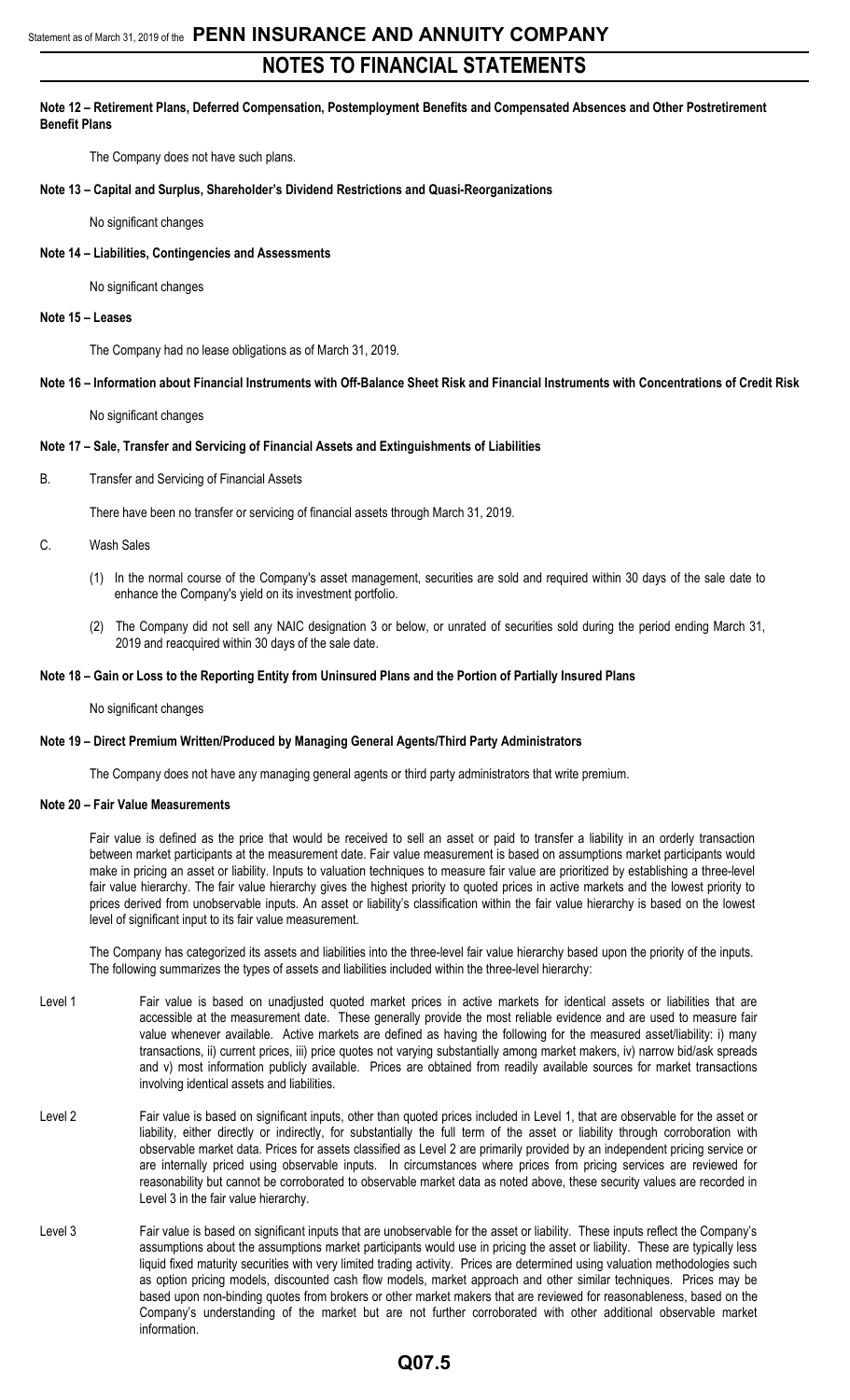The determination of fair value, which for certain assets and liabilities is dependent on the application of estimates and assumptions, can have a significant impact on the Company's results of operations. The following sections describe the valuation methodologies used to determine fair values as well as key estimates and assumptions surrounding certain assets and liabilities, measured at fair value on a recurring basis, that could have a significant impact on the Company's results of operations or involve the use of significant unobservable inputs.

The fair value process is monitored on a monthly basis by financial and investment professionals who utilize additional subject matter experts as applicable. The purpose is to monitor the Company's asset valuation policies and procedures by ensuring objective and reliable valuation practices and pricing of financial instruments, as well as addressing fair valuation issues, changes to valuation methodologies and pricing sources. To assess the continuing appropriateness of third party pricing service security valuations, the Company regularly monitors the prices and reviews price variance reports. In addition, the Company performs an initial and ongoing review of the third party pricing services methodologies, reviews inputs and assumptions used for a sample of securities on a periodic basis. Pricing challenges are raised on valuations considered not reflective of market and are monitored by the Company.

**BONDS** The fair values of the Company's debt securities are generally based on quoted market prices or prices obtained from independent pricing services. In order to validate reasonability, prices are reviewed by investment professionals through comparison with directly observed recent market trades or color or by comparison of significant inputs used by the pricing service to the Company's observations of those inputs in the market. Consistent with the fair value hierarchy described above, securities with quoted market prices or corroborated valuations from pricing services are generally reflected within Level 2. Inputs considered to be standard for valuations by the independent pricing service include: benchmark yields, reported trades, broker/dealer quotes, issuer spreads, two-sided markets, benchmark securities, bids, offers, reference data and industry and economic events. In circumstances where prices from pricing services are reviewed for reasonability but cannot be corroborated to observable market data as noted above, these security values are recorded in Level 3 in the Company's fair value hierarchy. Under certain conditions, the Company may conclude pricing information received from third party pricing services is not reflective of market activity and may over-ride that information with a valuation that utilizes market information and activity.

In circumstances where market data such as quoted market prices or vendor pricing is not available, internal estimates based on significant observable inputs are used to determine fair value. This category also includes fixed income securities priced internally. Inputs considered include: public debt, industrial comparables, underlying assets, credit ratings, yield curves, type of deal structure, collateral performance, loan characteristics and various indices, as applicable. Also included in Level 2 are private placement securities. Inputs considered are: public corporate bond spreads, industry sectors, average life, internal ratings, security structure, liquidity spreads, credit spreads and yield curves, as applicable. If the discounted cash flow model incorporates significant unobservable inputs, these securities would be reflected within Level 3 in the Company's fair value hierarchy.

In circumstances where significant observable inputs are not available, estimated fair value is calculated internally by using unobservable inputs. These inputs reflect the Company's assumptions about the inputs market participants would use in pricing the asset, and are therefore included in Level 3 in the Company's fair value hierarchy. Circumstances where observable market data is not available may include events such as market illiquidity and credit events related to the security.

**EQUITY SECURITIES** Equity securities consist principally of investments in common and preferred stock of publicly traded companies. The fair values of most publicly traded equity securities are based on quoted market prices in active markets for identical assets and are classified within Level 1 in the Company's fair value hierarchy.

**CASH, CASH EQUIVALENTS AND SHORT-TERM INVESTMENTS** Short-term investments and cash equivalents carried at Level 1 consist of money market funds and investments purchased with maturities less than or equal to 12 months. These are carried at amortized cost and approximate fair value.

**DERIVATIVE INSTRUMENTS** The fair values of derivative contracts are determined based on quoted prices in active exchanges or prices provided by counterparties, exchanges or clearing members as applicable, utilizing valuation models. The fair values of derivative contracts can be affected by changes in interest rates, foreign exchange rates, commodity prices, credit spreads, market volatility, expected returns and liquidity as well as other factors.

The Company's exchange traded futures include index futures that are valued using quoted prices in active markets and are classified within Level 1 in our fair value hierarchy.

Derivative positions traded in the OTC and cleared OTC derivative markets where fair value is determined by third party independent sources are classified within Level 2. These investments included: interest rate swaps, interest rate caps, total return swaps, swaptions, equity options, inflation swaps, forward contracts, and credit default swaps. OTC derivatives classified within Level 2 are valued using models generally accepted in the financial services industry that use actively quoted or observable market input values from external market data providers, broker dealer quotations, third-party pricing vendors and/or recent trading activity. Prices are reviewed by investment professionals through comparison with directly observed recent market trades, comparison with valuations estimated through use of valuation models maintained on an industry standard analytical and valuation platform, or comparison of all significant inputs used by the pricing service to observations of those inputs in the market.

**SEPARATE ACCOUNT ASSETS** Separate account assets primarily consist of mutual funds. The fair value of mutual funds is based upon quoted prices in an active market, resulting in classification in Level 1.

### A. Fair Value Measurements

(1) Fair Value Measurements at Reporting Date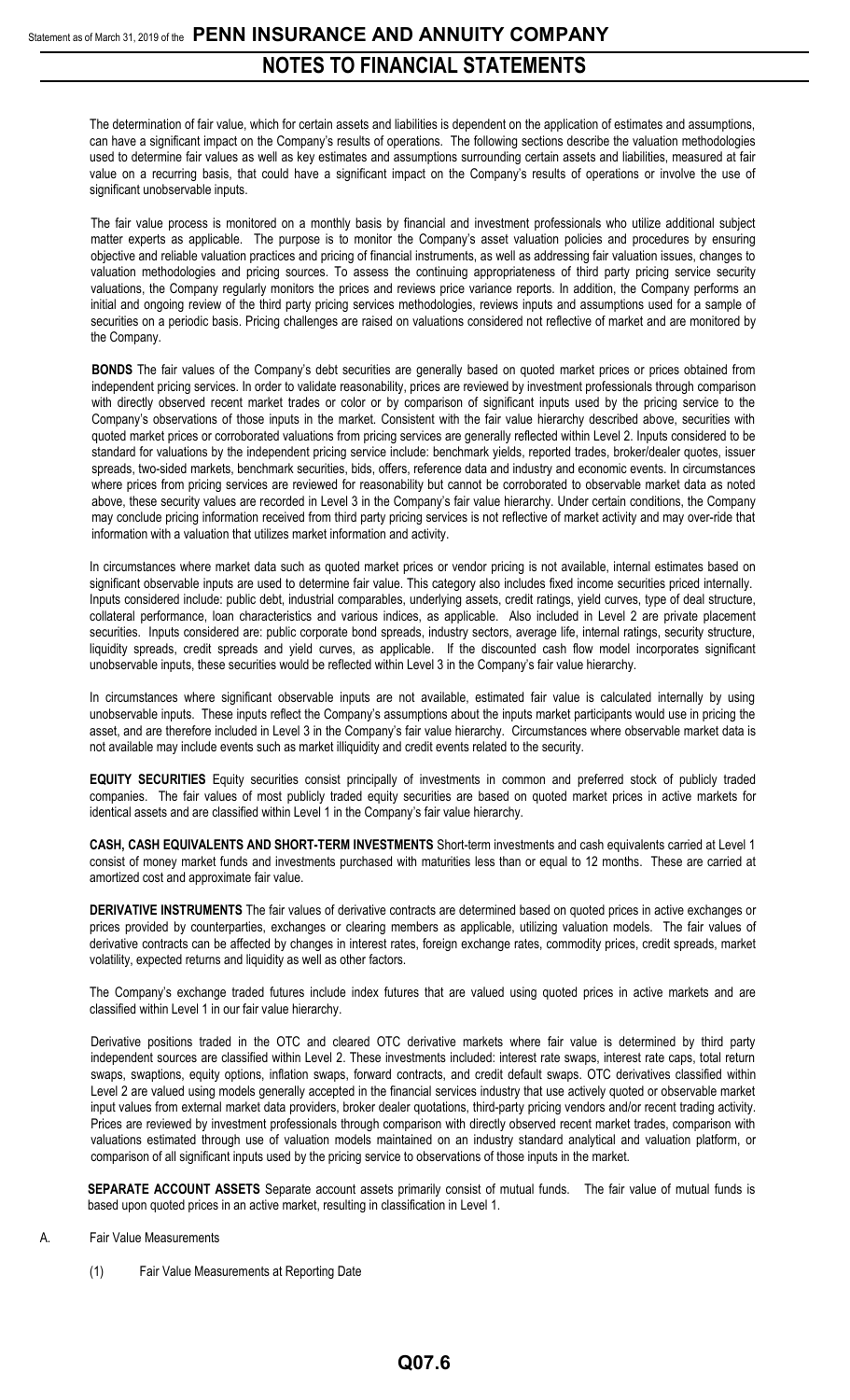## Statement as of March 31, 2019 of the **PENN INSURANCE AND ANNUITY COMPANY NOTES TO FINANCIAL STATEMENTS**

|                                                 |         |             |            |    |           | Net Asset Value |             |
|-------------------------------------------------|---------|-------------|------------|----|-----------|-----------------|-------------|
| Description for Each Type of Asset or Liability | Level 1 |             | Level 2    |    | Level 3   | (NAV)           | Total       |
| Assets at Fair Value                            |         |             |            |    |           |                 |             |
| Common stock - unaffiliated                     |         | 39,909,254  |            |    | 7,677,800 | IS.             | 47,587,054  |
| Cash Equivalents                                |         | 73,733,499  |            |    |           |                 | 73,733,499  |
| Derivatives                                     |         |             | 26,303,944 |    |           |                 | 26,303,944  |
| Separate Account Assets                         |         | 52,701,922  |            |    |           |                 | 52,701,922  |
| Total                                           |         | 166,344,675 | 26.303.944 |    | 7,677,800 | I\$             | 200,326,419 |
| Liabilities at Fair Value                       |         |             |            |    |           |                 |             |
| Separate Account Liabilities                    |         | 52,701,922  |            |    |           |                 | 52,701,922  |
| Total                                           |         | 52,701,922  |            | IJ |           |                 | 52,701,922  |

### (2) Fair Value Measurements in (Level 3) of the Fair Value Hierarchy

|                    |                  |              |                          |            | Total Gains   Total Gains |           |                  |       |         |             |
|--------------------|------------------|--------------|--------------------------|------------|---------------------------|-----------|------------------|-------|---------|-------------|
|                    |                  |              |                          | and        | and                       |           |                  |       |         | Ending      |
|                    |                  |              | Transfers                | (Losses)   | (Losses)                  |           |                  |       |         | Balance as  |
|                    | Beginning        | Transfers    | Out of Level Included in |            | Included in               |           |                  |       | Settle- | of Current  |
| Description        | Balance          | Into Level 3 | 3                        | Net Income | Surplus                   | Purchases | <b>Issuances</b> | Sales | ments   | Period      |
| Assets<br>la.      |                  |              |                          |            |                           |           |                  |       |         |             |
| Common stock -     |                  |              |                          |            |                           |           |                  |       |         |             |
| unaffiliated       | $$7,677,800$ \\$ |              |                          | \$         |                           | l\$       |                  | Φ     |         | \$7,677,800 |
| Total              | $$7,677,800$ \$  |              |                          | \$         |                           | l\$       |                  | S     |         | \$7,677,800 |
| Liabilities<br>lb. |                  |              |                          |            |                           |           |                  |       |         |             |
|                    |                  |              |                          | \$         |                           |           |                  |       |         |             |
| Total              |                  |              |                          | \$         |                           | l S       |                  | D     |         |             |

### (3) Policies when Transfers Between Levels are Recognized

The Company recognizes transfers into Level 3 as of the end of the period in which the circumstances leading to the transfer occurred. The Company recognizes transfers out of Level 3 at the beginning of a period in which the circumstances leading to the transfer occurred.

### (4) Description of Valuation Techniques and Inputs Used in Fair Value Measurement

The fair values of the Company's debt securities are generally based on quoted market prices or prices obtained from independent pricing services. In order to validate reasonability, prices are reviewed by investment professionals through comparison with directly observed recent market trades or color or by comparison of significant inputs used by the pricing service to the Company's observations of those inputs in the market. Consistent with the fair value hierarchy described above, securities with quoted market prices or corroborated valuations from pricing services are generally reflected within Level 2. Inputs considered to be standard for valuations by the independent pricing service include: benchmark yields, reported trades, broker/dealer quotes, issuer spreads, two-sided markets, benchmark securities, bids, offers, reference data and industry and economic events. In circumstances where prices from pricing services are reviewed for reasonability but cannot be corroborated to observable market data as noted above, these security values are recorded in Level 3 in the Company's fair value hierarchy. Under certain conditions, the Company may conclude pricing information received from third party pricing services is not reflective of market activity and may over-ride that information with a valuation that utilizes market information and activity.

In circumstances where market data such as quoted market prices or vendor pricing is not available, internal estimates based on significant observable inputs are used to determine fair value. This category also includes fixed income securities priced internally. Inputs considered include: public debt, industrial comparables, underlying assets, credit ratings, yield curves, type of deal structure, collateral performance, loan characteristics and various indices, as applicable. Also included in Level 2 are private placement securities. Inputs considered are: public corporate bond spreads, industry sectors, average life, internal ratings, security structure, liquidity spreads, credit spreads and yield curves, as applicable. If the discounted cash flow model incorporates significant unobservable inputs, these securities would be reflected within Level 3 in the Company's fair value hierarchy.

In circumstances where significant observable inputs are not available, estimated fair value is calculated internally by using unobservable inputs. These inputs reflect the Company's assumptions about the inputs market participants would use in pricing the asset, and are therefore included in Level 3 in the Company's fair value hierarchy. Circumstances where observable market data is not available may include events such as market illiquidity and credit events related to the security.

Equity securities consist principally of investments in common and preferred stock of publicly traded companies. The fair values of most publicly traded equity securities are based on quoted market prices in active markets for identical assets and are classified within Level 1 in the Company's fair value hierarchy.

(5) Fair Value Disclosures

The fair values of derivative contracts are determined based on quoted prices in active exchanges or prices provided by counterparties, exchanges or clearing members as applicable, utilizing valuation models. The fair values of derivative contracts can be affected by changes in interest rates, foreign exchange rates, commodity prices, credit spreads, market volatility, expected returns and liquidity as well as other factors.

The Company's exchange traded futures include index futures that are valued using quoted prices in active markets and are classified within Level 1 in our fair value hierarchy.

Derivative positions traded in the OTC and cleared OTC derivative markets where fair value is determined by third party independent sources are classified within Level 2. These investments included: interest rate swaps, interest rate caps, total return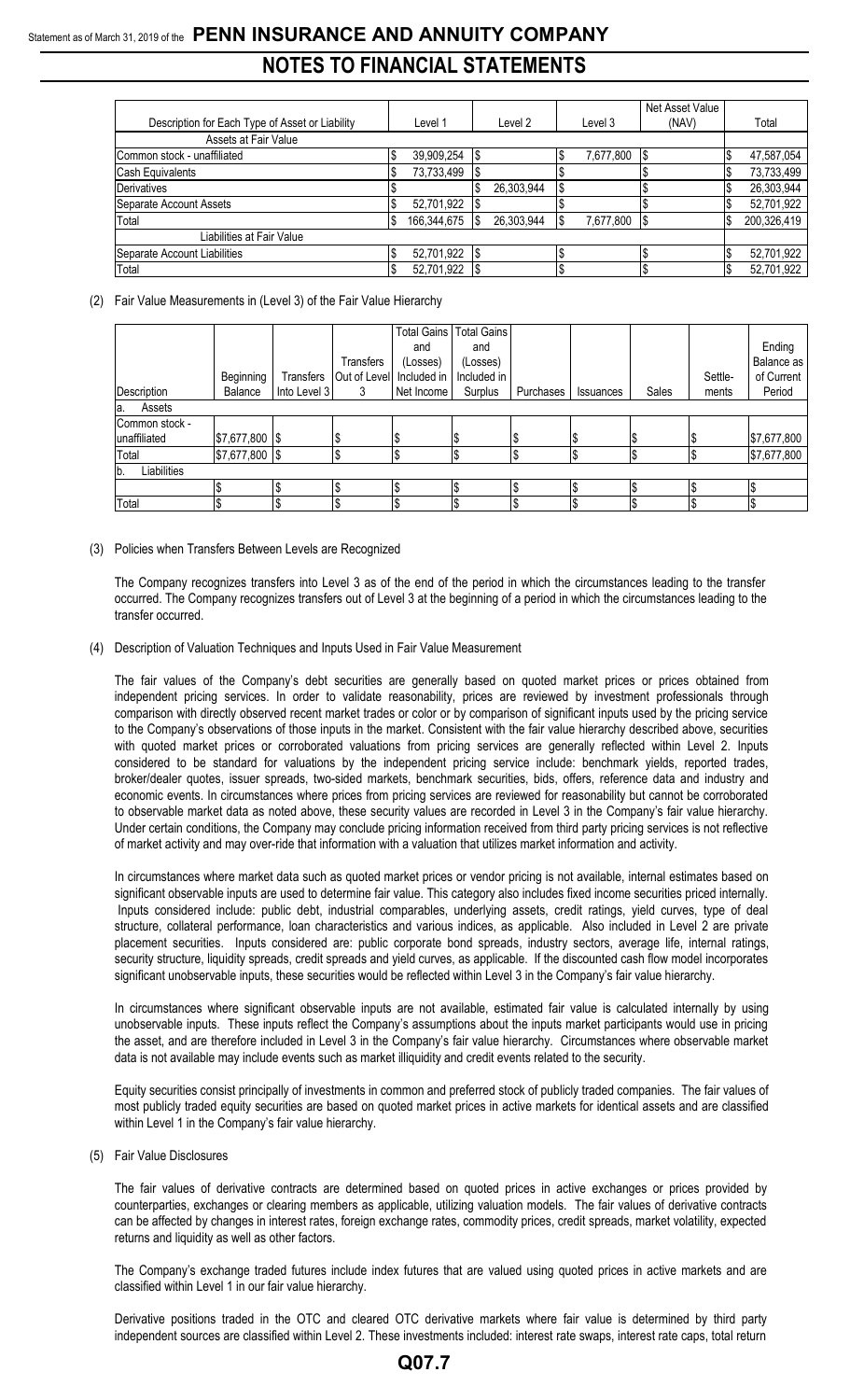## Statement as of March 31, 2019 of the **PENN INSURANCE AND ANNUITY COMPANY NOTES TO FINANCIAL STATEMENTS**

swaps, swaptions, equity options, inflation swaps, forward contracts, and credit default swaps. OTC derivatives classified within Level 2 are valued using models generally accepted in the financial services industry that use actively quoted or observable market input values from external market data providers, broker dealer quotations, third-party pricing vendors and/or recent trading activity. Prices are reviewed by investment professionals through comparison with directly observed recent market trades, comparison with valuations estimated through use of valuation models maintained on an industry standard analytical and valuation platform, or comparison of all significant inputs used by the pricing service to observations of those inputs in the market.

### B. Not Applicable

### C. Fair Value Level

|                               | Aggregate Fair    |                        |     |            |                 |            | Net Asset Value | Not Practicable  |
|-------------------------------|-------------------|------------------------|-----|------------|-----------------|------------|-----------------|------------------|
| Type of Financial Instrument  | Value             | <b>Admitted Assets</b> |     | (Level 1)  | (Level 2)       | (Level 3)  | (NAV)           | (Carrying Value) |
| <b>Financial Assets:</b>      |                   |                        |     |            |                 |            |                 |                  |
| <b>Bonds</b>                  | \$4,284,626,147   | \$4,116,943,673        | l S | 73,519,413 | \$4,190,595,887 | 20.510.847 |                 |                  |
| <b>Preferred Stock</b>        | 47,423,013        | 47,400,862             |     | 44,765,313 | 2,657,700       |            |                 |                  |
| Common Stock - Unaffiliated   | \$<br>47.587.054  | 47.587.054             |     | 39.909.254 |                 | 7.677.800  |                 |                  |
| Cash, Cash Equivalents and    |                   |                        |     |            |                 |            |                 |                  |
| Short-Term Investments        | 74,990,695        | 74,990,695<br>S        | IS. | 74,990,695 |                 |            |                 |                  |
| <b>Derivatives</b>            | 123,919,638       | \$116,738,441          |     |            | 123,919,638     |            |                 |                  |
| Separate Account Assets       | 52,701,922        | 52,701,922             |     | 52.701.922 |                 |            |                 |                  |
| <b>Financial Liabilities:</b> |                   |                        |     |            |                 |            |                 |                  |
| Investment-Type Contracts:    |                   |                        |     |            |                 |            |                 |                  |
| Individual Annuities          | \$<br>158,476,681 | \$155,735,104          |     |            |                 |            |                 |                  |
| Separate Account Liabilities  | 52.701.922        | 52.701.922             |     | 52.701.922 |                 |            |                 |                  |

### D. Not Practicable to Estimate Fair Value

|                                             |                      | <b>Effective Interest</b> |                      |            |
|---------------------------------------------|----------------------|---------------------------|----------------------|------------|
| i vpe of '<br>lass or Financial Instrumentٽ | ' Carrving.<br>Value | Rate                      | <b>Maturity Date</b> | xplanation |
|                                             |                      |                           |                      |            |

### E. Not Applicable

### **Note 21 – Other Items**

No significant changes

### **Note 22 – Events Subsequent**

The Company has evaluated events subsequent to March 31, 2019, and has determined that there were no significant events requiring recognition in the financial statements.

### **Note 23 – Reinsurance**

No significant changes

### **Note 24 – Retrospectively Rated Contracts and Contracts Subject to Redetermination**

The Company does not have any retrospectively rated contracts.

### **Note 25 – Change in Incurred Losses and Loss Adjustment Expenses**

Not applicable

### **Note 26 – Intercompany Pooling Arrangements**

No significant changes

### **Note 27 – Structured Settlements**

No significant changes

### **Note 28 – Health Care Receivables**

No significant changes

### **Note 29 – Participating Policies**

No significant changes

### **Note 30 – Premium Deficiency Reserves**

No significant changes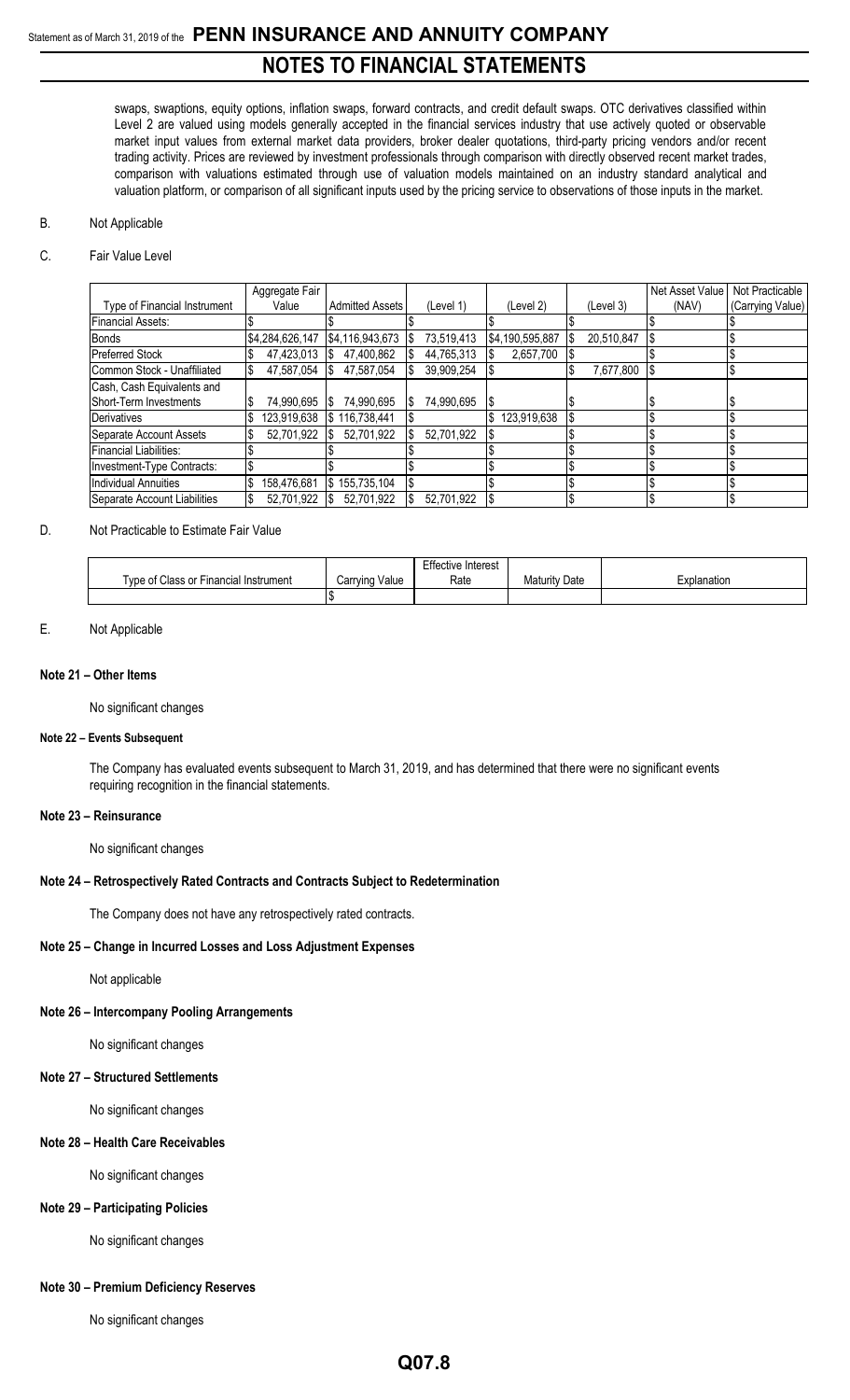### **Note 31 – Reserves for Life Contracts and Deposit-Type Contracts**

No significant changes

### **Note 32 – Analysis of Annuity Actuarial Reserves and Deposit Liabilities by Withdrawal Characteristics**

No significant changes

### **Note 33 – Premium and Annuity Considerations Deferred and Uncollected**

No significant changes

### **Note 34 – Separate Accounts**

No significant changes

### **Note 35 – Loss/Claim Adjustment Expenses**

No significant changes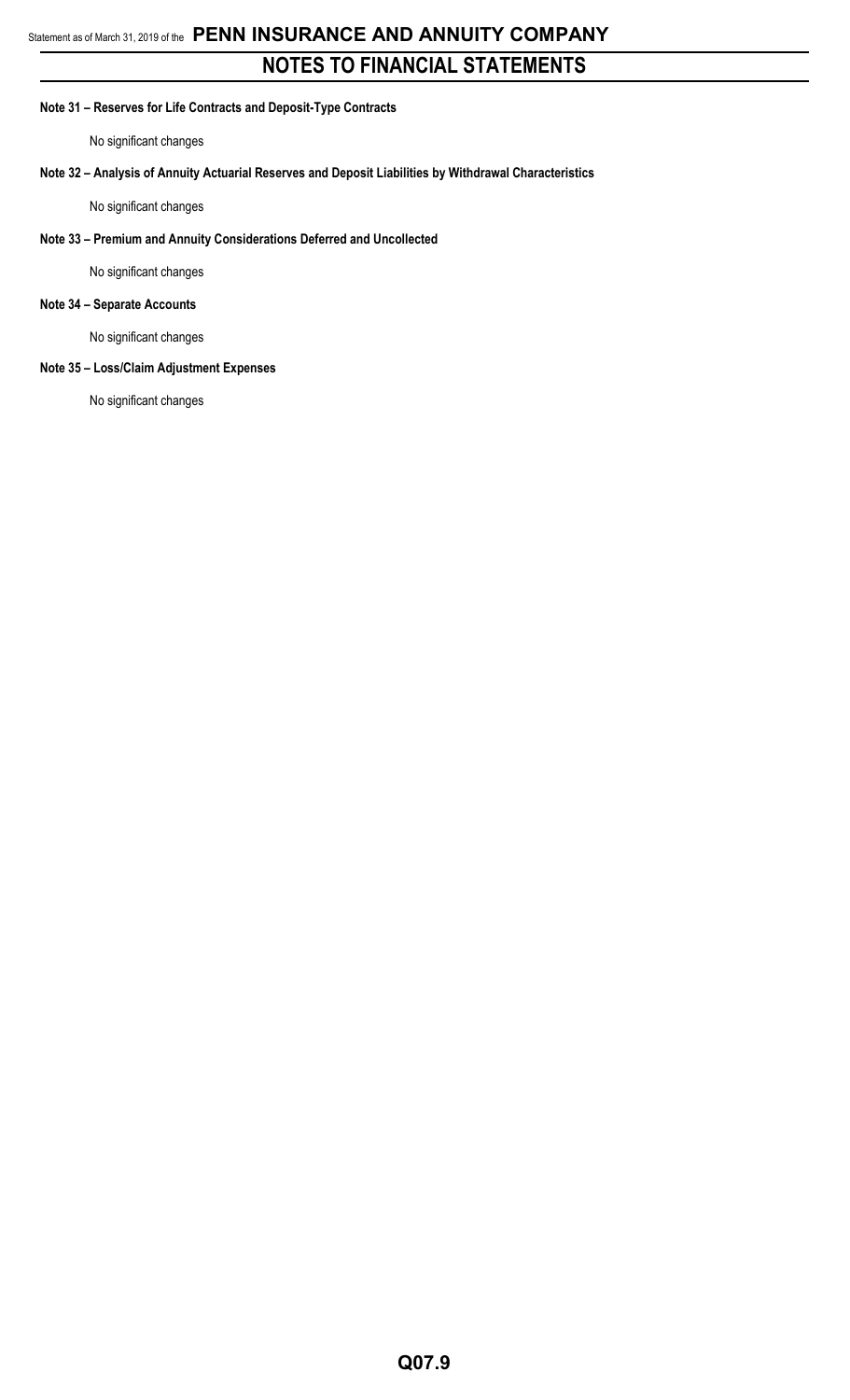## Statement as of March 31, 2019 of the **PENN INSURANCE AND ANNUITY COMPANY GENERAL INTERROGATORIES**

### **PART 1 - COMMON INTERROGATORIES**

### **GENERAL**

| 1.1 | Did the reporting entity experience any material transactions requiring the filing of Disclosure of Material Transactions with the State of Domicile,<br>as required by the Model Act?                                                                                                                             | Yes $\lceil$ 1                           | No[X]         |  |
|-----|--------------------------------------------------------------------------------------------------------------------------------------------------------------------------------------------------------------------------------------------------------------------------------------------------------------------|------------------------------------------|---------------|--|
| 1.2 | If yes, has the report been filed with the domiciliary state?                                                                                                                                                                                                                                                      | Yes $\lceil \; \rceil$                   | No [ ]        |  |
| 2.1 | Has any change been made during the year of this statement in the charter, by-laws, articles of incorporation, or deed of settlement of the<br>reporting entity?                                                                                                                                                   | Yes [ ]                                  | No[X]         |  |
| 2.2 | If yes, date of change:                                                                                                                                                                                                                                                                                            |                                          |               |  |
| 3.1 | Is the reporting entity a member of an Insurance Holding Company System consisting of two or more affiliated persons, one or more of which is an insurer?<br>If yes, complete Schedule Y, Parts 1 and 1A.                                                                                                          | Yes[X]                                   | No [ ]        |  |
| 3.2 | Have there been any substantial changes in the organizational chart since the prior quarter end?                                                                                                                                                                                                                   | Yes $\lceil$ 1                           | No[X]         |  |
| 3.3 | If the response to 3.2 is yes, provide a brief description of those changes.                                                                                                                                                                                                                                       |                                          |               |  |
| 3.4 | Is the reporting entity publicly traded or a member of a publicly traded group?                                                                                                                                                                                                                                    | Yes $\lceil$ 1                           | No[X]         |  |
| 3.5 | If the response to 3.4 is yes, provide the CIK (Central Index Key) code issued by the SEC for the entity/group.                                                                                                                                                                                                    |                                          |               |  |
| 4.1 | Has the reporting entity been a party to a merger or consolidation during the period covered by this statement?<br>If yes, complete and file the merger history data file with the NAIC for the annual filing corresponding to this period.                                                                        | Yes $\lceil$ 1                           | No[X]         |  |
| 4.2 | If yes, provide name of entity, NAIC Company Code, and state of domicile (use two letter state abbreviation) for any entity that has ceased to exist as a<br>result of the merger or consolidation.                                                                                                                |                                          |               |  |
|     | 1                                                                                                                                                                                                                                                                                                                  | $\overline{2}$<br><b>NAIC</b><br>Company | 3<br>State of |  |
|     | Name of Entity                                                                                                                                                                                                                                                                                                     | Code                                     | Domicile      |  |
| 5.  | If the reporting entity is subject to a management agreement, including third-party administrator(s), managing general agent(s), attorney-in-fact, or<br>similar agreement, have there been any significant changes regarding the terms of the agreement or principals involved?<br>If yes, attach an explanation. | No[X]<br>Yes $\lceil \rceil$             | $N/A$ [ ]     |  |
| 6.1 | State as of what date the latest financial examination of the reporting entity was made or is being made.                                                                                                                                                                                                          | 12/31/2015                               |               |  |
|     | 6.2 State the as of date that the latest financial examination report became available from either the state of domicile or the reporting entity. This date<br>should be the date of the examined balance sheet and not the date the report was completed or released.                                             | 12/31/2015                               |               |  |

6.3 State as of what date the latest financial examination report became available to other states or the public from either the state of domicile or the reporting entity. This is the release date or completion date of the examination report and not the date of the examination (balance sheet date). 10/07/2016

6.4 By what department or departments?

Delaware Department of Insurance

6.5 Have all financial statement adjustments within the latest financial examination report been accounted for in a subsequent financial statement filed  $Yes [ ] No [ ] N/A [ X ]$ 

6.6 Have all of the recommendations within the latest financial examination report been complied with? The recomponent of the recomponent of the latest financial examination report been complied with? The recomponent of th 7.1 Has this reporting entity had any Certificates of Authority, licenses or registrations (including corporate registration, if applicable) suspended or revoked by any governmental entity during the reporting period? The Contract of Contract of Contract of Contract of Contract of Contract of Contract of Contract of Contract of Contract of Contract of Contract of Contract of Contra 7.2 If yes, give full information:

8.1 Is the company a subsidiary of a bank holding company regulated with the Federal Reserve Board? The Company regulated with the Federal Reserve Board?

8.2 If response to 8.1 is yes, please identify the name of the bank holding company.

### 8.3 Is the company affiliated with one or more banks, thrifts or securities firms? The Company affiliated with one or more banks, thrifts or securities firms?

8.4 If the response to 8.3 is yes, please provide below the names and location (city and state of the main office) of any affiliates regulated by a federal regulatory services agency [i.e. the Federal Reserve Board (FRB), the Office of the Comptroller of the Currency (OCC), the Federal Deposit Insurance Corporation (FDIC) and the Securities Exchange Commission (SEC)] and identify the affiliate's primary federal regulator].

| Affiliate Name                    | Location (City, State) | <b>FRB</b>     | OCC            | EDIO<br>טוע־   | <b>SEC</b>         |
|-----------------------------------|------------------------|----------------|----------------|----------------|--------------------|
| Hornor, Townsend & Kent, LLC      | Horsham, PA            | <b>NO</b>      | N <sub>O</sub> | N <sub>O</sub> | <b>VES</b><br>∟ບ   |
| Janney Montgomery Scott, LLC      | Philadelphia, PA       | N <sub>O</sub> | N <sub>O</sub> | N <sub>O</sub> | <b>VES</b><br>ن ∟ا |
| Penn Mutual Asset Management, LLC | Horsham, PA            | N <sub>O</sub> | N <sub>O</sub> | N <sub>O</sub> | <b>VES</b><br>∟ບ   |

9.1 Are the senior officers (principal executive officer, principal financial officer, principal accounting officer or controller, or persons performing similar functions) of the reporting entity subject to a code of ethics, which includes the following standards? Yes [ X ] No [ ]

(a) Honest and ethical conduct, including the ethical handling of actual or apparent conflicts of interest between personal and professional relationships;

(b) Full, fair, accurate, timely and understandable disclosure in the periodic reports required to be filed by the reporting entity;

(c) Compliance with applicable governmental laws, rules and regulations;

(d) The prompt internal reporting of violations to an appropriate person or persons identified in the code; and

(e) Accountability for adherence to the code.

9.11 If the response to 9.1 is No, please explain:

### 9.2 Has the code of ethics for senior managers been amended? Yes [ ] No  $[X]$

9.21 If the response to 9.2 is Yes, provide information related to amendment(s).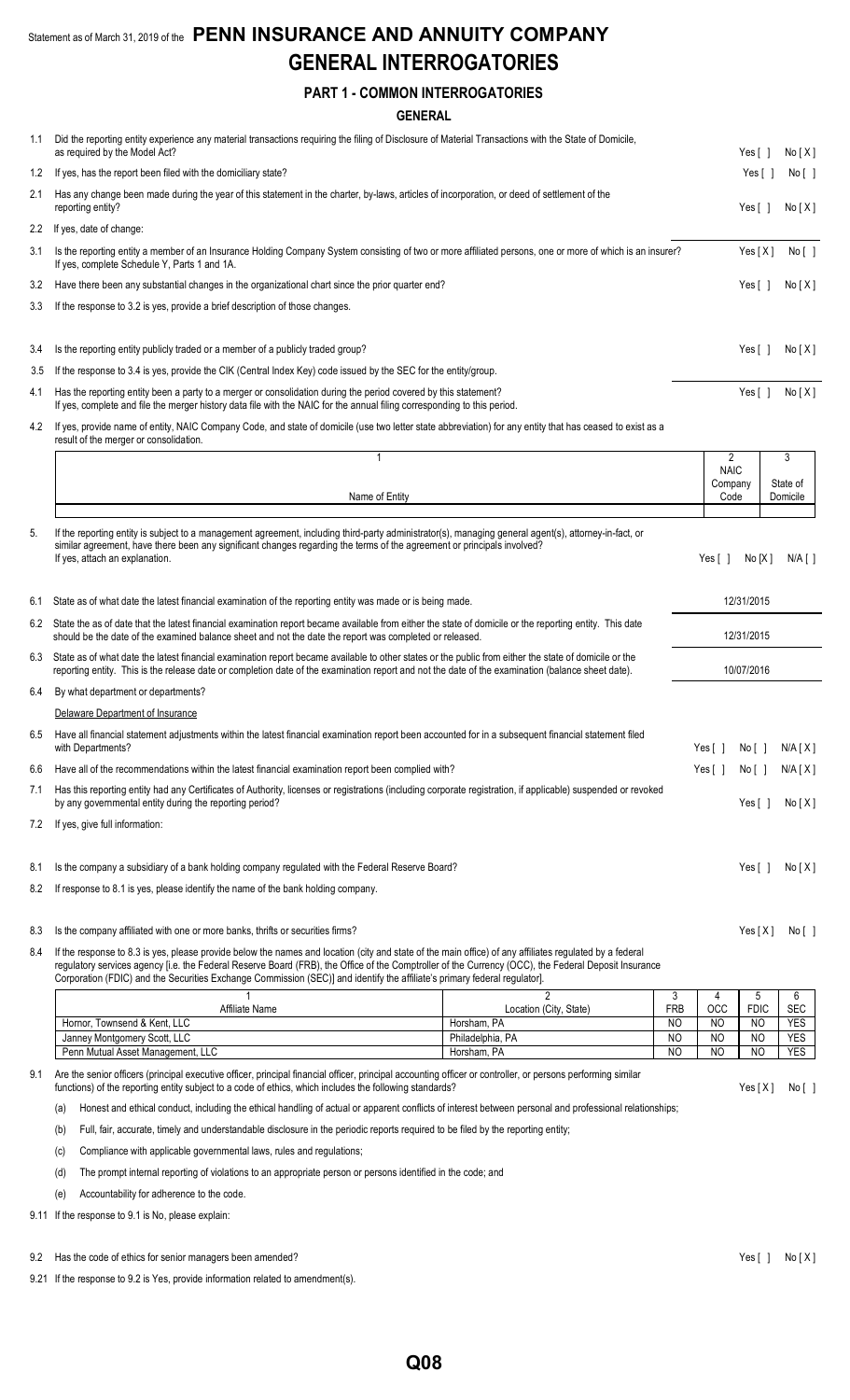## Statement as of March 31, 2019 of the **PENN INSURANCE AND ANNUITY COMPANY GENERAL INTERROGATORIES**

**PART 1 - COMMON INTERROGATORIES**

| 9.3 |                | Have any provisions of the code of ethics been waived for any of the specified officers?<br>9.31 If the response to 9.3 is Yes, provide the nature of any waiver(s).                                                                                                                                                                                                                                              |                                                                                                                                                                                                                                          |                            |                   |                 |                                              |                               | Yes $[ ]$                                       | No[X]             |  |
|-----|----------------|-------------------------------------------------------------------------------------------------------------------------------------------------------------------------------------------------------------------------------------------------------------------------------------------------------------------------------------------------------------------------------------------------------------------|------------------------------------------------------------------------------------------------------------------------------------------------------------------------------------------------------------------------------------------|----------------------------|-------------------|-----------------|----------------------------------------------|-------------------------------|-------------------------------------------------|-------------------|--|
|     |                |                                                                                                                                                                                                                                                                                                                                                                                                                   |                                                                                                                                                                                                                                          |                            |                   |                 |                                              |                               |                                                 |                   |  |
|     |                |                                                                                                                                                                                                                                                                                                                                                                                                                   |                                                                                                                                                                                                                                          |                            | <b>FINANCIAL</b>  |                 |                                              |                               |                                                 |                   |  |
|     |                | 10.1 Does the reporting entity report any amounts due from parent, subsidiaries or affiliates on Page 2 of this statement?                                                                                                                                                                                                                                                                                        |                                                                                                                                                                                                                                          |                            |                   |                 |                                              |                               | Yes[X]                                          | No [ ]            |  |
|     |                | 10.2 If yes, indicate any amounts receivable from parent included in the Page 2 amount:                                                                                                                                                                                                                                                                                                                           |                                                                                                                                                                                                                                          |                            |                   |                 |                                              | \$                            |                                                 | 0                 |  |
|     |                |                                                                                                                                                                                                                                                                                                                                                                                                                   |                                                                                                                                                                                                                                          |                            | <b>INVESTMENT</b> |                 |                                              |                               |                                                 |                   |  |
|     |                | 11.1 Were any of the stocks, bonds, or other assets of the reporting entity loaned, placed under option agreement, or otherwise made available for<br>use by another person? (Exclude securities under securities lending agreements.)<br>11.2 If yes, give full and complete information relating thereto:                                                                                                       |                                                                                                                                                                                                                                          |                            |                   |                 |                                              |                               | Yes $[ ]$                                       | No[X]             |  |
|     |                |                                                                                                                                                                                                                                                                                                                                                                                                                   |                                                                                                                                                                                                                                          |                            |                   |                 |                                              |                               |                                                 |                   |  |
| 12. |                | Amount of real estate and mortgages held in other invested assets in Schedule BA:                                                                                                                                                                                                                                                                                                                                 |                                                                                                                                                                                                                                          |                            |                   |                 |                                              | \$                            |                                                 | 0                 |  |
| 13. |                | Amount of real estate and mortgages held in short-term investments:                                                                                                                                                                                                                                                                                                                                               |                                                                                                                                                                                                                                          |                            |                   |                 |                                              | \$                            |                                                 | 0                 |  |
|     |                | 14.1 Does the reporting entity have any investments in parent, subsidiaries and affiliates?                                                                                                                                                                                                                                                                                                                       |                                                                                                                                                                                                                                          |                            |                   |                 |                                              |                               | Yes[X]                                          | No[               |  |
|     |                | 14.2 If yes, please complete the following:                                                                                                                                                                                                                                                                                                                                                                       |                                                                                                                                                                                                                                          |                            |                   |                 |                                              |                               |                                                 |                   |  |
|     |                |                                                                                                                                                                                                                                                                                                                                                                                                                   |                                                                                                                                                                                                                                          |                            |                   |                 | $\mathbf{1}$<br>Prior Year End Book/Adjusted |                               | $\overline{2}$<br>Current Quarter Book/Adjusted |                   |  |
|     |                |                                                                                                                                                                                                                                                                                                                                                                                                                   |                                                                                                                                                                                                                                          |                            |                   |                 | Carrying Value                               |                               | Carrying Value                                  |                   |  |
|     | 14.21<br>14.22 | <b>Bonds</b><br><b>Preferred Stock</b>                                                                                                                                                                                                                                                                                                                                                                            |                                                                                                                                                                                                                                          |                            |                   | \$              |                                              | \$<br>0<br>0                  |                                                 | 0<br>$\mathbf{0}$ |  |
|     | 14.23          | <b>Common Stock</b>                                                                                                                                                                                                                                                                                                                                                                                               |                                                                                                                                                                                                                                          |                            |                   |                 | 103,184,487                                  |                               | 96,722,212                                      |                   |  |
|     | 14.24          | Short-Term Investments                                                                                                                                                                                                                                                                                                                                                                                            |                                                                                                                                                                                                                                          |                            |                   |                 |                                              | 0                             |                                                 | 0                 |  |
|     | 14.25<br>14.26 | Mortgage Loans on Real Estate<br>All Other                                                                                                                                                                                                                                                                                                                                                                        |                                                                                                                                                                                                                                          |                            |                   |                 |                                              | $\mathbf{0}$                  |                                                 | $\mathbf{0}$      |  |
|     | 14.27          | Total Investment in Parent, Subsidiaries and Affiliates (Subtotal Lines 14.21 to 14.26)                                                                                                                                                                                                                                                                                                                           |                                                                                                                                                                                                                                          |                            |                   | \$              | 19,587,667<br>122,772,154                    | \$                            | 19,692,738<br>116,414,950                       |                   |  |
|     | 14.28          | Total Investment in Parent included in Lines 14.21 to 14.26 above                                                                                                                                                                                                                                                                                                                                                 |                                                                                                                                                                                                                                          |                            |                   | \$              |                                              | \$<br>0                       |                                                 | 0                 |  |
|     |                | 15.1 Has the reporting entity entered into any hedging transactions reported on Schedule DB?                                                                                                                                                                                                                                                                                                                      |                                                                                                                                                                                                                                          |                            |                   |                 |                                              |                               | Yes[X]                                          | No [ ]            |  |
|     |                | 15.2 If yes, has a comprehensive description of the hedging program been made available to the domiciliary state?                                                                                                                                                                                                                                                                                                 |                                                                                                                                                                                                                                          |                            |                   |                 |                                              |                               | Yes[X]                                          | No [ ]            |  |
|     |                | If no, attach a description with this statement.                                                                                                                                                                                                                                                                                                                                                                  |                                                                                                                                                                                                                                          |                            |                   |                 |                                              |                               |                                                 |                   |  |
|     |                | 16. For the reporting entity's security lending program, state the amount of the following as of current statement date:                                                                                                                                                                                                                                                                                          |                                                                                                                                                                                                                                          |                            |                   |                 |                                              |                               |                                                 |                   |  |
|     |                | 16.1 Total fair value of reinvested collateral assets reported on Schedule DL, Parts 1 and 2:                                                                                                                                                                                                                                                                                                                     |                                                                                                                                                                                                                                          |                            |                   |                 |                                              | \$                            |                                                 | 0                 |  |
|     |                | 16.2 Total book adjusted/carrying value of reinvested collateral assets reported on Schedule DL, Parts 1 and 2:                                                                                                                                                                                                                                                                                                   |                                                                                                                                                                                                                                          |                            |                   |                 |                                              | \$                            |                                                 | $\mathbf{0}$      |  |
|     |                | 16.3 Total payable for securities lending reported on the liability page:                                                                                                                                                                                                                                                                                                                                         |                                                                                                                                                                                                                                          |                            |                   |                 |                                              | \$                            |                                                 | 0                 |  |
| 17. |                | Excluding items in Schedule E-Part 3-Special Deposits, real estate, mortgage loans and investments held physically in the reporting entity's                                                                                                                                                                                                                                                                      |                                                                                                                                                                                                                                          |                            |                   |                 |                                              |                               |                                                 |                   |  |
|     |                | offices, vaults or safety deposit boxes, were all stocks, bonds and other securities, owned throughout the current year held pursuant to a<br>custodial agreement with a qualified bank or trust company in accordance with Section 1, III - General Examination Considerations, F. Outsourcing<br>of Critical Functions, Custodial or Safekeeping Agreements of the NAIC Financial Condition Examiners Handbook? |                                                                                                                                                                                                                                          |                            |                   |                 |                                              |                               | Yes[X]                                          | No [ ]            |  |
|     |                | 17.1 For all agreements that comply with the requirements of the NAIC Financial Condition Examiners Handbook, complete the following:                                                                                                                                                                                                                                                                             |                                                                                                                                                                                                                                          |                            |                   |                 |                                              |                               |                                                 |                   |  |
|     |                |                                                                                                                                                                                                                                                                                                                                                                                                                   | Name of Custodian(s)                                                                                                                                                                                                                     |                            |                   |                 |                                              | 2<br><b>Custodian Address</b> |                                                 |                   |  |
|     |                | <b>BNY Mellon</b>                                                                                                                                                                                                                                                                                                                                                                                                 |                                                                                                                                                                                                                                          |                            |                   |                 | 101 Barclay Street, New York, NY 10286       |                               |                                                 |                   |  |
|     |                | 17.2 For all agreements that do not comply with the requirements of the NAIC Financial Condition Examiners Handbook, provide the name,<br>location and a complete explanation:                                                                                                                                                                                                                                    |                                                                                                                                                                                                                                          |                            | 2                 |                 |                                              |                               |                                                 |                   |  |
|     |                | Name(s)                                                                                                                                                                                                                                                                                                                                                                                                           |                                                                                                                                                                                                                                          |                            | Location(s)       |                 |                                              |                               | Complete Explanation(s)                         |                   |  |
|     |                | 17.3 Have there been any changes, including name changes, in the custodian(s) identified in 17.1 during the current quarter?                                                                                                                                                                                                                                                                                      |                                                                                                                                                                                                                                          |                            |                   |                 |                                              |                               | Yes $\lceil \ \rceil$                           | No[X]             |  |
|     |                | 17.4 If yes, give full and complete information relating thereto:                                                                                                                                                                                                                                                                                                                                                 |                                                                                                                                                                                                                                          |                            |                   |                 |                                              |                               |                                                 |                   |  |
|     |                |                                                                                                                                                                                                                                                                                                                                                                                                                   |                                                                                                                                                                                                                                          |                            | $\overline{c}$    |                 | 3<br>Date of                                 |                               | 4                                               |                   |  |
|     |                | Old Custodian                                                                                                                                                                                                                                                                                                                                                                                                     |                                                                                                                                                                                                                                          |                            | New Custodian     |                 | Change                                       |                               | Reason                                          |                   |  |
|     |                | 17.5 Investment management - Identify all investment advisors, investment managers, broker/dealers, including individuals that have the authority to make investment decisions on behalf<br>of the reporting entity. For assets that are managed internally by employees of the reporting entity, note as such ["that have access to the investment accounts", "handle<br>securities"].                           |                                                                                                                                                                                                                                          |                            |                   |                 |                                              |                               |                                                 |                   |  |
|     |                |                                                                                                                                                                                                                                                                                                                                                                                                                   |                                                                                                                                                                                                                                          | Name of Firm or Individual |                   |                 |                                              |                               | $\overline{2}$<br>Affiliation                   |                   |  |
|     |                | Penn Mutual Asset Management, LLC                                                                                                                                                                                                                                                                                                                                                                                 |                                                                                                                                                                                                                                          |                            |                   |                 |                                              |                               | A                                               |                   |  |
|     |                | 17.5097                                                                                                                                                                                                                                                                                                                                                                                                           | For those firms/individuals listed in the table for Question 17.5, do any firms/individuals unaffiliated with the reporting entity (i.e., designated with a "U")<br>manage more than 10% of the reporting entity's assets?               |                            |                   |                 |                                              |                               | Yes $[ \ ]$                                     | No[]              |  |
|     |                | 17.5098                                                                                                                                                                                                                                                                                                                                                                                                           | For firms/individuals unaffiliated with the reporting entity (i.e., designated with a "U") listed in the table for Question 17.5, does the total assets under<br>management aggregate to more than 50% of the reporting entity's assets? |                            |                   |                 |                                              |                               | Yes $\lceil \ \rceil$                           | No[]              |  |
|     |                | 17.6 For those firms or individuals listed in the table for 17.5 with an affiliation code of "A" (affiliated) or "U" (unaffiliated), provide the information for the table below.                                                                                                                                                                                                                                 |                                                                                                                                                                                                                                          |                            |                   |                 |                                              |                               |                                                 |                   |  |
|     |                |                                                                                                                                                                                                                                                                                                                                                                                                                   | $\overline{2}$                                                                                                                                                                                                                           |                            | 3                 |                 |                                              |                               | 5<br>Investment                                 |                   |  |
|     |                | <b>Central Registration Depository</b>                                                                                                                                                                                                                                                                                                                                                                            | Name of Firm or Individual<br>Legal Entity Identifier (LEI)                                                                                                                                                                              |                            |                   | Registered With |                                              | Management                    |                                                 |                   |  |
|     |                | Number<br>107518                                                                                                                                                                                                                                                                                                                                                                                                  | Penn Mutual Asset Management, LLC                                                                                                                                                                                                        | 549300O3G37UC4C5EV40       |                   | <b>SEC</b>      |                                              | Agreement (IMA) Filed<br>DS   |                                                 |                   |  |
|     |                | 18.1 Have all the filing requirements of the Purposes and Procedures Manual of the NAIC Investment Analysis Office been followed?                                                                                                                                                                                                                                                                                 |                                                                                                                                                                                                                                          | Yes[X]                     | No[]              |                 |                                              |                               |                                                 |                   |  |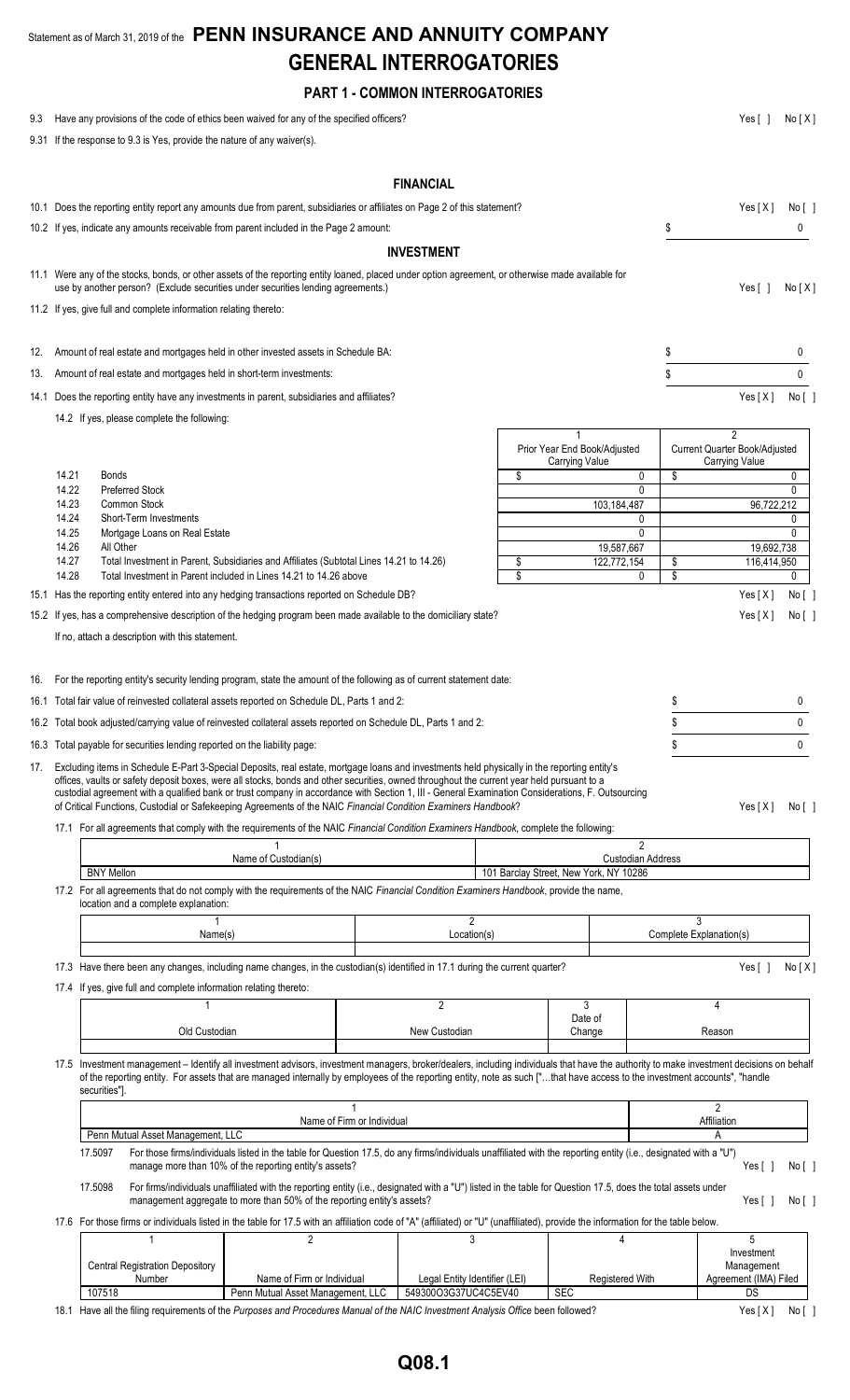## Statement as of March 31, 2019 of the **PENN INSURANCE AND ANNUITY COMPANY GENERAL INTERROGATORIES**

### **PART 1 - COMMON INTERROGATORIES**

18.2 If no, list exceptions:

19. By self-designating 5GI securities, the reporting entity is certifying the following elements for each self-designated 5GI security: a. Documentation necessary to permit a full credit analysis of the security does not exist or an NAIC CRP credit rating for an FE or PL security is not available. b. Issuer or obligor is current on all contracted interest and principal payments. The insurer has an actual expectation of ultimate payment of all contracted interest and principal. Has the reporting entity self-designated 5GI securities? The result of the result of the reporting entity self-designated 5GI securities? 20. By self-designating PLGI securities, the reporting entity is certifying the following elements for each self-designated PLGI security: a. The security was purchased prior to January 1, 2018. b. The reporting entity is holding capital commensurate with the NAIC Designation reported for the security. c. The NAIC Designation was derived from the credit rating assigned by an NAIC CRP in its legal capacity as a NRSRO which is shown on a current private letter rating held by the insurer and available for examination by state insurance regulators. d. The reporting entity is not permitted to share this credit rating of the PL security with the SVO. Has the reporting entity self-designated PLGI securities? Yes [ ] No [ X ]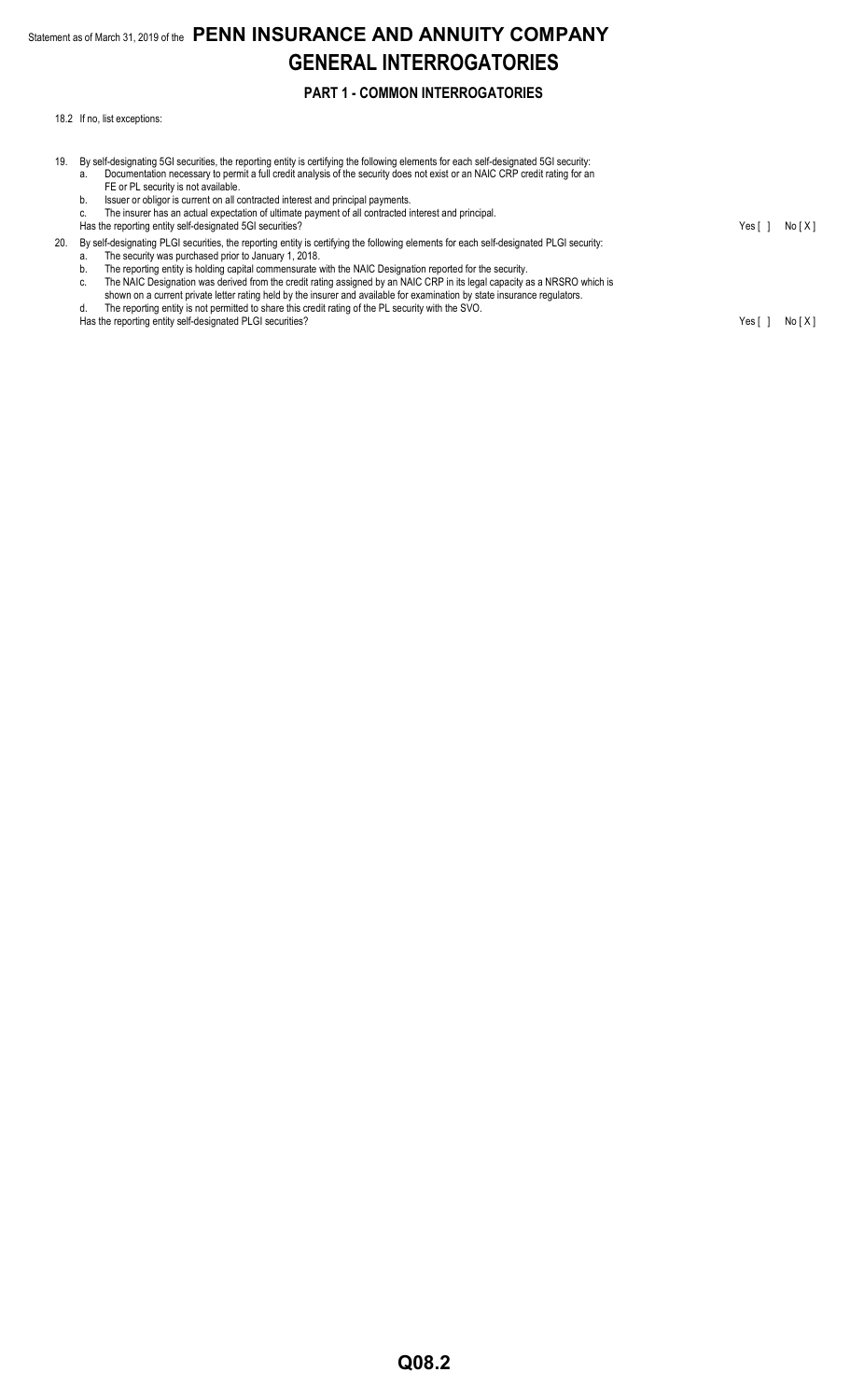## Statement as of March 31, 2019 of the PENN INSURANCE AND ANNUITY COMPANY **GENERAL INTERROGATORIES (continued)**

## PART 2 - LIFE AND ACCIDENT AND HEALTH COMPANIES/FRATERNAL BENEFIT SOCIETIES

### Life and Accident and Health Companies/Fraternal Benefit Societies

|     | Report the statement value of mortgage loans at the end of this reporting period for the following categories:                                                                                                                                                                                                                          |              |         |
|-----|-----------------------------------------------------------------------------------------------------------------------------------------------------------------------------------------------------------------------------------------------------------------------------------------------------------------------------------------|--------------|---------|
| 1.1 | Long-term mortgages in good standing                                                                                                                                                                                                                                                                                                    | Amount       |         |
|     |                                                                                                                                                                                                                                                                                                                                         |              |         |
|     | 1.12                                                                                                                                                                                                                                                                                                                                    |              |         |
|     | 1.13                                                                                                                                                                                                                                                                                                                                    |              |         |
|     | 1.14                                                                                                                                                                                                                                                                                                                                    |              |         |
| 1.2 | Long-term mortgages in good standing with restructured terms                                                                                                                                                                                                                                                                            |              |         |
|     |                                                                                                                                                                                                                                                                                                                                         |              |         |
|     | 1.3 Long-term mortgage loans upon which interest is overdue more than three months                                                                                                                                                                                                                                                      |              |         |
|     | 1.31                                                                                                                                                                                                                                                                                                                                    |              |         |
|     | 1.32                                                                                                                                                                                                                                                                                                                                    |              |         |
|     | 1.33                                                                                                                                                                                                                                                                                                                                    |              |         |
|     | 1.34                                                                                                                                                                                                                                                                                                                                    |              |         |
| 1.4 | Long-term mortgage loans in process of foreclosure                                                                                                                                                                                                                                                                                      |              |         |
|     | 1.41                                                                                                                                                                                                                                                                                                                                    |              |         |
|     | 1.42                                                                                                                                                                                                                                                                                                                                    |              |         |
|     | 1.43                                                                                                                                                                                                                                                                                                                                    |              |         |
|     | 1.44                                                                                                                                                                                                                                                                                                                                    |              |         |
| 1.5 |                                                                                                                                                                                                                                                                                                                                         |              |         |
| 1.6 | Long-term mortgages foreclosed, properties transferred to real estate in current quarter                                                                                                                                                                                                                                                |              |         |
|     | 1.61                                                                                                                                                                                                                                                                                                                                    |              |         |
|     | 1.62                                                                                                                                                                                                                                                                                                                                    |              |         |
|     | 1.63<br>$\textbf{Commercial mortgage} \textbf{s} \text{} \text{} \text{} \text{} \text{} \text{} \text{} \text{} \text{} \text{} \text{} \text{} \text{} \text{} \text{} \text{} \text{} \text{} \text{} \text{} \text{} \text{} \text{} \text{} \text{} \text{} \text{} \text{} \text{} \text{} \text{} \text{} \text{} \text{} \text$ |              |         |
|     | 1.64                                                                                                                                                                                                                                                                                                                                    |              |         |
| 2.  | <b>Operating Percentages:</b>                                                                                                                                                                                                                                                                                                           |              |         |
|     | 2.1                                                                                                                                                                                                                                                                                                                                     |              |         |
|     | 2.2                                                                                                                                                                                                                                                                                                                                     |              |         |
|     | 2.3                                                                                                                                                                                                                                                                                                                                     |              |         |
| 3.1 |                                                                                                                                                                                                                                                                                                                                         | Yes[ ]       | No[X]   |
| 3.2 |                                                                                                                                                                                                                                                                                                                                         |              |         |
| 3.3 |                                                                                                                                                                                                                                                                                                                                         | Yes[]        | No[X]   |
| 3.4 |                                                                                                                                                                                                                                                                                                                                         |              |         |
| 4.  |                                                                                                                                                                                                                                                                                                                                         | Yes[X]       | No [ ]  |
| 4.1 | If no, does the reporting entity assume reinsurance business that covers risks residing in at least one state other than the state of domicile                                                                                                                                                                                          |              |         |
|     |                                                                                                                                                                                                                                                                                                                                         | Yes $[ \ ]$  | No[     |
|     |                                                                                                                                                                                                                                                                                                                                         |              |         |
|     | <b>Fraternal Benefit Societies Only:</b>                                                                                                                                                                                                                                                                                                |              |         |
| 5.1 | In all cases where the reporting entity has assumed accident and health risks from another company, provisions should be made in this statement                                                                                                                                                                                         |              |         |
|     | on account of such reinsurance for reserve equal to that which the original company would have been required to establish had it retained the                                                                                                                                                                                           |              |         |
|     | risks. Has this been done?                                                                                                                                                                                                                                                                                                              | Yes[ ] No[ ] | N/A [ ] |
|     | 5.2 If no, explain:                                                                                                                                                                                                                                                                                                                     |              |         |

| 6.1 Does the reporting entity have outstanding assessments in the form of liens against policy benefits that have increased surplus? | Yes I | No [                    |  |  |
|--------------------------------------------------------------------------------------------------------------------------------------|-------|-------------------------|--|--|
| 6.2 If yes, what is the date(s) of the original lien and the total outstanding balance of liens that remain in surplus?              |       |                         |  |  |
|                                                                                                                                      | Date  | Outstanding Lien Amount |  |  |

| ٠<br>. .<br>M.<br>۰.<br>۰.<br>v<br>г |
|--------------------------------------|
|--------------------------------------|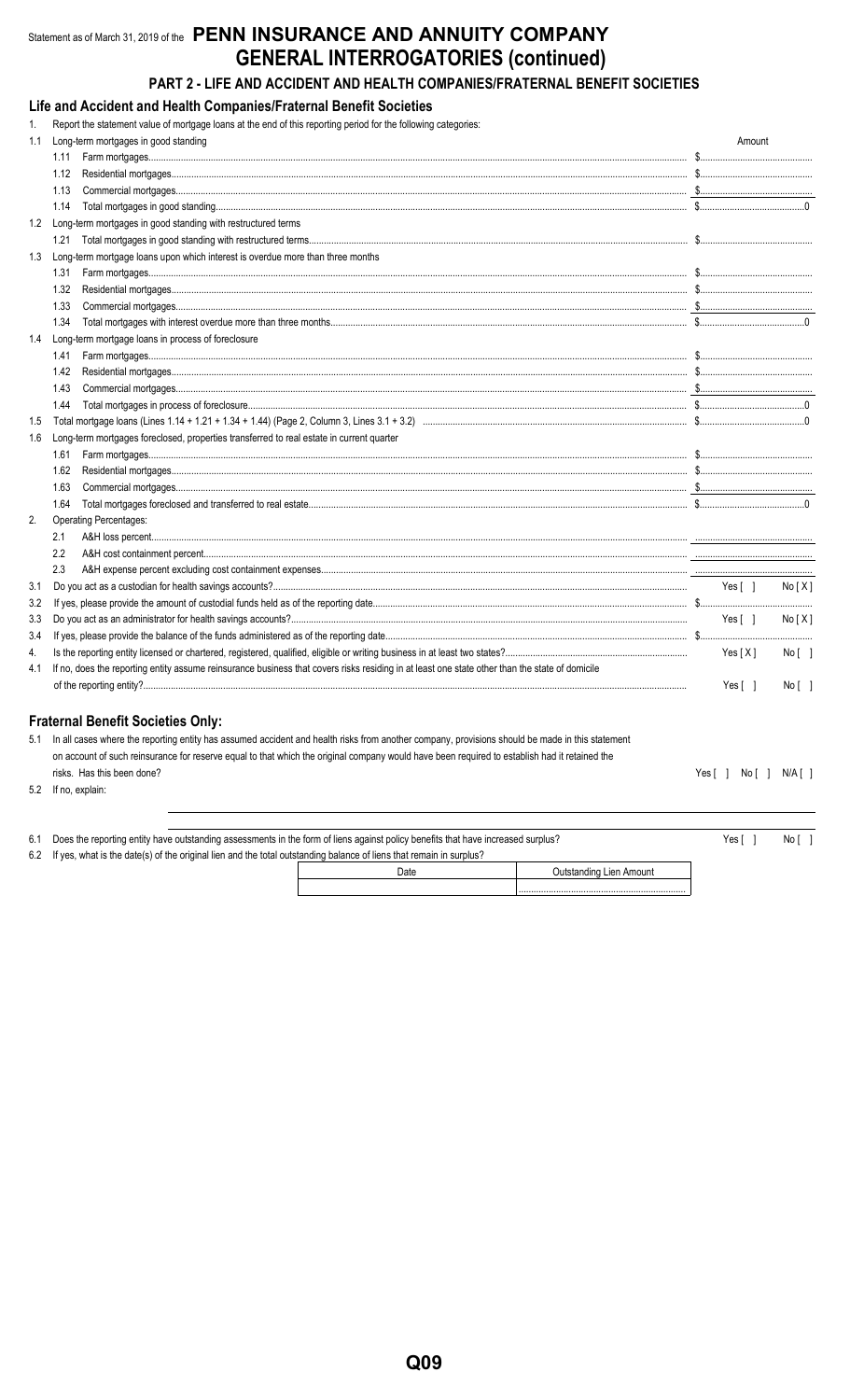## Statement as of March 31, 2019 of the **PENN INSURANCE AND ANNUITY COMPANY SCHEDULE S - CEDED REINSURANCE**

|             | Showing All New Reinsurance Treaties - Current Year to Date |           |                   |              |             |           |                         |                                       |  |  |  |  |
|-------------|-------------------------------------------------------------|-----------|-------------------|--------------|-------------|-----------|-------------------------|---------------------------------------|--|--|--|--|
|             |                                                             |           |                   |              |             |           |                         |                                       |  |  |  |  |
| <b>NAIC</b> |                                                             |           |                   |              | Type of     |           | Certified               | <b>Effective Date</b><br>of Certified |  |  |  |  |
| Company     |                                                             | Effective |                   | Domiciliary  | Reinsurance | Tvpe of   | <b>Reinsurer Rating</b> | Reinsurer                             |  |  |  |  |
| Code        | <b>ID Number</b>                                            | Date      | Name of Reinsurer | Jurisdiction | Ceded       | Reinsurer | 1 through 6)            | Rating                                |  |  |  |  |

# **NONE**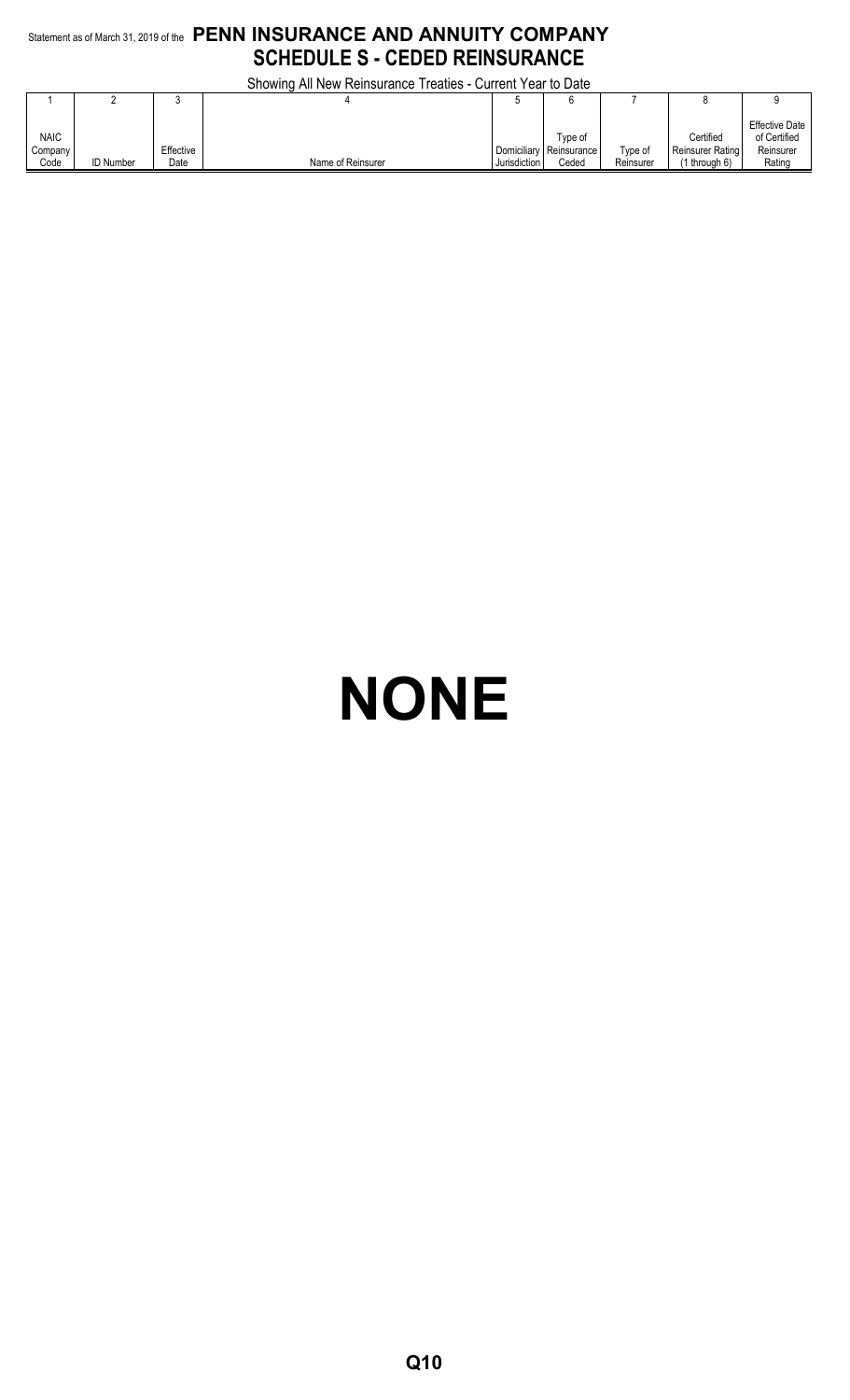## Statement as of March 31, 2019 of the PENN INSURANCE AND ANNUITY COMPANY<br>SCHEDULE T - PREMIUMS AND ANNUITY CONSIDERATIONS

Current Year to Date - Allocated by States and Territories

|        |                                                                         |                                   |               |                             |                                     | Direct Business Only                |                                                                                                                                                                                                                                                                                                                                   |                        |              |
|--------|-------------------------------------------------------------------------|-----------------------------------|---------------|-----------------------------|-------------------------------------|-------------------------------------|-----------------------------------------------------------------------------------------------------------------------------------------------------------------------------------------------------------------------------------------------------------------------------------------------------------------------------------|------------------------|--------------|
|        |                                                                         |                                   |               |                             | Life Contracts                      |                                     | 5                                                                                                                                                                                                                                                                                                                                 | 6                      | 7            |
|        |                                                                         |                                   |               | 2                           | 3                                   |                                     |                                                                                                                                                                                                                                                                                                                                   |                        |              |
|        |                                                                         |                                   |               |                             |                                     |                                     |                                                                                                                                                                                                                                                                                                                                   |                        |              |
|        |                                                                         |                                   |               |                             |                                     | A&H Insurance                       |                                                                                                                                                                                                                                                                                                                                   |                        |              |
|        |                                                                         |                                   |               |                             |                                     | Premiums,                           |                                                                                                                                                                                                                                                                                                                                   |                        |              |
|        |                                                                         |                                   |               |                             |                                     |                                     |                                                                                                                                                                                                                                                                                                                                   |                        |              |
|        |                                                                         |                                   | Active        |                             |                                     | <b>Including Policy</b>             |                                                                                                                                                                                                                                                                                                                                   |                        |              |
|        |                                                                         |                                   | <b>Status</b> | Life Insurance              | Annuity                             | Membership and                      | Other                                                                                                                                                                                                                                                                                                                             | <b>Total Columns 2</b> | Deposit-Type |
|        | States, Etc.                                                            |                                   | (a)           | Premiums                    | Considerations                      | Other Fees                          | Considerations                                                                                                                                                                                                                                                                                                                    | through 5              | Contracts    |
| 1.     | AL                                                                      |                                   |               | 508,050                     |                                     |                                     |                                                                                                                                                                                                                                                                                                                                   | .508,050               |              |
| 2.     | Alaska                                                                  |                                   | L             | 166,626                     | .                                   |                                     |                                                                                                                                                                                                                                                                                                                                   | 166,626                |              |
| 3.     |                                                                         |                                   |               | 1,528,287                   | 1.311                               |                                     |                                                                                                                                                                                                                                                                                                                                   | 1.569.598              |              |
| 4.     |                                                                         |                                   | . L           | .332,693                    |                                     |                                     |                                                                                                                                                                                                                                                                                                                                   | $\ldots$ 332,693       |              |
| 5.     |                                                                         |                                   |               | 12,868,712                  | 1.055.916                           |                                     |                                                                                                                                                                                                                                                                                                                                   | 13,924,628             |              |
| 6.     |                                                                         |                                   |               | 1,270,511                   |                                     |                                     |                                                                                                                                                                                                                                                                                                                                   | 1,270,511              |              |
|        |                                                                         |                                   |               |                             |                                     |                                     |                                                                                                                                                                                                                                                                                                                                   |                        |              |
| 7.     |                                                                         |                                   |               | .4,460,787                  | .2,500<br>.                         |                                     |                                                                                                                                                                                                                                                                                                                                   | 4,463,287              |              |
| 8.     | Delaware.                                                               |                                   | L             | 1,470,747                   | 1,000,000                           |                                     |                                                                                                                                                                                                                                                                                                                                   | .2,470,747             |              |
| 9.     |                                                                         |                                   |               | 64,709                      |                                     |                                     |                                                                                                                                                                                                                                                                                                                                   | 64,709                 |              |
| 10.    | Florida.                                                                |                                   |               | .8,371,041                  | 270,493                             |                                     |                                                                                                                                                                                                                                                                                                                                   | 3,641,534              |              |
| 11.    |                                                                         |                                   |               | 870,817                     |                                     |                                     |                                                                                                                                                                                                                                                                                                                                   | 870,817                |              |
| 12.    |                                                                         |                                   |               | 202,069                     |                                     |                                     |                                                                                                                                                                                                                                                                                                                                   | 202,069                |              |
| 13.    | Idaho                                                                   |                                   |               | 112,497                     |                                     |                                     |                                                                                                                                                                                                                                                                                                                                   | 112,497                |              |
| 14.    |                                                                         |                                   |               |                             |                                     |                                     |                                                                                                                                                                                                                                                                                                                                   | 8,158,744              |              |
|        |                                                                         |                                   |               | .8,158,744                  |                                     |                                     |                                                                                                                                                                                                                                                                                                                                   |                        |              |
| 15.    |                                                                         |                                   |               | 1,024,126                   |                                     |                                     |                                                                                                                                                                                                                                                                                                                                   | 1.024.126              |              |
| 16.    | lowa.                                                                   |                                   |               | 417,877                     |                                     |                                     |                                                                                                                                                                                                                                                                                                                                   | 417,877                |              |
| 17.    |                                                                         |                                   |               | 931,334                     |                                     |                                     |                                                                                                                                                                                                                                                                                                                                   | 931,334                |              |
| 18.    |                                                                         |                                   | . L           | 182,677                     |                                     |                                     |                                                                                                                                                                                                                                                                                                                                   | 182,677                |              |
| 19.    |                                                                         |                                   |               | 801,569                     |                                     |                                     |                                                                                                                                                                                                                                                                                                                                   | 801,569                |              |
| 20.    |                                                                         |                                   |               | 92,003                      |                                     |                                     |                                                                                                                                                                                                                                                                                                                                   | 92.003                 |              |
| 21.    |                                                                         |                                   |               | 718,179                     | 375                                 |                                     |                                                                                                                                                                                                                                                                                                                                   | 718,554                |              |
|        |                                                                         |                                   |               | .1,829,847                  | 662,132                             |                                     |                                                                                                                                                                                                                                                                                                                                   | 2,491,979              |              |
| 22.    |                                                                         |                                   |               |                             |                                     |                                     |                                                                                                                                                                                                                                                                                                                                   |                        |              |
| 23.    |                                                                         |                                   |               | .8,288,818                  | 40.678                              |                                     |                                                                                                                                                                                                                                                                                                                                   | $\dots$ 8,329,496      |              |
| 24.    |                                                                         |                                   | L             | .3,534,458                  |                                     |                                     |                                                                                                                                                                                                                                                                                                                                   | $\ldots$ 3,534,458     |              |
| 25.    |                                                                         |                                   |               | 142,677                     |                                     |                                     |                                                                                                                                                                                                                                                                                                                                   | 142,677                |              |
| 26.    |                                                                         |                                   | L             | 1,635,808                   |                                     |                                     |                                                                                                                                                                                                                                                                                                                                   | 1,635,808              |              |
| 27.    |                                                                         |                                   |               | 129,017                     |                                     |                                     |                                                                                                                                                                                                                                                                                                                                   | 129,017                |              |
| 28.    |                                                                         |                                   |               | (406,068)                   |                                     |                                     |                                                                                                                                                                                                                                                                                                                                   |                        |              |
| 29.    |                                                                         |                                   |               | 429,131                     | 114,000                             |                                     |                                                                                                                                                                                                                                                                                                                                   | 543,131                |              |
|        |                                                                         |                                   |               |                             |                                     |                                     |                                                                                                                                                                                                                                                                                                                                   |                        |              |
| 30.    |                                                                         |                                   | . L           | .44,564                     | .40,218                             |                                     |                                                                                                                                                                                                                                                                                                                                   | 84,782                 |              |
| 31.    |                                                                         |                                   |               | 7,800,765                   | 1,378,258                           |                                     |                                                                                                                                                                                                                                                                                                                                   | 9,179,023              |              |
| 32.    |                                                                         |                                   | L             | 67,989                      |                                     |                                     |                                                                                                                                                                                                                                                                                                                                   | 67,989                 |              |
| 33.    |                                                                         |                                   | N             | .3,655,770                  |                                     |                                     |                                                                                                                                                                                                                                                                                                                                   | 3,655,770              |              |
| 34.    |                                                                         |                                   |               | .2,776,502                  | 355,713                             |                                     |                                                                                                                                                                                                                                                                                                                                   | 3,132,215              |              |
| 35.    |                                                                         |                                   |               | 147,614                     | .                                   |                                     |                                                                                                                                                                                                                                                                                                                                   | 147,614                |              |
| 36.    | Ohio.                                                                   |                                   |               | 1,926,873                   | 742,951                             |                                     |                                                                                                                                                                                                                                                                                                                                   | 2,669,824              |              |
|        |                                                                         |                                   |               |                             |                                     |                                     |                                                                                                                                                                                                                                                                                                                                   |                        |              |
| 37.    |                                                                         |                                   |               | 543,763                     |                                     |                                     |                                                                                                                                                                                                                                                                                                                                   | 543,763                |              |
| 38.    |                                                                         |                                   |               | 1,976,808                   |                                     |                                     |                                                                                                                                                                                                                                                                                                                                   | 1,976,808              |              |
| 39.    |                                                                         |                                   |               | 9,340,006                   | 2,288,310                           |                                     |                                                                                                                                                                                                                                                                                                                                   | 11,628,316             |              |
| 40.    |                                                                         |                                   |               | 249,817                     |                                     |                                     |                                                                                                                                                                                                                                                                                                                                   | .249,817<br>.          |              |
| 41.    | .SC<br>South Carolina.                                                  |                                   |               | 262,984                     | .742,967                            |                                     |                                                                                                                                                                                                                                                                                                                                   | 1,005,951              |              |
| 42.    | .SD                                                                     |                                   |               | .1,028,662                  |                                     |                                     |                                                                                                                                                                                                                                                                                                                                   | 1,028,662              |              |
| 43.    |                                                                         |                                   |               | .1,278,935                  | .919,214                            |                                     |                                                                                                                                                                                                                                                                                                                                   | 2.198.149              |              |
| 44.    |                                                                         | L                                 |               |                             | 47,618                              |                                     |                                                                                                                                                                                                                                                                                                                                   | $\ldots$ 16,404,718    |              |
|        |                                                                         |                                   |               | .16,357,100                 |                                     |                                     |                                                                                                                                                                                                                                                                                                                                   |                        |              |
| 45.    |                                                                         |                                   |               | 10,125,972                  | .363,268                            |                                     |                                                                                                                                                                                                                                                                                                                                   | 10,489,240             |              |
| 46.    |                                                                         | L                                 |               | .201,030                    |                                     |                                     |                                                                                                                                                                                                                                                                                                                                   | $\ldots$ 201,030       |              |
| 47.    |                                                                         |                                   |               | 699,369                     |                                     |                                     |                                                                                                                                                                                                                                                                                                                                   | $\ldots$ 699,369       |              |
| 48.    |                                                                         | L                                 |               | .3,049,871                  | 807,663                             |                                     |                                                                                                                                                                                                                                                                                                                                   | 3,857,534              |              |
| 49.    |                                                                         |                                   |               | 72,885                      |                                     |                                     |                                                                                                                                                                                                                                                                                                                                   | $\cdots$ 72,885        |              |
| 50.    |                                                                         | L                                 |               | .856,455                    |                                     |                                     |                                                                                                                                                                                                                                                                                                                                   | 856,455                |              |
| 51.    |                                                                         |                                   |               | 218,388                     |                                     |                                     |                                                                                                                                                                                                                                                                                                                                   | 218,388                |              |
| 52.    |                                                                         |                                   | N             |                             |                                     |                                     |                                                                                                                                                                                                                                                                                                                                   |                        |              |
|        |                                                                         |                                   |               |                             |                                     |                                     |                                                                                                                                                                                                                                                                                                                                   |                        |              |
| 53.    |                                                                         |                                   | N             |                             |                                     |                                     |                                                                                                                                                                                                                                                                                                                                   |                        |              |
| 54.    |                                                                         |                                   | N             |                             |                                     |                                     |                                                                                                                                                                                                                                                                                                                                   |                        |              |
| 55.    |                                                                         |                                   | N             |                             |                                     |                                     |                                                                                                                                                                                                                                                                                                                                   | $\overline{0}$         |              |
| 56.    |                                                                         |                                   | N             |                             |                                     |                                     |                                                                                                                                                                                                                                                                                                                                   | 0                      |              |
| 57.    |                                                                         |                                   | N             |                             |                                     |                                     | .                                                                                                                                                                                                                                                                                                                                 |                        |              |
| 58.    |                                                                         |                                   |               |                             | $\begin{array}{c} 0 \\ \end{array}$ | 00                                  |                                                                                                                                                                                                                                                                                                                                   | .4,142                 |              |
| 59.    |                                                                         | XXX                               |               | 122,824,007                 | $\ldots$ 10,873,585                 |                                     |                                                                                                                                                                                                                                                                                                                                   | 133,697,592            |              |
| 90.    | Reporting entity contributions for employee benefit plans               | $.$ $XXX$                         |               |                             |                                     |                                     |                                                                                                                                                                                                                                                                                                                                   | 0                      |              |
|        |                                                                         |                                   |               |                             |                                     |                                     |                                                                                                                                                                                                                                                                                                                                   |                        |              |
| 91.    | Dividends or refunds applied to purchase paid-up                        |                                   |               |                             |                                     |                                     |                                                                                                                                                                                                                                                                                                                                   |                        |              |
|        |                                                                         | .XXX.                             |               |                             |                                     |                                     |                                                                                                                                                                                                                                                                                                                                   | - 0                    |              |
| 92.    | Dividends or refunds applied to shorten endowment or                    |                                   |               |                             |                                     |                                     |                                                                                                                                                                                                                                                                                                                                   |                        |              |
|        |                                                                         | .XXX.                             |               |                             |                                     |                                     |                                                                                                                                                                                                                                                                                                                                   | 0                      |              |
| 93.    | Premium or annuity considerations waived under disability               |                                   |               |                             |                                     |                                     |                                                                                                                                                                                                                                                                                                                                   |                        |              |
|        |                                                                         | .XXX.                             |               | 141,203                     |                                     |                                     |                                                                                                                                                                                                                                                                                                                                   | 141,203                |              |
| 94.    |                                                                         | .XXX.                             |               | .486,113                    | $\dots 0$                           | 0                                   | 0                                                                                                                                                                                                                                                                                                                                 | 486,113                |              |
|        |                                                                         |                                   |               |                             |                                     |                                     |                                                                                                                                                                                                                                                                                                                                   |                        |              |
| 95.    |                                                                         | $.$ XXX                           |               | 123,451,323<br>.            | $\frac{10,873,585}{10,873,585}$     |                                     | $\frac{1}{1}$                                                                                                                                                                                                                                                                                                                     | 134,324,908            |              |
| 96.    |                                                                         | $.$ $XXX$                         |               | .58,974,179                 |                                     |                                     |                                                                                                                                                                                                                                                                                                                                   | .58,974,179            |              |
| 97.    |                                                                         | $\overline{.}$ XXX $\overline{.}$ |               | .182,425,502<br>.           | $\frac{1}{2}$ 10.873.585            |                                     | $\overline{0}$                                                                                                                                                                                                                                                                                                                    | 193,299,087            |              |
| 98.    |                                                                         | XXX.                              |               | .20,564,218                 |                                     |                                     |                                                                                                                                                                                                                                                                                                                                   | .20,564,218            |              |
| 99.    | Totals (All Business) less Reinsurance Ceded                            | $\overline{.}$ XXX $\overline{.}$ |               | 161,861,284                 | .10,873,585                         |                                     | $\overline{0}$                                                                                                                                                                                                                                                                                                                    | 172,734,869            |              |
|        |                                                                         |                                   |               | <b>DETAILS OF WRITE-INS</b> |                                     |                                     |                                                                                                                                                                                                                                                                                                                                   |                        |              |
|        |                                                                         |                                   |               |                             |                                     |                                     |                                                                                                                                                                                                                                                                                                                                   |                        |              |
|        |                                                                         |                                   | XXX           | 4.142                       |                                     |                                     | 1                                                                                                                                                                                                                                                                                                                                 | 4.142                  |              |
| 58002. |                                                                         | $.$ $XXX$                         |               |                             |                                     |                                     |                                                                                                                                                                                                                                                                                                                                   |                        |              |
| 58003. |                                                                         | .XXX.                             |               |                             |                                     |                                     |                                                                                                                                                                                                                                                                                                                                   |                        |              |
|        | 58998. Summary of remaining write-ins for line 58 from overflow page    | XXX                               |               |                             |                                     | 0                                   | 0                                                                                                                                                                                                                                                                                                                                 |                        |              |
|        | 58999. Total (Lines 58001 thru 58003 plus 58998) (Line 58 above)        | $.$ $XXX$ .                       |               | 4,142                       |                                     |                                     | $\begin{bmatrix} 0 & 0 & 0 \\ 0 & 0 & 0 \\ 0 & 0 & 0 \\ 0 & 0 & 0 \\ 0 & 0 & 0 \\ 0 & 0 & 0 \\ 0 & 0 & 0 \\ 0 & 0 & 0 \\ 0 & 0 & 0 \\ 0 & 0 & 0 \\ 0 & 0 & 0 \\ 0 & 0 & 0 \\ 0 & 0 & 0 \\ 0 & 0 & 0 & 0 \\ 0 & 0 & 0 & 0 \\ 0 & 0 & 0 & 0 \\ 0 & 0 & 0 & 0 & 0 \\ 0 & 0 & 0 & 0 & 0 \\ 0 & 0 & 0 & 0 & 0 \\ 0 & 0 & 0 & 0 & 0 & $ | $\ldots$ 4.142         | 0            |
| 9401.  |                                                                         |                                   | $.$ $XXX$     | 486.113<br>.                |                                     |                                     |                                                                                                                                                                                                                                                                                                                                   | 486.113<br>.           |              |
|        |                                                                         |                                   |               |                             |                                     |                                     |                                                                                                                                                                                                                                                                                                                                   | $\overline{0}$         |              |
| 9402.  |                                                                         | . XXX.                            |               |                             |                                     |                                     |                                                                                                                                                                                                                                                                                                                                   |                        |              |
| 9403.  |                                                                         |                                   | $.$ $XXX.$    |                             |                                     |                                     |                                                                                                                                                                                                                                                                                                                                   |                        |              |
|        | 9498. Summary of remaining write-ins for line 94 from overflow page     | $.$ $XXX$                         |               |                             |                                     | 0                                   |                                                                                                                                                                                                                                                                                                                                   | $\overline{0}$         | 0            |
|        | 9499. Total (Lines 9401 thru 9403 plus 9498) (Line 94 above)            |                                   | $.$ $XXX$     | 486.113                     | 0                                   |                                     |                                                                                                                                                                                                                                                                                                                                   | 1.13                   |              |
| (a)    | <b>Active Status Count</b>                                              |                                   |               |                             |                                     |                                     |                                                                                                                                                                                                                                                                                                                                   |                        |              |
|        | 1 - Licensed or Chartered - Licensed insurance carrier or domiciled RRG |                                   |               | 50                          |                                     | R - Registered - Non-domiciled RRCs |                                                                                                                                                                                                                                                                                                                                   |                        |              |

 $\frac{30}{0}$ E - Eligible - Reporting entities eligible or approved to write surplus lines in the state .......

R - Registered - Non-domiciled RRGS...................<br>Q - Qualified - Qualified or accredited reinsurer....

 $\begin{array}{c}\n0 \\
7\n\end{array}$ 

N - None of the above - Not allowed to write business in the state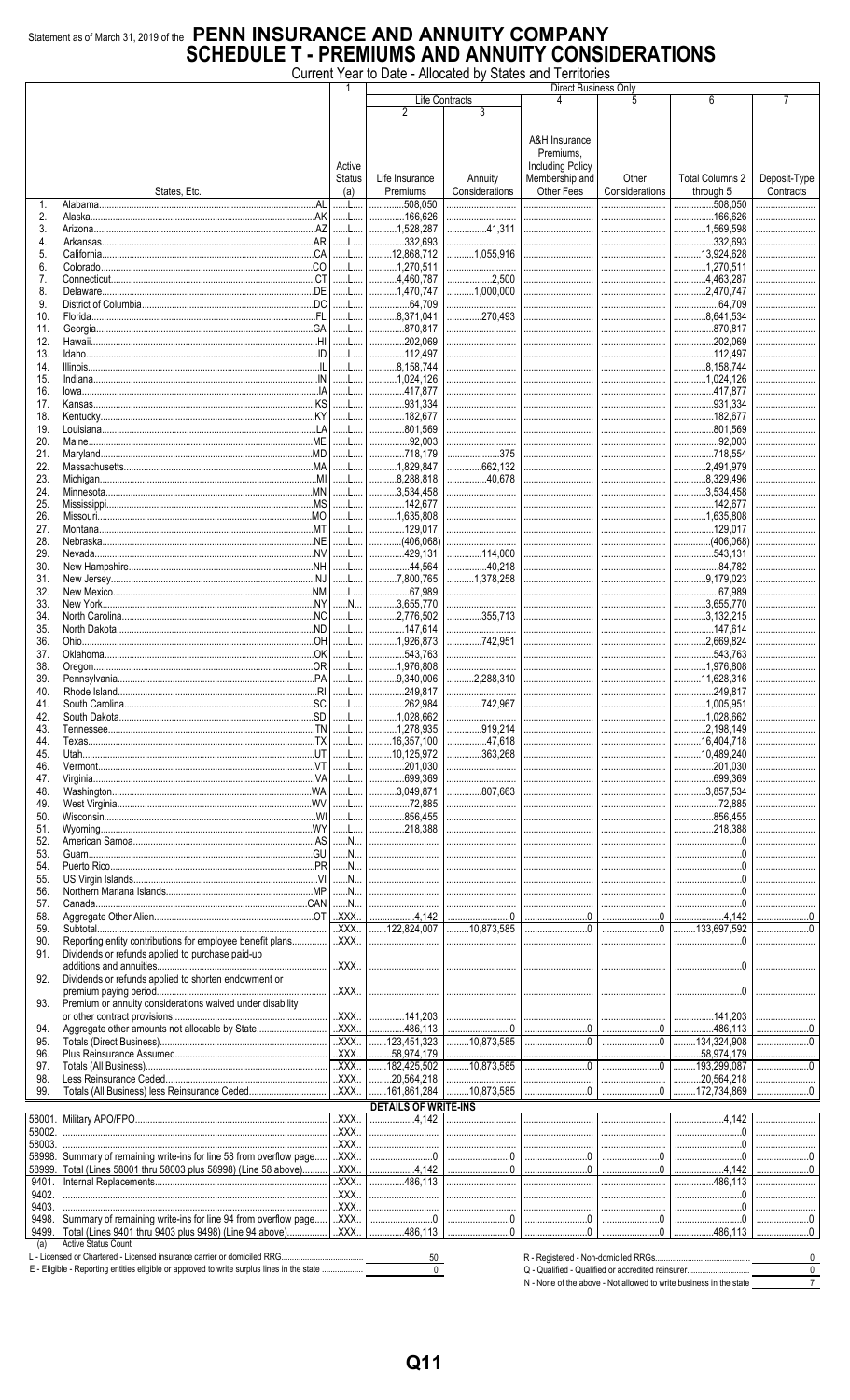## **SCHEDULE Y – INFORMATION CONCERNING ACTIVITIES OF INSURER MEMBERS OF A HOLDING COMPANY GROUP**

PART 1 – ORGANIZATIONAL CHART



\*Penn Mutual Life and Penn Insurance & Annuity Company each control 46.3% of the entity.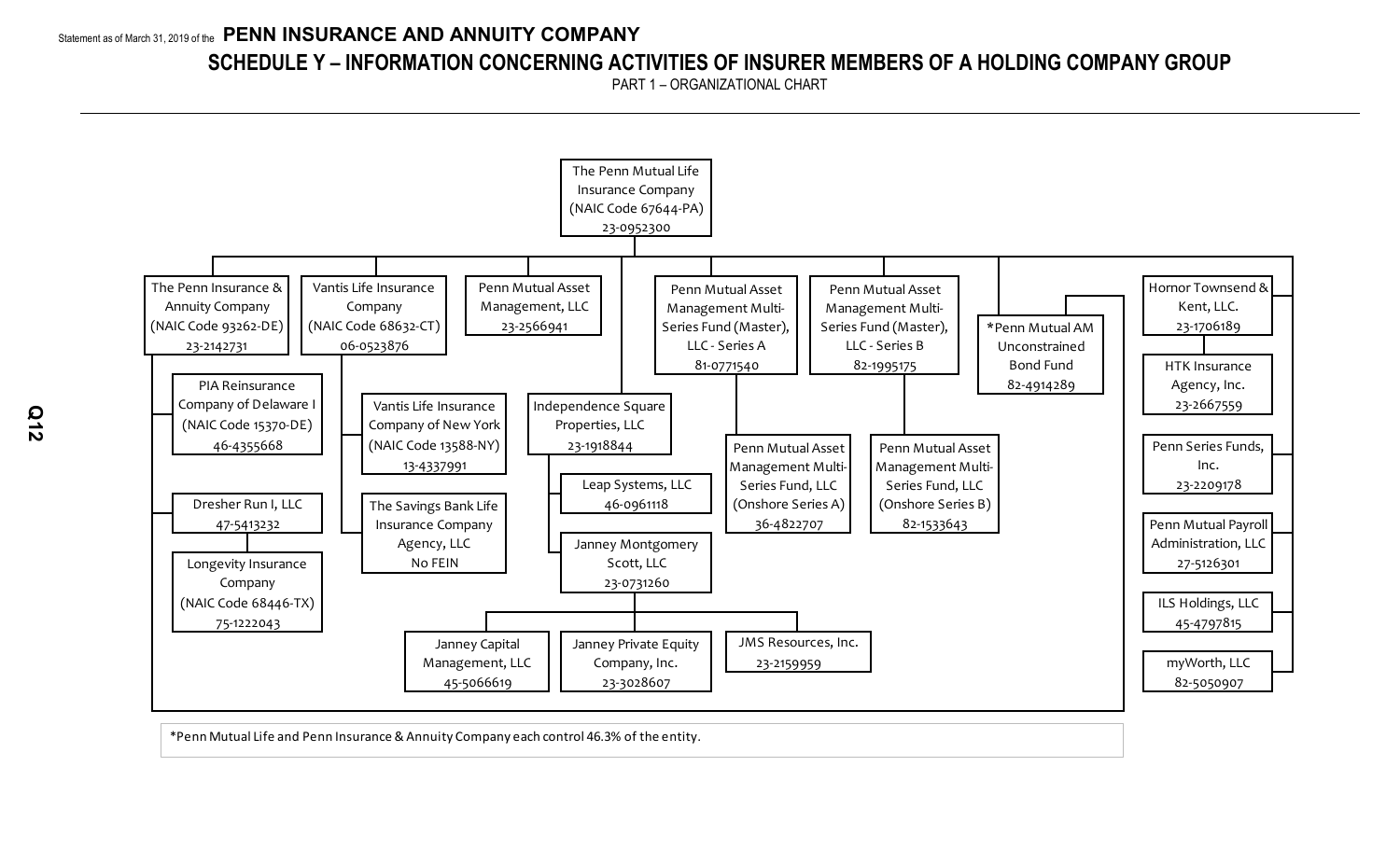## **SCHEDULE Y**

PART 1A - DETAIL OF INSURANCE HOLDING COMPANY SYSTEM

|                    |                |                                                  |                |              |                        |            | Name of                |                                                                            |                         |                        | 11                                                                         | 12<br>Type of                          | 13                        |                                                      | 15                   |  |
|--------------------|----------------|--------------------------------------------------|----------------|--------------|------------------------|------------|------------------------|----------------------------------------------------------------------------|-------------------------|------------------------|----------------------------------------------------------------------------|----------------------------------------|---------------------------|------------------------------------------------------|----------------------|--|
|                    |                |                                                  |                |              |                        |            | Securities<br>Exchange |                                                                            |                         |                        |                                                                            | Control<br>(Ownership)                 |                           |                                                      | Is an                |  |
|                    |                |                                                  | <b>NAIC</b>    |              |                        |            | if Publicly<br>Traded  | Names of                                                                   |                         | Relationship           |                                                                            | Board,<br>Management,                  | f Control is<br>Ownership |                                                      | <b>SCA</b><br>Filing |  |
|                    | Group<br>Code  | Group<br>Name                                    | Compan<br>Code | ID<br>Number | Federal<br><b>RSSD</b> | <b>CIK</b> | $(U.S.$ or             | Parent, Subsidiaries<br>or Affiliates                                      | Domiciliary<br>Location | to Reporting<br>Entity | Directly Controlled by<br>(Name of Entity/Person)                          | Attorney-in-Fact,<br>Influence, Other) | Provide                   | <b>Ultimate Controlling</b><br>Entity(ies)/Person(s) | Required?            |  |
|                    | <b>Members</b> |                                                  |                |              |                        |            | International)         |                                                                            |                         |                        |                                                                            |                                        | Percentage                |                                                      | (Y/N)                |  |
|                    |                | The Penn Mutual Life                             |                |              |                        |            |                        |                                                                            |                         |                        |                                                                            |                                        |                           |                                                      |                      |  |
| 850.               |                | <b>Insurance Company</b>                         | 67644.         | 23-0952300.  |                        |            |                        | The Penn Mutual Life Insurance Company.                                    | PA.                     | UDP.                   |                                                                            |                                        |                           |                                                      |                      |  |
| 850.               |                | The Penn Mutual Life<br>Insurance Company        | 93262.         | 23-2142731   |                        |            |                        | The Penn Insurance and Annuity Company                                     | DE.                     | RE.                    | The Penn Mutual Life Insurance Company.                                    | Ownership.                             | .100.000                  | The Penn Mutual Life Insurance Company               |                      |  |
| 850.               |                | The Penn Mutual Life<br>Insurance Company        | 15370          | 46-4355668.  |                        |            |                        | PIA Reinsurance Company of Delaware I.                                     | DE.                     | <b>DS</b>              | The Penn Insurance and Annuity Company                                     | Ownership.                             | 100.000                   | The Penn Mutual Life Insurance Company.              | $Y_{\cdots}$         |  |
| 850.               |                | The Penn Mutual Life<br><b>Insurance Company</b> |                | 23-1706189.  |                        |            |                        | Hornor Townsend & Kent, LLC.                                               | PA.                     | NIA                    | The Penn Mutual Life Insurance Company.                                    | Ownership.                             | 100.000                   | The Penn Mutual Life Insurance Company               |                      |  |
| 850.               |                | The Penn Mutual Life<br><b>Insurance Company</b> |                | 23-2667559.  |                        |            |                        | HTK Insurance Agency, Inc                                                  | DE.                     |                        | Hornor Townsend & Kent. Inc.,                                              | Ownership.                             | 100.000                   | The Penn Mutual Life Insurance Company               | .N.                  |  |
| 850.               |                | The Penn Mutual Life<br><b>Insurance Company</b> |                | 23-1918844.  |                        |            |                        | Independence Square Properties, LLC.                                       | <b>PA</b>               | DS.                    | The Penn Mutual Life Insurance Company.                                    | Ownership.                             |                           | .94.480 The Penn Mutual Life Insurance Company.      | $N_{\cdot}$          |  |
| $\frac{5}{2}$ 850. |                | The Penn Mutual Life<br>Insurance Company        |                | 23-2566941   |                        |            |                        | Penn Mutual Asset Management, LLC                                          | PA.                     | NIA                    | The Penn Mutual Life Insurance Company.                                    | Ownership.                             | 100.000                   | The Penn Mutual Life Insurance Company               | $N$ .                |  |
| 850.               |                | The Penn Mutual Life<br><b>Insurance Company</b> |                | 23-2209178.  |                        |            |                        | Penn Series Fund, Inc                                                      | PA.                     | NIA                    | The Penn Mutual Life Insurance Company.                                    | Ownership.                             | .100.000                  | The Penn Mutual Life Insurance Company               | $N_{\cdot}$          |  |
|                    | 0850           | The Penn Mutual Life<br>Insurance Company        |                | 27-5126301.  |                        |            |                        | Penn Mutual Pavroll Administration, LLC.                                   | PA.                     | NIA                    | The Penn Mutual Life Insurance Company.                                    | Ownership.                             | 100.000                   | The Penn Mutual Life Insurance Company.              | N <sub>1</sub>       |  |
|                    | 0850           | The Penn Mutual Life<br>Insurance Company        |                | 45-4797815.  |                        |            |                        | ILS Holdings, LLC                                                          | <b>PA</b>               | NIA                    | The Penn Mutual Life Insurance Company.                                    | Ownership.                             | 100.000                   | The Penn Mutual Life Insurance Company               | $N$ .                |  |
|                    | 0850           | The Penn Mutual Life<br>Insurance Company        |                | 23-0731260.  |                        |            |                        | Janney Montgomery Scott, LLC                                               | $PA$                    | <b>DS</b>              | Independence Square Properties, LLC.                                       | Ownership.                             | .100.000                  | The Penn Mutual Life Insurance Company.              | .N.                  |  |
|                    | 0850           | The Penn Mutual Life<br>Insurance Company        |                | 46-0961118.  |                        |            |                        | Leap Systems, LLC                                                          | <b>PA</b>               | DS.                    | Independence Square Properties, LLC.                                       | Ownership.                             | .100.000                  | The Penn Mutual Life Insurance Company.              | N <sub>1</sub>       |  |
|                    | 0850           | The Penn Mutual Life<br>Insurance Company        |                | 45-5066619.  |                        |            |                        | Janney Capital Management, LLC.                                            | <b>PA</b>               | DS                     | Janney Montgomery Scott, LLC.                                              | Ownership.                             | 100.000                   | The Penn Mutual Life Insurance Company               | N.                   |  |
|                    | 0850           | The Penn Mutual Life<br>Insurance Company        |                | 23-2159959.  |                        |            |                        | JMS Resources. Inc                                                         | <b>PA</b>               | <b>DS</b>              | Janney Montgomery Scott, LLC.                                              | Ownership.                             | .100.000                  | The Penn Mutual Life Insurance Company.              | .N.                  |  |
|                    | 0850           | The Penn Mutual Life<br>Insurance Company        |                | 23-3028607.  |                        |            |                        | Janney Private Equity Company, Inc.                                        | DE.                     | DS.                    | JMS Resources, Inc.                                                        | Ownership.                             | 100.000                   | The Penn Mutual Life Insurance Company.              | $N$ .                |  |
|                    | 0850           | The Penn Mutual Life<br>Insurance Company        |                | 47-5413232.  |                        |            |                        | Dresher Run I. LLC                                                         | <b>DE</b>               | DS.                    | The Penn Insurance and Annuity Company.                                    | Ownership.                             | 100.000                   | The Penn Mutual Life Insurance Company               | $N_{\cdot}$          |  |
|                    | 0850           | The Penn Mutual Life<br>Insurance Company        | 68446.         | 75-1222043.  |                        |            |                        | Longevity Insurance Company                                                | <b>TX</b>               | DS.                    | Dresher Run I, LLC                                                         | Ownership.                             | .100.000                  | The Penn Mutual Life Insurance Company               | $N_{\cdot}$          |  |
|                    | 0850           | The Penn Mutual Life<br>Insurance Company        |                | 81-0771540.  |                        |            |                        | Penn Mutual Asset Management Multi-Series<br>Fund (Master). LLC - Series A | PA.                     | OTH                    | The Penn Mutual Life Insurance Company                                     | Influence.                             |                           | The Penn Mutual Life Insurance Company.              | N <sub>1</sub>       |  |
|                    | 0850           | The Penn Mutual Life<br>Insurance Company        |                | 36-4822707.  |                        |            |                        | Penn Mutual Asset Management Multi-Series<br>Fund LLC (onshore)            | PA.                     | OTH.                   | Penn Mutual Asset Management Multi-Series<br>Fund (Master), LLC - Series A | Influence.                             |                           | The Penn Mutual Life Insurance Company               |                      |  |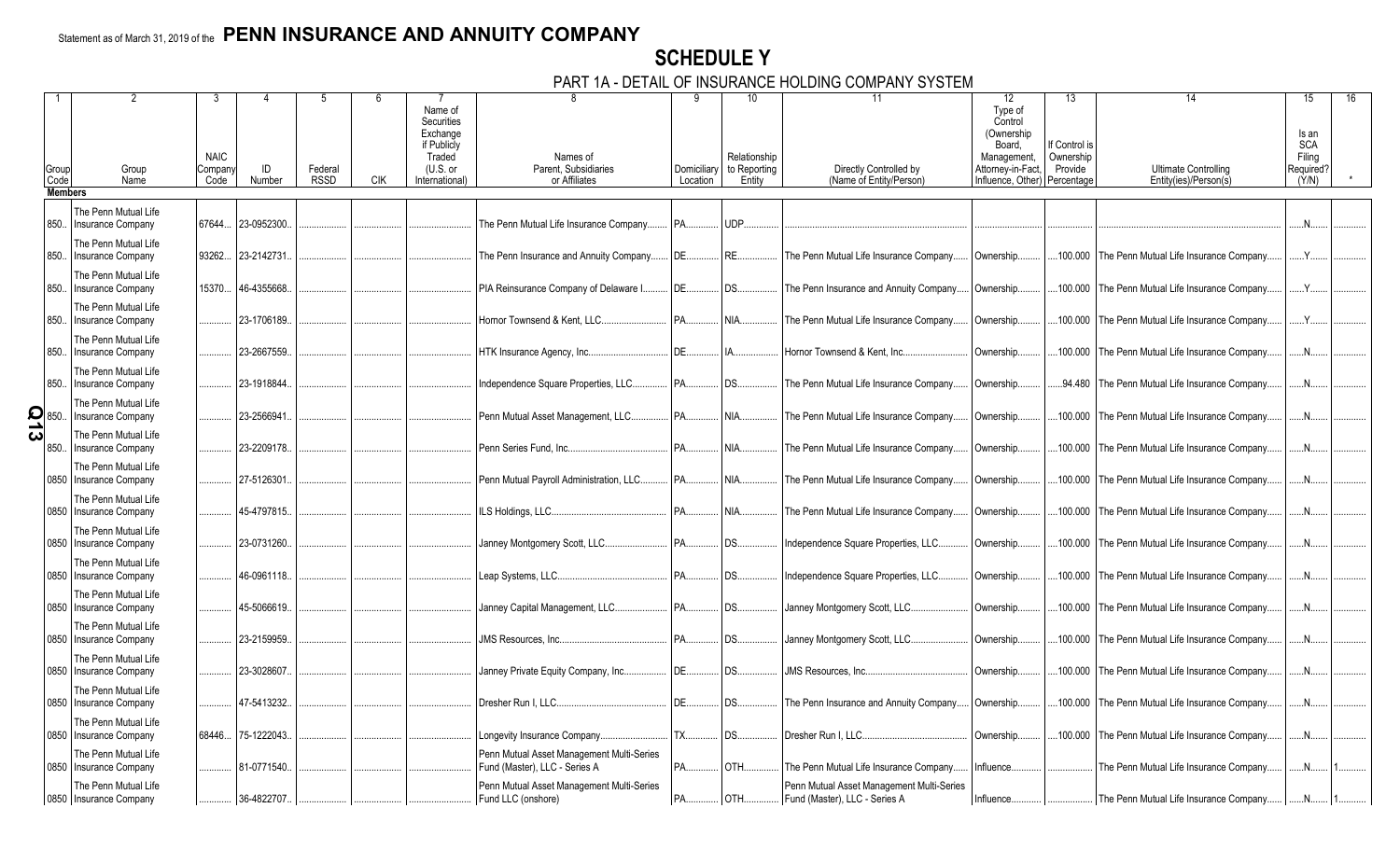## **SCHEDULE Y**

### PART 1A - DETAIL OF INSURANCE HOLDING COMPANY SYSTEM

|               |                                                                        |                                |              |                        |            |                                                                                            |                                                                            |                         | 10                                     |                                                                            |                                                                                                     | 13.                                                 |                                                      | 15                                                  |  |
|---------------|------------------------------------------------------------------------|--------------------------------|--------------|------------------------|------------|--------------------------------------------------------------------------------------------|----------------------------------------------------------------------------|-------------------------|----------------------------------------|----------------------------------------------------------------------------|-----------------------------------------------------------------------------------------------------|-----------------------------------------------------|------------------------------------------------------|-----------------------------------------------------|--|
| Group<br>Code | Group<br>Name                                                          | <b>NAIC</b><br>Company<br>Code | ID<br>Number | Federal<br><b>RSSD</b> | <b>CIK</b> | Name of<br>Securities<br>Exchange<br>if Publicly<br>Traded<br>$(U.S.$ or<br>International) | Names of<br>Parent, Subsidiaries<br>or Affiliates                          | Domiciliary<br>Location | Relationship<br>to Reporting<br>Entity | Directly Controlled by<br>(Name of Entity/Person)                          | Type of<br>Control<br>(Ownership<br>Board.<br>Management,<br>Attorney-in-Fact,<br>Influence, Other) | If Control is<br>Ownership<br>Provide<br>Percentage | <b>Ultimate Controlling</b><br>Entity(ies)/Person(s) | Is an<br><b>SCA</b><br>Filing<br>Required?<br>(Y/N) |  |
|               |                                                                        |                                |              |                        |            |                                                                                            |                                                                            |                         |                                        |                                                                            |                                                                                                     |                                                     |                                                      |                                                     |  |
|               | The Penn Mutual Life<br>0850 Insurance Company                         |                                | 82-1995175.  |                        |            |                                                                                            | Penn Mutual Asset Management Multi-Series<br>Fund (Master), LLC - Series B |                         | OTH.                                   | The Penn Mutual Life Insurance Company.                                    | Influence.                                                                                          |                                                     | The Penn Mutual Life Insurance Company.              | $N_{\cdots}$                                        |  |
|               | The Penn Mutual Life<br>0850 Insurance Company                         |                                | 82-1533643.  |                        |            |                                                                                            | Penn Mutual Asset Management Multi-Series<br>Fund, LLC (onshore)           |                         | OTH                                    | Penn Mutual Asset Management Multi-Series<br>Fund (Master), LLC - Series B | Influence.                                                                                          |                                                     | The Penn Mutual Life Insurance Company.              |                                                     |  |
|               | The Penn Mutual Life<br>0850 Insurance Company                         |                                | 82-4914289.  |                        |            |                                                                                            | Penn Mutual AM Unconstrained Bond Fund.                                    |                         | OTH.                                   | The Penn Mutual Life Insurance Company.                                    | Influence.                                                                                          |                                                     | The Penn Mutual Life Insurance Company.              |                                                     |  |
|               | The Penn Mutual Life<br>0850 Insurance Company                         |                                | 82-4914289.  |                        |            |                                                                                            | Penn Mutual AM Unconstrained Bond Fund.                                    | <b>PA</b>               | OTH.                                   | The Penn Insurance & Annuity Company                                       | Influence.                                                                                          |                                                     | The Penn Mutual Life Insurance Company.              |                                                     |  |
|               | The Penn Mutual Life<br>0850 Insurance Company                         | 68632                          | 06-0523876.  |                        |            |                                                                                            | Vantis Life Insurance Company                                              |                         |                                        | The Penn Mutual Life Insurance Company.                                    | Ownership                                                                                           |                                                     | .100.000 The Penn Mutual Life Insurance Company.     |                                                     |  |
|               | The Penn Mutual Life<br>0850 Insurance Company                         | 13588                          | 13-4337991   |                        |            |                                                                                            | Vantis Life Insurance Company of New York                                  | NY.                     |                                        | Vantis Life Insurance Company                                              | Ownership                                                                                           |                                                     | .100.000 The Penn Mutual Life Insurance Company.     |                                                     |  |
|               | The Penn Mutual Life<br>0850 Insurance Company                         |                                |              |                        |            |                                                                                            | The Savings Bank Life Insurance Company<br>Agency, LLC                     | CT                      | NIA                                    | Vantis Life Insurance Company                                              | Ownership                                                                                           |                                                     | .100.000 The Penn Mutual Life Insurance Company.     |                                                     |  |
|               | The Penn Mutual Life<br>0850 Insurance Company<br>The Penn Mutual Life |                                | 82-5050907   |                        |            |                                                                                            | mvWorth, LLC.                                                              |                         |                                        | The Penn Mutual Life Insurance Company.                                    | Ownership.                                                                                          |                                                     | .100.000 The Penn Mutual Life Insurance Company.     |                                                     |  |

### **Aster Explanation**

1 Entity over which The Penn Mutual Life Insurance Company has significant influence, but no ownership.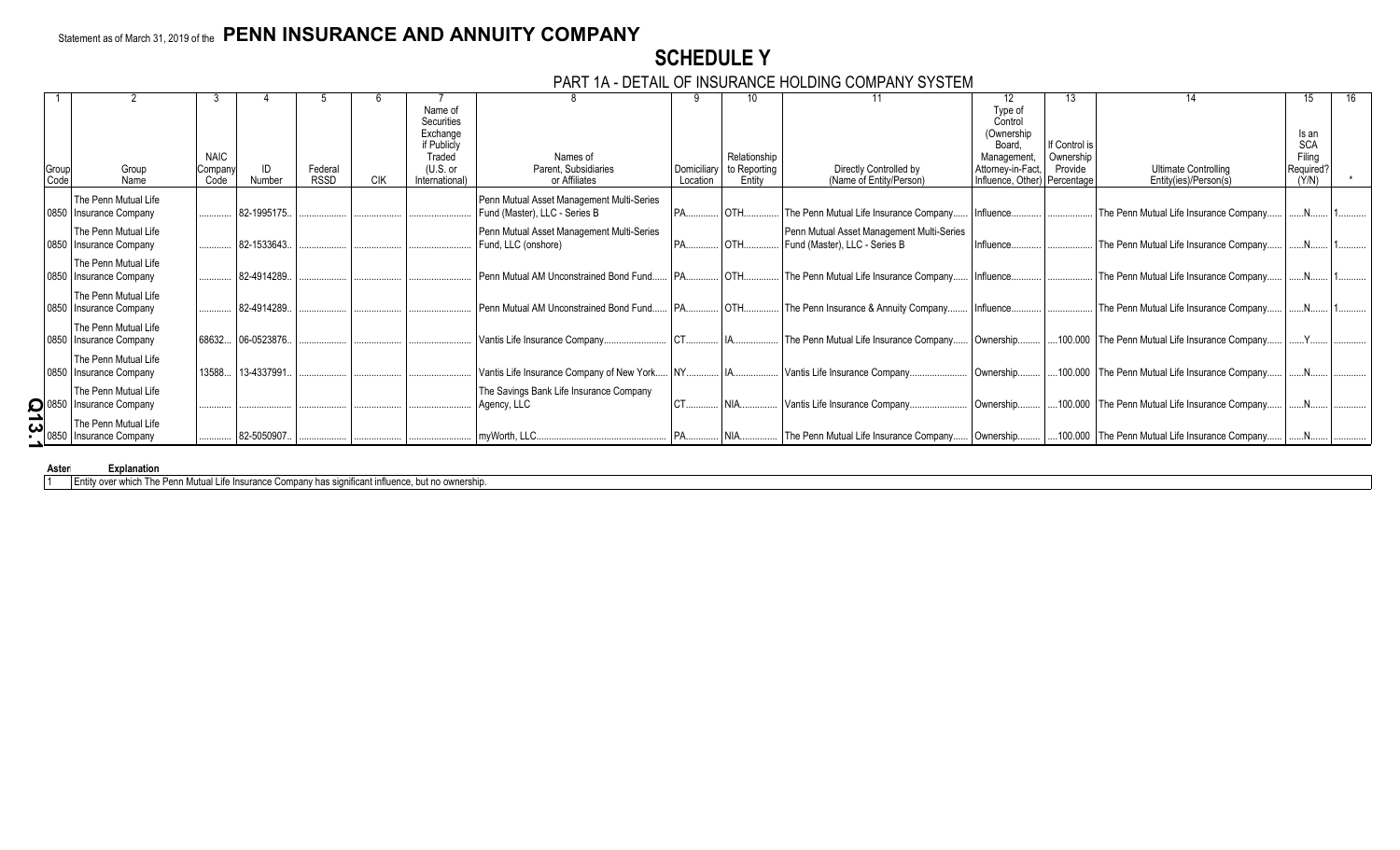## Statement as of March 31, 2019 of the **PENN INSURANCE AND ANNUITY COMPANY SUPPLEMENTAL EXHIBITS AND SCHEDULES INTERROGATORIES**

The following supplemental reports are required to be filed as part of your statement filing. However, in the event that your company does not transact the type of business for which the special report must be filed, your response of NO to the specific interrogatory will be accepted in lieu of filing a "NONE" report and a bar code will be printed below. If the supplement is required of your company but is not being filed for whatever reason, enter SEE EXPLANATION and provide an explanation following the interrogatory questions.

|    |                                                                                                                                                                                                                                                                                                                                                                     | Response   |
|----|---------------------------------------------------------------------------------------------------------------------------------------------------------------------------------------------------------------------------------------------------------------------------------------------------------------------------------------------------------------------|------------|
|    | Will the Trusteed Surplus Statement be filed with the state of domicile and the NAIC with this statement?                                                                                                                                                                                                                                                           | NO.        |
| 2. | Will the Medicare Part D Coverage Supplement be filed with the state of domicile and the NAIC with this statement?                                                                                                                                                                                                                                                  | NO.        |
| 3. | Will the Reasonableness of Assumptions Certification required by Actuarial Guideline XXXV be filed with the state of domicile and electronically<br>with the NAIC?                                                                                                                                                                                                  | NO.        |
| 4. | Will the Reasonableness and Consistency of Assumptions Certification required by Actuarial Guideline XXXV be filed with the state of domicile<br>and electronically with the NAIC?                                                                                                                                                                                  | NO.        |
| 5. | Will the Reasonableness of Assumptions Certification for Implied Guaranteed Rate Method required by Actuarial Guideline XXXVI be filed with<br>the state of domicile and electronically with the NAIC?                                                                                                                                                              | NO.        |
| 6. | Will the Reasonableness and Consistency of Assumptions Certification required by Actuarial Guideline XXXVI (Updated Average Market Value)<br>be filed with the state of domicile and electronically with the NAIC?                                                                                                                                                  | <b>YES</b> |
| 7. | Will the Reasonableness and Consistency of Assumptions Certification required by Actuarial Guideline XXXVI (Updated Market Value) be filed<br>with the state of domicile and electronically with the NAIC?                                                                                                                                                          | NO.        |
| 8. | Will the Life PBR Statement of Exemption be filed with the state of domicile by July 1st and electronically with the NAIC with the second<br>quarterly filing per the Valuation Manual (by August 15)? (2nd Quarterly Only). The response for 1st and 3rd quarters should be N/A.<br>A NO response resulting with a barcode is only appropriate in the 2nd quarter. | N/A        |

### **Explanations:**

- 1. The data for this supplement is not required to be filed.
- 2. The data for this supplement is not required to be filed.
- 3. The data for this supplement is not required to be filed.
- 4. The data for this supplement is not required to be filed.
- 5. The data for this supplement is not required to be filed.
- 6.
- 7. The data for this supplement is not required to be filed.
- 8. Not Applicable for 1st and 3rd Quarters

### **Bar Code:**

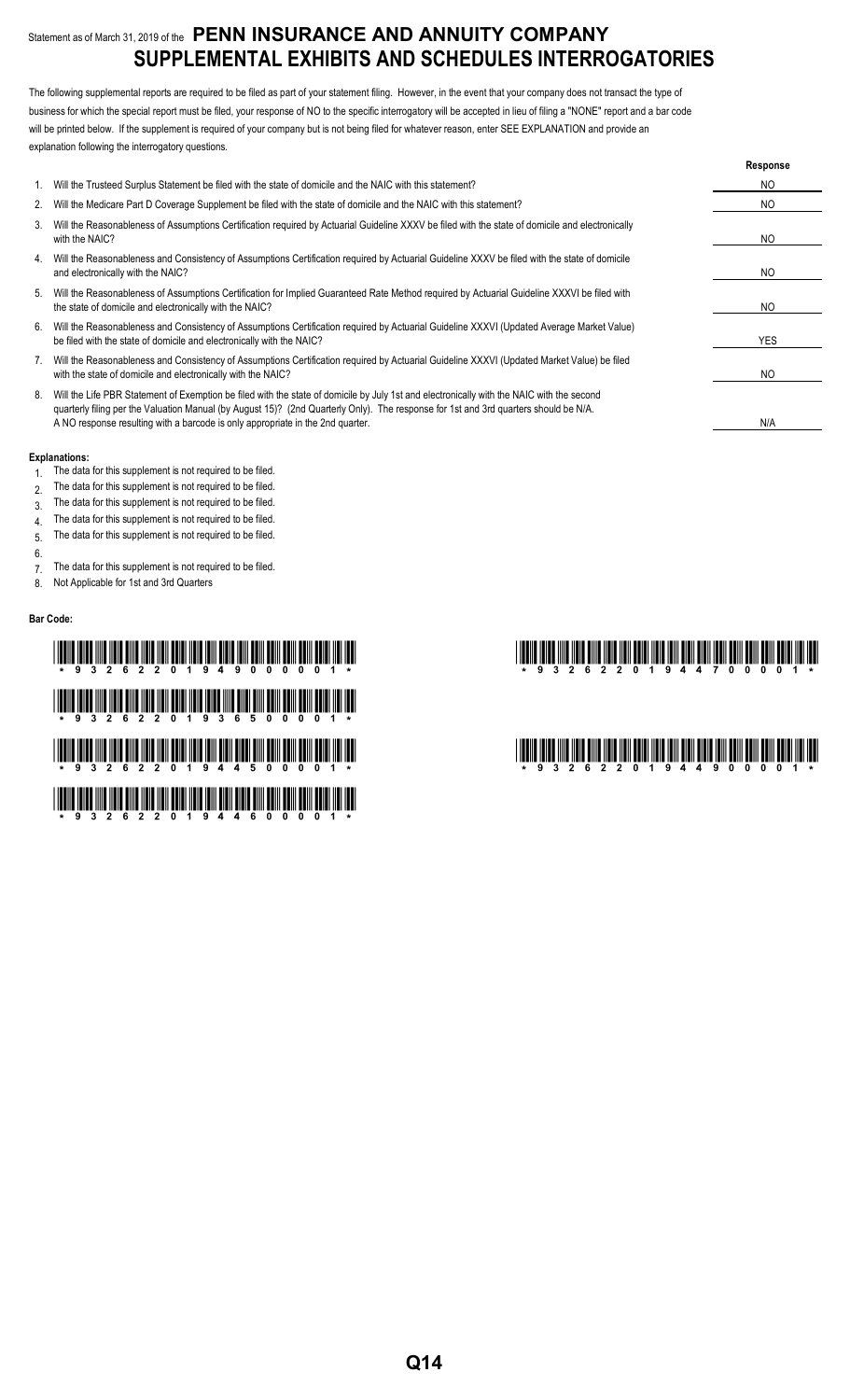Statement as of March 31, 2019 of the **PENN INSURANCE AND ANNUITY COMPANY Overflow Page for Write-Ins**

# **NONE**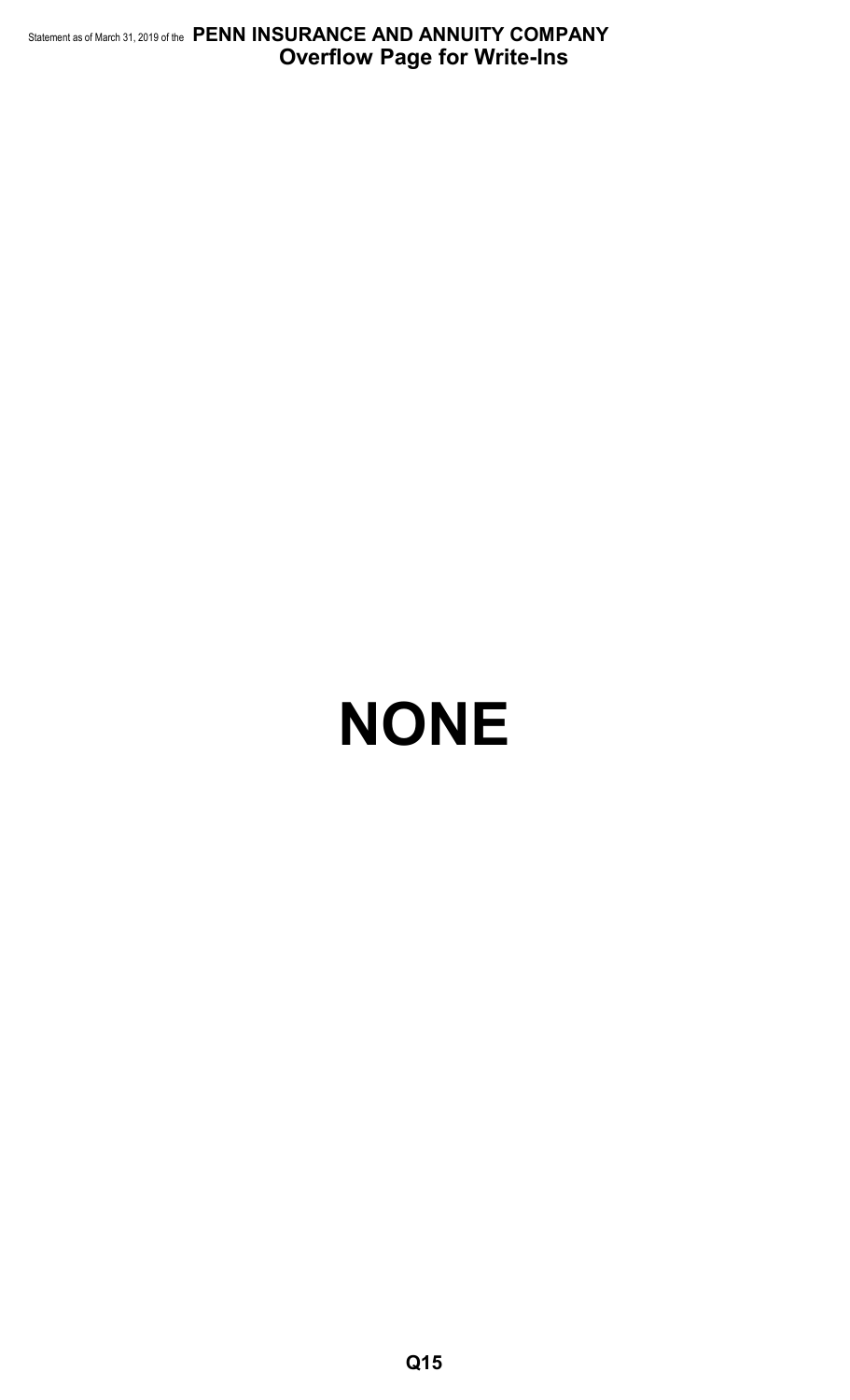## Statement as of March 31, 2019 of the PENN INSURANCE AND ANNUITY COMPANY<br>SCHEDULE A - VERIFICATION

Real Estate

|    |                      |              | Prior Year Ended |
|----|----------------------|--------------|------------------|
|    |                      | Year to Date | December 31      |
|    |                      |              |                  |
|    | 2. Cost of acquired: |              |                  |
|    |                      |              |                  |
|    |                      |              |                  |
|    |                      |              |                  |
|    |                      |              |                  |
|    |                      |              |                  |
| 6. |                      |              |                  |
|    |                      |              |                  |
| 8. |                      |              |                  |
| 9. |                      |              |                  |
|    |                      |              |                  |
|    |                      |              |                  |

## **SCHEDULE B - VERIFICATION**

Mortgage Loans

|     |                                                                                                                                                                                                                                |              | Prior Year Ended |
|-----|--------------------------------------------------------------------------------------------------------------------------------------------------------------------------------------------------------------------------------|--------------|------------------|
|     |                                                                                                                                                                                                                                | Year to Date | December 31      |
|     |                                                                                                                                                                                                                                |              |                  |
| 2.  | Cost of acquired:                                                                                                                                                                                                              |              |                  |
|     |                                                                                                                                                                                                                                |              |                  |
|     |                                                                                                                                                                                                                                |              |                  |
| 3.  |                                                                                                                                                                                                                                |              |                  |
| 4.  | 2.2 Additional investment mace are acquisition and the contract of discount and other and other and the contract of discount and the contract of discount and the contract of decrease of the contract of decrease of the cont |              |                  |
| 5.  |                                                                                                                                                                                                                                |              |                  |
| 6.  |                                                                                                                                                                                                                                |              |                  |
|     |                                                                                                                                                                                                                                |              |                  |
| 8.  |                                                                                                                                                                                                                                |              |                  |
| 9.  |                                                                                                                                                                                                                                |              |                  |
| 10. |                                                                                                                                                                                                                                |              |                  |
| 11. | Book value/recorded investment excluding accrued interest at end of current period (Lines 1+2+3+4+5+6-7-8+9-10)                                                                                                                |              |                  |
| 12. |                                                                                                                                                                                                                                |              |                  |
| 13. |                                                                                                                                                                                                                                |              |                  |
| 14. |                                                                                                                                                                                                                                |              |                  |
| 15. |                                                                                                                                                                                                                                |              |                  |

## **SCHEDULE BA - VERIFICATION**

Other Long-Term Invested Assets

|     |                   |              | Prior Year Ended |
|-----|-------------------|--------------|------------------|
|     |                   | Year to Date | December 31      |
|     |                   |              | 205,323.654      |
| 2.  | Cost of acquired: |              |                  |
|     |                   |              |                  |
|     |                   |              |                  |
| 3.  |                   |              |                  |
| 4.  |                   |              |                  |
| 5.  |                   |              |                  |
| 6.  |                   |              |                  |
|     |                   |              |                  |
| 8.  |                   |              |                  |
| 9.  |                   |              |                  |
| 10. |                   |              |                  |
| 11. |                   |              |                  |
| 12. |                   |              |                  |
| 13. |                   |              |                  |

## **SCHEDULE D - VERIFICATION**

**Bonds and Stocks** 

|     |                                                                     |               | <b>Prior Year Ended</b> |
|-----|---------------------------------------------------------------------|---------------|-------------------------|
|     |                                                                     | Year to Date  | December 31             |
|     |                                                                     |               | 3.413.573.922           |
| 2.  |                                                                     |               |                         |
| 3.  |                                                                     |               |                         |
| 4.  |                                                                     |               |                         |
| 5.  |                                                                     |               | (9.608.473)             |
| 6.  |                                                                     |               |                         |
|     |                                                                     |               |                         |
| 8.  |                                                                     |               |                         |
| 9.  |                                                                     |               | .1.973.265              |
| 10. |                                                                     |               |                         |
| 11. |                                                                     |               |                         |
| 12. |                                                                     |               |                         |
|     | 13 Statement value at end of current period (Line 11 minus Line 12) | 4 211 931 628 | 3 992 075 649           |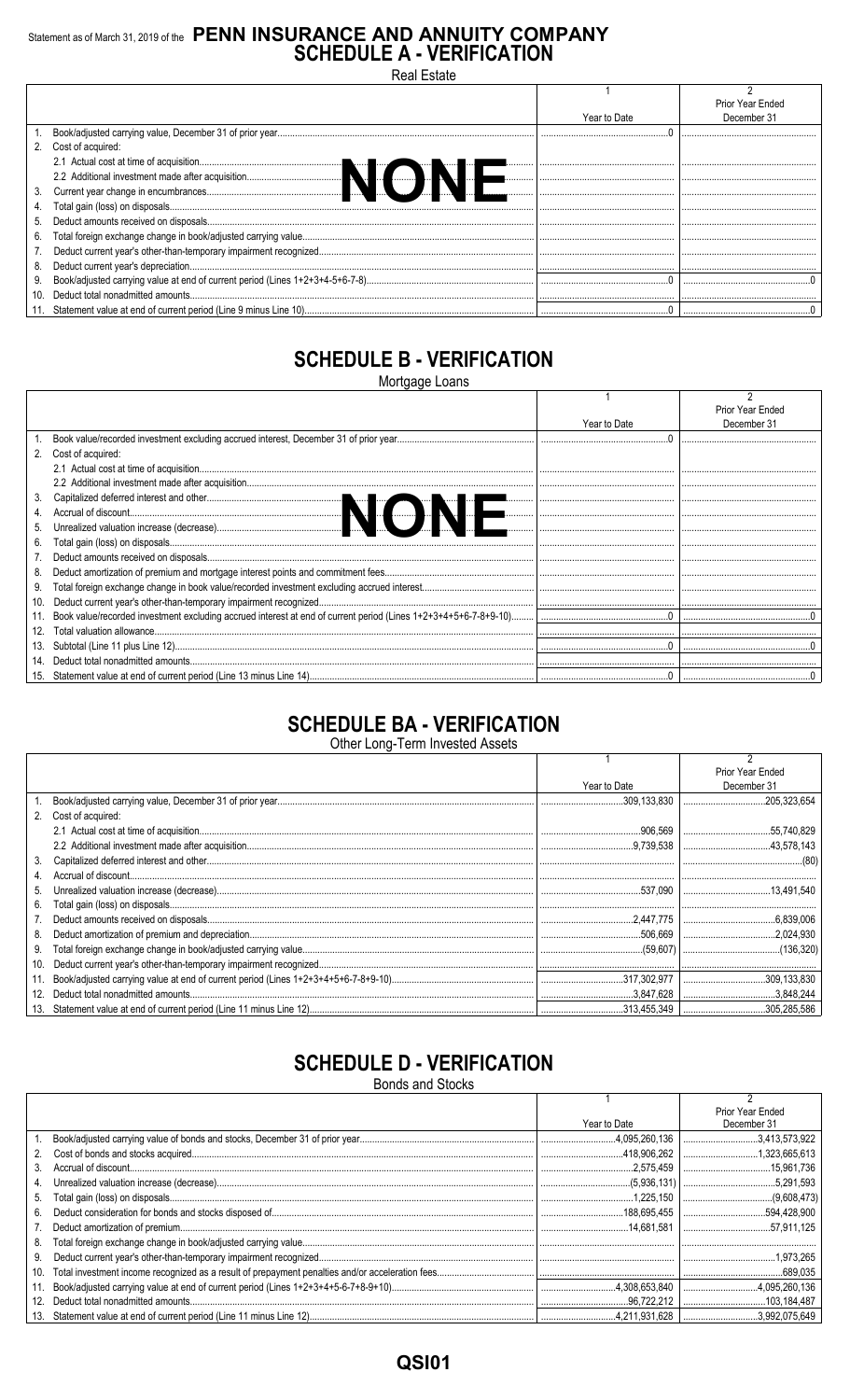## **SCHEDULE D - PART 1B**

Showing the Acquisitions, Dispositions and Non-Trading Activity

During the Current Quarter for all Bonds and Preferred Stock by NAIC Designation

|                         | $\overline{1}$         | 2                      | $3^{\circ}$                               | $\Lambda$              | -5                                                                             | 6                             | $7\overline{ }$        | 8                             |
|-------------------------|------------------------|------------------------|-------------------------------------------|------------------------|--------------------------------------------------------------------------------|-------------------------------|------------------------|-------------------------------|
|                         | Book/Adjusted Carrying | Acquisitions           | <b>Dispositions</b>                       | Non-Trading Activity   | Book/Adjusted Carrying                                                         | <b>Book/Adjusted Carrying</b> | Book/Adjusted Carrying | <b>Book/Adjusted Carrying</b> |
|                         | Value Beginning        | During                 | During                                    | During                 | Value End of                                                                   | Value End of                  | Value End of           | Value December 31             |
| <b>NAIC Designation</b> | of Current Quarter     | <b>Current Quarter</b> | <b>Current Quarter</b>                    | <b>Current Quarter</b> | <b>First Quarter</b>                                                           | Second Quarter                | <b>Third Quarter</b>   | Prior Year                    |
|                         |                        |                        |                                           |                        |                                                                                |                               |                        |                               |
| <b>BONDS</b>            |                        |                        |                                           |                        |                                                                                |                               |                        |                               |
|                         |                        |                        |                                           |                        |                                                                                |                               |                        |                               |
|                         | 2,567,293,929          | 212,836,390            | 137,613,739                               | (95,433,825)           | $\ldots$ 2,547,082,755<br>.                                                    |                               |                        | 2,567,293,929                 |
|                         |                        |                        |                                           |                        |                                                                                |                               |                        |                               |
|                         | 1,220,926,324<br>.     |                        |                                           |                        |                                                                                |                               |                        | 1,220,926,324                 |
|                         |                        |                        |                                           |                        |                                                                                |                               |                        |                               |
|                         | 100,289,256            | $\dots$ 14,220,345     | 1,543,416                                 |                        |                                                                                |                               |                        | 100,289,256                   |
|                         |                        |                        |                                           |                        |                                                                                |                               |                        |                               |
|                         |                        | 3,808,230              | 5,433,916                                 |                        |                                                                                |                               |                        | 28,219,493                    |
|                         |                        |                        |                                           |                        |                                                                                |                               |                        |                               |
|                         |                        |                        |                                           |                        |                                                                                |                               |                        |                               |
|                         |                        |                        |                                           |                        |                                                                                |                               |                        | 5,010,667                     |
|                         |                        |                        |                                           |                        |                                                                                |                               |                        |                               |
|                         |                        |                        |                                           |                        |                                                                                |                               |                        |                               |
|                         |                        |                        |                                           |                        |                                                                                |                               |                        |                               |
|                         |                        |                        |                                           |                        |                                                                                |                               |                        | 3.921.739.669                 |
|                         |                        |                        |                                           |                        |                                                                                |                               |                        |                               |
| PREFERRED STOCK         |                        |                        |                                           |                        |                                                                                |                               |                        |                               |
|                         |                        |                        |                                           |                        |                                                                                |                               |                        |                               |
|                         | 7,267,460              |                        |                                           |                        | , 7, 267, 460                                                                  |                               |                        | 7,267,460                     |
|                         |                        |                        |                                           |                        |                                                                                |                               |                        |                               |
|                         | 28,203,187             |                        | $\dots$ 8,000,000 $\mid$ 3,553,385 $\mid$ | .                      | $\ldots$ (2,000,000) $\vert$ $\ldots$ $\ldots$ $\ldots$ $\ldots$<br>30,649,802 |                               |                        | 28,203,187                    |
|                         |                        |                        |                                           |                        |                                                                                |                               |                        |                               |
|                         | , 5,083,600            |                        |                                           |                        | $\ldots$ 7,083,600                                                             |                               |                        | 5,083,600                     |
|                         |                        |                        |                                           |                        |                                                                                |                               |                        |                               |
|                         | 2,400,000              |                        |                                           |                        | $\dots$ 2,400,000                                                              |                               |                        | 0.2,400,000                   |
|                         |                        |                        |                                           |                        |                                                                                |                               |                        |                               |
|                         |                        |                        |                                           |                        |                                                                                |                               |                        |                               |
|                         |                        |                        |                                           |                        |                                                                                |                               |                        |                               |
|                         |                        |                        |                                           |                        |                                                                                |                               |                        |                               |
|                         |                        |                        |                                           |                        | $\overline{0}$                                                                 |                               |                        |                               |
|                         |                        |                        |                                           |                        |                                                                                |                               |                        |                               |
|                         |                        |                        |                                           |                        |                                                                                |                               |                        |                               |
|                         |                        |                        |                                           |                        |                                                                                |                               |                        |                               |
|                         |                        |                        |                                           |                        |                                                                                |                               |                        |                               |

(a) Book/Adjusted Carrying Value column for the end of the current reporting period includes the following amount of short-term and cash equivalent bonds by NAIC designation: NAIC 1 \$..........0; NAIC 2 \$..........0; NAIC 3 \$..........0; NAIC 4 \$..........0; NAIC 5 \$..........0; NAIC 6 \$..........0.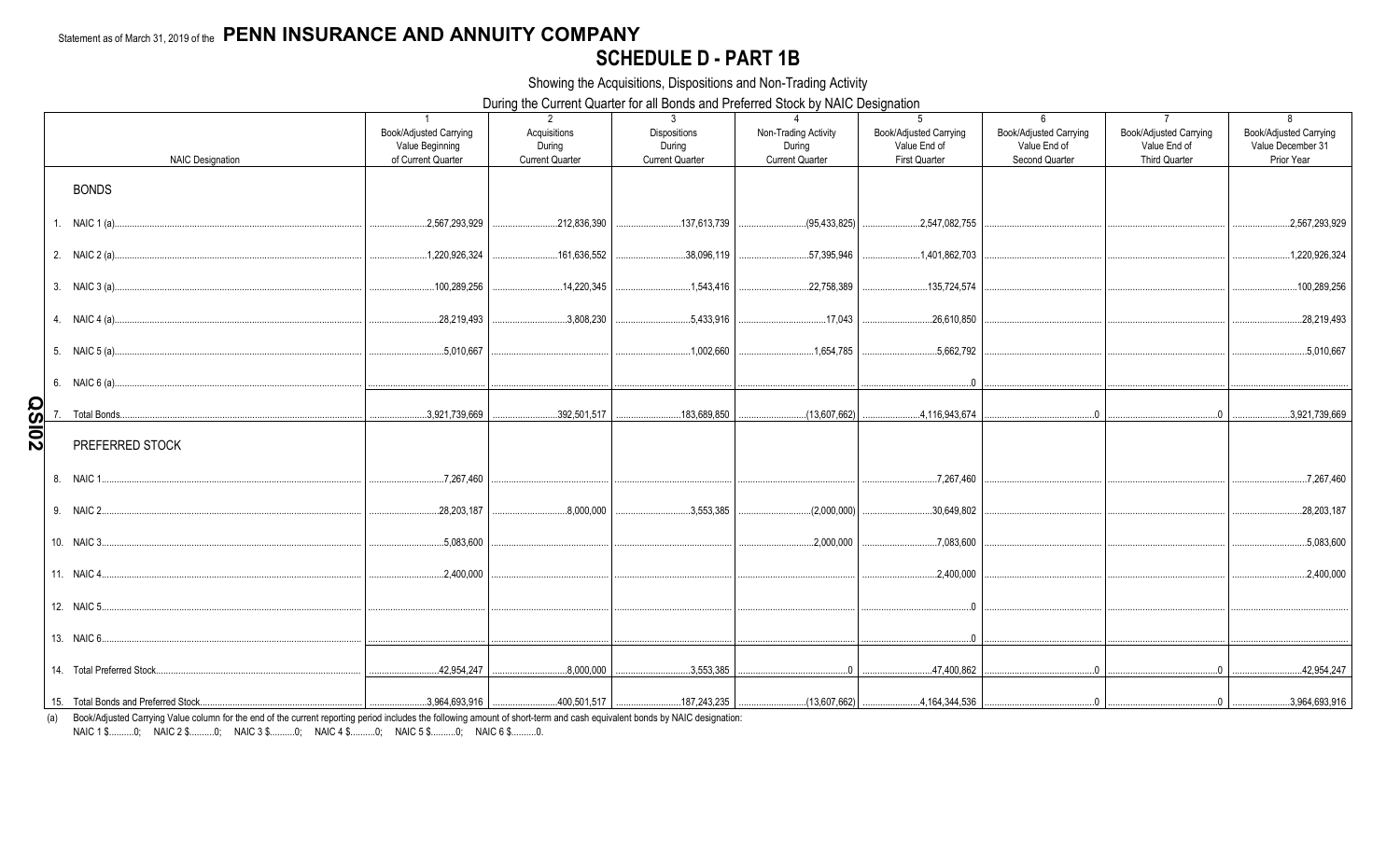## Statement as of March 31, 2019 of the PENN INSURANCE AND ANNUITY COMPANY **SCHEDULE DA - PART 1**

|             |                | Short-Term Investments |        |                           |                           |
|-------------|----------------|------------------------|--------|---------------------------|---------------------------|
|             |                |                        |        |                           |                           |
|             | Book/Adjusted  |                        | Actual | <b>Interest Collected</b> | Paid for Accrued Interest |
|             | Carrying Value | Par Value              | Cost   | Year To Date              | Year To Date              |
| 9199999<br> | <br>           |                        |        |                           |                           |
|             |                |                        |        |                           |                           |

## **SCHEDULE DA - VERIFICATION**

|     | <b>Short-Term Investments</b> |              |                  |
|-----|-------------------------------|--------------|------------------|
|     |                               |              |                  |
|     |                               |              | Prior Year Ended |
|     |                               | Year To Date | December 31      |
|     |                               |              |                  |
|     |                               |              |                  |
| 3.  |                               |              |                  |
|     |                               |              |                  |
| 5.  |                               |              |                  |
| 6.  |                               |              |                  |
|     |                               |              |                  |
| 8.  |                               |              |                  |
| 9.  |                               |              |                  |
| 10. |                               |              |                  |
| 11. |                               |              |                  |
|     |                               |              |                  |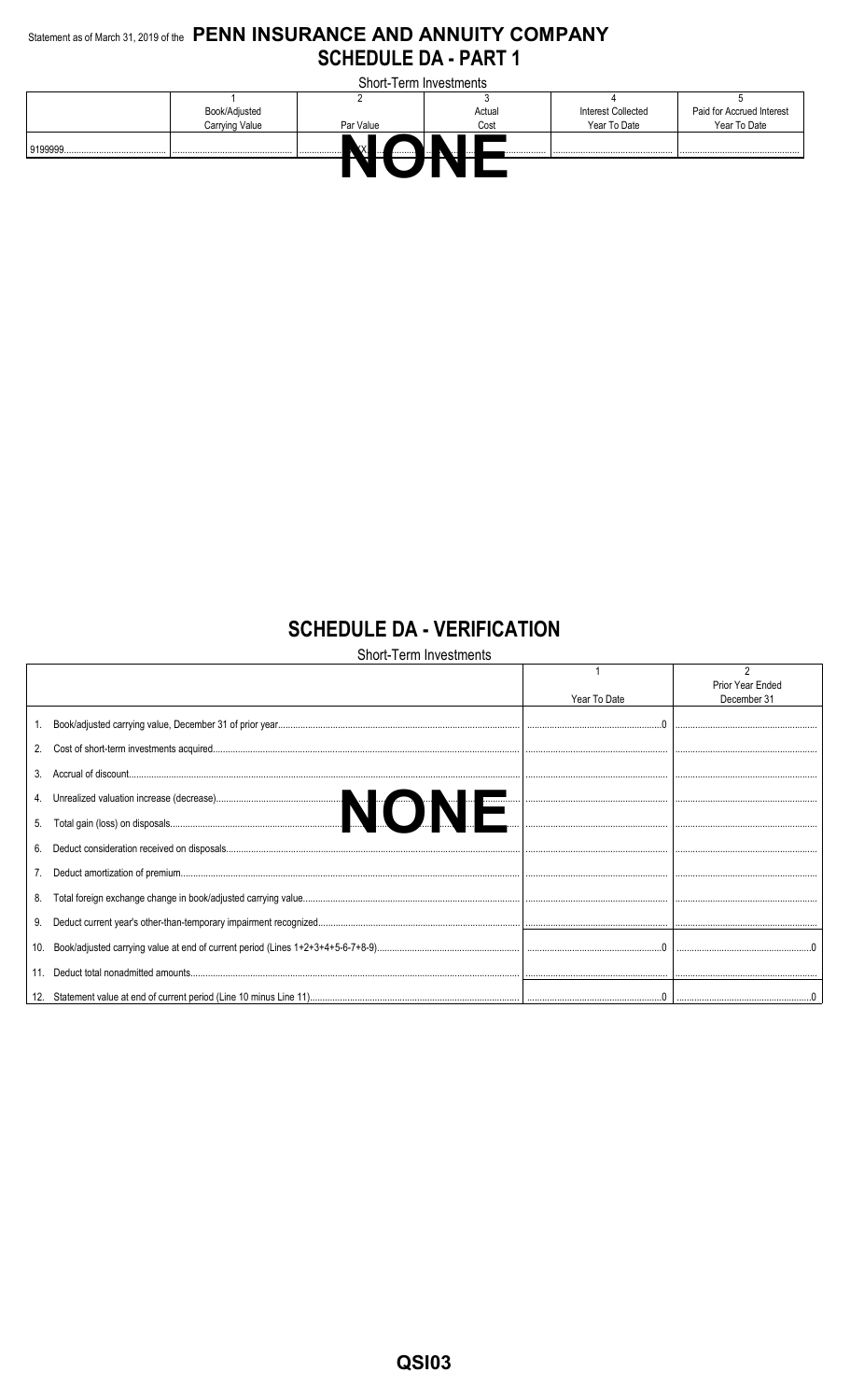## Statement as of March 31, 2019 of the **PENN INSURANCE AND ANNUITY COMPANY SCHEDULE DB - PART A - VERIFICATION**

Options, Caps, Floors, Collars, Swaps and Forwards

|    | 93.576.622   |
|----|--------------|
|    | 33,415,546   |
|    | 17.646.547   |
|    | (18,707,902) |
|    | 6.370.442    |
| 6  |              |
|    | (2,821,915)  |
| 8. |              |
|    | 116,738,456  |
|    |              |
|    | 116.738.456  |

## **SCHEDULE DB - PART B - VERIFICATION**

Futures Contracts

| 2. |           |                                                                         |              |
|----|-----------|-------------------------------------------------------------------------|--------------|
|    | 3.1 Add:  |                                                                         |              |
|    |           | Change in variation margin on open contracts - Highly Effective Hedges: |              |
|    |           |                                                                         |              |
|    |           | 0                                                                       |              |
|    |           | Change in variation margin on open contracts - All Other:               |              |
|    |           |                                                                         |              |
|    |           | 0                                                                       |              |
|    | 3.2 Add:  |                                                                         |              |
|    |           | Change in adjustment to basis of hedged item:                           |              |
|    | 3.21      | Section 1, Column 17, current year to date minus                        |              |
|    |           | 0                                                                       |              |
|    |           |                                                                         |              |
|    |           |                                                                         |              |
|    |           | $\overline{0}$<br>0                                                     |              |
|    |           |                                                                         | $\mathbf{0}$ |
|    |           |                                                                         |              |
|    | 4.2 Less: |                                                                         |              |
|    |           |                                                                         |              |
|    |           |                                                                         |              |
|    |           |                                                                         |              |
| 5. |           | Dispositions gains (losses) on contracts terminated in prior year:      |              |
|    | 5.1       |                                                                         |              |
|    | 5.2       |                                                                         |              |
| 6. |           |                                                                         | 0            |
| 7. |           |                                                                         |              |
| 8. |           |                                                                         | 0            |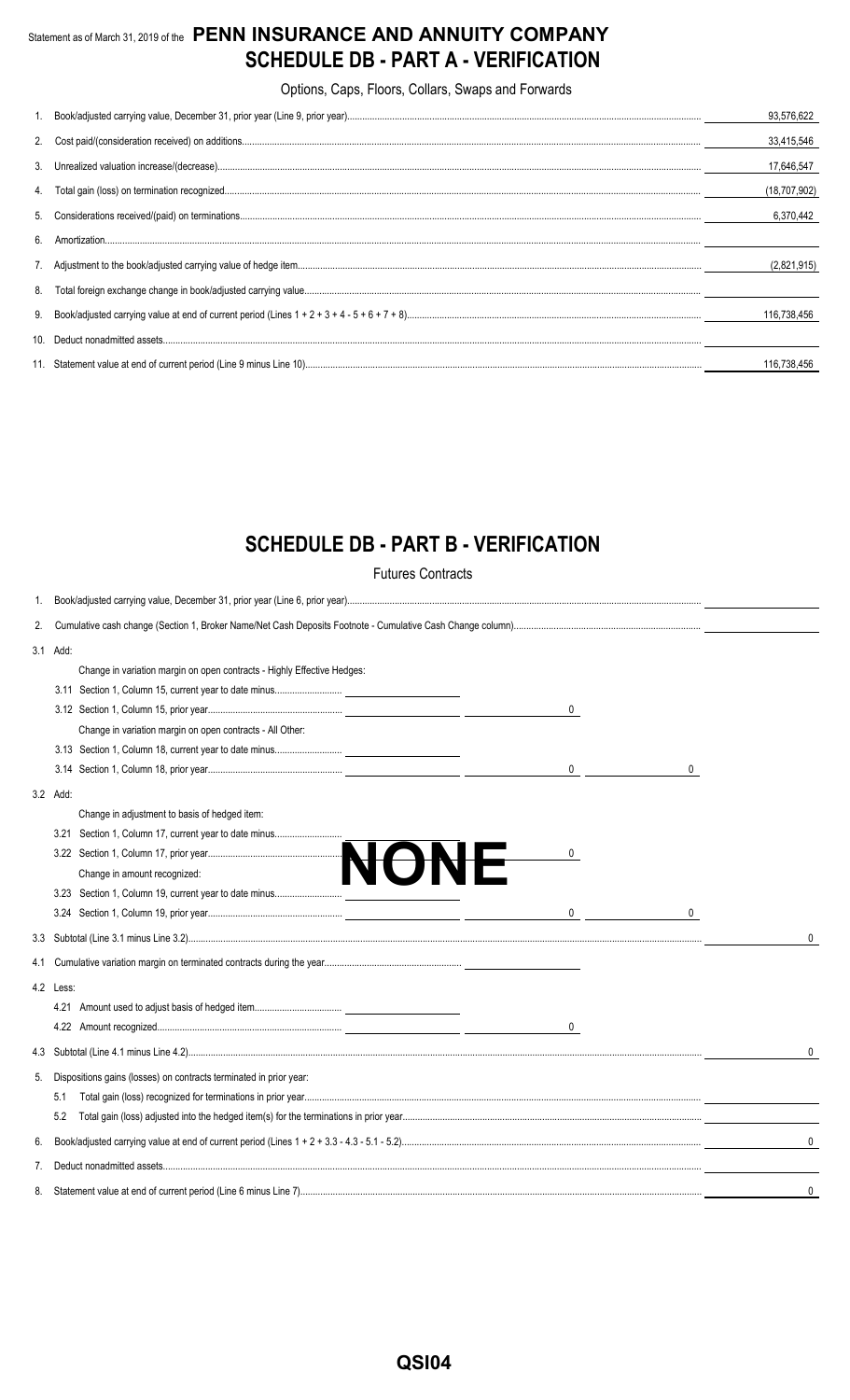**Sch. DB - Pt. C - Sn. 1 NONE**

**Sch. DB - Pt. C - Sn. 2 NONE**

**QSI05, QSI06**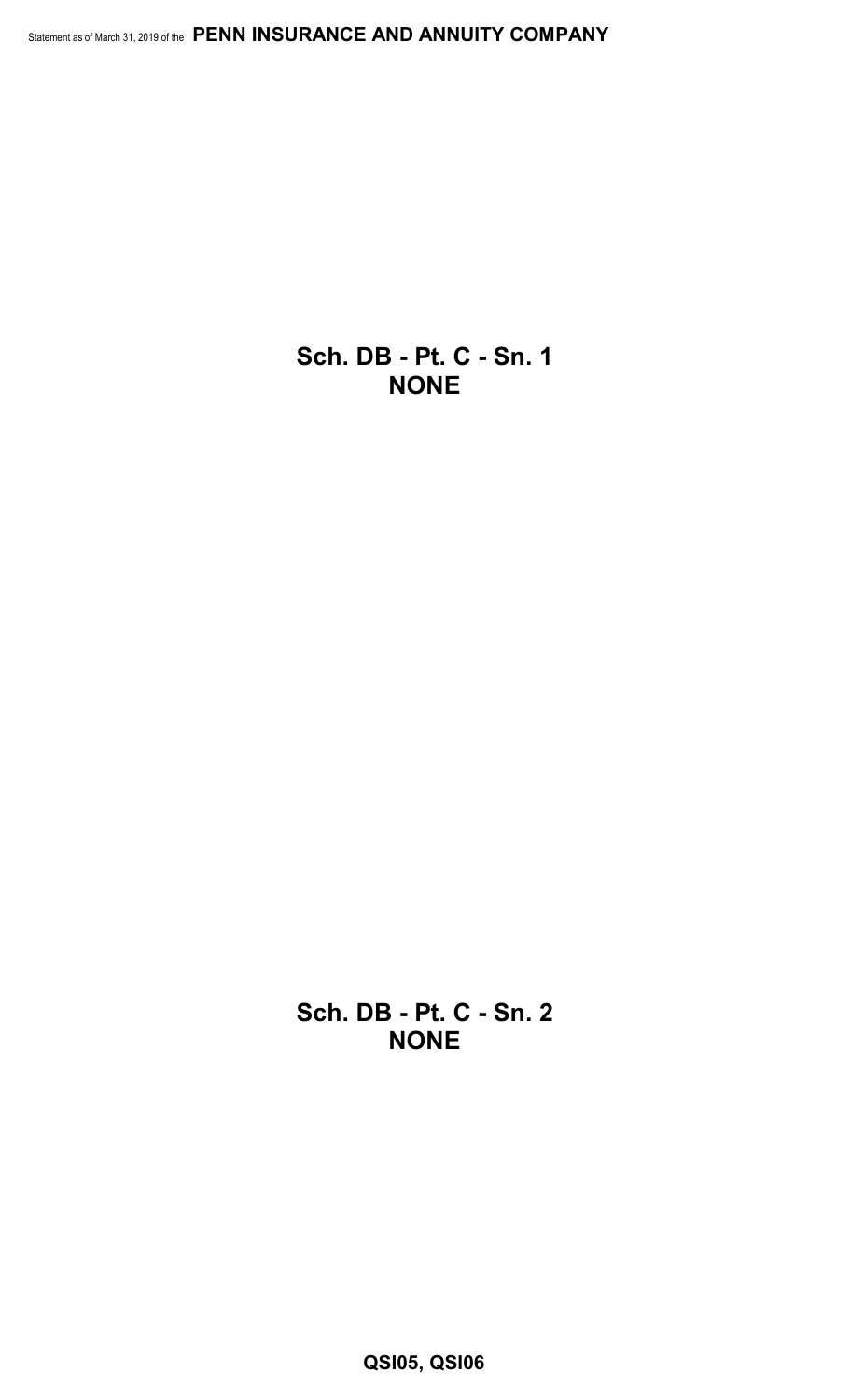## Statement as of March 31, 2019 of the PENN INSURANCE AND ANNUITY COMPANY **SCHEDULE DB - VERIFICATION**

Verification of Book/Adjusted Carrying Value, Fair Value and Potential Exposure of all Open Derivative Contracts

|    | Book/Adjusted Carrying Value Check |             |
|----|------------------------------------|-------------|
|    | 116,738,446                        |             |
| 2. |                                    |             |
| 3. |                                    | 116.738.446 |
| 4. | 116,738,444                        |             |
| 5. |                                    |             |
| 6. |                                    | 2           |
|    | Fair Value Check                   |             |
|    | 123,919,614                        |             |
| 8. |                                    |             |
| 9. |                                    | 123,919,614 |
|    |                                    |             |
|    |                                    |             |
|    |                                    | (5)         |
|    | Potential Exposure Check           |             |
|    |                                    |             |
|    |                                    |             |
|    |                                    |             |
|    |                                    | 0           |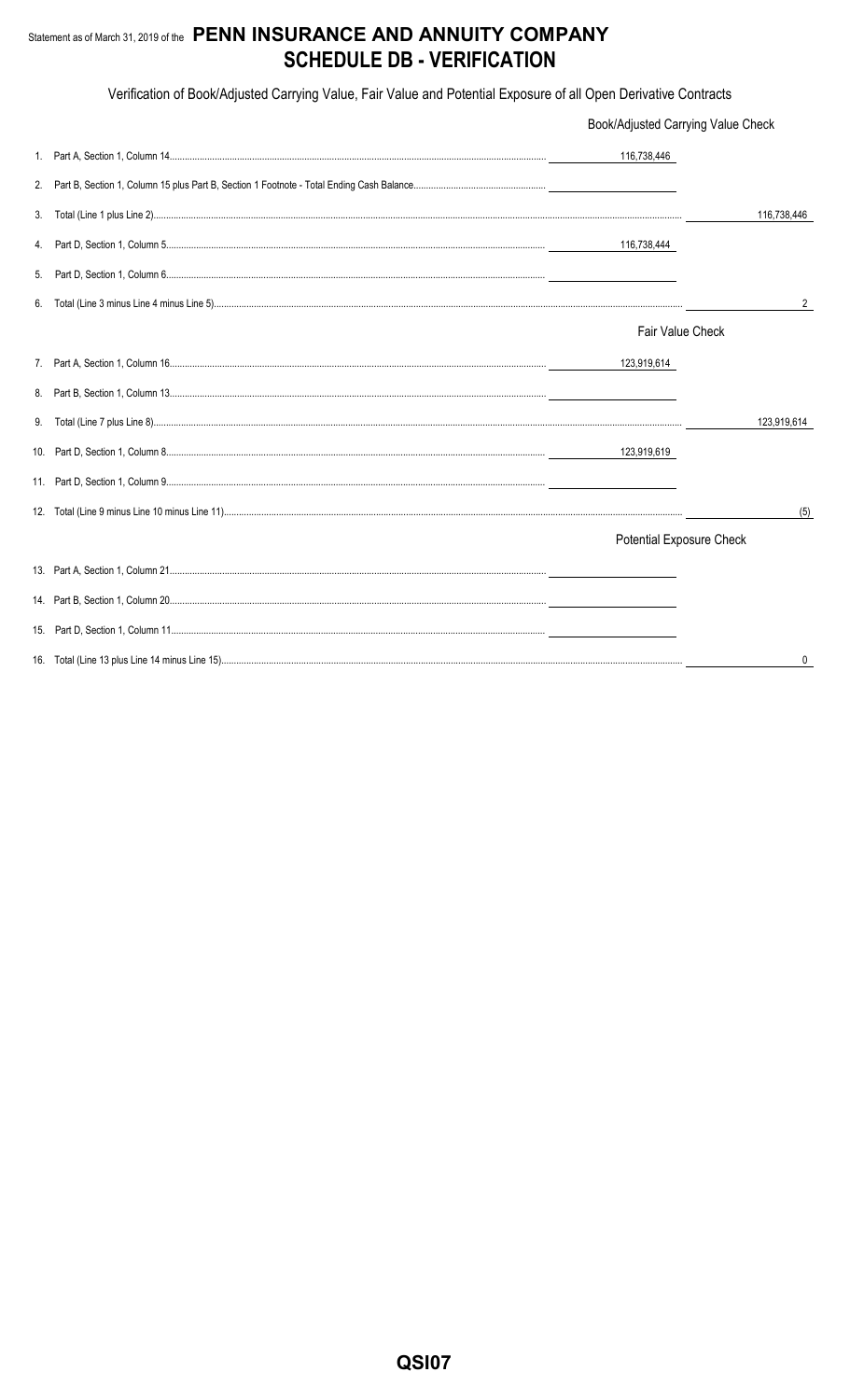## Statement as of March 31, 2019 of the PENN INSURANCE AND ANNUITY COMPANY **SCHEDULE E - PART 2 - VERIFICATION**

**Cash Equivalents** 

|  |              | $\overline{2}$                  |
|--|--------------|---------------------------------|
|  | Year To Date | Prior Year Ended<br>December 31 |
|  |              |                                 |
|  |              |                                 |
|  |              |                                 |
|  |              |                                 |
|  |              |                                 |
|  |              |                                 |
|  |              |                                 |
|  |              |                                 |
|  |              |                                 |
|  |              |                                 |
|  |              |                                 |
|  |              |                                 |
|  |              |                                 |
|  |              |                                 |
|  |              |                                 |
|  |              |                                 |
|  |              |                                 |
|  |              |                                 |
|  |              |                                 |
|  |              |                                 |
|  |              |                                 |
|  |              |                                 |
|  |              |                                 |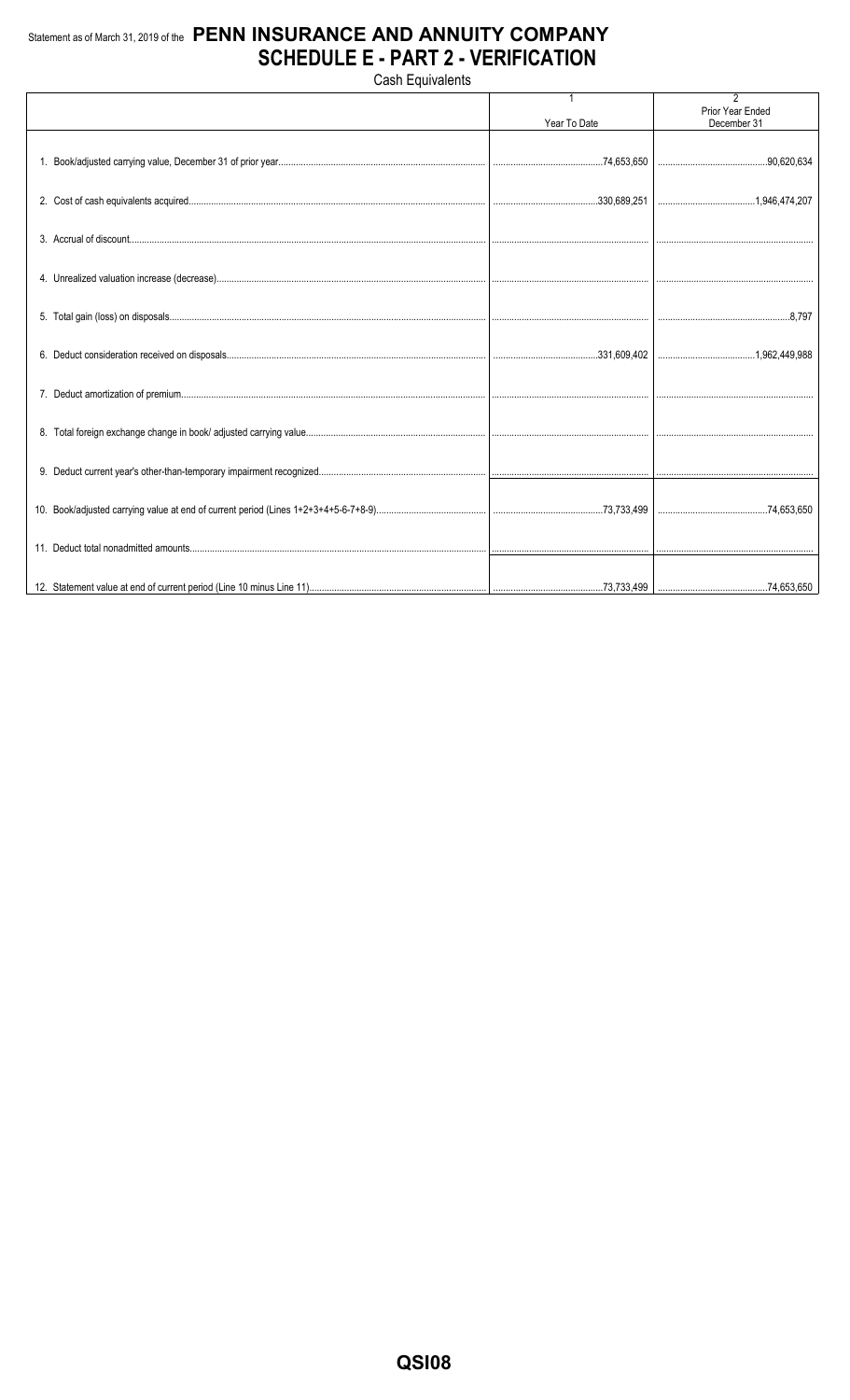**Sch. A Pt. 2 NONE**

**Sch. A Pt. 3 NONE**

**Sch. B - Pt. 2 NONE**

**Sch. B - Pt. 3 NONE**

**QE01, QE02**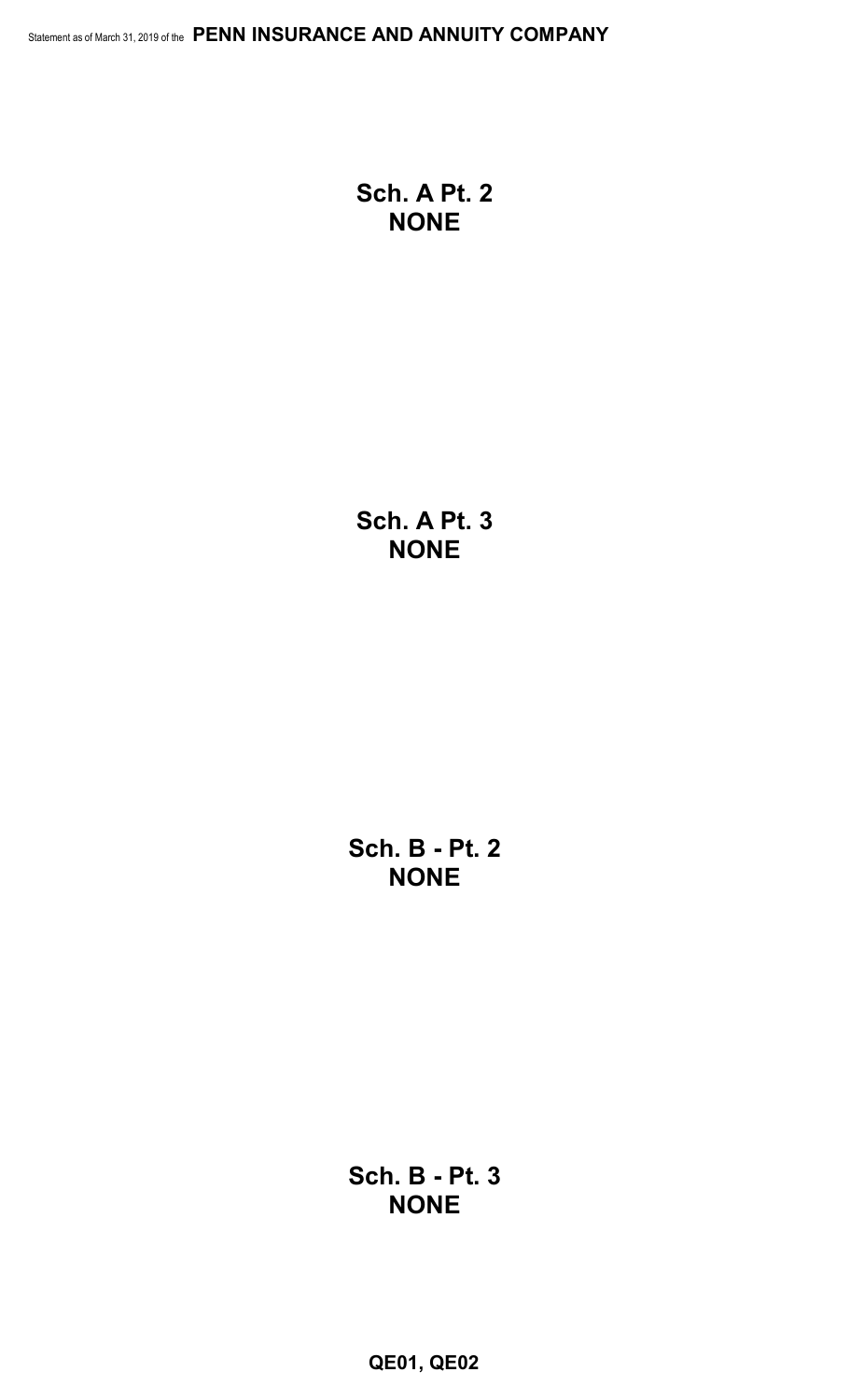## **SCHEDULE BA - PART 2**

Showing Other Long-Term Invested Assets ACQUIRED AND ADDITIONS MADE During the Current Quarter

|             |                             |        | $\mathfrak{D}$                                                                                                               | Location       |              | $\overline{5}$                         | - 6         |             | -8       | -9                                | 10                     | 11           | 12                    | 13            |
|-------------|-----------------------------|--------|------------------------------------------------------------------------------------------------------------------------------|----------------|--------------|----------------------------------------|-------------|-------------|----------|-----------------------------------|------------------------|--------------|-----------------------|---------------|
|             |                             |        |                                                                                                                              |                |              |                                        |             |             |          |                                   |                        |              |                       |               |
|             |                             |        |                                                                                                                              |                |              |                                        |             |             |          |                                   |                        |              |                       |               |
|             |                             |        |                                                                                                                              |                |              |                                        | <b>NAIC</b> |             |          |                                   |                        |              |                       |               |
|             |                             |        |                                                                                                                              |                |              |                                        | Desig-      |             |          |                                   |                        |              |                       |               |
|             |                             |        |                                                                                                                              |                |              |                                        | nation and  |             |          |                                   |                        |              |                       |               |
|             |                             |        |                                                                                                                              |                |              |                                        | Admini-     |             |          |                                   |                        |              |                       |               |
|             |                             |        |                                                                                                                              |                |              |                                        | strative    |             |          |                                   |                        |              |                       |               |
|             |                             |        |                                                                                                                              |                |              |                                        | Symbol/     | Date        |          |                                   |                        |              |                       |               |
|             |                             |        |                                                                                                                              |                |              |                                        | Market      | Originally  |          | Type and   Actual Cost at Time of | Additional Investment  | Amount of    | Commitment for        | Percentage of |
|             | <b>CUSIP</b> Identification |        | Name or Description                                                                                                          | City           | <b>State</b> | Name of Vendor or General Partner      | Indicator   | Acquired    | Strategy | Acquisition                       | Made after Acquisition | Encumbrances | Additional Investment | Ownership     |
|             |                             |        | Joint Venture or Partnership Interests That Have Underlying Characteristics of Common Stocks - Unaffiliated                  |                |              |                                        |             |             |          |                                   |                        |              |                       |               |
|             | 000000                      | $00\,$ | 0 Atlas Venture Fund X, L.P.                                                                                                 | Cambridge      | MA.          | <b>Atlas Venture Partners</b>          |             | 03/20/2015  |          |                                   | .39,572                |              | .164,074              | .1.200        |
|             | 000000                      |        | 00 0 Atlas Venture Opportunity Fund I, L.P.                                                                                  | Cambridge      | MA.          | <b>Atlas Venture Partners</b>          |             | 01/01/2019. |          | .60,565                           |                        |              | 1,939,435             | .1.000        |
|             | 000000                      |        | 00 0 Battery Ventures X, L.P.                                                                                                | Waltham.       | MA.          | <b>Battery Ventures</b>                |             | 06/13/2013  |          |                                   | .27,600                |              | .255,000              | .0.462        |
|             | 000000                      |        | 00 0 Battery Ventures XI Side Fund, L.P.                                                                                     | Waltham.       | MA.          | <b>Battery Ventures.</b>               |             | 02/22/2016  |          |                                   | .227,500               |              | .379,750              | .1.167        |
|             | 000000                      | $00\,$ | 0 Battery Ventures XII Side Fund, L.P.                                                                                       | Waltham.       | MA.          | <b>Battery Ventures.</b>               |             | 01/31/2018. |          |                                   | 1,144,650              |              | .3,723,850            | .1.625        |
|             | 000000                      | $00\,$ | 0 Bessemer Venture Partners IX, L.P.                                                                                         | Larchmont      | NY           | <b>Bessemer Venture Partners</b>       |             | 02/28/2015  |          |                                   | .110,876               |              | .648,856              | .0.188        |
|             | 000000                      | $00\,$ | 0 Bessemer Venture Partners X, L.P.                                                                                          | Larchmont      | NY           | <b>Bessemer Venture Partners</b>       |             | 09/30/2018. |          |                                   | 240,122                |              | 1,669,878             | .0.125        |
|             |                             |        |                                                                                                                              |                |              |                                        |             |             |          |                                   |                        |              |                       |               |
|             | 000000                      |        | 00 0 Cross Creek Capital Partners III, L.P                                                                                   | Salt Lake City | UT.          | Cross Creek Capital                    |             | 08/29/2013  |          |                                   | 128,139                |              | .540,861              | .3.192        |
|             | 000000                      | $00\,$ | 0 Cross Creek Capital Partners IV, L.P.                                                                                      | Salt Lake City | UT.          | Cross Creek Capital.                   |             | 03/31/2016. |          |                                   | .94,100                |              | .846,900              | .1.882        |
|             | 000000                      |        | 00 0 European Secondary Development Fund V.                                                                                  | London         | UK           | Arcis Group.                           |             | 07/22/2016  |          |                                   | 613,440                |              | .673,080              | .1.041        |
|             | 000000                      | $00\,$ | 0 Frazier Life Sciences IX, L.P.                                                                                             | Menlo Park.    | CA.          | Frazier Healthcare Partners            |             | 10/31/2017  |          |                                   | 460,000                |              | .3,630,000            | .1.250        |
|             | 000000                      | $00\,$ | 0 Frazier Life Sciences VIII, L.P.                                                                                           | Menlo Park.    | <b>CA</b>    | <b>Frazier Healthcare Partners</b>     |             | 09/30/2015  |          |                                   | 100,500                |              | .435,000              | .1.333        |
|             | 000000                      | $00\,$ | 0 Lightspeed Venture Partners IX, L.P.                                                                                       | Menlo Park.    | CA           | ightspeed Ventures                     |             | 03/12/2012  |          |                                   | .45,000                |              | .45,000               | .0.438        |
| <u>ဂ</u> ္ဂ | 000000                      | $00\,$ | 0 Lightspeed Venture Partners Select II, L.P.                                                                                | Menlo Park.    | CA.          | ightspeed Ventures.                    |             | 03/10/2016  |          |                                   | 62,500                 |              | .200,000              | .0.500        |
|             | 000000                      |        | 00 0 Lightspeed Venture Partners Select III, L.P                                                                             | Menlo Park     | CA           | Lightspeed Ventures.                   |             | 03/31/2018  |          |                                   | .600,000               |              | 1,000,000             | .0.278        |
| င္လ         | 000000                      |        | 00 0 Lightspeed Venture Partners Select, L.P.                                                                                | Menlo Park     | CA.          | Lightspeed Ventures.                   |             | 03/24/2014  |          |                                   | .30.000                |              | .40,000               | .0.308        |
|             |                             |        |                                                                                                                              |                |              |                                        |             |             |          |                                   |                        |              |                       |               |
|             | 000000                      |        | 00 0 Longitude Venture Partners III, L.P.                                                                                    | Menlo Park     | CA           | Longitude Capital Management Co., LLC. |             | 03/31/2016  |          |                                   | 108,308                |              | .981,971              | .0.381        |
|             | 000000                      |        | 00 0 Menlo Special Opportunities Fund, L.P.                                                                                  | Menlo Park     | CA.          | Menlo Ventures.                        |             | 03/31/2016  |          |                                   | 150,480                |              | .227,108              | .1.000        |
|             | 000000                      | $00\,$ | 0 Menlo Ventures XIV, L.P.                                                                                                   | Menlo Park     | CA.          | Menlo Ventures.                        |             | 05/31/2017  |          |                                   | 150,000                |              | 1,650,000             | .0.667        |
|             | 000000                      | $00\,$ | 0 New Leaf Ventures III, L.P.                                                                                                | New York.      | NY           | New Leaf Venture Partners              |             | 1/30/2014   |          |                                   | 180,000                |              | .990,000              | .1.600        |
|             | 000000                      | $00\,$ | 0 Omega Fund IV, L.P.                                                                                                        | Boston.        | MA           | Omega Fund Management                  |             | 06/20/2013. |          |                                   | .2,984                 |              | .156,232              | .1.089        |
|             | 000000                      | $00\,$ | 0 Omega Fund V, L.P.                                                                                                         | Boston.        | MA.          | Omega Fund Management                  |             | 04/30/2015. |          |                                   | .284,853               |              | 1,538,283             | .1.600        |
|             | 000000                      | $00\,$ | 0 Shasta Ventures V. L.P.                                                                                                    | Menlo Park.    | CA           | Shasta Ventures Management             |             | 06/27/2016  |          |                                   | .200,000               |              | .800,000              | .0.667        |
|             | 000000                      | $00\,$ | 0 Sigma Prime Partners IX, L.P.                                                                                              | Menlo Park.    | CA           | Sigma Partners.                        |             | 05/29/2012  |          |                                   | .88,218                |              | .278,930              | 2.941         |
|             | 000000                      | $00\,$ | 0 Summit Partners Venture Capital Fund III-A, L.P.                                                                           | Boston.        | MA           | Summit Partners.                       |             | 06/28/2012  |          |                                   | 12,000                 |              | .259,588              | .0.473        |
|             |                             |        |                                                                                                                              |                |              |                                        |             |             |          |                                   |                        |              |                       |               |
|             | 000000                      |        | 00 0 Trinity Ventures XI, L.P.                                                                                               | Menlo Park.    | CA.          | <b>Trinity Ventures.</b>               |             | 04/04/2013. |          |                                   | .45,000                |              | .405,000              | .0.914        |
|             | 000000                      | $00\,$ | 0 Trinity Ventures XII, L.P.                                                                                                 | Menlo Park.    | CA           | <b>Trinity Ventures.</b>               |             | 10/31/2015. |          |                                   | 165,000                |              | .750,000              | .0.500        |
|             | 000000                      | $00\,$ | 0 Upfront Growth Fund I, L.P.                                                                                                | Los Angeles    | CA.          | Jpfront Ventures                       |             | 03/31/2015. |          |                                   | .6,844                 |              | .519,200              | .4.000        |
|             | 000000                      | $00\,$ | 0 Upfront V, L.P.                                                                                                            | Los Angeles    | CA.          | <b>Jpfront Ventures</b>                |             | 11/30/2014. |          |                                   | .97,251                |              | .512,132              | .1.071        |
|             | 000000                      |        | 00 0 Upfront VI, L.P.                                                                                                        | Los Angeles    | CA.          | <b>Jpfront Ventures</b>                |             | 05/31/2017. |          |                                   | .87,581                |              | .1,316,271            | .0.000        |
|             | 000000                      |        | 00 0 US Venture Partners XI. L.P.                                                                                            | Menlo Park.    | CA.          | <b>US Venture Partners</b>             |             | 05/20/2015. |          |                                   | .250.000               |              | .1.450.000            | .1.818        |
|             |                             |        | 1599999. Total - Joint Venture or Partnership Interests That Have Underlying Characteristics of Common Stocks - Unaffiliated |                |              |                                        |             |             |          | .60.565                           | 5,752,518              |              | .28,026,399           | .XXX          |
|             |                             |        | Joint Venture or Partnership Interests That Have Underlying Characteristics of Other - Unaffiliated                          |                |              |                                        |             |             |          |                                   |                        |              |                       |               |
|             | 000000                      |        | 00 0 ABRY Advanced Securities Fund IV, L.P.                                                                                  | Boston.        | MA.          | ABRY Partners, LLC.                    |             | 07/31/2018. |          | .69.004                           | .78.633                |              | 4,352,364             | .0.300        |
|             | 000000                      | $00\,$ | 0 ABRY Partners VII, L.P.                                                                                                    | Boston.        | MA.          | ABRY Partners, LLC.                    |             |             |          |                                   | .14,160                |              | .158,741              | .0.184        |
|             |                             |        |                                                                                                                              |                |              |                                        |             | 08/10/2011. |          |                                   |                        |              |                       |               |
|             | 000000                      |        | 00 0 ABRY Senior Equity V, L.P.                                                                                              | Boston.        | MA.          | <b>ABRY Partners, LLC.</b>             |             | 12/01/2016  |          |                                   | 201,938                |              | 1,449,904             | .0.191        |
|             | 000000                      | $00\,$ | 0 Acon Equity Partners IV, L.P.                                                                                              | Washington     | DC.          | Acon Investments.                      |             | 04/22/2016  |          |                                   | 598.444                |              | .2,427,833            | .0.865        |
|             | 000000                      | $00\,$ | 0 Ampersand 2014, L.P.                                                                                                       | Boston.        | MA.          | Ampersand Venture Management           |             | 10/10/2014. |          |                                   | .90.000                |              | .540.000              | .1.124        |
|             | 000000                      |        | 00 0 Beacon Capital Strategic Partners VIII, L.P.                                                                            | Boston         |              | MA Beacon Capital Partners, LLC.       |             | 10/31/2017. |          |                                   | .45,000                |              | .2,880,000            | .0.240        |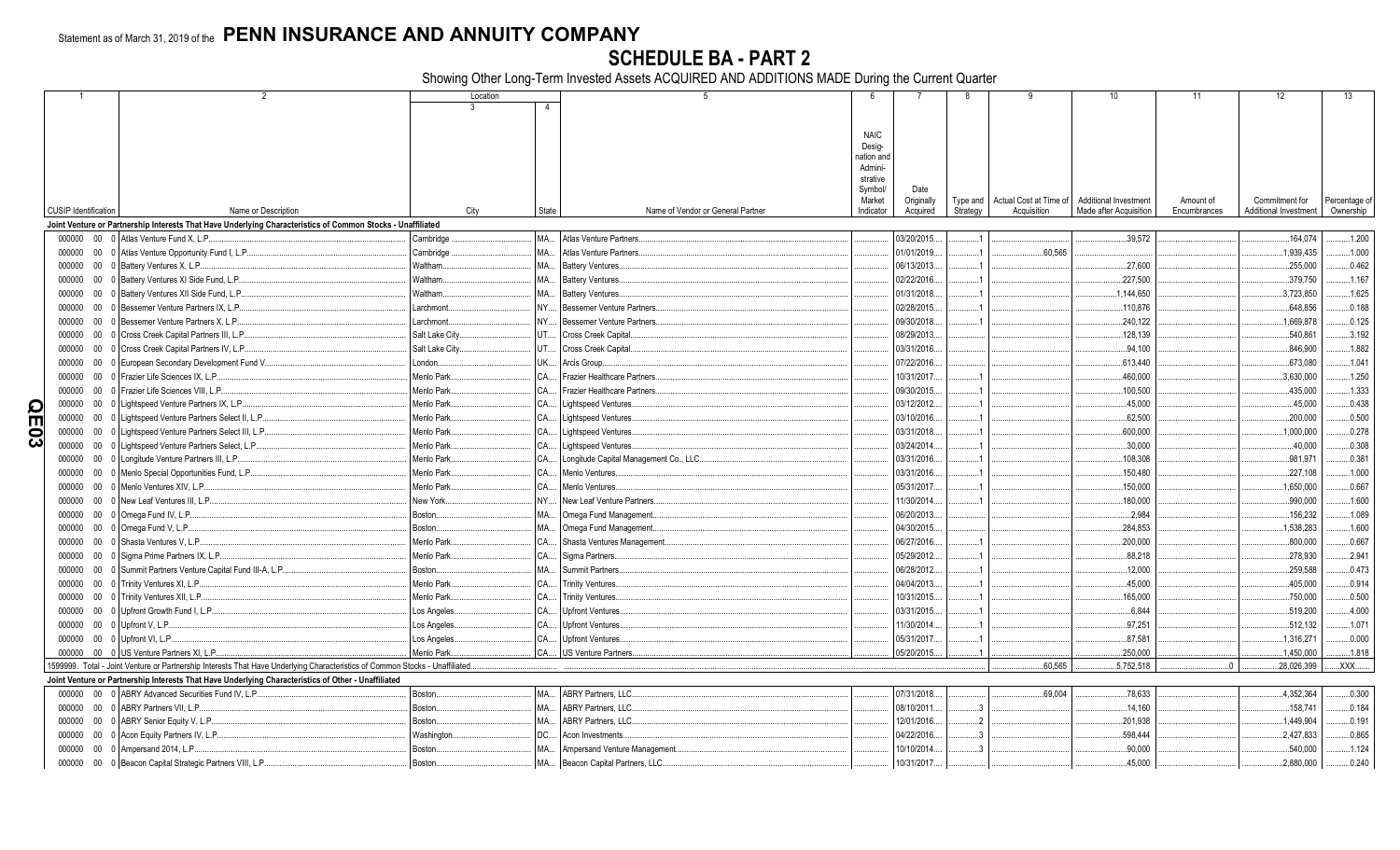## **SCHEDULE BA - PART 2**

Showing Other Long-Term Invested Assets ACQUIRED AND ADDITIONS MADE During the Current Quarter

|     |                             |                                                                                                                       | Location       |           |                                   |                       |             |          |                                                           | 10                     |              | 12                    |               |
|-----|-----------------------------|-----------------------------------------------------------------------------------------------------------------------|----------------|-----------|-----------------------------------|-----------------------|-------------|----------|-----------------------------------------------------------|------------------------|--------------|-----------------------|---------------|
|     |                             |                                                                                                                       |                |           |                                   |                       |             |          |                                                           |                        |              |                       |               |
|     |                             |                                                                                                                       |                |           |                                   |                       |             |          |                                                           |                        |              |                       |               |
|     |                             |                                                                                                                       |                |           |                                   | <b>NAIC</b><br>Desig- |             |          |                                                           |                        |              |                       |               |
|     |                             |                                                                                                                       |                |           |                                   | nation and            |             |          |                                                           |                        |              |                       |               |
|     |                             |                                                                                                                       |                |           |                                   | Admini-               |             |          |                                                           |                        |              |                       |               |
|     |                             |                                                                                                                       |                |           |                                   | strative<br>Symbol/   | Date        |          |                                                           |                        |              |                       |               |
|     |                             |                                                                                                                       |                |           |                                   | Market                | Originally  |          | Type and   Actual Cost at Time of   Additional Investment |                        | Amount of    | Commitment for        | Percentage of |
|     | <b>CUSIP Identification</b> | Name or Description                                                                                                   | City           | State     | Name of Vendor or General Partner | Indicator             | Acquired    | Strategy | Acquisition                                               | Made after Acquisition | Encumbrances | Additional Investment | Ownership     |
|     |                             | 000000 00 0 Carlyle Strategic Partners IV, L.P.                                                                       | Wilmington.    |           | DE Carlyle Group, L.P.            |                       | 03/31/2016. |          |                                                           | .203.582               |              | 3,253,910             | .0.200        |
|     |                             | 000000 00 0 Columbia Capital Equity Partners VI, L.P.                                                                 | Alexandria     |           | VA Columbia Capital               |                       | 07/31/2015. |          |                                                           | .445,911               |              | .680,643              | .0.600        |
|     |                             | 000000 00 0 EIF United States Power Fund IV, L.P.                                                                     | Needham        |           | MA Energy Investors Funds.        |                       | 11/28/2011. |          |                                                           | .186.774               |              | (361, 793)            | .0.234        |
|     |                             | 000000 00 0 EnCap Energy Capital Fund XI, L.P                                                                         | Houston.       |           | TX EnCap Investments, L.P.        |                       | 01/31/2017. |          |                                                           | .148.538               |              | .3.422.608            | .0.062        |
|     |                             | 000000 00 0 EnCap Flatrock Midstream Fund IV, L.P                                                                     | Houston.       |           | TX EnCap Investments, L.P.        |                       | 08/31/2017. |          |                                                           | .15.740                |              | 1,419,116             | .0.067        |
|     |                             | 000000 00 0 Frazier Growth Buyout IX, L.P.                                                                            | Seattle.       |           | WA Frazier Healthcare Partners.   |                       | 12/01/2017. |          | 705.000                                                   |                        |              | .4,295,000            | .0.625        |
|     |                             | 000000 00 0 Frazier Growth Buyout VIII, L.P.                                                                          | Seattle.       |           | WA Frazier Healthcare Partners.   |                       | 09/30/2015. |          |                                                           | 236.000                |              | .888.000              | .0.800        |
|     |                             | 000000 00 0 Fulcrum Capital Partners V, LP.                                                                           | Toronto        |           | ON Fulcrum Capital Partners.      |                       | 06/11/2015. |          |                                                           | 14.548                 |              | .960,693              | .1.000        |
|     |                             | 000000 00 0 Gryphon Partners IV, L.P.                                                                                 | San Francisco. |           | CA Gryphon Investors              |                       | 09/01/2016. |          |                                                           | .48,549                |              | 253,714               | 0.559         |
|     |                             | 000000 00 0 Gryphon Partners V, L.P                                                                                   | San Francisco. |           | CA Gryphon Investors              |                       | 02/28/2018. |          |                                                           | .679,809               |              | .2,339,179            | .0.251        |
|     |                             | 000000 00 0 Highbridge Specialty Loan Fund III LP                                                                     | New York.      | NY.       | Highbridge Principal Strategies.  |                       | 05/06/2013. |          |                                                           | .5.889                 |              | .103,455              | .0.899        |
|     |                             | 000000 00 0 MHR Institutional Partners IV, L.P.                                                                       | New York.      |           | NY MHR Fund Management.           |                       | 06/27/2016. |          |                                                           | .62.500                |              | 2,805,576             | .0.556        |
|     |                             | 000000 00 0 NGP Natural Resources XII, L.P.                                                                           | Irvina.        | <b>TX</b> | NGP Energy Capital Management     |                       | 08/31/2017. |          |                                                           | (113, 451)             |              | 2,812,554             | .0.075        |
| 03D |                             | 000000 00 0 Resolution Recovery Partners, LP                                                                          | New York.      | <b>NY</b> | Ranieri Real Estate Partners.     |                       | 02/03/2012. |          |                                                           |                        |              | .673.277              | .0.500        |
|     |                             | 000000 00 0 SPC Partners VI, L.P.                                                                                     | San Francisco. |           | CA Swander Pace Capital           |                       | 06/27/2016. |          |                                                           | .501.941               |              | .1,802,832            | 0.600         |
| ω   |                             | 000000 00 0 Starwood Global Opportunity Fund XI, L.P                                                                  | Greenwich.     | CT.       | Starwood Capital                  |                       | 05/31/2017. |          |                                                           | .420.000               |              | .5,461,148            | $0.000$ .     |
|     |                             | 000000 00 0 Warburg Pincus Global Growth, L.P.                                                                        | New York.      |           | NY Warburg, Pincus LLC            |                       | 09/30/2018. |          | 72,000                                                    |                        |              | 5,928,000             | .0.044        |
|     |                             | 000000 00 0 Warburg Pincus Private Equity XII, LP                                                                     | New York.      |           | NY Warburg, Pincus LLC            |                       | 12/21/2015. |          |                                                           | .102.500               |              | 1.362.500             | 0.039         |
|     |                             | 2199999. Total - Joint Venture or Partnership Interests That Have Underlying Characteristics of Other - Unaffiliated. |                |           |                                   |                       |             |          | 846.004                                                   | 3.987.020              |              | .49.909.254           | $XXX$         |
|     |                             | 4499999. Subtotal - Unaffiliated.                                                                                     |                |           |                                   |                       |             |          | .906,569                                                  | 9,739,538              |              | 77,935,653            | XXX           |
|     | 4699999. Totals.            |                                                                                                                       |                |           |                                   |                       |             |          | .906.569                                                  | .9,739,538             |              | .77,935,653           | .XXX          |

## **SCHEDULE BA - PART 3**

### Showing Other Long-Term Invested Assets DISPOSED, Transferred or Repaid During the Current Quarter

|                             |                                                                                                                              | Location   |  |                                                          |                       |          |                |            |                | Changes in Book/Adjusted Carrying Value |              |                     |                  |                                |                |                |               | 19                |            |
|-----------------------------|------------------------------------------------------------------------------------------------------------------------------|------------|--|----------------------------------------------------------|-----------------------|----------|----------------|------------|----------------|-----------------------------------------|--------------|---------------------|------------------|--------------------------------|----------------|----------------|---------------|-------------------|------------|
|                             |                                                                                                                              |            |  |                                                          |                       |          |                |            |                |                                         |              |                     |                  |                                |                |                |               |                   |            |
|                             |                                                                                                                              |            |  |                                                          |                       |          |                |            |                |                                         |              |                     |                  |                                |                |                |               |                   |            |
|                             |                                                                                                                              |            |  |                                                          |                       |          | Book/Adjusted  |            |                | Current Year's   Current Year's         |              |                     |                  | Book/Adjusted                  |                |                |               |                   |            |
|                             |                                                                                                                              |            |  |                                                          |                       |          | Carrying Value | Unrealized | (Depreciation) | Other-Than-                             | Capitalized  |                     |                  | Total Foreign   Carrying Value |                | Foreign        |               |                   |            |
|                             |                                                                                                                              |            |  |                                                          | Date                  |          | Less           | Valuation  |                | Temporary                               | Deferred     | <b>Total Change</b> | Exchange         | Less                           |                | Exchange       | Realized Gain | <b>Total Gain</b> |            |
|                             |                                                                                                                              |            |  |                                                          | Original              | Disposal | Encumbrances.  | Increase   | (Amortization) | Impairment                              | Interest and | in B./A.C.V.        | Change in        | Encumbrances                   |                | Gain (Loss) on | (Loss) on     | (Loss) on         | Investment |
| <b>CUSIP</b> Identification | Name or Description                                                                                                          | City       |  | State Name of Purchaser or Nature of Disposal   Acquired |                       | Date     | Prior Year     | (Decrease) | / Accretion    | Recognized                              | Other        | $(9+10-11+12)$      | <b>B./A.C.V.</b> | on Disposal                    | Consideration  | Disposal       | Disposa       | Disposal          | Income     |
|                             | Joint Venture or Partnership Interests That Have Underlying Characteristics of Common Stocks - Unaffiliated                  |            |  |                                                          |                       |          |                |            |                |                                         |              |                     |                  |                                |                |                |               |                   |            |
|                             | 000000 00 0 Summit Partners Venture Capital Fund III-A, L.P                                                                  | Boston     |  | MA. Return Of Capital.                                   | 06/28/2012 03/07/2019 |          | .121.601       |            |                |                                         |              |                     |                  | 121,601                        | .121,601       |                |               |                   |            |
|                             | 000000 00 0 Summit Partners Venture Capital Fund IV-A, L.P                                                                   | Boston     |  | MA. Return Of Capital                                    | 09/30/2015 02/11/2019 |          | .206,192       |            |                |                                         |              |                     |                  | .206,192                       | 206,192        |                |               |                   |            |
|                             | 000000 00 0 US Venture Partners XI, L.P.                                                                                     | Menlo Park |  | CA Return Of Capital                                     | 05/20/2015 03/15/2019 |          | .75,780        |            |                |                                         |              |                     |                  | .75,780                        | 75,780         |                |               |                   |            |
|                             | 1599999. Total - Joint Venture or Partnership Interests That Have Underlying Characteristics of Common Stocks - Unaffiliated |            |  |                                                          |                       |          | .403.573       |            |                |                                         |              |                     |                  | 403.573                        | .403,573       |                |               |                   |            |
|                             | Joint Venture or Partnership Interests That Have Underlying Characteristics of Other - Unaffiliated                          |            |  |                                                          |                       |          |                |            |                |                                         |              |                     |                  |                                |                |                |               |                   |            |
|                             | 000000 00 0 ABRY Partners VII, L.P                                                                                           | Boston.    |  | MA. Return Of Capital                                    | 08/10/2011 03/18/2019 |          | 13.746         |            |                |                                         |              |                     |                  | .13.746                        | $\dots$ 13.746 |                |               |                   |            |
|                             | 000000 00 0 Angel Oak Real Estate Investment Fund I, L.P                                                                     | Atlanta    |  | GA Return Of Capital                                     | 10/31/2017 02/01/2019 |          | .835.212       |            |                |                                         |              |                     |                  | 835,212                        | .835,212       |                |               |                   |            |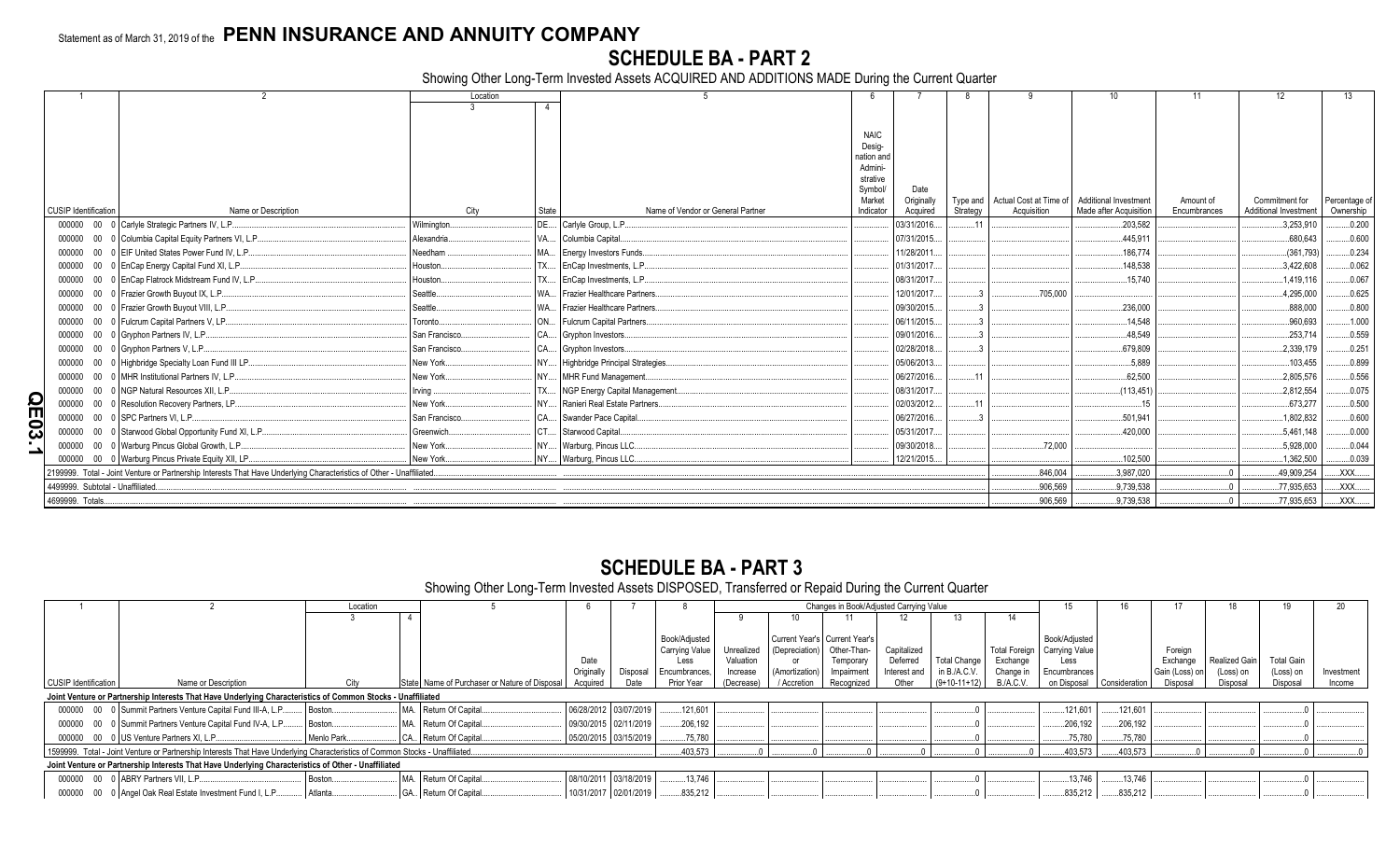SCHEDULE BA - PART 3<br>Showing Other Long-Term Invested Assets DISPOSED, Transferred or Repaid During the Current Quarter

|                                   |                                                                                                                       | Location      |                                               |                                |                       |                                                                        |                                                   |                                                 |                                                                                         | Changes in Book/Adjusted Carrying Value          |                                                       |                                                            | 15                                                                     |               |                                                   |                                        | 19                                         | 20                   |
|-----------------------------------|-----------------------------------------------------------------------------------------------------------------------|---------------|-----------------------------------------------|--------------------------------|-----------------------|------------------------------------------------------------------------|---------------------------------------------------|-------------------------------------------------|-----------------------------------------------------------------------------------------|--------------------------------------------------|-------------------------------------------------------|------------------------------------------------------------|------------------------------------------------------------------------|---------------|---------------------------------------------------|----------------------------------------|--------------------------------------------|----------------------|
|                                   |                                                                                                                       |               |                                               |                                |                       |                                                                        |                                                   |                                                 |                                                                                         |                                                  |                                                       | 14                                                         |                                                                        |               |                                                   |                                        |                                            |                      |
| <b>CUSIP Identification</b>       | Name or Description                                                                                                   | City          | State Name of Purchaser or Nature of Disposal | Date<br>Originally<br>Acauired | Disposal<br>Date      | Book/Adjusted<br>Carrying Value<br>Less<br>Encumbrances.<br>Prior Year | Unrealized<br>Valuation<br>Increase<br>(Decrease) | (Depreciation)<br>(Amortization)<br>/ Accretion | Current Year's   Current Year's<br>Other-Than-<br>Temporary<br>Impairment<br>Recognized | Capitalized<br>Deferred<br>Interest and<br>Other | <b>Total Change</b><br>in B./A.C.V.<br>$(9+10-11+12)$ | <b>Total Foreign</b><br>Exchange<br>Change in<br>B./A.C.V. | Book/Adjusted<br>Carrying Value<br>Less<br>Encumbrances<br>on Disposal | Consideration | Foreign<br>Exchange<br>Gain (Loss) on<br>Disposal | Realized Gain<br>(Loss) on<br>Disposal | <b>Total Gain</b><br>(Loss) on<br>Disposal | Investment<br>Income |
|                                   | 000000 00 0 Avenue Europe Special Situations Fund II (U.S.), L.P.                                                     | New York      | NY Return Of Capital                          | 10/04/2011                     | 03/25/2019            | 127.231                                                                |                                                   |                                                 |                                                                                         |                                                  |                                                       |                                                            | .127,231                                                               | 127,231       |                                                   |                                        |                                            |                      |
| 000000                            | 00 0 Carlyle Strategic Partners IV, L.P                                                                               | Wilminaton.   | DE Return Of Capital.                         |                                | 03/31/2016 03/07/2019 | .349.477                                                               |                                                   |                                                 |                                                                                         |                                                  |                                                       |                                                            | .349,477                                                               | 349,477       |                                                   |                                        |                                            |                      |
| 000000                            | 00 0 Colony American Homes Holdings III, L.P.                                                                         | Santa Monica. | CA Return Of Capital.                         |                                | 01/30/2013 02/15/2019 | .5.715                                                                 |                                                   |                                                 |                                                                                         |                                                  |                                                       |                                                            | .5.715                                                                 | 5.715         |                                                   |                                        |                                            |                      |
| 000000                            | 00 0 Dyal Capital Partners IV, L.P                                                                                    | New York      | NY Return Of Capital.                         |                                | 01/31/2018 03/07/2019 | 112.528                                                                |                                                   |                                                 |                                                                                         |                                                  |                                                       |                                                            | .112,528                                                               | 112,528       |                                                   |                                        |                                            |                      |
| 000000                            | 00 0 Gryphon Partners V, L.P                                                                                          | San Francisco | CA Return Of Capital                          |                                | 02/28/2018 03/22/2019 | .2.184                                                                 |                                                   |                                                 |                                                                                         |                                                  |                                                       |                                                            | .2.184                                                                 | .2.184        |                                                   |                                        |                                            |                      |
| 000000                            | 00 0 Highbridge Specialty Loan Fund III LP                                                                            | New York      | NY Return Of Capital                          |                                | 05/06/2013 03/22/2019 | 124.033                                                                |                                                   |                                                 |                                                                                         |                                                  |                                                       |                                                            | .124,033                                                               | 124,033       |                                                   |                                        |                                            |                      |
|                                   | 000000 00 0 MHR Institutional Partners IV, L.P.                                                                       | New York      | NY Return Of Capital                          |                                | 06/27/2016 02/27/2019 | .29.847                                                                |                                                   |                                                 |                                                                                         |                                                  |                                                       |                                                            | .29,847                                                                | .29.847       |                                                   |                                        |                                            |                      |
| 000000                            | 00 0 New Canaan Funding Mezzanine V, L.P                                                                              | New Canaan    | CT Return Of Capital.                         |                                | 08/05/2011 02/04/2019 | 144.460                                                                |                                                   |                                                 |                                                                                         |                                                  |                                                       |                                                            | .144.460                                                               | .144.460      |                                                   |                                        |                                            |                      |
| 000000                            | 00 0 Resolution Recovery Partners, LP                                                                                 | New York      | NY Return Of Capital                          |                                | 02/03/2012 02/01/2019 | 104.602                                                                |                                                   |                                                 |                                                                                         |                                                  |                                                       |                                                            | .104,602                                                               | .104,602      |                                                   |                                        |                                            |                      |
| 000000                            | 00 0 Starwood Global Opportunity Fund XI, L.P.                                                                        | Greenwich     | CT Return Of Capital                          |                                | 05/31/2017 02/15/2019 | 134,712                                                                |                                                   |                                                 |                                                                                         |                                                  |                                                       |                                                            | .134,712                                                               | 134,712       |                                                   |                                        |                                            |                      |
| 000000                            | 00 0 Summit Partners Growth Equity Fund VIII-A, L.P                                                                   | Boston        | MA. Return Of Capital.                        |                                | 06/14/2012 02/19/2019 | 60.455                                                                 |                                                   |                                                 |                                                                                         |                                                  |                                                       |                                                            | 60,455                                                                 | 60,455        |                                                   |                                        |                                            |                      |
|                                   | 2199999. Total - Joint Venture or Partnership Interests That Have Underlying Characteristics of Other - Unaffiliated. |               |                                               |                                |                       | .2,044,201                                                             |                                                   |                                                 |                                                                                         |                                                  |                                                       |                                                            | .2,044,201                                                             | .2,044,201    |                                                   |                                        |                                            |                      |
| 4499999. Subtotal - Unaffiliated. |                                                                                                                       |               |                                               |                                |                       | .2,447,774                                                             |                                                   |                                                 |                                                                                         |                                                  |                                                       |                                                            | .2,447,774                                                             | .2,447,774    |                                                   |                                        |                                            |                      |
| 4699999. Totals.                  |                                                                                                                       |               |                                               |                                |                       | .2,447,774                                                             |                                                   |                                                 |                                                                                         |                                                  |                                                       |                                                            | .2,447,774                                                             | 2,447,774     |                                                   |                                        |                                            |                      |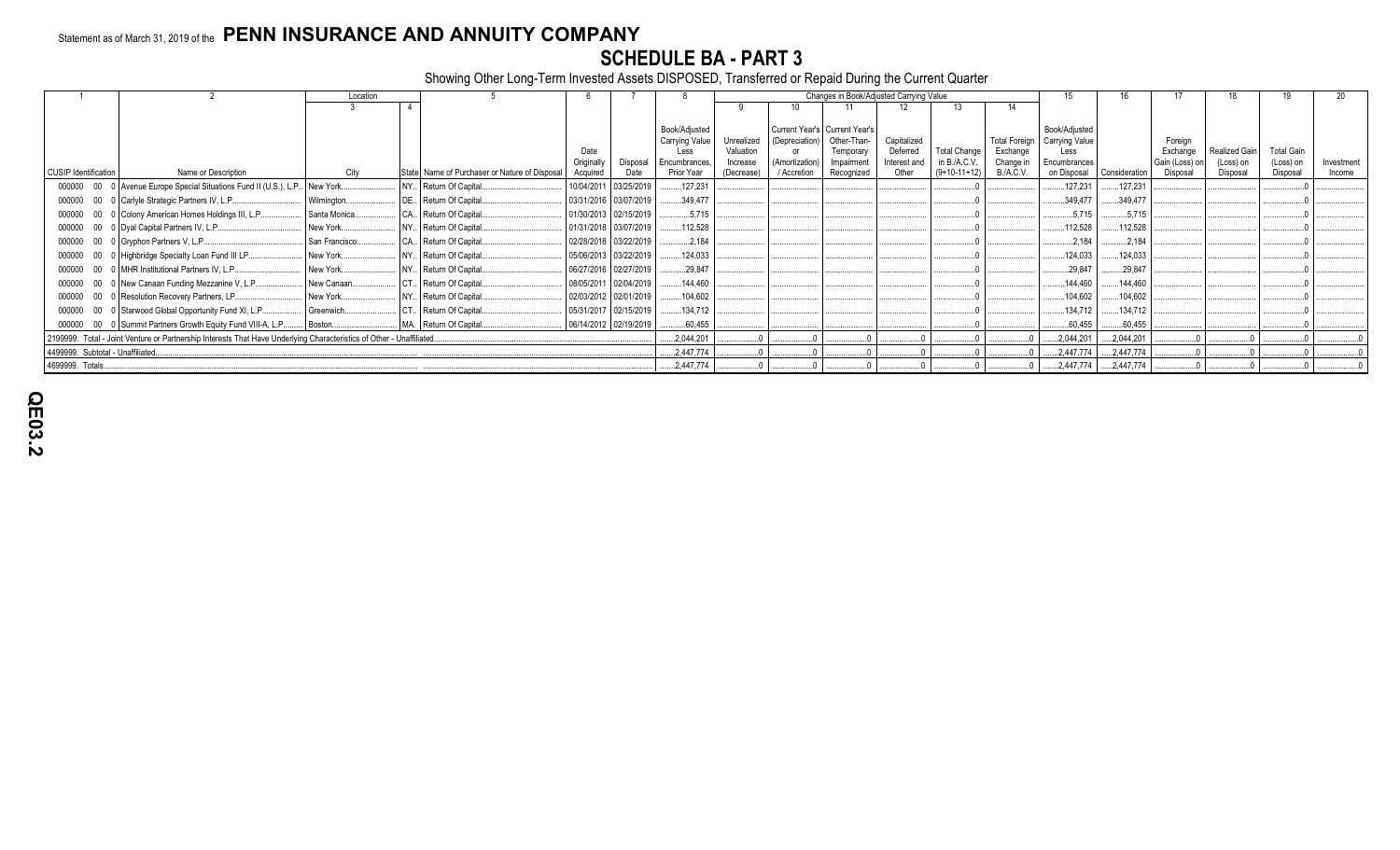## **SCHEDULE D - PART 3**

Showing all Long-Term Bonds and Stocks ACQUIRED During Current Quarter

|      | $\overline{1}$ | $\overline{2}$<br>3                                                    | $\overline{4}$ | $\overline{5}$              | $6^{\circ}$               | $\overline{7}$     | 8           | 9                                       | 10                                     |
|------|----------------|------------------------------------------------------------------------|----------------|-----------------------------|---------------------------|--------------------|-------------|-----------------------------------------|----------------------------------------|
|      |                |                                                                        |                |                             |                           |                    |             |                                         |                                        |
|      |                |                                                                        |                |                             |                           |                    |             |                                         | NAIC Designation and<br>Administrative |
|      |                |                                                                        |                |                             |                           |                    |             |                                         | Symbol/Market Indicator                |
|      |                | CUSIP Identification<br>Description<br>Foreign                         | Date Acquired  | Name of Vendor              | Number of Shares of Stock | <b>Actual Cost</b> | Par Value   | Paid for Accrued Interest and Dividends |                                        |
|      |                | Bonds - U.S. Government                                                |                |                             |                           |                    |             |                                         |                                        |
|      | 38378B         | M6 3 GOVERNMENT NATIONAL MORTGAGE ASSOCIATION                          | 03/01/2019.    | PAYUP.                      |                           | .49.658            | 49.658      |                                         |                                        |
|      |                | 0599999. Total - Bonds - U.S. Government                               |                |                             |                           | .49,658            | .49,658     | 0                                       | XXX.                                   |
|      |                | Bonds - U.S. Special Revenue and Special Assessment                    |                |                             |                           |                    |             |                                         |                                        |
|      | 072024         | NV 0 BAY AREA TOLL AUTHORITY                                           | 01/08/2019     | <b>VARIOUS</b>              |                           | .8,410,333         | .5,855,000  | 112,525                                 | 1FF                                    |
|      | 3136A8         | N5 5 FANNIE MAE REMICS.                                                | 03/01/2019.    | PAYUP.                      |                           | 72,538             | 72,538      |                                         |                                        |
|      | 3136A8         | 3 FANNIE MAE REMICS.<br><b>SM</b>                                      | 03/01/2019.    | PAYUP.                      |                           | .66,747            | .66,747     |                                         |                                        |
|      | 3136A8         | XR 6 FANNIE MAE REMICS.                                                | 03/01/2019.    | PAYUP.                      |                           | .168,365           | .168,365    |                                         |                                        |
|      | 3137BX         | <b>FREDDIE MAC MULTIFAMILY STRUCTURED PASS</b><br>R <sub>3</sub>       | 01/28/2019     | JPM SECURITIES-FIXED        |                           | 7,125,000          |             | .88,852                                 |                                        |
|      | 3137FK         | KR 6   FREDDIE MAC MULTIFAMILY STRUCTURED PASS.                        | 02/20/2019.    | BK OF NY/MIZUHO SECU.       |                           | .3,641,623         |             | .24,330                                 |                                        |
|      | 3137FL         | 7 FEDERAL HOME LN MT 0.01 25JAN32 FRN.<br>6X                           | 03/21/2019.    | <b>CREDIT SUISSE FIRST</b>  |                           | .7,809,479         |             | .80,622                                 |                                        |
|      | 79467B         | CM 5 SALES TAX SECURITIZATION CORP.                                    | 01/17/2019.    | <b>CTGRP GLBL MKTS INC/</b> |                           | .5,000,000         | .5,000,000  |                                         | 1FE.                                   |
|      |                | 3199999. Total - Bonds - U.S. Special Revenue and Special Assessments. |                |                             |                           | .32,294,085        | .11,162,650 | .306,329                                | <b>XXX</b>                             |
|      |                | <b>Bonds - Industrial and Miscellaneous</b>                            |                |                             |                           |                    |             |                                         |                                        |
|      | 00206R         | HK 1 AT&T INC                                                          | 02/14/2019.    | WELLS FARGO SECS LLC        |                           | .957,940           | .1,000,000  |                                         | 2FE.                                   |
|      | 00912X         | <b>BF</b><br>0 AIR LEASE CORP.                                         | 01/07/2019.    | <b>UBS SECURITIES LLC.</b>  |                           | 1,898,800          | .2,000,000  | .28,778                                 | 2FE.                                   |
|      | 010392         | 0 ALABAMA POWER CO.<br>FF.                                             | 02/28/2019     | PERSHING & COMPANY          |                           | 4,223,668          | .3,839,000  | .51,571                                 | 1FE.                                   |
|      | 02209S         | BE 2 ALTRIA GROUP INC.                                                 | 02/19/2019.    | GOLDMAN SACHS & CO.         |                           | 4,049,480          | 4,000,000   | .4,511                                  | 2FE.                                   |
|      | 03040W         | 6 AMERICAN WATER CAPITAL CORP<br>AR                                    | 01/11/2019.    | PERSHING & COMPANY          |                           | .2,821,941         | .3,115,000  | .43,480                                 | 1FE.                                   |
|      | 032177         | 4 AMSTED INDUSTRIES INC<br>AF                                          | 01/09/2019.    | <b>WELLS FARGO SECS LLC</b> |                           | .2,371,875         | .2,500,000  | .43,299                                 | 3FE.                                   |
| QE04 | 035229         | 5 ANHEUSER-BUSCH COS LLC.<br>BQ                                        | 02/20/2019.    | PERSHING & COMPANY.         |                           | .3,422,850         | .3,000,000  | .27,625                                 | 2FE                                    |
|      | 03765H         | 3 APOLLO MANAGEMENT HOLDINGS LP.<br>AD                                 | 03/21/2019.    | VARIOUS.                    |                           | .5,068,980         | .5,000,000  | .19,488                                 | 1FE.                                   |
|      | 05490T         | AG 7 BBCCRE TRUST 2015-GTP.                                            | 01/28/2019.    | WELLS FARGO SECS LLC        |                           | 1,802,809          | .1,890,000  | .5,749                                  | 12FE                                   |
|      | 05531G         | AB 7 BB&T CORP.                                                        | 03/26/2019.    | PERSHING & COMPANY.         |                           | .5,047,150         | .5,000,000  | 5,382                                   | 1FE.                                   |
|      | 060505         | EH 3 BANK OF AMERICA CORP.                                             | 03/01/2019.    | <b>BARCLAYS CAPITAL FIX</b> |                           | .5,318,750         | .5,000,000  |                                         | 2FE.                                   |
|      | 065405         | 1 BANK 2019-BNK16<br>AJ                                                | 02/04/2019.    | <b>WELLS FARGO SECS LLC</b> |                           | .3,000,000         |             | 21,909                                  | 1FE.                                   |
|      | 084659         | AR 2 BERKSHIRE HATHAWAY ENERGY CO.                                     | 01/14/2019.    | <b>EXCHANGE OFFER.</b>      |                           | 1,749,420          | .1,750,000  | .36,558                                 | 1FE.                                   |
|      | 099724         | AH 9 BORGWARNER INC.                                                   | 01/29/2019.    | PERSHING & COMPANY.         |                           | .3,885,205         | .4,310,000  | .65,339                                 | 2FE.                                   |
|      | 101137         | <b>BOSTON SCIENTIFIC CORP.</b><br>AT                                   | 02/26/2019     | <b>BANC/AMERICA SECUR.</b>  |                           | .5,010,200         | .5,000,000  | .1,896                                  | 2FE                                    |
|      | 11134L         | AH 2   BROADCOM CORP / BROADCOM CAYMAN FINANCE                         | 02/21/2019.    | MORGAN STANLEY & CO.        |                           | .2,758,110         | .3,000,000  | .12,917                                 | 2FE.                                   |
|      | 11135F         | <b>BROADCOM INC.</b><br>AB                                             | 03/29/2019     | BANC/AMERICA SECUR.I        |                           | 1,990,500          | .2,000,000  |                                         | 2FE.                                   |
|      | 126408         | GW 7 CSX CORP.                                                         | 01/25/2019.    | U.S. BANCORP INVESTM        |                           | .1,017,450         | .1,000,000  | .7,785                                  | 2FE.                                   |
|      | 161175         | CHARTER COMMUNICATIONS OPERATING LLC / C<br><b>BR</b>                  | 01/14/2019.    | <b>DEUTSCHE BANC/ALEX E</b> |                           | 1,998,700          | .2,000,000  |                                         | 2FE.                                   |
|      | 19458L         | 1 COLLEGIATE FUNDING SERVICES EDUCATION LO<br><b>BD</b>                | 03/19/2019.    | JPM SECURITIES-FIXED        |                           | .2,276,008         | 2,436,677   | .17,491                                 | 1FE.                                   |
|      | 20030N         | BE<br>0 COMCAST CORP.                                                  | 01/24/2019     | <b>WELLS FARGO SECS LLC</b> |                           | .3,066,060         | .3,000,000  | 5,038                                   | 1FE.                                   |
|      | 22304L         | 8 COVEY PARK ENERGY LLC / COVEY PARK FINAN<br>AA                       | 03/29/2019.    | JEFFERIES & COMPANY.        |                           | 1,888,830          | 2,031,000   | .57,968                                 | 4FE                                    |
|      | 22822V         | AM 3 CROWN CASTLE INTERNATIONAL CORP.                                  | 01/29/2019.    | JPM SECURITIES-FIXED.       |                           | .2,996,820         | .3,000,000  |                                         | 2FE.                                   |
|      | 233331         | 6 DTE ENERGY CO.<br>AJ                                                 | 01/09/2019.    | PERSHING & COMPANY.         |                           | 1,376,867          | 1,165,000   | .17.742                                 | 2FE.                                   |
|      | 233851         | DT 8 DAIMLER FINANCE NORTH AMERICA LLC                                 | 02/19/2019     | CITIGROUP GLOBAL MKT        |                           | 1,995,180          | .2,000,000  |                                         | 1FE.                                   |
|      | 24703D         | 4   DELL INTERNATIONAL LLC / EMC CORP.<br>AZ                           | 03/06/2019.    | JPM SECURITIES-FIXED        |                           | 1,994,860          | .2,000,000  |                                         | 2FE.                                   |
|      | 254687         | DA 1 WALT DISNEY CO/THE.                                               | 03/20/2019.    | NON-BROKER TRADE. BO        |                           | 1,078,022          | .832,000    |                                         | 1FE.                                   |
|      | 254687         | EQ 5 WALT DISNEY CO/THE.                                               | 03/20/2019.    | NON-BROKER TRADE, BO        |                           | 4,017,420          | .3,000,000  |                                         | 1FE.                                   |
|      | 29278N         | AN 3 ENERGY TRANSFER OPERATING LP                                      | 03/22/2019     | <b>EXCHANGE OFFER.</b>      |                           | .992,442           | .1,000,000  | 16,958                                  | 2FE.                                   |
|      | 30289H         | 6 FREMF 2016-K55 MORTGAGE TRUST<br>AG                                  | 02/22/2019     | PERSHING & COMPANY.         |                           | .3,631,974         | 3,785,000   | 10,937                                  | 2FE.                                   |
|      | 302971         | AR 7 FREMF 2019-K88 MORTGAGE TRUST                                     | 03/01/2019.    | <b>BANC/AMERICA SECUR.L</b> |                           | 6,354,531          | .6,250,000  | 8,642                                   | 1FE.                                   |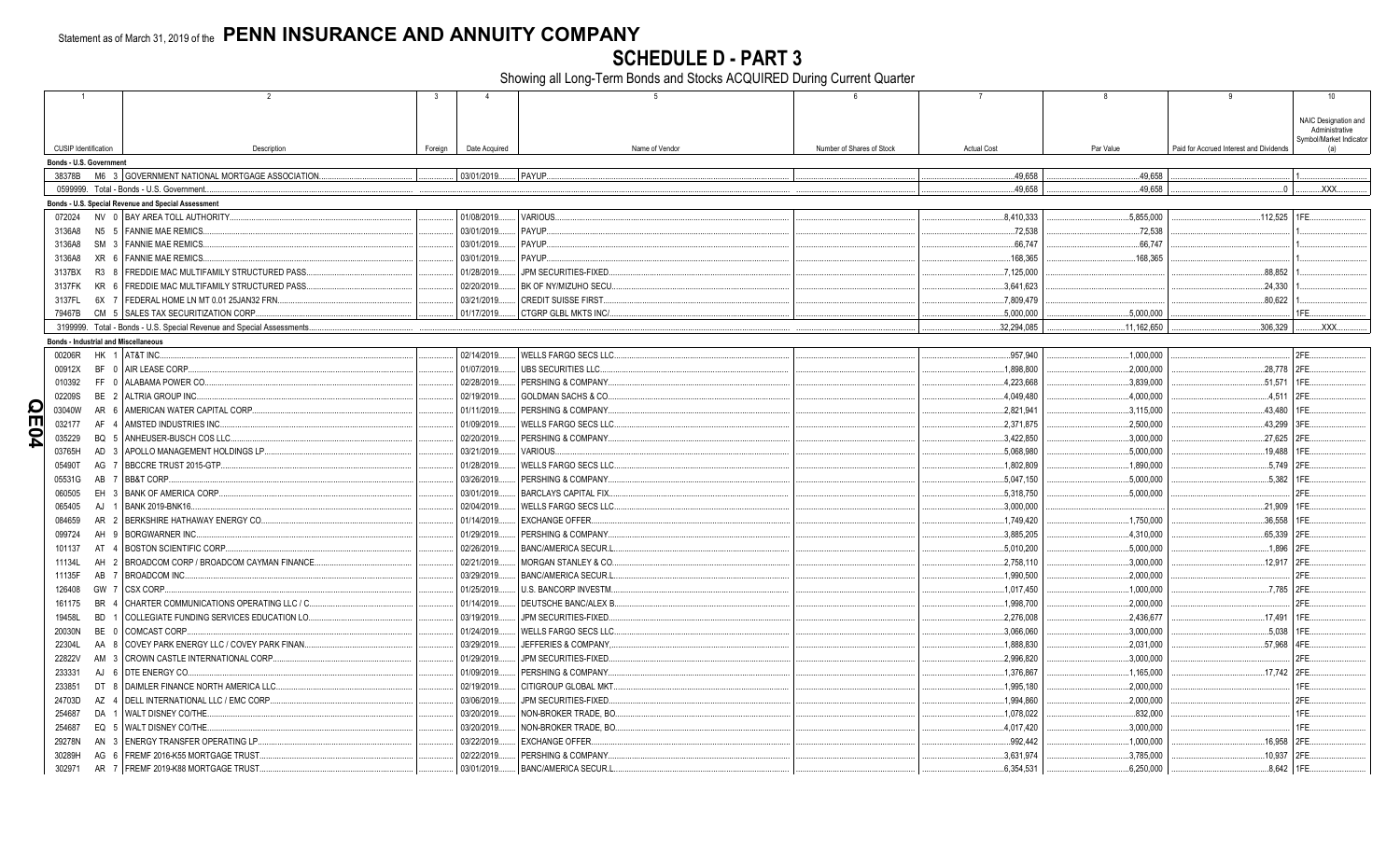SCHEDULE D - PART 3<br>Showing all Long-Term Bonds and Stocks ACQUIRED During Current Quarter

|     |                      |                       |                                                                    | -3      | $\overline{4}$             |                                |                           |                           |                          |                                         | 10                                                               |
|-----|----------------------|-----------------------|--------------------------------------------------------------------|---------|----------------------------|--------------------------------|---------------------------|---------------------------|--------------------------|-----------------------------------------|------------------------------------------------------------------|
|     | CUSIP Identification |                       | Description                                                        |         | Date Acquired              | Name of Vendor                 | Number of Shares of Stock | <b>Actual Cost</b>        | Par Value                | Paid for Accrued Interest and Dividends | NAIC Designation and<br>Administrative<br>Symbol/Market Indicato |
|     |                      |                       | 302972 AS 3 FREMF 2019-K89 MORTGAGE TRUST.                         | Foreign | 03/13/2019.                | CITIGROUP GLOBAL MKT           |                           | .5,054,335                | .5,000,000               | 12,312 1FE.                             |                                                                  |
|     | 30297H               |                       | AG 6   FREMF 2018-K081 MORTGAGE TRUST                              |         | 02/08/2019                 | BANC/AMERICA SECUR.L           |                           | .1,562,825                | .1,570,000               | 1,999 2FE                               |                                                                  |
|     | 33767B               |                       | AC 3   FIRSTENERGY TRANSMISSION LLC                                |         | 03/25/2019.                | JPM SECURITIES-FIXED.          |                           | .1,996,420                | .2,000,000               |                                         | 2FE                                                              |
|     | 35137L               |                       | AE 5 FOX CORP.                                                     |         | 01/25/2019                 | CITIGROUP GLOBAL MKT           |                           | .2,077,900                | .2,000,000               | .1,239 2FE                              |                                                                  |
|     | 361448               |                       | BE 2 GATX CORP.                                                    |         | 01/29/2019.                | <b>BANC/AMERICA SECUR.L</b>    |                           | .998,360                  | .1,000,000               |                                         | 2FE.                                                             |
|     | 378272               | AV                    | <b>GLENCORE FUNDING LLC.</b>                                       |         | 03/05/2019                 | JPM SECURITIES-FIXED           |                           | .1,993,420                | .2,000,000               |                                         | 2FE.                                                             |
|     | 38141G               | WZ 3                  | GOLDMAN SACHS GROUP INC/THE.                                       |         | 01/25/2019                 | <b>GOLDMAN SACHS &amp; CO</b>  |                           | .989,230                  | .1,000,000               | .10,323                                 | 1FE.                                                             |
|     | 404119               | <b>BV</b><br>$\Omega$ | HCA INC.                                                           |         | 01/24/2019                 | <b>CREDIT SUISSE FIRST.</b>    |                           | .2,027,500                | .2,000,000               | .13,139 2FE                             |                                                                  |
|     | 40573L               | AW 6                  | <b>CIGNA CORP.</b>                                                 |         | 01/24/2019.                | <b>WELLS FARGO SECS LLC</b>    |                           | .2,034,600                | .2,000,000               | .35,661                                 | 12FE                                                             |
|     | 42809H               | AD<br><b>q</b>        | <b>HESS CORP.</b>                                                  |         | 01/31/2019.                | JPM SECURITIES-FIXED.          |                           | .2,896,200                | .3,000,000               | .78,867                                 | 3FE                                                              |
|     | 44701Q               | <b>BE</b>             | HUNTSMAN INTERNATIONAL LLC.                                        |         | 02/27/2019                 | <b>BANC/AMERICA SECUR.L</b>    |                           | .988,700                  | 1,000,000                |                                         | 2FE                                                              |
|     | 46051M               | AF<br><b>q</b>        | INTERNATIONAL TRANSMISSION CO.                                     |         | 03/22/2019                 | PERSHING & COMPANY.            |                           | 712,753                   | 670,000                  | .3,529                                  | 1FF                                                              |
|     | 46639J               | AK                    | JP MORGAN CHASE COMMERCIAL MORTGAGE SECU                           |         | 02/22/2019                 | DEUTSCHE BANC/ALEX B           |                           | .5,163,750                |                          | .14,581                                 | 11FE.                                                            |
|     | 46642K               | AC                    | 6 JPMCC RE-REMIC TRUST 2014-FRR1                                   |         | 01/17/2019.                | <b>BANC/AMERICA SECUR.I</b>    |                           | .2,881,758                | .5,100,000<br>.3,000,000 | .4,383 2FE                              |                                                                  |
|     | 48128Y               | AY                    | 7 JPMCC COMMERCIAL MORTGAGE SECURITIES TRU                         |         | 02/15/2019.                | JPM SECURITIES-FIXED           |                           | .4,250,205                |                          | .41.129 1FE                             |                                                                  |
|     | 482480               | AH                    | 3   KLA-TENCOR CORP                                                |         | 03/13/2019.                | JPM SECURITIES-FIXED           |                           | .1,985,560                | .2,000,000               |                                         | 2FE                                                              |
|     | 48250A               | AA                    | KKR GROUP FINANCE CO III LLC.                                      |         |                            | PERSHING & COMPANY.            |                           |                           |                          | .39,719 1FE                             |                                                                  |
|     | 487836               | BW                    | KELLOGG CO                                                         |         | 02/28/2019<br>01/15/2019   | <b>CANTOR FITZGERALD 8</b>     |                           | .2,979,600<br>.3,090,781  | .3,000,000<br>.3,130,000 | .23,179 2FE                             |                                                                  |
| Q   | 49326M               | AA                    | <b>KEYCORP CAPITAL I.</b>                                          |         | 03/22/2019                 | UBS SECURITIES LLC.            |                           | .2,047,500                | .2,250,000               | .18,569 3FE                             |                                                                  |
| Ш   | 512807               | AT<br>- 5             | LAM RESEARCH CORP.                                                 |         | 02/26/2019                 | <b>BANC/AMERICA SECUR.I</b>    |                           | .5,065,900                | .5,000,000               |                                         | 2FE                                                              |
| 04. | 524660               |                       | AZ 0 LEGGETT & PLATT INC                                           |         | 03/04/2019                 | JPM SECURITIES-FIXED           |                           | .1,987,820                | .2,000,000               |                                         | 2FE.                                                             |
|     | 524901               | AR 6                  | <b>LEGG MASON INC.</b>                                             |         | 01/30/2019                 | STIFEL NICHOLAUS & C.          |                           | .3,809,040                | .4,000,000               | .10,000                                 | 2FE                                                              |
|     | 53117C               | AT <sub>9</sub>       | <b>LIBERTY PROPERTY LP.</b>                                        |         | 01/22/2019.                | CITIGROUP GLOBAL MKT           |                           | .1,994,840                | .2,000,000               |                                         | 2FE                                                              |
|     | 532457               |                       | BU 1 ELILILLY & CO                                                 |         | 02/20/2019                 | DEUTSCHE BANC/ALEX B           |                           | .1,987,560                | .2,000,000               |                                         | 1FE.                                                             |
|     | 548661               |                       | AK 3 LOWE'S COS INC A.                                             |         | 03/29/2019.                | PERSHING & COMPANY             |                           | .3,628,290                | .3,000,000               | $.9,208$ 2FE                            |                                                                  |
|     | 548661               |                       | DE 4 LOWE'S COS INC.                                               |         | 01/17/2019.                | DEUTSCHE BANC/ALEX B           |                           | .2,227,550                | .2,500,000               | .37,483 2FE                             |                                                                  |
|     | 548661               |                       | DP 9 LOWE'S COS INC                                                |         | 01/17/2019.                | DEUTSCHE BANC/ALEX B           |                           | .2,309,575                | .2,500,000               | .17,007 2FE                             |                                                                  |
|     | 571748               | BJ.<br>$\Omega$       | MARSH & MCLENNAN COS INC.                                          |         | 01/08/2019.                | GOLDMAN SACHS & CO.            |                           |                           |                          |                                         | 1FE                                                              |
|     |                      | BN                    |                                                                    |         | 02/06/2019                 | CREDIT SUISSE FIRST.           |                           | .2,996,790<br>.3,019,860  | .3,000,000               | .888 2FE                                |                                                                  |
|     | 595112<br>63939N     | AD<br>-5              | MICRON TECHNOLOGY INC.<br>NAVIENT PRIVATE EDUCATION LOAN TRUST 201 |         |                            | BAIRD ROBERT W & CO.           |                           |                           | .3,000,000               | .37,370 1FE                             |                                                                  |
|     | 65473P               | AG<br>റ               | NISOURCE INC.                                                      |         | 01/08/2019                 | <b>GOLDMAN SACHS &amp; CO</b>  |                           | .14,779,219<br>.2,428,125 | .15,375,000              | .31,781 3FE                             |                                                                  |
|     | 666807               | <b>BP</b>             | 6 NORTHROP GRUMMAN CORP.                                           |         | 03/04/2019.<br>01/03/2019. | CITIGROUP GLOBAL MKT           |                           | .1,833,360                | .2,500,000<br>.2,000,000 | .18,359 2FE                             |                                                                  |
|     |                      |                       |                                                                    |         |                            |                                |                           |                           |                          |                                         |                                                                  |
|     | 68233J               | BG 8                  | ONCOR ELECTRIC DELIVERY CO LLC.                                    |         | 01/24/2019                 | <b>EXCHANGE OFFER.</b>         |                           | .1,498,391                | 1,500,000                | .11,788 1FE                             |                                                                  |
|     | 690742               |                       | AB 7 OWENS CORNING                                                 |         | 03/05/2019                 | <b>JEFFERIES &amp; COMPANY</b> |                           | .3,309,060                | .3,000,000               | .56,000 2FE                             |                                                                  |
|     | 709599               | <b>BE</b><br>3        | PENSKE TRUCK LEASING CO LP / PTL FINANCE                           |         | 01/22/2019.                | JPM SECURITIES-FIXED           |                           | .997,320                  | .1,000,000               |                                         | 2FE                                                              |
|     | 718172               | <b>BD</b>             | 0 PHILIP MORRIS INTERNATIONAL INC                                  |         | 01/15/2019                 | CITIGROUP GLOBAL MKT           |                           | .2,909,040                | .3,000,000               | .25,188 1FE.                            |                                                                  |
|     | 75884R               | AY<br><b>q</b>        | <b>REGENCY CENTERS LP.</b>                                         |         | 02/25/2019.                | <b>WELLS FARGO SECS LLC</b>    |                           | .1,993,220                | .2,000,000               |                                         | 2FE.                                                             |
|     | 773903               | AJ                    | ROCKWELL AUTOMATION INC.                                           |         | 02/27/2019                 | BANC/AMERICA SECUR.L           |                           | .3,993,880                | .4,000,000               |                                         | 1FE.                                                             |
|     | 78409V               | AN<br>$\Omega$        | S&P GLOBAL INC                                                     |         | 01/04/2019                 | CREDIT SUISSE FIRST.           |                           | .1,850,204                | .1,850,000               | .12,256                                 | 1FF                                                              |
|     | 78448P               | AE                    | SMB PRIVATE EDUCATION LOAN TRUST 2015-A.                           |         | 01/08/2019                 | RBC CAPITAL MARKETS            |                           | .7,350,000                | .7,500,000               | .18,229 1FE.                            |                                                                  |
|     | 78448R               | AE                    | SMB PRIVATE EDUCATION LOAN TRUST 2015-C                            |         | 02/06/2019.                | JPM SECURITIES-FIXED.          |                           | 4,453,087                 | .4,505,000               | .10,074 1FE.                            |                                                                  |
|     | 797440               | <b>BP</b>             | SAN DIEGO GAS & ELECTRIC CO.                                       |         | 01/22/2019.                | FTN FINANCIAL SECURI.          |                           | 1,896,301                 | .2,075,000               | .15,709                                 | 1FE                                                              |
|     | 806851               | AH                    | <b>SCHLUMBERGER HOLDINGS CORP.</b>                                 |         | 01/28/2019.                | JPM SECURITIES-FIXED           |                           | .2,997,960                | .3,000,000               |                                         | 2FE                                                              |
|     | 832248               |                       | BB 3 SMITHFIELD FOODS INC.                                         |         | 03/28/2019.                | <b>GOLDMAN SACHS &amp; CO.</b> |                           | .3.018.630                | .3.000.000               |                                         | 2FE.                                                             |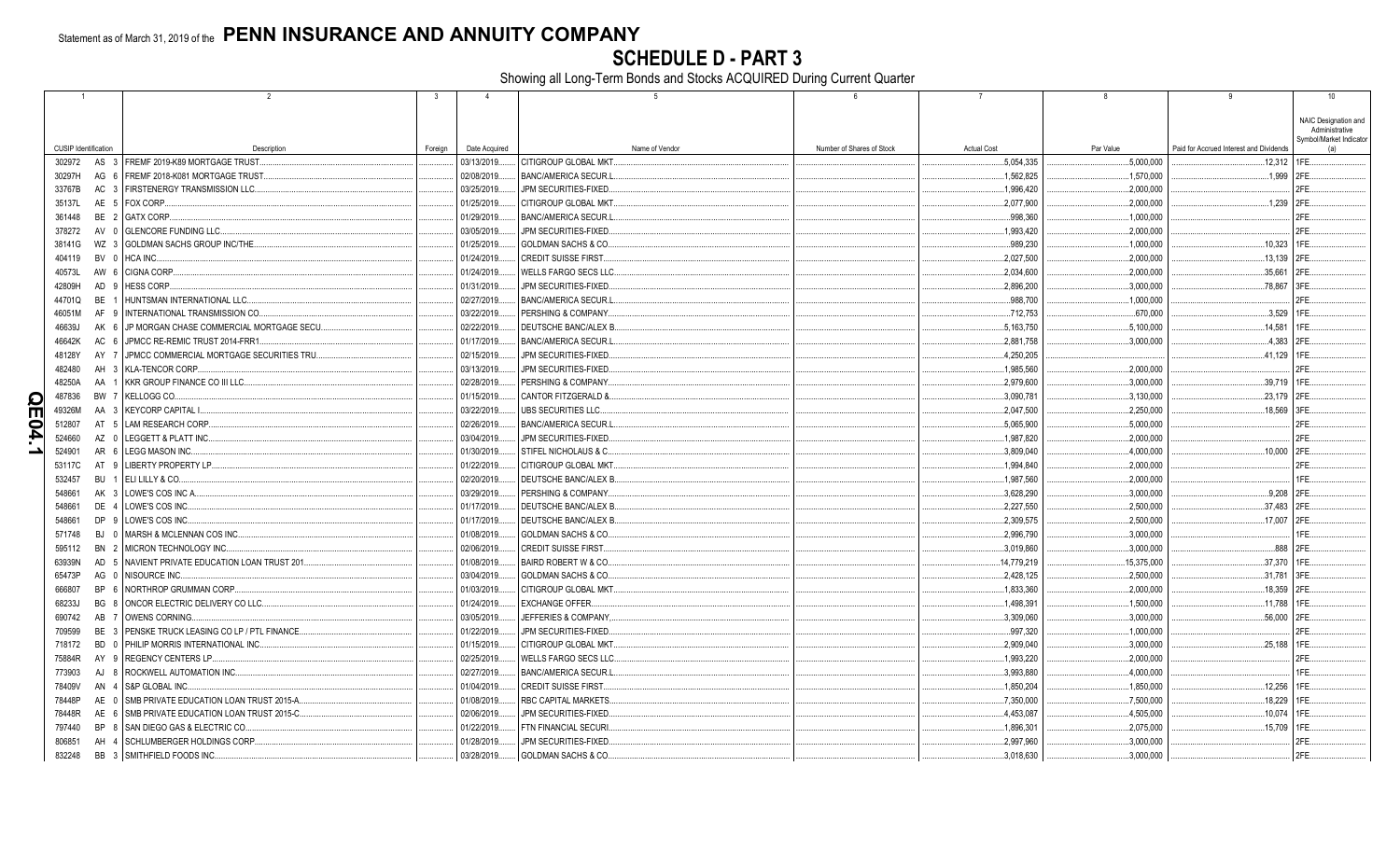SCHEDULE D - PART 3<br>Showing all Long-Term Bonds and Stocks ACQUIRED During Current Quarter

|          |                                  |           | $\overline{2}$                                        | 3       | $\overline{4}$ |                                |                           |                    |              |                                         | 10                                     |
|----------|----------------------------------|-----------|-------------------------------------------------------|---------|----------------|--------------------------------|---------------------------|--------------------|--------------|-----------------------------------------|----------------------------------------|
|          |                                  |           |                                                       |         |                |                                |                           |                    |              |                                         | NAIC Designation and<br>Administrative |
|          | <b>CUSIP</b> Identification      |           | Description                                           | Foreign | Date Acquired  | Name of Vendor                 | Number of Shares of Stock | <b>Actual Cost</b> | Par Value    | Paid for Accrued Interest and Dividends | Symbol/Market Indicator                |
|          | 854502                           |           | AJ 0 STANLEY BLACK & DECKER INC.                      |         | 01/28/2019     | PERSHING & COMPANY.            |                           | 5,230,200          | 5,000,000    | .56,583 1FE.                            |                                        |
|          | 855244                           |           | AH 2 STARBUCKS CORP                                   |         | 03/28/2019     | U.S. BANCORP INVESTM           |                           | .4,417,110         | .4,500,000   | .56,975 2FE                             |                                        |
|          | 87305Q                           |           | CN 9 TTX CO.                                          |         | 01/11/2019     | CITIGROUP GLOBAL MKT           |                           | .997,880           | 1,000,000    |                                         | IFE.                                   |
|          | 875127                           |           | AW 2 TAMPA ELECTRIC CO.                               |         | 03/04/2019     | PERSHING & COMPANY             |                           | .3,276,336         | .2,800,000   | .53,095                                 | 2FE                                    |
|          | 875127                           | BC        | 5 TAMPA ELECTRIC CO.                                  |         | 02/05/2019     | PERSHING & COMPANY.            |                           | 1,975,100          | .2,000,000   | .19,817                                 | 2FE                                    |
|          | 886546                           | AD        | 2 TIFFANY & CO.                                       |         | 03/27/2019     | PERSHING & COMPANY.            |                           | .836,424           | 900,000      | .21,805                                 | 2FE                                    |
|          | 89175M                           | AB        | 9 TOWD POINT MORTGAGE TRUST 2018-3.                   |         | 01/30/2019     | CITIGROUP GLOBAL MKT           |                           | 8,307,848          | 8,448,000    |                                         | IFE.                                   |
|          | 89175M                           | AE        | 3   TOWD POINT MORTGAGE TRUST 2018-3.                 |         | 01/30/2019     | CITIGROUP GLOBAL MKT           |                           | 7,703,109          | 8,029,165    |                                         | 1FE.                                   |
|          | 89176E                           | AB        | 6   TOWD POINT MORTGAGE TRUST 2018-1                  |         | 01/30/2019     | CITIGROUP GLOBAL MKT           |                           | .7,620,056         | .8,000,000   |                                         | 1FE                                    |
|          | 898813                           |           | AQ 3   TUCSON ELECTRIC POWER CO.                      |         | 02/05/2019     | PERSHING & COMPANY.            |                           | .2,136,320         | .2,000,000   | 18,322                                  | 1FE                                    |
|          |                                  | AF        |                                                       |         |                |                                |                           |                    |              |                                         |                                        |
|          | 90276Y                           |           | 0 UBS COMMERCIAL MORTGAGE TRUST 2019-C16.             |         | 03/28/2019.    | UBS SECURITIES LLC C.          |                           | 4,828,013          |              | .27,696                                 |                                        |
|          | 90931E                           | AA 2      | UNITED AIRLINES 2019-1 CLASS A PASS THRO.             |         | 01/28/2019     | CITIGROUP GLOBAL MKT           |                           | .3,000,000         | .3,000,000   |                                         |                                        |
|          | 92277G                           | AQ        | 0 VENTAS REALTY LP.                                   |         | 02/20/2019     | VARIOUS.                       |                           | .6,021,540         | .6,000,000   |                                         | 2FE                                    |
|          | 92936U                           | AE        | 9 WP CAREY INC.                                       |         | 02/13/2019     | PERSHING & COMPANY.            |                           | 1,967,160          | .2,000,000   | .31,639                                 | 2FE                                    |
|          | 94973V                           | BB        | 2 ANTHEM INC.                                         |         | 01/24/2019.    | <b>CREDIT SUISSE FIRST.</b>    |                           | 1,971,520          | .2,000,000   | .3,358                                  |                                        |
|          | 95040Q                           | AH 7      | <b>WELLTOWER INC.</b>                                 |         | 02/13/2019     | <b>WELLS FARGO SECS LLC</b>    |                           | .995,550           | .1,000,000   |                                         | 2FE                                    |
|          | 958254                           | AD        | WESTERN MIDSTREAM OPERATING LP.                       |         | 03/26/2019.    | VARIOUS.                       |                           | .2,824,570         | .3,000,000   | .77,965                                 |                                        |
| <u>c</u> | 962166                           | <b>BR</b> | WEYERHAEUSER CO.                                      |         | 01/18/2019     | CANTOR FITZGERALD &            |                           | .3,356,024         | 2,746,000    | .72,006                                 |                                        |
|          | 962166                           | BX        | WEYERHAEUSER CO.                                      |         | 02/21/2019.    | <b>GOLDMAN SACHS &amp; CO.</b> |                           | .994,620           | .1,000,000   |                                         | 2FE                                    |
|          | 98978V                           | AP        | ZOETIS INC.                                           |         | 01/25/2019     | JPM SECURITIES-FIXED           |                           | .983,650           | .1,000,000   | .19,654                                 | 2FE                                    |
| 24.2     | 68327L                           | AC        | ONTARIO TEACHERS' CADILLAC FAIRVIEW PROP              |         | 01/28/2019.    | <b>GOLDMAN SACHS &amp; CO.</b> |                           | .2,995,860         | .3,000,000   |                                         |                                        |
|          | 03759C                           | AL        | APIDOS CLO XXIV.                                      |         | 03/06/2019.    | NOMURA SECURITIES/FI           |                           | .3,009,900         | .3,000,000   | .17,840                                 | 1FE                                    |
|          | 03938L                           | BA        | ARCELORMITTAL.                                        |         | 03/06/2019.    | CITIGROUP GLOBAL MKT           |                           | 1,994,300          | .2,000,000   |                                         | 2FE                                    |
|          | 04015W                           | AU        | ARES XXXIX CLO LTD.                                   |         | 03/15/2019     | JPM SECURITIES-FIXED           |                           | 4,600,000          | 4,600,000    |                                         | 1FE.                                   |
|          | 04015W                           | AY 0      | ARES XXXIX CLO LTD.                                   |         | 03/15/2019.    | JPM SECURITIES-FIXED           |                           | .7,000,000         | .7,000,000   |                                         | 2FE.                                   |
|          | 14686A                           | AE 9      | CARVAL CLO II LTD.                                    |         | 02/01/2019     | JPM SECURITIES-FIXED.          |                           | 4,000,000          | .4,000,000   |                                         | 1FE.                                   |
|          | 56844A                           |           | AE 9 MARINER CLO 7 LTD.                               |         | 03/29/2019.    | CITIGROUP GLOBAL MKT           |                           | 5,500,000          | .5,500,000   |                                         | 1FE.                                   |
|          | 65559C                           | AA 9      | NORDEA BANK ABP.                                      | D.      | 03/19/2019.    | GOLDMAN SACHS & CO.            |                           | .2,000,000         | .2,000,000   |                                         | 2FE                                    |
|          | 87089N                           | AA        | SWISS RE FINANCE LUXEMBOURG SA                        |         | 03/26/2019.    | <b>BANC/AMERICA SECUR.</b>     |                           | .3,000,000         | .3,000,000   |                                         | 1FE                                    |
|          | 88606W                           | AA        | 0   THUNDERBOLT AIRCRAFT LEASE LTD                    |         | 01/23/2019     | <b>CREDIT SUISSE FIRST</b>     |                           | .4,160,737         | .4,136,499   | .4,840                                  | 1FE                                    |
|          | 980236                           |           | AQ 6 WOODSIDE FINANCE LTD.                            |         | 02/25/2019     | CITIGROUP GLOBAL MKT           |                           | 1,996,340          | .2,000,000   |                                         |                                        |
|          | 98313R                           |           | AD 8 WYNN MACAU LTD.                                  | D.      | 03/13/2019     | <b>GOLDMAN SACHS &amp; CO.</b> |                           | 1,919,400          | .2,000,000   | 50,111                                  | 4FE                                    |
|          | 98878C                           |           | AC 0 Z CAPITAL CREDIT PARTNERS CLO 2018-1 LTD         |         | 03/01/2019.    | PERSHING & COMPANY.            |                           | .9,840,000         | .10,000,000  | .70,067                                 | 1FE                                    |
|          |                                  |           | 3899999. Total - Bonds - Industrial and Miscellaneous |         |                |                                |                           | .341,588,828       | 329,588,341  | 1,722,805                               | .XXX.                                  |
|          | <b>Bonds - Hybrid Securities</b> |           |                                                       |         |                |                                |                           |                    |              |                                         |                                        |
|          | 064058                           |           | AF 7 BANK OF NEW YORK MELLON CORP/THE                 |         | 01/07/2019.    | <b>BANC/AMERICA SECUR.I</b>    |                           | 1,805,000          | .2,000,000   | .28,007 2FE.                            |                                        |
|          | 46625H                           |           | HA 1 JPMORGAN CHASE & CO                              |         | 02/28/2019     | <b>BARCLAYS CAPITAL FIX</b>    |                           | 7,999,550          | 7,940,000    | 45,275 2FE                              |                                        |
|          | 629394                           |           | AA 5 NTC CAPITAL I                                    |         | 03/12/2019.    | <b>CANTOR FITZGERALD &amp;</b> |                           | .570,253           | 614,000      | .3,272 2FE.                             |                                        |
|          | 69352P                           |           | AC 7 PPL CAPITAL FUNDING INC.                         |         | 03/25/2019     | <b>BANC/AMERICA SECUR.I</b>    |                           | .920,000           | 1,000,000    | 13,062                                  | 2FE                                    |
|          | 86800X                           |           | AA 6 SUNTRUST PREFERRED CAPITAL I                     |         | 03/15/2019.    | BLAIR WILLIAM & COMP.          |                           | .4,476,645         | 5,631,000    | .2,199                                  | 3FE                                    |
|          | 29250N                           |           | AS 4 ENBRIDGE INC.                                    |         | 03/01/2019.    | <b>JEFFERIES &amp; COMPANY</b> |                           | .2,797,500         | .3,000,000   | .22,917                                 | 2FE.                                   |
|          |                                  |           | 4899999. Total - Bonds - Hybrid Securities.           |         |                |                                |                           | .18,568,948        | 20,185,000   | 114,732                                 | .XXX.                                  |
|          |                                  |           | 8399997. Total - Bonds - Part 3.                      |         |                |                                |                           | .392,501,519       | .360,985,649 | 2,143,866                               | XXX.                                   |
|          | 8399999. Total - Bonds.          |           |                                                       |         |                |                                |                           | .392,501,519       | .360,985,649 | .2,143,866                              | .XXX.                                  |
|          |                                  |           | Preferred Stocks - Industrial and Miscellaneous       |         |                |                                |                           |                    |              |                                         |                                        |
|          |                                  |           |                                                       |         |                |                                |                           |                    |              |                                         |                                        |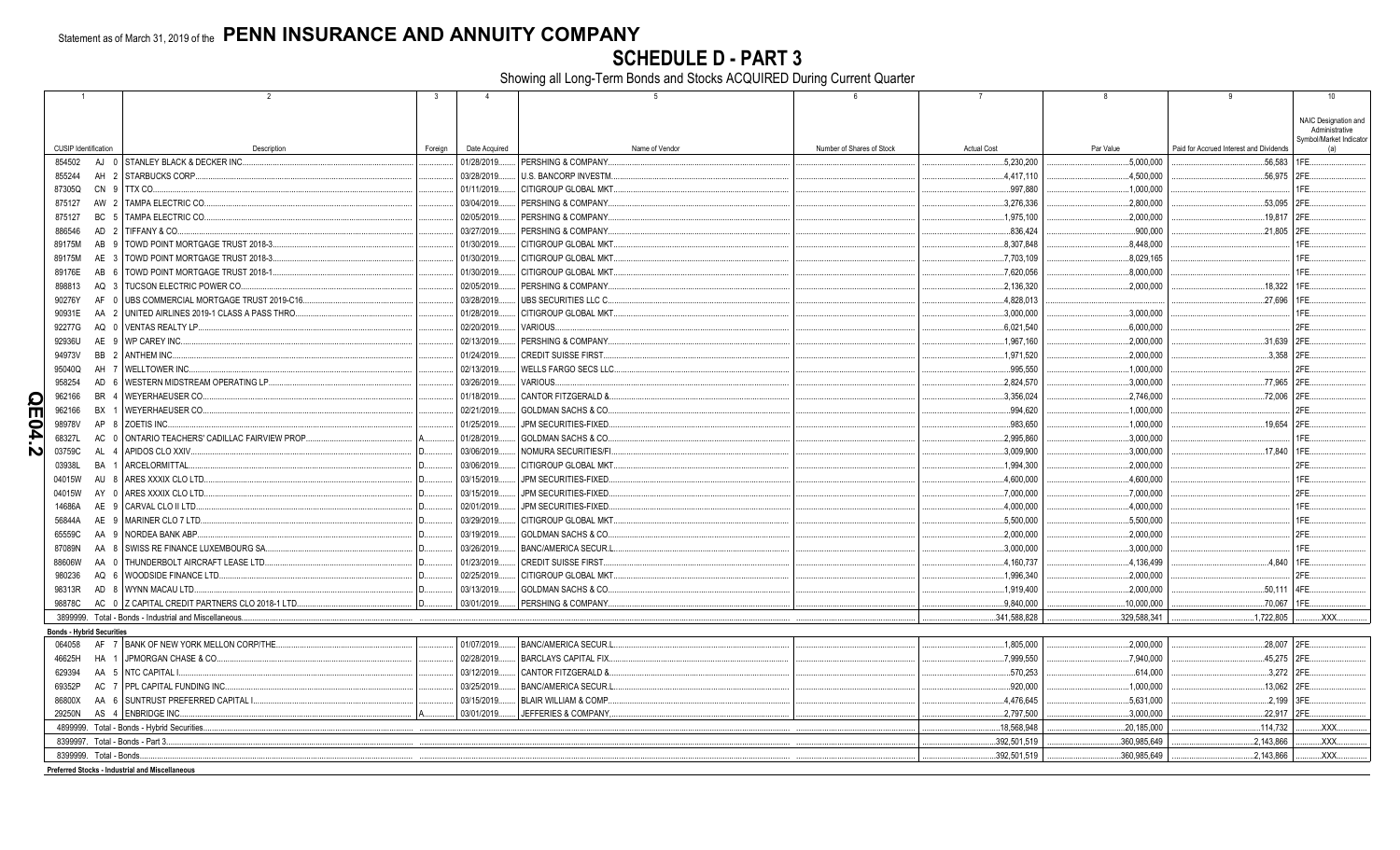## **SCHEDULE D - PART 3**

Showing all Long-Term Bonds and Stocks ACQUIRED During Current Quarter

|                                   |                                                                  |         |               |                              |                           |                    |            |                                         | 10                                     |
|-----------------------------------|------------------------------------------------------------------|---------|---------------|------------------------------|---------------------------|--------------------|------------|-----------------------------------------|----------------------------------------|
|                                   |                                                                  |         |               |                              |                           |                    |            |                                         |                                        |
|                                   |                                                                  |         |               |                              |                           |                    |            |                                         | NAIC Designation and<br>Administrative |
|                                   |                                                                  |         |               |                              |                           |                    |            |                                         | Symbol/Market Indicato                 |
| CUSIP Identification              | Description                                                      | Foreian | Date Acquired | Name of Vendor               | Number of Shares of Stock | <b>Actual Cost</b> | Par Value  | Paid for Accrued Interest and Dividends |                                        |
| 08181T                            | 10 0 BENEFITS STREET PARTNERS REALTY TRUST PR.                   |         | 01/30/2019.   | NON-BROKER TRADE, BO.,       | 1,000.000                 | .5.000.000         |            |                                         | RP2FEU.                                |
| 65339K                            | 86 0 NEXTERA ENERGY CAPITAL HOLDINGS INC.                        |         | 03/06/2019.   | MERRILL LYNCH PIERCE         | 120,000.000               | .3,000,000         |            |                                         | RP2FEL.                                |
|                                   | 8499999. Total - Preferred Stocks - Industrial and Miscellaneous |         |               |                              |                           | 0.8,000,000        | <b>XXX</b> |                                         | XXX.                                   |
|                                   | 8999997. Total - Preferred Stocks - Part 3                       |         |               |                              |                           | .8,000,000         | <b>XXX</b> |                                         | XXX.                                   |
| 8999999. Total - Preferred Stocks |                                                                  |         |               |                              |                           | 0.8,000,000        | <b>XXX</b> |                                         | XXX.                                   |
|                                   | <b>Common Stocks - Industrial and Miscellaneous</b>              |         |               |                              |                           |                    |            |                                         |                                        |
| 00123Q                            | 10 4 AGNC INVESTMENT CORP                                        |         | 03/21/2019.   | <b>WELLS FARGO SECS LLC.</b> | 410,000.000               | 7,279,897          | <b>XXX</b> |                                         |                                        |
| 00206R                            | 10 2 AT&T INC                                                    |         | 03/11/2019.   | <b>WELLS FARGO SECS LLC.</b> | .67,000.000               | .2,027,387         | XXX        |                                         |                                        |
| 035710                            | 40 9 ANNALY CAPITAL MANAGEMENT INC                               |         | 03/08/2019.   | <b>WELLS FARGO SECS LLC.</b> | .50.000.000               | .508.280           | <b>XXX</b> |                                         |                                        |
| 55910K                            | 10 8   MAGENTA THERAPEUTICS INC.                                 |         | 03/19/2019.   | MERRILL LYNCH PIERCE         | .7.770.000                | .125.486           | XXX        |                                         |                                        |
| 64828T                            | 20 1 NEW RESIDENTIAL INVESTMENT CORP                             |         | 03/07/2019.   | <b>WELLS FARGO SECS LLC.</b> | .200,000.000              | .3.293.740         | <b>XXX</b> |                                         |                                        |
| 76029N                            | 10 6 REPLIMUNE GROUP INC.                                        |         | 02/11/2019.   | <b>MERRILL LYNCH PIERCE.</b> | .6,749.000                | .91.651            | XXX        |                                         |                                        |
| 828806                            | 10 9 SIMON PROPERTY GROUP INC                                    |         | 03/22/2019.   | <b>WELLS FARGO SECS LLC</b>  | .23.000.000               | 4.097.182          | <b>XXX</b> |                                         |                                        |
| 90187B                            | 40 8 TWO HARBORS INVESTMENT CORP                                 |         | 03/11/2019    | <b>WELLS FARGO SECS LLC</b>  | .70,000.000               | .981.120           | <b>XXX</b> |                                         |                                        |
|                                   | 9099999. Total - Common Stocks - Industrial and Miscellaneous    |         |               |                              |                           | .18.404.743        | <b>XXX</b> |                                         | $\mathsf{XXX}$                         |
|                                   | 9799997. Total - Common Stocks - Part 3                          |         |               |                              |                           | .18,404,743        | <b>XXX</b> |                                         | .XXX.                                  |
| 9799999. Total - Common Stocks.   |                                                                  |         |               |                              |                           | .18.404.743        | <b>XXX</b> |                                         | $\mathsf{XXX}$                         |
|                                   | 9899999. Total - Preferred and Common Stocks                     |         |               |                              |                           | 26,404,743         | <b>XXX</b> |                                         | $.$ $XXX$                              |
|                                   | 9999999. Total - Bonds, Preferred and Common Stocks              |         |               |                              |                           | .418,906,262       | <b>XXX</b> | .2,143,866                              | $\ldots$ XXX $\ldots$                  |
|                                   |                                                                  |         |               |                              |                           |                    |            |                                         |                                        |

 $(a)$ For all common stock bearing NAIC market indicator "U" provide the number of such issues:....................

QE04.3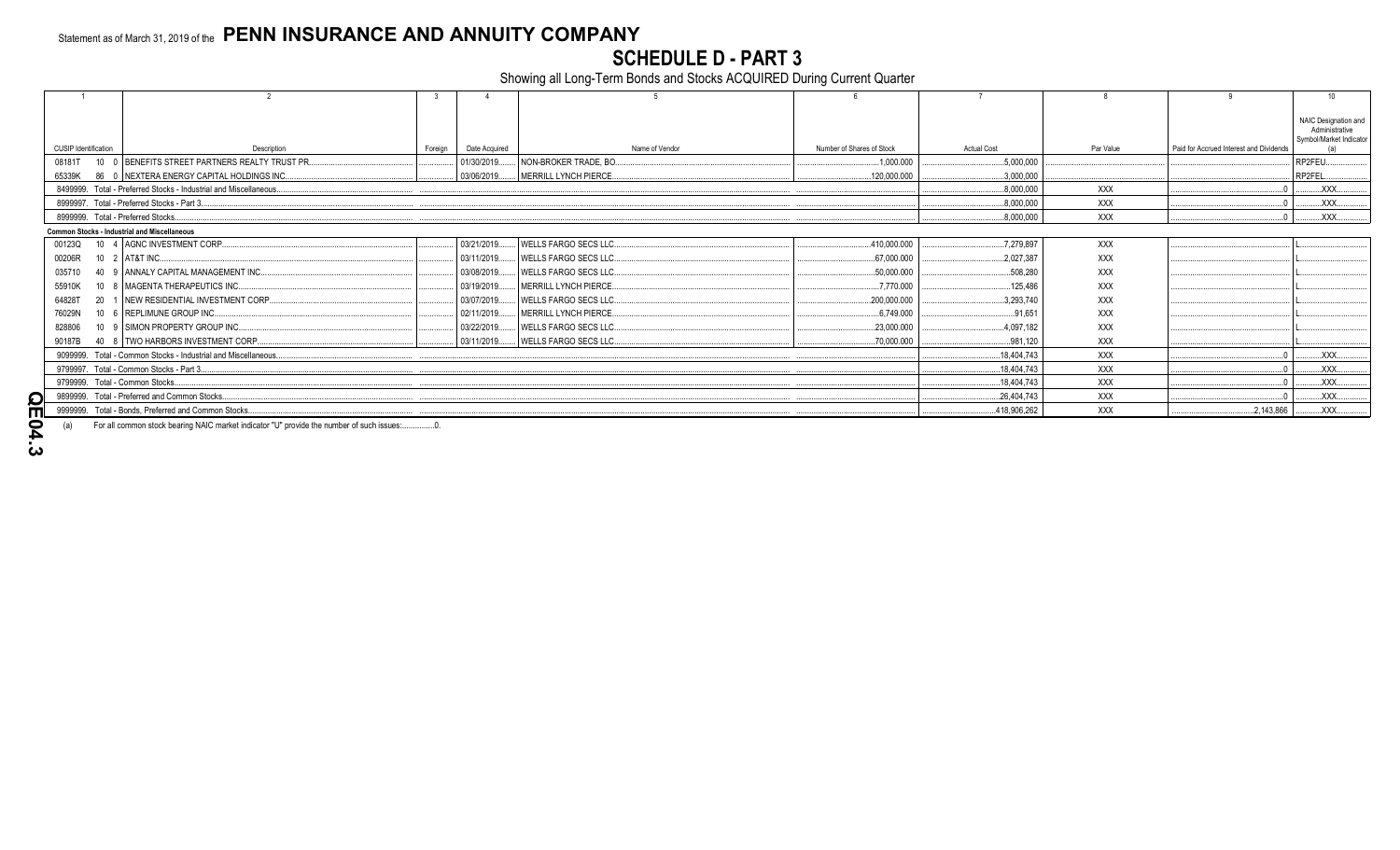## **SCHEDULE D - PART 4**

|           |                             |                                | $\mathcal{P}$                                          |                       | -5                              |                 |               | 8           | q                  | 10                |             |              |            | Change in Book/Adjusted Carrying Value |                      | 16                | 17                     | 18          | 19                | 20          | 21                  | 22            |
|-----------|-----------------------------|--------------------------------|--------------------------------------------------------|-----------------------|---------------------------------|-----------------|---------------|-------------|--------------------|-------------------|-------------|--------------|------------|----------------------------------------|----------------------|-------------------|------------------------|-------------|-------------------|-------------|---------------------|---------------|
|           |                             |                                |                                                        |                       |                                 |                 |               |             |                    |                   | 11          | 12           | 13         | 14                                     | 15                   |                   |                        |             |                   |             |                     |               |
|           |                             |                                |                                                        |                       |                                 |                 |               |             |                    |                   |             |              |            |                                        |                      |                   |                        |             |                   |             |                     |               |
|           |                             |                                |                                                        |                       |                                 |                 |               |             |                    |                   |             |              |            |                                        |                      |                   |                        |             |                   |             |                     | <b>NAIC</b>   |
|           |                             |                                |                                                        |                       |                                 |                 |               |             |                    |                   |             |              |            |                                        |                      |                   |                        |             |                   |             |                     |               |
|           |                             |                                |                                                        |                       |                                 |                 |               |             |                    |                   |             |              | Current    |                                        |                      |                   |                        |             |                   | Bond        |                     | Designation   |
|           |                             |                                |                                                        |                       |                                 |                 |               |             |                    |                   |             |              | Year's     |                                        |                      |                   |                        |             |                   | Interest    |                     | and Admini-   |
|           |                             |                                |                                                        |                       |                                 |                 |               |             |                    |                   | Unrealized  | Current      | Other-Than |                                        | <b>Total Foreign</b> |                   | Foreign                |             |                   | Stock       | Stated              | strative      |
|           |                             |                                |                                                        |                       |                                 |                 |               |             |                    | <b>Prior Year</b> | Valuation   | Year's       | Temporary  | <b>Total Change</b>                    | Exchange             | Book/Adjusted     | Exchange               | Realized    | <b>Total Gain</b> | Dividends   | Contractua          | Symbol/       |
|           |                             |                                |                                                        | Disposal              |                                 | Number of       |               |             |                    | Book/Adjusted     | Increase    | Amortization | Impairment | in B./A.C.V.                           | Change in            | Carrying Value at | Gain (Loss)            | Gain (Loss) | (Loss) on         | Received    | Maturity            | Market        |
|           | <b>CUSIP</b> Identification |                                | Description                                            | Date                  | Name of Purchaser               | Shares of Stock | Consideration | Par Value   | <b>Actual Cost</b> | Carrying Value    | (Decrease)  | / Accretion  | Recognized | $(11+12-13)$                           | <b>B./A.C.V.</b>     | Disposal Date     | on Disposal on Disposa |             | Disposal          | During Year | Date                | Indicator (a) |
|           | Bonds - U.S. Government     |                                |                                                        |                       |                                 |                 |               |             |                    |                   |             |              |            |                                        |                      |                   |                        |             |                   |             |                     |               |
|           |                             |                                |                                                        |                       |                                 |                 |               |             |                    |                   |             |              |            |                                        |                      |                   |                        |             |                   |             |                     |               |
|           |                             |                                | FDIC GUARANTEED NOTES TRUST                            |                       |                                 |                 |               |             |                    |                   |             |              |            |                                        |                      |                   |                        |             |                   |             |                     |               |
|           | 30250W AB 9                 |                                | 2010-S2                                                |                       | 03/29/2019. PAYDOWN.            |                 | .54,806       | .54.806     | .54,867            | .54.865           |             | (60)         |            | (60)                                   |                      | .54.806           |                        |             |                   |             | .275 07/29/2047     |               |
|           | 36183R                      | N6<br>- 6                      | <b>GINNIE MAE I POOL</b>                               | 03/01/2019.           | PAYDOWN.                        |                 | .38,920       | .38.920     | .39,747            | .39,726           |             | (806)        |            | (806)                                  |                      | .38,920           |                        |             |                   | 266         | 09/01/2037          |               |
|           |                             |                                |                                                        |                       |                                 |                 |               |             |                    |                   |             |              |            |                                        |                      |                   |                        |             |                   |             |                     |               |
|           | 36296Q RJ                   |                                | <b>GINNIE MAE I POOL</b>                               | 03/01/2019.           | PAYDOWN.                        |                 | .21,348       | .21.348     | .20,337            | .20,513           |             | .835         |            | .835                                   |                      | .21,348           |                        |             |                   | 169         | 04/01/2039          |               |
|           |                             |                                | <b>GOVERNMENT NATIONAL MORTGAGE</b>                    |                       |                                 |                 |               |             |                    |                   |             |              |            |                                        |                      |                   |                        |             |                   |             |                     |               |
|           |                             |                                | <b>ASSOCIATION</b>                                     |                       |                                 |                 |               |             |                    | .13.827           |             |              |            | (54)                                   |                      |                   |                        |             |                   |             | 282 11/01/2064.     |               |
|           | 38375U SC                   | - 5                            |                                                        |                       | 03/01/2019. PAYDOWN.            |                 |               |             | .18,850            |                   |             | (54)         |            |                                        |                      |                   |                        |             |                   |             |                     |               |
|           |                             |                                | <b>GOVERNMENT NATIONAL MORTGAGE</b>                    |                       |                                 |                 |               |             |                    |                   |             |              |            |                                        |                      |                   |                        |             |                   |             |                     |               |
|           | 38378N XK                   |                                | <b>ASSOCIATION</b>                                     |                       | 03/01/2019. PAYDOWN.            |                 |               |             | .36,168            | .12.577           |             | (73)         |            | (73)                                   |                      |                   |                        |             |                   |             | 584 06/01/2048.     |               |
|           |                             |                                |                                                        |                       |                                 |                 |               |             |                    |                   |             |              |            |                                        |                      |                   |                        |             |                   |             |                     |               |
|           |                             |                                | <b>GOVERNMENT NATIONAL MORTGAGE</b>                    |                       |                                 |                 |               |             |                    |                   |             |              |            |                                        |                      |                   |                        |             |                   |             |                     |               |
|           | 38378X PE                   | - 5                            | <b>ASSOCIATION</b>                                     | 03/01/2019.           | PAYDOWN.                        |                 |               |             | .69,321            | .37.471           |             | (656)        |            | (656)                                  |                      |                   |                        |             | $\sqrt{ }$        |             | .1,722 01/01/2056.  |               |
|           |                             |                                |                                                        |                       |                                 |                 |               |             |                    |                   |             |              |            |                                        |                      |                   |                        |             |                   |             |                     |               |
|           |                             |                                | UNITED STATES TREASURY INFLATION                       |                       |                                 |                 |               |             |                    |                   |             |              |            |                                        |                      |                   |                        |             |                   |             |                     |               |
|           | 912828 2L 3                 |                                | <b>INDEXED</b>                                         | 03/11/2019. VARIOUS.  |                                 |                 | 43,063,028    | .44,180,740 | .42,701,318        | 43,859,368        | (1,093,060) | .12,271      |            | (1,080,789)                            |                      | 42,778,579        |                        | .284,449    | 284,449           | 106,863     | 07/15/2027          |               |
|           |                             |                                | UNITED STATES TREASURY INFLATION                       |                       |                                 |                 |               |             |                    |                   |             |              |            |                                        |                      |                   |                        |             |                   |             |                     |               |
|           | 912828                      | K3                             | 3 INDEXED                                              |                       | 03/04/2019. JEFFERIES & COMPANY |                 | .10,651,852   | .10,731,500 | .10,567,269        | 10,674,602        | (65.400)    | .16,875      |            | (48.525)                               |                      | 10,626,076        |                        | 25,776      | .25,776           |             | 5,233 04/15/2020.   |               |
|           |                             |                                |                                                        |                       |                                 |                 |               |             |                    |                   |             |              |            |                                        |                      |                   |                        |             |                   |             |                     |               |
|           | 1599999.                    |                                | Total - Bonds - U.S. Government.                       |                       |                                 |                 | .53.829.954   | .55.027.314 | .53.507.877        | .54.712.949       | (1.158.460) | .28.332      |            | (1.130.128)                            |                      | .53.519.729       |                        | .310.225    | .310.225          | .115.394    | <b>XXX</b>          | <b>XXX</b>    |
| m         |                             |                                | Bonds - U.S. Political Subdivisions of States          |                       |                                 |                 |               |             |                    |                   |             |              |            |                                        |                      |                   |                        |             |                   |             |                     |               |
| <b>SQ</b> |                             |                                |                                                        |                       |                                 |                 |               |             |                    |                   |             |              |            |                                        |                      |                   |                        |             |                   |             |                     |               |
|           |                             |                                | LEXINGTON COUNTY SCHOOL                                |                       |                                 |                 |               |             |                    |                   |             |              |            |                                        |                      |                   |                        |             | $\sqrt{ }$        |             |                     |               |
|           | 529063                      |                                | NU 9 DISTRICT NO 1/SC                                  | 02/01/2019. CALL 100. |                                 |                 | .5,085,000    | .5,085,000  | .5,138,087         | .5,085,276        |             | (276)        |            | (276)                                  |                      | .5,085,000        |                        |             |                   |             | 167,805 02/01/2034. | 1FE.          |
|           |                             |                                | 702282 LQ 5 PASADENA UNIFIED SCHOOL DISTRICT           |                       | 03/28/2019. PERSHING & COMPANY  |                 | 6,179,910     | .6,100,000  | 7,129,225          | .6,386,346        |             | (122, 851)   |            | (122,851                               |                      | .6,263,495        |                        | (83.585     | (83,585)          |             | 284,382 08/01/2029. | 1FE.          |
|           | 2499999.                    |                                | Total - Bonds - U.S. Political Subdivisions of States  |                       |                                 |                 | 11,264,910    | .11,185,000 | .12,267,312        | 11,471,622        | 0           | (123, 127)   | $\cap$     | (123, 127)                             |                      | 11,348,495        |                        | (83, 585)   | (83, 585)         | .452,187    | XXX                 | XXX           |
|           |                             |                                |                                                        |                       |                                 |                 |               |             |                    |                   |             |              |            |                                        |                      |                   |                        |             |                   |             |                     |               |
|           |                             |                                | Bonds - U.S. Special Revenue and Special Assessment    |                       |                                 |                 |               |             |                    |                   |             |              |            |                                        |                      |                   |                        |             |                   |             |                     |               |
|           | 3128PK                      | WJ                             | FREDDIE MAC GOLD POOL                                  |                       | 03/01/2019. PAYDOWN             |                 | .15,754       | .15,754     | 15,301             | 15,572            |             | .182         |            | 182                                    |                      | .15,754           |                        |             |                   |             | 109 05/01/2023.     |               |
|           | 3128PL                      | AW<br>$\overline{\phantom{a}}$ | FREDDIE MAC GOLD POOL                                  |                       | 03/01/2019. PAYDOWN.            |                 | .7,453        | .7,453      | .7,400             | .7,428            |             | .25          |            | .25                                    |                      | .7,453            |                        |             |                   |             | .62 06/01/2023      |               |
|           |                             |                                |                                                        |                       |                                 |                 |               |             |                    |                   |             |              |            |                                        |                      |                   |                        |             |                   |             |                     |               |
|           | 3136AT X2                   |                                | <b>FANNIE MAE-ACES.</b>                                |                       | 03/01/2019. PAYDOWN             |                 |               |             | 11,289             | .9,817            |             | (80)         |            | (80)                                   |                      |                   |                        |             |                   |             | 236 07/01/2028.     |               |
|           |                             |                                | <b>REDDIE MAC MULTIFAMILY</b>                          |                       |                                 |                 |               |             |                    |                   |             |              |            |                                        |                      |                   |                        |             |                   |             |                     |               |
|           | 3137AJ MG                   |                                | STRUCTURED PASS                                        |                       | 03/01/2019. PAYDOWN.            |                 |               |             | .25,707            | .10,750           |             | (413)        |            | (413)                                  |                      |                   |                        |             |                   |             | 774 10/01/2021      |               |
|           |                             |                                |                                                        |                       |                                 |                 |               |             |                    |                   |             |              |            |                                        |                      |                   |                        |             |                   |             |                     |               |
|           |                             |                                | FREDDIE MAC MULTIFAMILY                                |                       |                                 |                 |               |             |                    |                   |             |              |            |                                        |                      |                   |                        |             |                   |             |                     |               |
|           | 3137AT RX 2                 |                                | <b>STRUCTURED PASS</b>                                 | 03/01/2019.           | PAYDOWN                         |                 |               |             | 42,595             | .22,350           |             | (646)        |            | (646)                                  |                      |                   |                        |             | $\cap$            | .1,411      | 05/01/2022          |               |
|           |                             |                                |                                                        |                       |                                 |                 |               |             |                    |                   |             |              |            |                                        |                      |                   |                        |             |                   |             |                     |               |
|           |                             |                                | FREDDIE MAC MULTIFAMILY                                |                       |                                 |                 |               |             |                    |                   |             |              |            |                                        |                      |                   |                        |             |                   |             |                     |               |
|           | 3137AW QJ                   |                                | <b>STRUCTURED PASS</b>                                 |                       | 03/01/2019. PAYDOWN.            |                 |               |             | 15,711             | .8.899            |             | (240)        |            | (240)                                  |                      |                   |                        |             |                   | 500         | 08/01/2022          |               |
|           |                             |                                | FREDDIE MAC MULTIFAMILY                                |                       |                                 |                 |               |             |                    |                   |             |              |            |                                        |                      |                   |                        |             |                   |             |                     |               |
|           | 3137B1 UH                   | -3                             | <b>STRUCTURED PASS</b>                                 |                       | 03/01/2019. PAYDOWN.            |                 |               |             | .33,352            | .16,731           |             | (403)        |            | (403)                                  |                      |                   |                        |             |                   |             | 857 01/01/2023.     |               |
|           |                             |                                |                                                        |                       |                                 |                 |               |             |                    |                   |             |              |            |                                        |                      |                   |                        |             |                   |             |                     |               |
|           |                             |                                | FREDDIE MAC MULTIFAMILY                                |                       |                                 |                 |               |             |                    |                   |             |              |            |                                        |                      |                   |                        |             |                   |             |                     |               |
|           | 3137B7 N2                   |                                | <b>STRUCTURED PASS</b>                                 |                       | 03/01/2019. PAYDOWN.            |                 |               |             | 13,769             | .7.547            |             | (145)        |            | (145)                                  |                      |                   |                        |             |                   | 323         | 10/01/2023          |               |
|           |                             |                                |                                                        |                       |                                 |                 |               |             |                    |                   |             |              |            |                                        |                      |                   |                        |             |                   |             |                     |               |
|           |                             |                                | FREDDIE MAC MULTIFAMILY                                |                       |                                 |                 |               |             |                    |                   |             |              |            |                                        |                      |                   |                        |             |                   |             |                     |               |
|           | 3137B8 G5                   |                                | <b>STRUCTURED PASS</b>                                 | 03/01/2019. PAYDOWN   |                                 |                 |               |             | 9,168              | .5,126            |             | (96)         |            | (96)                                   |                      |                   |                        |             |                   |             | .219 01/01/2024.    |               |
|           |                             |                                | FREDDIE MAC MULTIFAMILY                                |                       |                                 |                 |               |             |                    |                   |             |              |            |                                        |                      |                   |                        |             |                   |             |                     |               |
|           |                             |                                |                                                        |                       |                                 |                 |               |             | 172,621            |                   |             | (752)        |            | (752)                                  |                      |                   |                        |             |                   |             |                     |               |
|           |                             |                                |                                                        |                       |                                 |                 |               |             |                    |                   |             |              |            |                                        |                      |                   |                        |             |                   |             |                     |               |
|           | 3137BA HB                   |                                | <b>STRUCTURED PASS</b>                                 | 03/01/2019. PAYDOWN.  |                                 |                 |               |             |                    | .72,580           |             |              |            |                                        |                      |                   |                        |             | $\Omega$          |             | .4,978 01/01/2021.  |               |
|           |                             |                                | FREDDIE MAC MULTIFAMILY                                |                       |                                 |                 |               |             |                    |                   |             |              |            |                                        |                      |                   |                        |             |                   |             |                     |               |
|           | 3137BB BE                   |                                | STRUCTURED PASS                                        | 03/01/2019. PAYDOWN   |                                 |                 |               |             |                    | .8,471            |             |              |            |                                        |                      |                   |                        |             |                   |             | 346 03/01/2024      |               |
|           |                             |                                |                                                        |                       |                                 |                 |               |             | 14,754             |                   |             | (152)        |            | (152)                                  |                      |                   |                        |             |                   |             |                     |               |
|           |                             |                                | FREDDIE MAC MULTIFAMILY<br>3137RH XK 8 STRUCTURED PASS |                       | 03/01/2019 PAYDOWN              |                 |               |             | 10 400             | 7475              |             | (109)        |            | (109)                                  |                      |                   |                        |             | $\Omega$          |             | 253 01/01/2025      |               |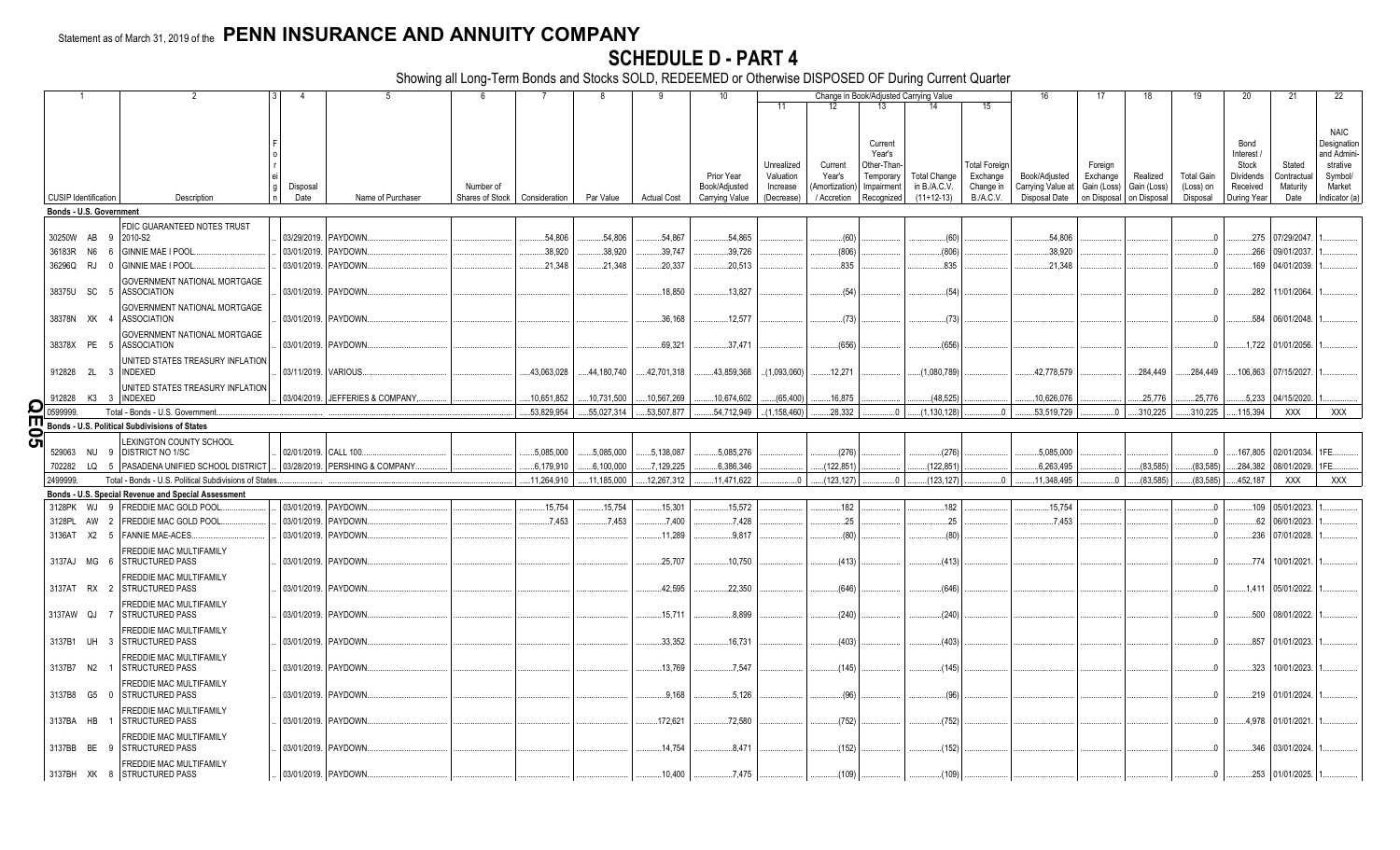## **SCHEDULE D - PART 4**

|                      |                 |                             | 2                                                       | 3<br>4                     | 5                                | -6        | -7                              | 8             | 9                  | 10                          |                       |                         | Change in Book/Adjusted Carrying Value |                                     |                       | 16                                       | 17                      | 18                     | 19                             | 20                           | 21                       | 22                         |
|----------------------|-----------------|-----------------------------|---------------------------------------------------------|----------------------------|----------------------------------|-----------|---------------------------------|---------------|--------------------|-----------------------------|-----------------------|-------------------------|----------------------------------------|-------------------------------------|-----------------------|------------------------------------------|-------------------------|------------------------|--------------------------------|------------------------------|--------------------------|----------------------------|
|                      |                 |                             |                                                         |                            |                                  |           |                                 |               |                    |                             | 11                    |                         | 13                                     | 14                                  | 15                    |                                          |                         |                        |                                |                              |                          |                            |
|                      |                 |                             |                                                         |                            |                                  |           |                                 |               |                    |                             |                       |                         |                                        |                                     |                       |                                          |                         |                        |                                |                              |                          |                            |
|                      |                 |                             |                                                         |                            |                                  |           |                                 |               |                    |                             |                       |                         | Current                                |                                     |                       |                                          |                         |                        |                                | Bond                         |                          | <b>NAIC</b><br>Designation |
|                      |                 |                             |                                                         |                            |                                  |           |                                 |               |                    |                             |                       |                         | Year's                                 |                                     |                       |                                          |                         |                        |                                | Interest                     |                          | and Admini-                |
|                      |                 |                             |                                                         |                            |                                  |           |                                 |               |                    |                             | Unrealized            | Current                 | Other-Than <sub>'</sub>                |                                     | Total Foreign         |                                          | Foreign                 |                        |                                | Stock                        | Stated                   | strative                   |
|                      |                 |                             |                                                         | Disposal                   |                                  | Number of |                                 |               |                    | Prior Year<br>Book/Adjusted | Valuation<br>Increase | Year's<br>Amortization) | Temporary<br>Impairment                | <b>Total Change</b><br>in B./A.C.V. | Exchange<br>Change in | Book/Adjusted<br>Carrying Value at       | Exchange<br>Gain (Loss) | Realized<br>Gain (Loss | <b>Total Gain</b><br>(Loss) on | <b>Dividends</b><br>Received | Contractua<br>Maturity   | Symbol/<br>Market          |
|                      |                 | <b>CUSIP</b> Identification | Description                                             | Date                       | Name of Purchaser                |           | Shares of Stock   Consideration | Par Value     | <b>Actual Cost</b> | <b>Carrying Value</b>       | (Decrease)            | Accretion               | Recognized                             | $(11+12-13)$                        | <b>B./A.C.V.</b>      | Disposal Date   on Disposal   on Disposa |                         |                        | Disposal                       | During Year                  | Date                     | Indicator (a)              |
|                      |                 |                             | FREDDIE MAC MULTIFAMILY                                 |                            |                                  |           |                                 |               |                    |                             |                       |                         |                                        |                                     |                       |                                          |                         |                        |                                |                              |                          |                            |
|                      |                 | 3137BL ME 5                 | STRUCTURED PASS                                         |                            | 03/01/2019. PAYDOWN.             |           |                                 |               | 13,086             | .9,478                      |                       | (175)                   |                                        | (175)                               |                       |                                          |                         |                        |                                |                              | 416 08/01/2025.          |                            |
|                      |                 |                             | <b>REDDIE MAC MULTIFAMILY</b>                           |                            |                                  |           |                                 |               |                    |                             |                       |                         |                                        |                                     |                       |                                          |                         |                        |                                |                              |                          |                            |
| 3137BN GU            |                 |                             | STRUCTURED PASS                                         |                            | 03/01/2019. PAYDOWN.             |           |                                 |               | 9,431              | .6,981                      |                       | .(91                    |                                        | (91)                                |                       |                                          |                         |                        |                                |                              | 223 01/01/2026.          |                            |
|                      |                 |                             | <b>FREDDIE MAC MULTIFAMILY</b>                          |                            |                                  |           |                                 |               |                    |                             |                       |                         |                                        |                                     |                       |                                          |                         |                        |                                |                              |                          |                            |
| 3137BS 5P            |                 |                             | STRUCTURED PASS                                         |                            | 03/01/2019. PAYDOWN.             |           |                                 |               | 9,237              | .7,785                      |                       | (92)                    |                                        | (92)                                |                       |                                          |                         |                        |                                |                              | .240 08/01/2026.         |                            |
| 3137BS P9            |                 | - 8                         | <b>REDDIE MAC MULTIFAMILY</b><br><b>STRUCTURED PASS</b> |                            | 03/01/2019. PAYDOWN.             |           |                                 |               | 7,593              | .6,045                      |                       | (65)                    |                                        | (65)                                |                       |                                          |                         |                        |                                |                              | 166 08/01/2026.          |                            |
|                      |                 |                             | <b>FREDDIE MAC MULTIFAMILY</b>                          |                            |                                  |           |                                 |               |                    |                             |                       |                         |                                        |                                     |                       |                                          |                         |                        |                                |                              |                          |                            |
| 3137BY PS            |                 | - 3                         | STRUCTURED PASS                                         |                            | 03/01/2019. PAYDOWN.             |           |                                 |               | 15,363             | .11,642                     |                       | (356)                   |                                        | (356)                               |                       |                                          |                         |                        |                                | .694                         | 04/01/2024.              |                            |
|                      |                 |                             | <b>REDDIE MAC MULTIFAMILY</b>                           |                            |                                  |           |                                 |               |                    |                             |                       |                         |                                        |                                     |                       |                                          |                         |                        |                                |                              |                          |                            |
|                      | 3137FA RG       | -5                          | <b>STRUCTURED PASS</b>                                  |                            | 03/01/2019. PAYDOWN.             |           |                                 |               | .65,523            | .52,031                     |                       | (60)                    |                                        | (60)                                |                       |                                          |                         |                        |                                |                              | 1,968 07/01/2024. 1FE    |                            |
|                      |                 |                             | <b>REDDIE MAC MULTIFAMILY</b>                           |                            |                                  |           |                                 |               |                    |                             |                       |                         |                                        |                                     |                       |                                          |                         |                        |                                |                              |                          |                            |
|                      |                 | 3137FA WU 8                 | STRUCTURED PASS                                         |                            | 03/01/2019. PAYDOWN.             |           |                                 |               | .2,358             | .2,061                      |                       | (18)                    |                                        | (18)                                |                       |                                          |                         |                        |                                |                              | .48 07/01/2027.          | 1FE                        |
| Ο<br>Π               |                 |                             | <b>REDDIE MAC MULTIFAMILY</b>                           |                            |                                  |           |                                 |               |                    |                             |                       |                         |                                        |                                     |                       |                                          |                         |                        |                                |                              |                          |                            |
| 3137FC               |                 | JM                          | STRUCTURED PASS                                         |                            | 03/01/2019. PAYDOWN.             |           |                                 |               | .1,495             | .1,353                      |                       | (11)                    |                                        | (11)                                |                       |                                          |                         |                        |                                |                              | .29 11/01/2027.          |                            |
| 0<br>cл<br>3137FG ZV |                 | - 0                         | <b>REDDIE MAC MULTIFAMILY</b><br>STRUCTURED PASS        |                            | 03/01/2019. PAYDOWN.             |           |                                 |               | .3,189             | .3,088                      |                       | (15)                    |                                        | (15)                                |                       |                                          |                         |                        |                                |                              | .48 06/01/2028.          |                            |
|                      |                 |                             | <b>REDDIE MAC MULTIFAMILY</b>                           |                            |                                  |           |                                 |               |                    |                             |                       |                         |                                        |                                     |                       |                                          |                         |                        |                                |                              |                          |                            |
| 3137FJ               | EK              |                             | <b>STRUCTURED PASS</b>                                  |                            | 03/01/2019. PAYDOWN.             |           |                                 |               | .2,250             | .2,163                      |                       | .22                     |                                        | .22                                 |                       |                                          |                         |                        |                                | .28                          | 09/01/2051               |                            |
| 31412B               | DS              |                             | FANNIE MAE POOL                                         | 03/01/2019.                | PAYDOWN.                         |           | .385                            | .385          | .383               | 383                         |                       |                         |                                        |                                     |                       | 385                                      |                         |                        |                                |                              | 10/01/2047               |                            |
| 31412M               | 2X              | -5                          | <b>FANNIE MAE POOL</b>                                  |                            | 03/01/2019. PAYDOWN.             |           | 1,805                           | 1,805         | .1,755             | 1,784                       |                       | 21                      |                                        | .21                                 |                       | .1,805                                   |                         |                        |                                |                              | 07/01/2023               |                            |
| 31412T AZ            |                 |                             | <b>FANNIE MAE POOL</b>                                  | 03/01/2019.                | PAYDOWN.                         |           | .405                            | .405          | .394               | .400                        |                       |                         |                                        |                                     |                       | .405                                     |                         |                        |                                |                              | 05/01/2023               |                            |
| 31412W WB            |                 |                             | <b>FANNIE MAE POOL</b>                                  |                            | 03/01/2019. PAYDOWN.             |           | .221                            | .221          | 219                | .220                        |                       |                         |                                        |                                     |                       | .221                                     |                         |                        |                                |                              | 05/01/2047               |                            |
| 31412W WC            |                 |                             | <b>FANNIE MAE POOL</b>                                  |                            | 03/01/2019. PAYDOWN.             |           | .533                            | .533          | .528               | .529                        |                       |                         |                                        |                                     |                       | .533                                     |                         |                        |                                |                              | 05/01/2047               |                            |
| 31412X K4            |                 | -5                          | <b>FANNIE MAE POOL</b>                                  |                            | 03/01/2019. PAYDOWN.             |           | .618                            | .618          | .612               | 613                         |                       |                         |                                        |                                     |                       | 618                                      |                         |                        |                                |                              | 06/01/2047               |                            |
| 31414E               | 2V              |                             | <b>FANNIE MAE POOL</b>                                  | 03/01/2019.                | PAYDOWN.                         |           | 13,234                          | 13,234        | 13,157             | 13,195                      |                       | .39                     |                                        | .39                                 |                       | 13,234                                   |                         |                        |                                | 109                          | 07/01/2023               |                            |
| 31414L               | C4              |                             | <b>ANNIE MAE POOL</b>                                   | 03/01/2019.                | PAYDOWN.                         |           | .478                            | .478          | .465               | .472                        |                       |                         |                                        |                                     |                       | 478                                      |                         |                        |                                |                              | 04/01/2023               |                            |
|                      | 31414M BH       |                             | <b>FANNIE MAE POOL</b>                                  | 03/01/2019.                | PAYDOWN.                         |           | .808                            | .808          | 786                | .801                        |                       |                         |                                        | 8                                   |                       | .808                                     |                         |                        |                                |                              | 03/01/2023.              |                            |
| 31414R LG            |                 |                             | <b>FANNIE MAE POOL</b>                                  | 03/01/2019.                | PAYDOWN.                         |           | 32                              | .32           | 31                 | 31                          |                       |                         |                                        |                                     |                       | 32                                       |                         |                        |                                |                              | 03/01/2023               |                            |
|                      | 31414R NV       |                             | <b>FANNIE MAE POOL</b>                                  | 03/01/2019.                | PAYDOWN.                         |           | .152                            | .152          | .148               | .150                        |                       |                         |                                        |                                     |                       | .152                                     |                         |                        |                                |                              | 04/01/2023               |                            |
| 31414U               | 31414S AA<br>G3 |                             | FANNIE MAE POOL<br>FANNIE MAE POOL                      | 03/01/2019.<br>03/01/2019. | PAYDOWN.<br>PAYDOWN.             |           | 1,393<br>.649                   | 1,393<br>.649 | .1,355<br>.631     | 1,378<br>.643               |                       | 15                      |                                        | .15                                 |                       | .1,393<br>649                            |                         |                        |                                |                              | 04/01/2023<br>03/01/2023 |                            |
|                      |                 |                             | <b>FANNIE MAE POOL</b>                                  | 03/01/2019.                |                                  |           |                                 | .88           |                    | 87                          |                       |                         |                                        |                                     |                       | .88                                      |                         |                        |                                |                              | 06/01/2023               |                            |
| 31415B<br>31415C     | AE              | ND                          | <b>FANNIE MAE POOL</b>                                  |                            | PAYDOWN.<br>03/01/2019. PAYDOWN. |           | .88<br>522                      | .522          | 86<br>.508         | .516                        |                       |                         |                                        |                                     |                       | .522                                     |                         |                        |                                |                              | 05/01/2023               |                            |
| 31415P               | AE              |                             | <b>FANNIE MAE POOL</b>                                  |                            | 03/01/2019. PAYDOWN.             |           | .407                            | .407          | .395               | 401                         |                       |                         |                                        |                                     |                       | 407                                      |                         |                        |                                |                              | 06/01/2023               |                            |
| 31415P               | AR              |                             | <b>FANNIE MAE POOL</b>                                  | 03/01/2019.                | PAYDOWN.                         |           | .1,300                          | 1,300         | .1,264             | 1,289                       |                       | .11                     |                                        | .11                                 |                       | .1,300                                   |                         |                        |                                |                              | 06/01/2023               |                            |
| 31415P               | WA              |                             | <b>FANNIE MAE POOL</b>                                  | 03/01/2019.                | PAYDOWN.                         |           | 7,709                           | .7,709        | 7,497              | .7,594                      |                       | .116                    |                                        | .116                                |                       | .7,709                                   |                         |                        |                                | 31                           | 07/01/2023               |                            |
| 31415P               | XP              |                             | <b>ANNIE MAE POOL</b>                                   | 03/01/2019.                | PAYDOWN.                         |           | .283                            | .283          | 275                | .281                        |                       |                         |                                        |                                     |                       | .283                                     |                         |                        |                                |                              | 07/01/2023               |                            |
| 31415Q               | <b>BX</b>       |                             | <b>FANNIE MAE POOL</b>                                  | 03/01/2019.                | PAYDOWN.                         |           | .239                            | .239          | .233               | .236                        |                       |                         |                                        | . 3                                 |                       | .239                                     |                         |                        |                                |                              | 06/01/2023.              |                            |
|                      | 31415Q E8       | $\sqrt{5}$                  | <b>FANNIE MAE POOL</b>                                  |                            | 03/01/2019. PAYDOWN.             |           | 144                             | 144           | 140                | 142                         |                       |                         |                                        |                                     |                       | 144                                      |                         |                        |                                |                              | 07/01/2023               |                            |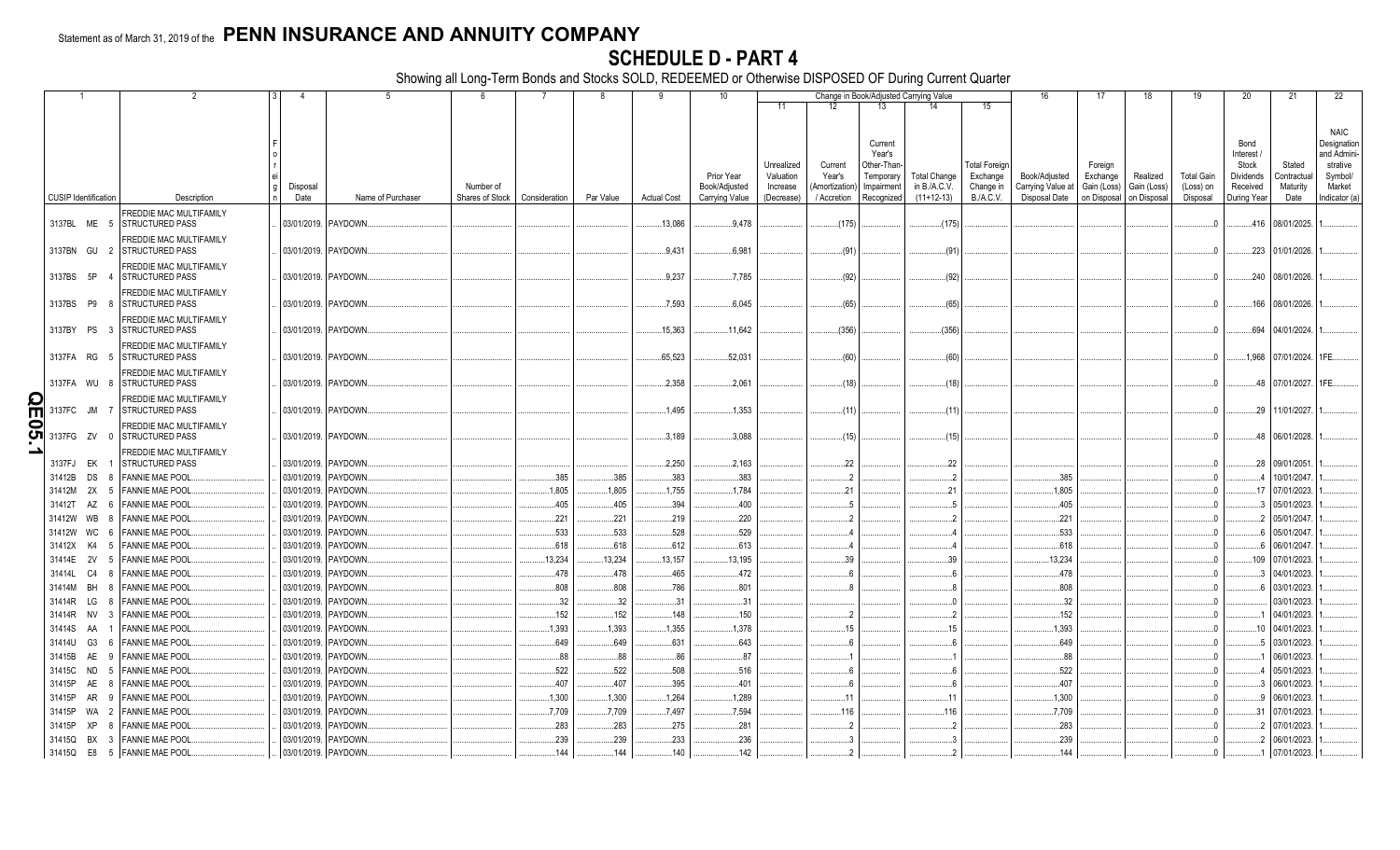## **SCHEDULE D - PART 4**

|        |                             |           |                |                                                               |             | -5                              |                 |               | 8           | <sub>9</sub>       | 10             |            |              |                      | Change in Book/Adjusted Carrying Value |                      | 16                | 17          | 18          | 19                | 20                | 21                       | 22                      |
|--------|-----------------------------|-----------|----------------|---------------------------------------------------------------|-------------|---------------------------------|-----------------|---------------|-------------|--------------------|----------------|------------|--------------|----------------------|----------------------------------------|----------------------|-------------------|-------------|-------------|-------------------|-------------------|--------------------------|-------------------------|
|        |                             |           |                |                                                               |             |                                 |                 |               |             |                    |                | 11         | 12           | 13                   | 14                                     | 15                   |                   |             |             |                   |                   |                          |                         |
|        |                             |           |                |                                                               |             |                                 |                 |               |             |                    |                |            |              |                      |                                        |                      |                   |             |             |                   |                   |                          |                         |
|        |                             |           |                |                                                               |             |                                 |                 |               |             |                    |                |            |              |                      |                                        |                      |                   |             |             |                   |                   |                          | <b>NAIC</b>             |
|        |                             |           |                |                                                               |             |                                 |                 |               |             |                    |                |            |              | Current              |                                        |                      |                   |             |             |                   | Bond              |                          | Designation             |
|        |                             |           |                |                                                               |             |                                 |                 |               |             |                    |                | Unrealized | Current      | Year's<br>Other-Than |                                        | <b>Total Foreign</b> |                   | Foreign     |             |                   | Interest<br>Stock | Stated                   | and Admini-<br>strative |
|        |                             |           |                |                                                               |             |                                 |                 |               |             |                    | Prior Year     | Valuation  | Year's       | Temporan             | <b>Total Change</b>                    | Exchange             | Book/Adjusted     | Exchange    | Realized    | <b>Total Gain</b> | Dividends         | Contractua               | Symbol/                 |
|        |                             |           |                |                                                               | Disposal    |                                 | Number of       |               |             |                    | Book/Adjusted  | Increase   | Amortization | Impairment           | in B./A.C.V.                           | Change in            | Carrying Value at | Gain (Loss) | Gain (Loss) | (Loss) on         | Received          | Maturity                 | Market                  |
|        | <b>CUSIP</b> Identification |           |                | Description                                                   | Date        | Name of Purchaser               | Shares of Stock | Consideration | Par Value   | <b>Actual Cost</b> | Carrying Value | (Decrease) | / Accretion  | Recognized           | $(11+12-13)$                           | <b>B./A.C.V.</b>     | Disposal Date     | on Disposal | on Disposa  | Disposal          | During Year       | Date                     | Indicator (a)           |
|        | 31415R 4B                   |           | $\overline{7}$ | <b>FANNIE MAE POOL</b>                                        |             | 01/01/2019. PAYDOWN.            |                 | .10,122       | 10.122      | .9.843             | .10,004        |            | .118         |                      | .118                                   |                      | 10.122            |             |             |                   | .38               | 06/01/2023.              |                         |
|        |                             |           |                | PANHANDLE ECONOMIC                                            |             |                                 |                 |               |             |                    |                |            |              |                      |                                        |                      |                   |             |             |                   |                   |                          |                         |
|        |                             |           |                | 69848A AA 6 DEVELOPMENT CORP                                  |             | 01/15/2019. CALL 100            |                 | .35,166       | .35,166     | .33,559            | .33,609        |            |              |                      |                                        |                      | .33,610           |             | .1,556      | .1,556            |                   | 701 07/15/2048. 1FE      |                         |
|        | 3199999.                    |           |                | Total - Bonds - U.S. Special Revenue and Special Assessments. |             |                                 |                 | .99,900       | .99,900     | .575,856           | .370,131       | $\Omega$   | (3,309)      |                      | (3,309)                                |                      | .98,344           | $\Omega$    | .1,556      | .1,556            | .14,892           | XXX                      | <b>XXX</b>              |
|        |                             |           |                | <b>Bonds - Industrial and Miscellaneous</b>                   |             |                                 |                 |               |             |                    |                |            |              |                      |                                        |                      |                   |             |             |                   |                   |                          |                         |
|        | 00206R AE                   |           | $\overline{2}$ | AT&T INC                                                      |             | 02/13/2019. MORGAN STANLEY & CO |                 | 8,799,900     | .10,000,000 | 7,787,500          | 8,667,700      |            | .38,871      |                      | .38,871                                |                      | 8,706,571         |             | .93,329     | 93,329            |                   | 11/27/2022. 2FE.         |                         |
|        |                             |           |                | AMERICAN AIRLINES 2013-1 CLASS B                              |             |                                 |                 |               |             |                    |                |            |              |                      |                                        |                      |                   |             |             |                   |                   |                          |                         |
|        | 023766 AD 0                 |           |                | PASS TH                                                       |             | 01/15/2019. SINKING PAYMENT     |                 | .198,732      | .198,732    | .200,719           | .199,498       |            | (766)        |                      | (766)                                  |                      | .198,732          |             |             |                   |                   | .5,589 01/15/2021. 3FE.  |                         |
|        |                             |           |                | AMERICAN AIRLINES 2013-2 CLASS B                              |             |                                 |                 |               |             |                    |                |            |              |                      |                                        |                      |                   |             |             |                   |                   |                          |                         |
|        | 02376T AC                   |           | $\overline{2}$ | PASS TH                                                       |             | 01/15/2019. SINKING PAYMENT     |                 | .177,191      | .177,191    | .178,963           | .177,775       |            | (585)        |                      | (585)                                  |                      | 177,191           |             |             |                   | .4,961            | 07/15/2020. 3FE.         |                         |
|        |                             |           |                | AMERICAN AIRLINES 2016-1 CLASS B                              |             |                                 |                 |               |             |                    |                |            |              |                      |                                        |                      |                   |             |             |                   |                   |                          |                         |
|        | 02376Y AA 5                 |           |                | PASS TH                                                       |             | 01/15/2019. SINKING PAYMENT     |                 | .229,001      | .229,001    | .229,001           | .229,001       |            |              |                      |                                        |                      | .229,001          |             |             |                   |                   | .6,011 01/15/2024. 2FE.  |                         |
|        |                             |           |                | <b>IMERICAN AIRLINES 2015-2 CLASS A</b>                       |             |                                 |                 |               |             |                    |                |            |              |                      |                                        |                      |                   |             |             |                   |                   |                          |                         |
|        | 02377B AA                   |           |                | PASS TH                                                       |             | 03/22/2019. SINKING PAYMENT     |                 | .47,374       | .47,374     | .47,374            | .47,374        |            |              |                      |                                        |                      | .47,374           |             |             |                   |                   | .947 09/22/2027. 1FE.    |                         |
|        |                             |           |                | <b>ATLANTIC MARINE CORPS</b>                                  |             |                                 |                 |               |             |                    |                |            |              |                      |                                        |                      |                   |             |             |                   |                   |                          |                         |
|        | 048677                      | AH        |                | <b>COMMUNITIES LLC</b>                                        | 02/15/2019. | SINKING PAYMENT                 |                 | .48,222       | .48,222     | .46,422            | .46,473        |            | .1,750       |                      | .1,750                                 |                      | 48,222            |             |             |                   |                   | .1,298 02/15/2048. 3FE.  |                         |
| QE05.2 | 065405                      | AJ        |                | <b>BANK 2019-BNK16.</b>                                       | 03/01/2019. | PAYDOWN.                        |                 |               |             | .1,635             |                |            |              |                      | (4)                                    |                      |                   |             |             |                   | .18               | 02/01/2052.              | 1FE.                    |
|        | 084659                      | AQ        |                | BERKSHIRE HATHAWAY ENERGY CO                                  | 01/14/2019. | <b>EXCHANGE OFFER</b>           |                 | 1,749,420     | .1,750,000  | 1,749,440          | 1,749,395      |            | .25          |                      | .25                                    |                      | 1,749,420         |             |             |                   | .36,558           | 01/15/2049. 1FE.         |                         |
|        |                             |           |                | BRITISH AIRWAYS 2018-1 CLASS A                                |             |                                 |                 |               |             |                    |                |            |              |                      |                                        |                      |                   |             |             |                   |                   |                          |                         |
|        | 11043H AA                   |           | - 6            | PASS THRO                                                     |             | 03/20/2019. SINKING PAYMENT     |                 | .42,482       | .42,482     | .42,091            | .42,102        |            | .380         |                      | .380                                   |                      | 42,482            |             |             |                   |                   | 438 09/20/2031.          | 1FE.                    |
|        |                             |           |                | CFCRE COMMERCIAL MORTGAGE                                     |             |                                 |                 |               |             |                    |                |            |              |                      |                                        |                      |                   |             |             |                   |                   |                          |                         |
|        | 12532B AH                   |           |                | <b>TRUST 2016-C7</b>                                          |             | 03/01/2019. PAYDOWN.            |                 |               |             | .4,108             | .3,290         |            | (35)         |                      | (35)                                   |                      |                   |             |             |                   |                   | 92 12/01/2054. 1FE.      |                         |
|        |                             |           |                | CFCRE COMMERCIAL MORTGAGE                                     |             |                                 |                 |               |             |                    |                |            |              |                      |                                        |                      |                   |             |             |                   |                   |                          |                         |
|        | 12532C BE                   |           |                | <b>TRUST 2017-C8</b>                                          | 03/01/2019. | PAYDOWN.                        |                 |               |             | .5,966             | .4,975         |            | (57)         |                      | (57)                                   |                      |                   |             |             |                   |                   | 148 06/01/2050.          | 1FE.                    |
|        | 12592K                      | <b>BD</b> | - 5            | COMM 2014-UBS5 MORTGAGE TRUST                                 | 03/01/2019. | PAYDOWN.                        |                 |               |             | .16,155            | .7,430         |            | (176)        |                      | (176)                                  |                      |                   |             |             |                   |                   | 400 09/01/2047           |                         |
|        | 12592U                      | AQ        |                | CSMLT 2015-1 TRUST.                                           | 03/01/2019. | PAYDOWN.                        |                 | .79.826       | .79.826     | .81,772            | 81,497         |            | (1,670)      |                      | (1,670)                                |                      | .79.826           |             |             |                   | .415              | 05/01/2045.              | 1FM.                    |
|        | 12594M                      | BD        |                | COMM 2016-COR1 MORTGAGE TRUST                                 | 03/01/2019. | PAYDOWN.                        |                 |               |             | .24,482            | 18,464         |            | (103)        |                      | (103)                                  |                      |                   |             |             |                   |                   | 425 10/01/2049.          | 1FE.                    |
|        | 12595E AE                   |           | - 5            | COMM 2017-COR2 MORTGAGE TRUST                                 |             | 03/01/2019. PAYDOWN.            |                 |               |             | .3,792             | .3,308         |            | (32)         |                      | (32)                                   |                      |                   |             |             |                   | .85               | 09/01/2050. 1FE.         |                         |
|        |                             |           |                | CSAIL 2015-C1 COMMERCIAL                                      |             |                                 |                 |               |             |                    |                |            |              |                      |                                        |                      |                   |             |             |                   |                   |                          |                         |
|        | 126281                      | BB        |                | MORTGAGE TRUST                                                |             | 03/01/2019. PAYDOWN.            |                 |               |             | .29,796            | 20,651         |            | (434)        |                      | (434)                                  |                      |                   |             |             |                   |                   | .1,018 04/01/2050.       | 1FE.                    |
|        | 12637L                      | AL        |                | CSMLT 2015-2 TRUST                                            | 03/01/2019. | PAYDOWN.                        |                 | .61,366       | .61,366     | .62,862            | .62,581        |            | (1,215)      |                      | (1,215)                                |                      | .61,366           |             |             |                   | .409              | 08/01/2045.              | 1FM                     |
|        | 12649X                      | BC        |                | CSMC TRUST 2015-3.                                            | 03/01/2019. | PAYDOWN.                        |                 | .29,680       | .29,680     | .30,032            | 29,889         |            | (209)        |                      | (209)                                  |                      | .29,680           |             |             |                   | 195               | 03/01/2045.              | 1FM.                    |
|        | 12665U                      | AA        | - 2            | <b>CVS PASS-THROUGH TRUST</b>                                 | 03/10/2019. | <b>SINKING PAYMENT</b>          |                 | .42,607       | .42,607     | .45,686            | .45,535        |            | (2,928)      |                      | (2,928)                                |                      | .42,607           |             |             |                   | .334              | 01/10/2036.              |                         |
|        | 12677# AA                   |           |                | CVS CAREMARK CORP.                                            | 03/15/2019  | SINKING PAYMENT                 |                 | .5,827        | .5,827      | .5,827             | .5,827         |            |              |                      |                                        |                      | .5,827            |             |             |                   | 53                | 01/15/2040.              |                         |
|        | 16164A AC                   |           | - Q            | CHASE MORTGAGE FINANCE CORP.                                  |             | 03/01/2019. PAYDOWN.            |                 | 149,206       | 149,206     | 153,271            | 152,608        |            | (3,402)      |                      | (3,402)                                |                      | .149,206          |             |             |                   | .941              | 12/01/2045. 1FE          |                         |
|        |                             |           |                | CITIGROUP COMMERCIAL MORTGAGE                                 |             |                                 |                 |               |             |                    |                |            |              |                      |                                        |                      |                   |             |             |                   |                   |                          |                         |
|        | 17291E BB                   |           |                | TRUST 2016                                                    |             | 03/01/2019. PAYDOWN.            |                 |               |             | 10,745             | .7,920         |            | (117)        |                      | (117)                                  |                      |                   |             |             |                   | .288              | 12/01/2049. 1FE.         |                         |
|        |                             |           |                | CITIGROUP MORTGAGE LOAN TRUST                                 |             |                                 |                 |               |             |                    |                |            |              |                      |                                        |                      |                   |             |             |                   |                   |                          |                         |
|        | 17321L AE 9                 |           |                | 2013-J1                                                       |             | 03/01/2019. PAYDOWN.            |                 | 28,185        | .28,185     | .27,798            | .28,185        |            |              |                      |                                        |                      | .28,185           |             |             |                   |                   | 152 10/01/2043. 1FM.     |                         |
|        |                             |           |                | CITIGROUP MORTGAGE LOAN TRUST                                 |             |                                 |                 |               |             |                    |                |            |              |                      |                                        |                      |                   |             |             |                   |                   |                          |                         |
|        | 17323E AN 3                 |           |                | 2014-J2                                                       |             | 03/01/2019. PAYDOWN.            |                 | .36.545       | .36.545     | .37,367            | .37,051        |            | (506)        |                      | (506)                                  |                      | .36,545           |             |             |                   |                   | .237 11/01/2044. 1FM.    |                         |
|        |                             |           |                | CITIGROUP MORTGAGE LOAN TRUST                                 |             |                                 |                 |               |             |                    |                |            |              |                      |                                        |                      |                   |             |             |                   |                   |                          |                         |
|        | 17323T AF 7                 |           |                | 2015-RP2                                                      |             | 03/01/2019. PAYDOWN.            |                 | .31,955       | .31,955     | .32,889            | .32,609        |            | (654)        |                      | (654)                                  |                      | .31,955           |             |             |                   |                   | 226   01/01/2053.   1FM. |                         |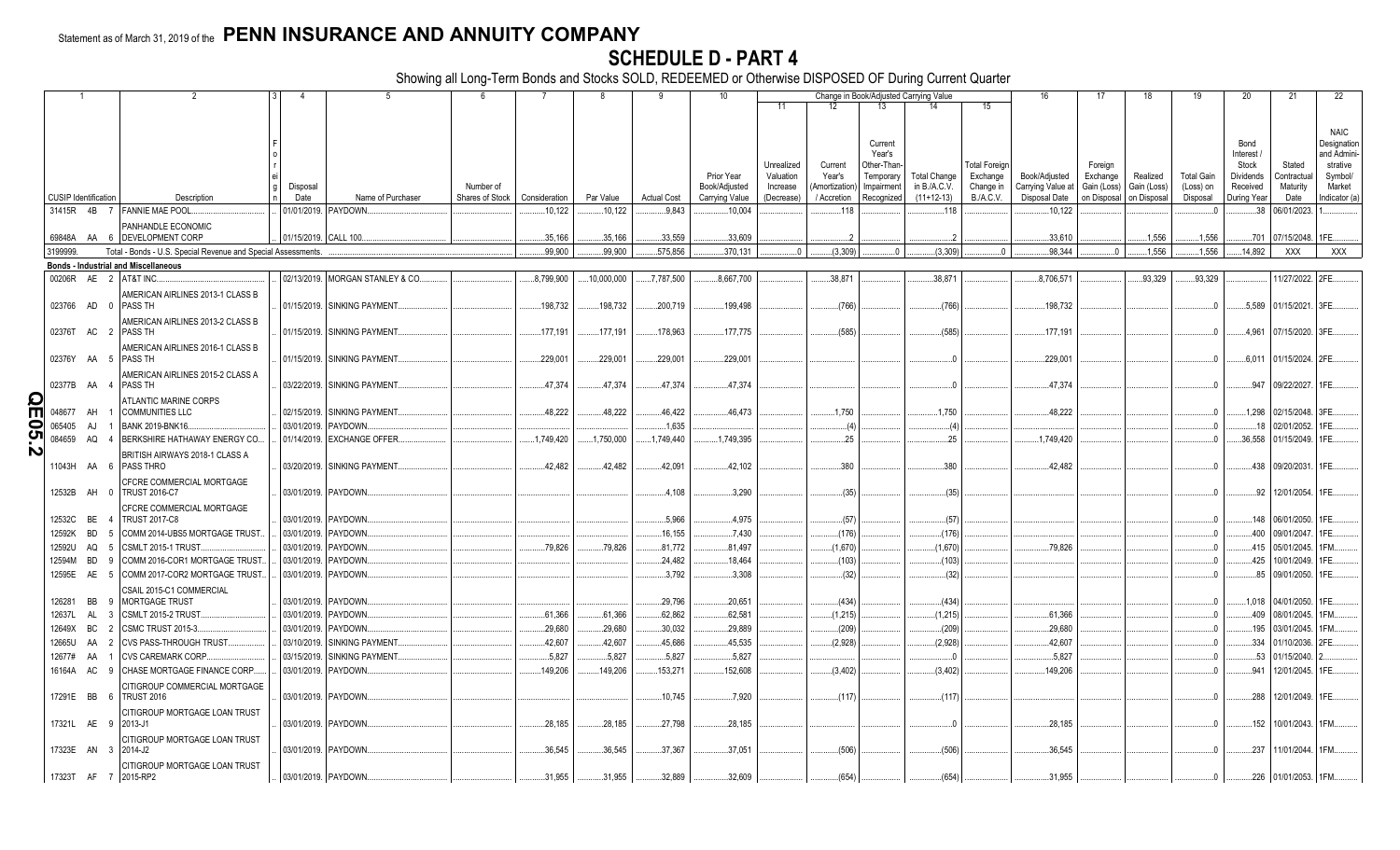## **SCHEDULE D - PART 4**

|                  |                             |                  |                                                           |                      | 5                           |           |                                 | 8          |                    | 10                |                         |                   |                                 | Change in Book/Adjusted Carrying Value |                       | 16                | 17                      | 18          | 19                | 20                        | 21                        | 22                                                               |
|------------------|-----------------------------|------------------|-----------------------------------------------------------|----------------------|-----------------------------|-----------|---------------------------------|------------|--------------------|-------------------|-------------------------|-------------------|---------------------------------|----------------------------------------|-----------------------|-------------------|-------------------------|-------------|-------------------|---------------------------|---------------------------|------------------------------------------------------------------|
|                  |                             |                  |                                                           |                      |                             |           |                                 |            |                    |                   | 11                      | 12                | 13                              | 14                                     | 15                    |                   |                         |             |                   |                           |                           |                                                                  |
|                  |                             |                  |                                                           |                      |                             |           |                                 |            |                    | <b>Prior Year</b> | Unrealized<br>Valuation | Current<br>Year's | Current<br>Year's<br>Other-Than | <b>Total Change</b>                    | <b>Total Foreign</b>  | Book/Adjusted     | Foreign                 | Realized    | <b>Total Gain</b> | Bond<br>Interest<br>Stock | Stated<br>Contractua      | <b>NAIC</b><br>Designation<br>and Admini-<br>strative<br>Symbol/ |
|                  |                             |                  |                                                           | Disposal             |                             | Number of |                                 |            |                    | Book/Adjusted     | Increase                | Amortization)     | Temporary<br>Impairment         | in B./A.C.V.                           | Exchange<br>Change in | Carrying Value at | Exchange<br>Gain (Loss) | Gain (Loss) | (Loss) on         | Dividends<br>Received     | Maturity                  | Market                                                           |
|                  | <b>CUSIP</b> Identification |                  | Description                                               | Date                 | Name of Purchaser           |           | Shares of Stock   Consideration | Par Value  | <b>Actual Cost</b> | Carrving Value    | (Decrease)              | / Accretion       | Recognized                      | $(11+12-13)$                           | <b>B./A.C.V.</b>      | Disposal Date     | on Disposal on Disposal |             | Disposal          | During Year               | Date                      | Indicator (a)                                                    |
|                  |                             |                  | CITIGROUP COMMERCIAL MORTGAGE                             |                      |                             |           |                                 |            |                    |                   |                         |                   |                                 |                                        |                       |                   |                         |             |                   |                           |                           |                                                                  |
|                  | 17325D AJ 2                 |                  | <b>TRUST 2016</b>                                         | 03/01/2019. PAYDOWN. |                             |           |                                 |            | 15,046             | .12,452           |                         | (157)             |                                 | (157                                   |                       |                   |                         |             |                   |                           | .402   10/01/2049.   1FE  |                                                                  |
|                  | 17326D AJ                   |                  | CITIGROUP COMMERCIAL MORTGAGE<br><b>TRUST 2017</b>        | 03/01/2019. PAYDOWN. |                             |           |                                 |            | .4,556             | .3,962            |                         | (40)              |                                 | (40)                                   |                       |                   |                         |             |                   |                           | 104 09/01/2050. 1FE.      |                                                                  |
|                  | 19458L BD                   |                  | <b>COLLEGIATE FUNDING SERVICES</b><br><b>EDUCATION LO</b> | 03/28/2019. PAYDOWN. |                             |           | .66,125                         | .66,125    | .61,765            |                   |                         | .4,360            |                                 | .4,360                                 |                       | .66,125           |                         |             |                   |                           | .515   12/28/2037.   1FE. |                                                                  |
|                  | 22100*                      | AA               | CORVIAS CAMPUS LIVING - 5.3 01JUL50                       |                      | 01/01/2019. SINKING PAYMENT |           | .8,089                          | .8,089     | .8,089             | .8,089            |                         |                   |                                 | . 0                                    |                       | .8,089            |                         |             |                   | .271                      | 07/01/2050. 2PL           |                                                                  |
|                  | 233046                      | AD               | DB MASTER FINANCE LLC.                                    | 02/20/2019.          | PAYDOWN.                    |           | 12,500                          | 12,500     | 12,520             | .12,505           |                         | (5)               |                                 | (5)                                    |                       | .12,500           |                         |             |                   | .124                      | 02/20/2045. 2AM.          |                                                                  |
|                  | 233046                      | AF               | DB MASTER FINANCE LLC.                                    | 02/20/2019. PAYDOWN. |                             |           | .7,500                          | .7,500     | .7,500             | .7,500            |                         |                   |                                 | $\Omega$                               |                       | .7,500            |                         |             |                   |                           | 76 11/20/2047. 2AM.       |                                                                  |
|                  |                             |                  | DELTA AIR LINES 2007-1 CLASS B PASS                       |                      |                             |           |                                 |            |                    |                   |                         |                   |                                 |                                        |                       |                   |                         |             |                   |                           |                           |                                                                  |
|                  | 247367                      | <b>BJ</b><br>- 3 | <b>THRO</b>                                               |                      | 02/10/2019. SINKING PAYMENT |           | .52,395                         | .52,395    | .59,076            | .55,631           |                         | (3,236)           |                                 | (3,236)                                |                       | .52,395           |                         |             | $\ldots$ 0        | .2.101                    | 08/10/2022. 2FE.          |                                                                  |
|                  | 25755T                      | AK               | DOMINO'S PIZZA MASTER ISSUER LLC                          | 01/25/2019.          | PAYDOWN.                    |           | .7,500                          | .7,500     | .7,490             | .7,490            |                         | .10               |                                 | 10                                     |                       | .7,500            |                         |             |                   | $.8^{\circ}$              | 07/25/2048. 2AM.          |                                                                  |
|                  | 29250R AW                   | -6               | <b>ENBRIDGE ENERGY PARTNERS LP.</b>                       | 03/01/2019.          | <b>JPM SECURITIES-FIXED</b> |           | 3,341,160                       | .3,000,000 | .3,406,380         | 3,335,665         |                         | (7,984)           |                                 | (7,984)                                |                       | 3,327,681         |                         | .13.479     | 13,479            | .71,542                   | 10/15/2025. 2FE.          |                                                                  |
|                  | 29273V                      | AF               | ENERGY TRANSFER LP.                                       | 03/22/2019.          | <b>EXCHANGE OFFER.</b>      |           | .992,442                        | .1,000,000 | .990,000           | .992,319          |                         | 124               |                                 | .124                                   |                       | .992,442          |                         |             |                   | .16,958                   | 06/01/2027. 3FE.          |                                                                  |
| Q                |                             |                  | CITIGROUP COMMERCIAL MORTGAGE                             |                      |                             |           |                                 |            |                    |                   |                         |                   |                                 |                                        |                       |                   |                         |             |                   |                           |                           |                                                                  |
| <b>TT</b> 29429C |                             | AJ               | <b>TRUST 2016</b>                                         | 03/01/2019. PAYDOWN. |                             |           |                                 |            | .6,314             | .4,604            |                         | (61)              |                                 | (61)                                   |                       |                   |                         |             |                   |                           | .158 04/01/2049. 1FE.     |                                                                  |
| 05.3             | 30290H                      | AG               | FREMF 2012-K708 MORTGAGE TRUST                            | 01/01/2019. PAYDOWN. |                             |           | .4,000,000                      | .4,000,000 | .3,369,284         | .3,999,961        |                         | 39                |                                 | .39                                    |                       | 4,000,000         |                         |             |                   | .12,236                   | 02/01/2045.               | 1FM.                                                             |
|                  | 30290K                      | AQ               | FREMF 2012-K709 MORTGAGE TRUST                            | 03/01/2019. PAYDOWN. |                             |           | .3,000,000                      | .3,000,000 | .2,519,184         | .2,984,345        |                         | 15,655            |                                 | .15,655                                |                       | .3,000,000        |                         |             |                   |                           | .29,629 04/01/2045. 1FM.  |                                                                  |
|                  | 36186X AD                   | - 9              | GMAC COMMERCIAL MORTGAGE<br>ASSET CORP                    | 03/10/2019. PAYDOWN. |                             |           | 21,863                          | .21.863    | .22,446            | .22,448           |                         | (585)             |                                 | (585)                                  |                       | .21,863           |                         |             |                   |                           | 189 07/10/2050. 1FE.      |                                                                  |
|                  | 36249K AL                   |                  | <b>GS MORTGAGE SECURITIES TRUST</b><br>2010-C1            |                      | 01/31/2019. BMOCM/BONDS     |           | .5.329.662                      | .5,282,000 | .5,484,626         | 5,372,686         |                         | (5, 166)          |                                 | (5, 166)                               |                       | 5,367,520         |                         | (37,858)    | (37, 858)         | .55.934                   | 08/01/2043. 4FM.          |                                                                  |
|                  |                             |                  | <b>GS MORTGAGE SECURITIES TRUST</b>                       |                      |                             |           |                                 |            |                    |                   |                         |                   |                                 |                                        |                       |                   |                         |             |                   |                           |                           |                                                                  |
|                  | 36251F AY                   | $\overline{2}$   | 2015-GC28                                                 | 03/01/2019. PAYDOWN. |                             |           |                                 |            | .8,779             | .4,817            |                         | (87)              |                                 | (87)                                   |                       |                   |                         |             |                   |                           | .214 02/01/2048. 1FE.     |                                                                  |
|                  |                             |                  | <b>GS MORTGAGE SECURITIES TRUST</b>                       |                      |                             |           |                                 |            |                    |                   |                         |                   |                                 |                                        |                       |                   |                         |             |                   |                           |                           |                                                                  |
|                  | 36254K AP                   |                  | 2017-GS8                                                  | 03/01/2019. PAYDOWN. |                             |           |                                 |            | .3,313             | .2,914            |                         | (29)              |                                 | (29)                                   |                       |                   |                         |             |                   |                           | 75 11/01/2050. 1FE.       |                                                                  |
|                  | 36298G AA 7                 |                  | <b>GSPA MONETIZATION TRUST.</b>                           |                      | 03/09/2019. SINKING PAYMENT |           | .29.443                         | .29.443    | .30,032            | .29,800           |                         | (357)             |                                 | (357)                                  |                       | .29.443           |                         |             |                   |                           | .316   10/09/2029.   2FE. |                                                                  |
|                  | 465968 AG 0                 |                  | JPMCC COMMERCIAL MORTGAGE<br><b>SECURITIES TRU</b>        | 03/01/2019. PAYDOWN. |                             |           |                                 |            | .9,669             | .8,139            |                         | (90)              |                                 | (90)                                   |                       |                   |                         |             |                   | .234                      | 09/01/2050. 1FE.          |                                                                  |
|                  | 46625Y DG 5                 |                  | JP MORGAN CHASE COMMERCIAL<br>MORTGAGE SECU               | 02/01/2019. PAYDOWN. |                             |           | 1,002,886                       | .1,002,886 | 895,076            | 1,002,886         |                         |                   |                                 |                                        |                       | 1,002,886         |                         |             |                   |                           | .5,602 01/01/2037. 1FM.   |                                                                  |
|                  | 46630J AE                   | - 9              | JP MORGAN CHASE COMMERCIAL<br>MORTGAGE SECU               | 03/01/2019. PAYDOWN. |                             |           | .126.53'                        | 126,531    | 102,194            | 126,531           |                         |                   |                                 | - 0                                    |                       | .126,531          |                         |             |                   |                           | .1,183 01/01/2049. 1FM.   |                                                                  |
|                  |                             |                  |                                                           |                      |                             |           |                                 |            |                    |                   |                         |                   |                                 |                                        |                       |                   |                         |             |                   |                           |                           |                                                                  |
|                  | 46639G AG                   |                  | JP MORGAN MORTGAGE TRUST 2013-1                           | 03/01/2019. PAYDOWN. |                             |           | .70,017                         | 70,017     | 70,019             | .70,047           |                         | (30)              |                                 | (30)                                   |                       | .70,017           |                         |             |                   |                           | .389 03/01/2043. 1FM.     |                                                                  |
|                  | 46644F AF                   |                  | JPMBB COMMERCIAL MORTGAGE<br>SECURITIES TRU               | 03/01/2019.          | PAYDOWN.                    |           |                                 |            | .13,054            | .10,644           |                         | (227)             |                                 | (227)                                  |                       |                   |                         |             |                   | .436                      | 10/01/2048. 1FE.          |                                                                  |
|                  | 46644V BS                   |                  | JP MORGAN MORTGAGE TRUST 2015-4                           | 03/01/2019.          | PAYDOWN.                    |           | .20,007                         | .20,007    | .20,007            | .20,007           |                         |                   |                                 |                                        |                       | .20,007           |                         |             |                   | .121                      | 06/01/2045. 1FM.          |                                                                  |
|                  | 46645L BA                   |                  | JPMBB COMMERCIAL MORTGAGE<br>SECURITIES TRU               | 03/01/2019. PAYDOWN. |                             |           |                                 |            | .7,613             | .5,309            |                         | (77)              |                                 | (77)                                   |                       |                   |                         |             |                   |                           | .197 03/01/2049. 1FE.     |                                                                  |
|                  |                             |                  | JP MORGAN CHASE COMMERCIAL                                |                      |                             |           |                                 |            |                    |                   |                         |                   |                                 |                                        |                       |                   |                         |             |                   |                           |                           |                                                                  |
|                  | 46645U AV 9                 |                  | <b>MORTGAGE SECU</b>                                      | 03/01/2019. PAYDOWN. |                             |           |                                 |            | .21.671            | .17.184           |                         | (218)             |                                 | (218)                                  |                       |                   |                         |             | $\Omega$          |                           | .572 12/01/2049. 1FE.     |                                                                  |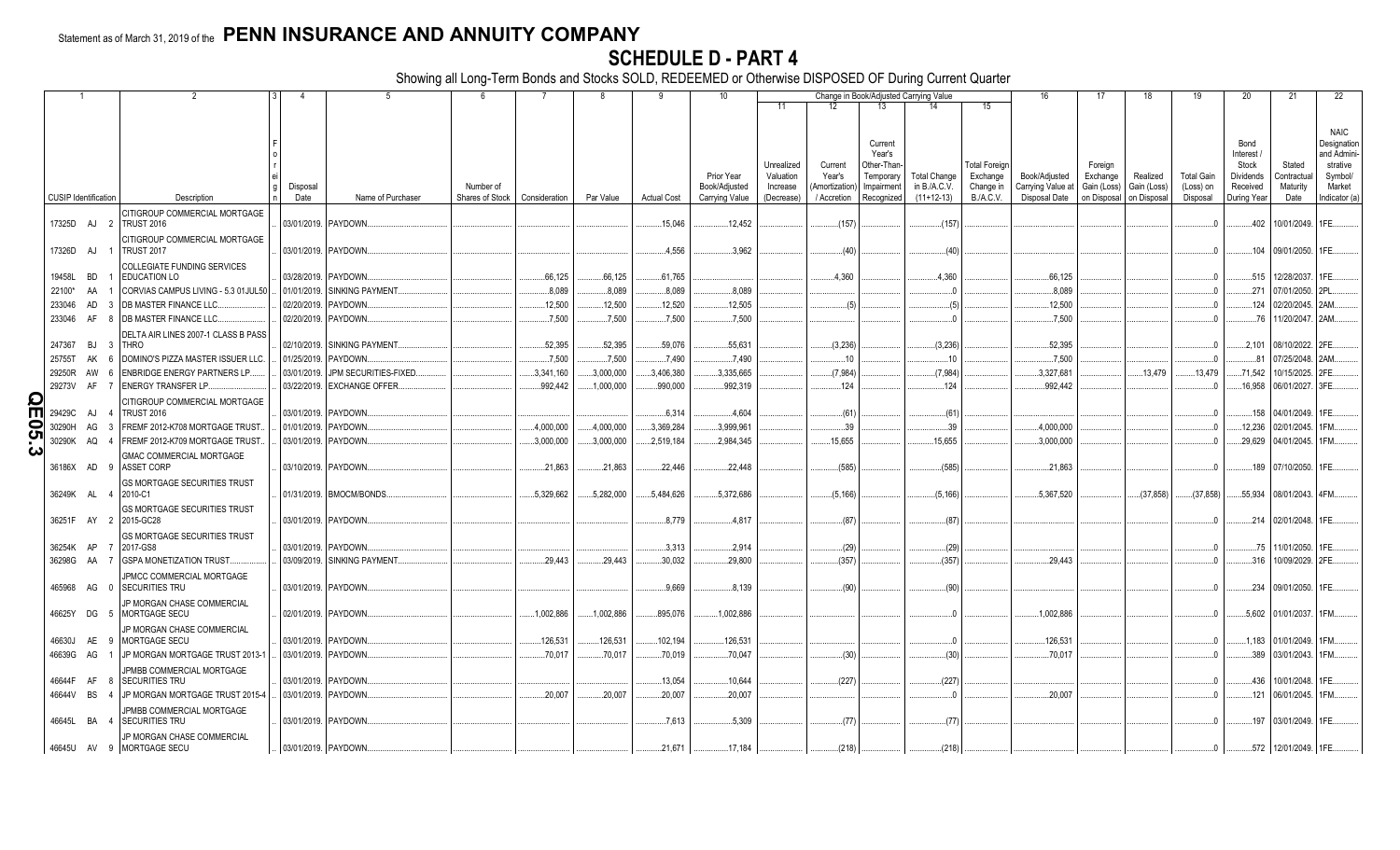## **SCHEDULE D - PART 4**

|        |                             |    |                | 2                                                         | $\overline{4}$ | -5                                                 | 6               | $\overline{7}$ | 8          | -9                 | 10                |            |              |                       | Change in Book/Adjusted Carrying Value |                      | 16                | 17          | 18          | 19                | 20                | 21                           | 22                                 |
|--------|-----------------------------|----|----------------|-----------------------------------------------------------|----------------|----------------------------------------------------|-----------------|----------------|------------|--------------------|-------------------|------------|--------------|-----------------------|----------------------------------------|----------------------|-------------------|-------------|-------------|-------------------|-------------------|------------------------------|------------------------------------|
|        |                             |    |                |                                                           |                |                                                    |                 |                |            |                    |                   | 11         | 12           | 13                    | 14                                     | 15                   |                   |             |             |                   |                   |                              |                                    |
|        |                             |    |                |                                                           |                |                                                    |                 |                |            |                    |                   |            |              | Current               |                                        |                      |                   |             |             |                   | Bond              |                              | <b>NAIC</b><br>Designation         |
|        |                             |    |                |                                                           |                |                                                    |                 |                |            |                    |                   | Unrealized | Current      | Year's<br>Other-Than- |                                        | <b>Total Foreign</b> |                   | Foreign     |             |                   | Interest<br>Stock | Stated                       | and Admini <sub></sub><br>strative |
|        |                             |    |                |                                                           |                |                                                    |                 |                |            |                    | <b>Prior Year</b> | Valuation  | Year's       | Temporary             | <b>Total Change</b>                    | Exchange             | Book/Adjusted     | Exchange    | Realized    | <b>Total Gain</b> | Dividends         | Contractua                   | Symbol/                            |
|        |                             |    |                |                                                           | Disposal       |                                                    | Number of       |                |            |                    | Book/Adjusted     | Increase   | Amortization | Impairment            | in B./A.C.V.                           | Change in            | Carrying Value at | Gain (Loss) | Gain (Loss) | (Loss) on         | Received          | Maturity                     | Market                             |
|        | <b>CUSIP</b> Identification |    |                | Description                                               | Date           | Name of Purchaser                                  | Shares of Stock | Consideration  | Par Value  | <b>Actual Cost</b> | Carrying Value    | (Decrease) | / Accretion  | Recognized            | $(11+12-13)$                           | B./A.C.V.            | Disposal Date     | on Disposal | on Disposa  | Disposal          | During Year       | Date                         | Indicator (a)                      |
|        | 46647P AR 7                 |    |                | JPMORGAN CHASE & CO.                                      |                | 02/28/2019. DEUTSCHE BANC/ALEX B                   |                 | .2,020,080     | .2,000,000 | .2,000,000         | .2,000,000        |            |              |                       |                                        |                      | .2,000,000        |             | .20,080     | 20,080            |                   | 29,148 04/23/2029.           | 1FE.                               |
|        |                             |    |                | JPMCC COMMERCIAL MORTGAGE                                 |                |                                                    |                 |                |            |                    |                   |            |              |                       |                                        |                      |                   |             |             |                   |                   |                              |                                    |
|        | 48128Y AY                   |    |                | <b>SECURITIES TRU</b>                                     |                | 03/01/2019. PAYDOWN.                               |                 |                |            | 859                |                   |            |              |                       |                                        |                      |                   |             |             |                   |                   | 03/01/2052. 1FE.             |                                    |
|        | 50190D AL                   |    | $\cap$         | LCCM 2017-LC26.                                           |                | 03/01/2019. PAYDOWN.                               |                 |                |            | .11,816            | .9,801            |            | (62)         |                       | (62)                                   |                      |                   |             |             |                   |                   | .218 07/03/2050. 1FE.        |                                    |
|        | 50543L AA                   |    | $\overline{0}$ | ABRADOR AVIATION FINANCE LTD<br>2016-1A                   |                | 03/15/2019. PAYDOWN.                               |                 | .156,250       | 156,250    | 158,472            | 158,285           |            | (2,035)      |                       | (2,035)                                |                      | .156,250          |             |             |                   |                   | .1,120 01/15/2042. 1FE.      |                                    |
|        |                             |    |                | LABRADOR AVIATION FINANCE LTD                             |                |                                                    |                 |                |            |                    |                   |            |              |                       |                                        |                      |                   |             |             |                   |                   |                              |                                    |
|        | 50543L AB                   |    | - 8            | 2016-1A                                                   |                | 03/15/2019. PAYDOWN.                               |                 | .70,313        | 70,313     | 70,310             | 70,310            |            |              |                       |                                        |                      | 70,313            |             |             |                   | 666               | 01/15/2042. 2FE.             |                                    |
|        | 512807                      | AN | - 8            | LAM RESEARCH CORP                                         |                | 02/26/2019. BANC/AMERICA SECUR.                    |                 | .5,053,850     | .5,000,000 | 4,997,900          | 4,998,570         |            | .168         |                       | .168                                   |                      | 4,998,738         |             | .55,112     | .55,112           | .86,028           | 03/15/2025. 2FE.             |                                    |
|        | 52108H 7E                   |    | - 8            | <b>B-UBS COMMERCIAL MORTGAGE</b><br><b>TRUST 2005-C5</b>  |                | 02/11/2019. PAYDOWN.                               |                 | 311,274        | .311,274   | .312,247           | 311,274           |            |              |                       |                                        |                      | .311,274          |             |             |                   |                   | .11,759   09/11/2040.   1FM. |                                    |
|        | 52465# AZ                   |    |                | LEGG MASON MTG CAP CORP                                   | 03/08/2019.    | <b>SINKING PAYMENT</b>                             |                 | .47,170        | .47,170    | .47,171            | .47,171           |            |              |                       |                                        |                      | .47,170           |             |             |                   | .2,804            | 06/10/2021                   |                                    |
|        | 585055                      | AW | - 6            | MEDTRONIC INC                                             | 03/05/2019.    | NON-BROKER TRADE, BO.                              |                 | 2,173,040      | .2,000,000 | .2,253,940         | 2,221,840         |            | (1, 119)     |                       | (1, 119)                               |                      | .2,220,721        |             | (47,681)    | (47,681)          | .44,000           | 03/15/2042.                  | 1FF                                |
|        | 59010R AA                   |    |                | MERLIN AVIATION HOLDINGS DAC.                             |                | 03/15/2019. PAYDOWN.                               |                 | .363,324       | .363,324   | .349,354           | .353,800          |            | .9,524       |                       | .9,524                                 |                      | .363,324          |             |             |                   | .2,027            | 12/15/2032. 1FE.             |                                    |
| QE05.4 | 59524E AB                   |    | - 8            | <b>MID-ATLANTIC MILITARY FAMILY</b><br><b>COMMUNITIES</b> |                | 02/01/2019. SINKING PAYMENT                        |                 | .31,513        | .31,513    | .28,026            | 28,357            |            | .3,156       |                       | .3,156                                 |                      | .31,513           |             |             |                   |                   | .826   08/01/2050. 1FE.      |                                    |
|        | 61691A BM                   |    |                | <b>MORGAN STANLEY CAPITAL I TRUST</b><br>2015-UBS8        |                | 03/01/2019. PAYDOWN.                               |                 |                |            | .23,759            | .20,571           |            | (268)        |                       | (268)                                  |                      |                   |             |             |                   |                   | .637   12/01/2048.   1FE.    |                                    |
|        | 61691E BB                   |    |                | MORGAN STANLEY CAPITAL I TRUST<br>2016-UBS1               |                | 03/01/2019. PAYDOWN.                               |                 |                |            | .11,155            | .8,502            |            | (111)        |                       | .(111                                  |                      |                   |             |             |                   |                   | .284   12/01/2049.   1FE.    |                                    |
|        | 61691G AT                   |    |                | MORGAN STANLEY BANK OF AMERICA<br><b>MERRILL L</b>        |                | 03/01/2019. PAYDOWN.                               |                 |                |            | 12,321             | .9,651            |            | (107)        |                       | (107)                                  |                      |                   |             |             |                   | .291              | 12/01/2049. 1FE.             |                                    |
|        | 61761A AA 6                 |    |                | MORGAN STANLEY BANK OF AMERICA<br><b>MERRILL L</b>        |                | 03/01/2019. PAYDOWN.                               |                 |                |            | .31,383            | .15,701           |            | (382)        |                       | (382)                                  |                      |                   |             |             |                   |                   | .1,192   08/01/2045.   1FE.  |                                    |
|        | 61766R BA                   |    | - 3            | <b>MORGAN STANLEY BANK OF AMERICA</b><br><b>MERRILL L</b> |                | 03/01/2019. PAYDOWN.                               |                 |                |            | 16,024             | .12,415           |            | (148)        |                       | (148)                                  |                      |                   |             |             |                   |                   | .402 11/01/2049. 1FE.        |                                    |
|        | 61767E AF                   |    |                | <b>MORGAN STANLEY BANK OF AMERICA</b><br><b>MERRILL L</b> |                | 03/01/2019. PAYDOWN.                               |                 |                |            | .5,293             | .4,616            |            | (47)         |                       | (47)                                   |                      |                   |             |             |                   |                   | 120 11/01/2052. 1FE.         |                                    |
|        |                             |    |                | MORGAN STANLEY CAPITAL I TRUST                            |                |                                                    |                 |                |            |                    |                   |            |              |                       |                                        |                      |                   |             |             |                   |                   |                              |                                    |
|        | 61767F BB                   |    |                | 2016-UB11                                                 |                | 03/01/2019. PAYDOWN.                               |                 |                |            | 13,908             | .10,176           |            | (139)        |                       | (139)                                  |                      |                   |             |             |                   | 349               | 08/01/2049. 1FE.             |                                    |
|        | 65473Q BE                   |    | - 2            | NISOURCE INC.                                             |                | 03/05/2019. DEUTSCHE BANC/ALEX B.                  |                 | 2,901,690      | .3,000,000 | .2,999,520         | .2,999,564        |            | (14)         |                       | (14)                                   |                      | .2,999,550        |             | (97,860)    | (97,860)          |                   | .32,573 05/15/2027. 2FE.     |                                    |
|        | 65536H BE                   |    |                | <b>NOMURA HOME EQUITY LOAN INC</b><br><b>HOME EQUITY</b>  |                | 03/25/2019. PAYDOWN.                               |                 | 317,883        | .317,883   | .213,776           | .315,501          |            | .2,382       |                       | .2,382                                 |                      | .317,883          |             |             |                   |                   | .1,510 09/25/2035. 1FM.      |                                    |
|        | 67085K AA                   |    | - 0            | OFFUTT AFB AMERICA FIRST<br><b>COMMUNITY LLC</b>          |                | 03/01/2019. SINKING PAYMENT                        |                 | .30,689        | .30,689    | .29,308            | 29,340            |            | .1,348       |                       | .1,348                                 |                      | .30,689           |             |             |                   |                   | .838 09/01/2050. 2FE         |                                    |
|        | 67389M AV                   |    | $\mathbf{3}$   | <b>DAKS MORTGAGE TRUST SERIES 2015-</b>                   |                |                                                    |                 | .30,390        | .30,390    | .30,901            | .30,876           |            | (486)        |                       |                                        |                      | 30,390            |             |             |                   | 194               | 04/01/2046. 1FM.             |                                    |
|        | 68233J BF                   |    | $\overline{0}$ | ONCOR ELECTRIC DELIVERY CO LLC.                           |                | 03/01/2019. PAYDOWN.<br>01/24/2019. EXCHANGE OFFER |                 | 1,498,391      | 1,500,000  | 1,498,530          | 1,498,404         |            | (13)         |                       | (486)                                  |                      | 1,498,391         |             |             |                   |                   | .11,788   11/15/2048.   1FE. |                                    |
|        |                             |    |                |                                                           |                |                                                    |                 |                |            |                    |                   |            |              |                       | (13)                                   |                      |                   |             |             |                   |                   |                              |                                    |
|        | 68268G AA                   |    | - 6            | ONEMAIN FINANCIAL ISSUANCE TRUST<br>2016-1                |                | 03/18/2019. PAYDOWN.                               |                 | .392,685       | .392,685   | 392,584            | .392,685          |            |              |                       |                                        |                      | .392,685          |             |             |                   | .2,655            | 02/20/2029.                  |                                    |
|        | 75086# AA                   |    |                | RAINIER GSA PORTFOLIO 4.82 15JUN36                        | 03/15/2019.    | <b>SINKING PAYMENT</b>                             |                 | .44,173        | .44,173    | .44,174            | .44,174           |            |              |                       |                                        |                      | 44,173            |             |             |                   |                   | .710 06/15/2036.             |                                    |
|        |                             |    |                | READYCAP COMMERCIAL MORTGAGE                              |                |                                                    |                 |                |            |                    |                   |            |              |                       |                                        |                      |                   |             |             |                   |                   |                              |                                    |
|        | 75574Q AA 8                 |    |                | <b>TRUST 2015-</b>                                        |                | 03/01/2019. PAYDOWN.                               |                 | .610,166       | .610,166   | .609.424           | .609.607          |            | .559         |                       | .559                                   |                      | .610.166          |             |             | $\Omega$          |                   | .5,634   06/01/2055.   1FM.  |                                    |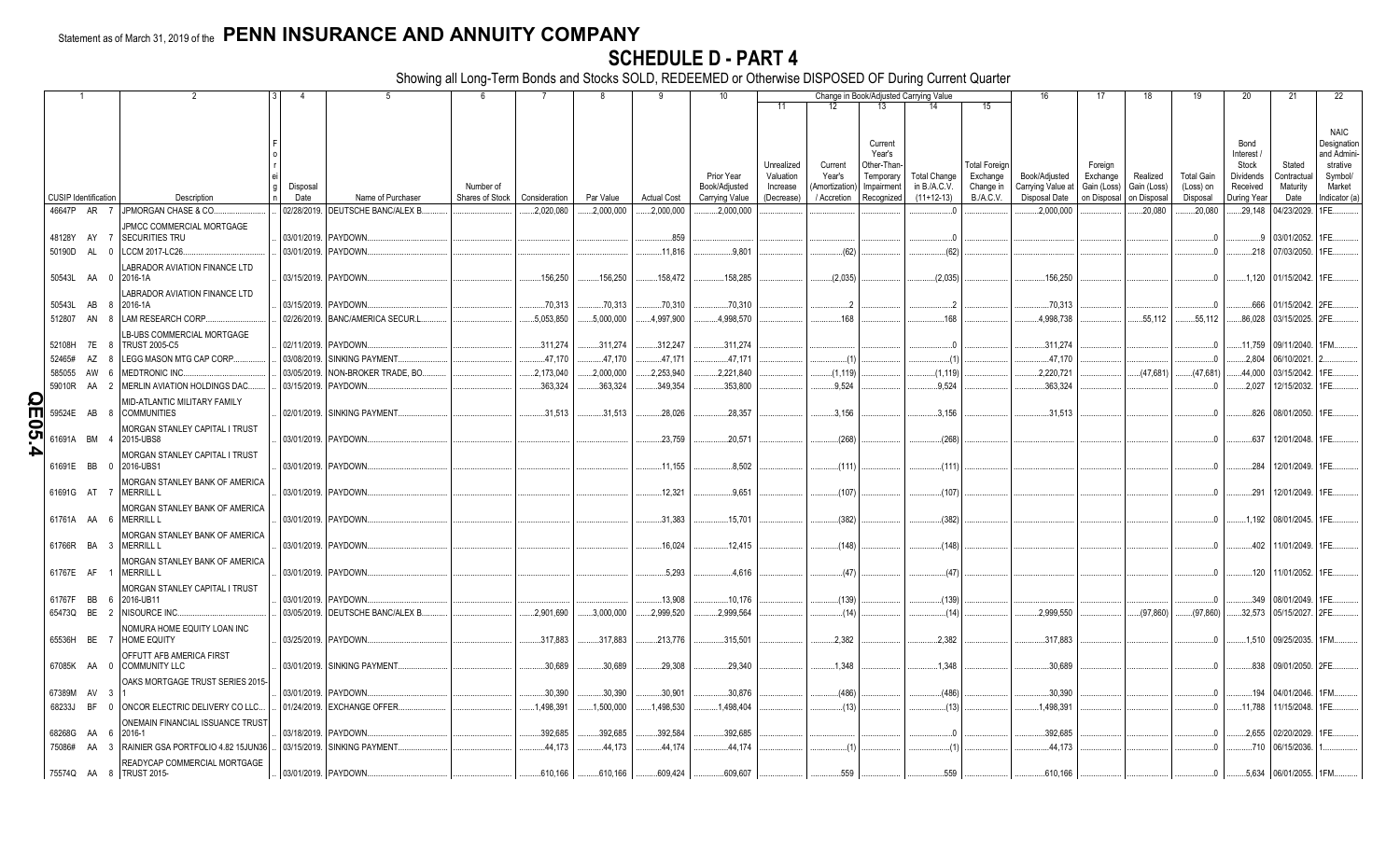## **SCHEDULE D - PART 4**

|          |                             |           |                | 2                                    | $\overline{4}$ | -5                          | 6               | 7             | 8          | -9                 | 10             |            |              |                                  | Change in Book/Adjusted Carrying Value |                      | 16                | 17                      | 18          | 19                | 20                        | 21                        | 22                                                               |
|----------|-----------------------------|-----------|----------------|--------------------------------------|----------------|-----------------------------|-----------------|---------------|------------|--------------------|----------------|------------|--------------|----------------------------------|----------------------------------------|----------------------|-------------------|-------------------------|-------------|-------------------|---------------------------|---------------------------|------------------------------------------------------------------|
|          |                             |           |                |                                      |                |                             |                 |               |            |                    |                | 11         | 12           | 13                               | 14                                     | 15                   |                   |                         |             |                   |                           |                           |                                                                  |
|          |                             |           |                |                                      |                |                             |                 |               |            |                    |                | Unrealized | Current      | Current<br>Year's<br>Other-Than- |                                        | <b>Total Foreign</b> |                   | Foreign                 |             |                   | Bond<br>Interest<br>Stock | Stated                    | <b>NAIC</b><br>Designation<br>and Admini <sub></sub><br>strative |
|          |                             |           |                |                                      |                |                             |                 |               |            |                    | Prior Year     | Valuation  | Year's       | Temporary                        | <b>Total Change</b>                    | Exchange             | Book/Adjusted     | Exchange                | Realized    | <b>Total Gain</b> | <b>Dividends</b>          | Contractua                | Symbol/                                                          |
|          |                             |           |                |                                      | Disposal       |                             | Number of       |               |            |                    | Book/Adjusted  | Increase   | Amortization | Impairment                       | in B./A.C.V.                           | Change in            | Carrying Value at | Gain (Loss)             | Gain (Loss) | (Loss) on         | Received                  | Maturity                  | Market                                                           |
|          | <b>CUSIP</b> Identification |           |                | Description                          | Date           | Name of Purchaser           | Shares of Stock | Consideration | Par Value  | <b>Actual Cost</b> | Carrying Value | (Decrease) | / Accretion  | Recognized                       | $(11+12-13)$                           | B./A.C.V.            | Disposal Date     | on Disposal on Disposal |             | Disposal          | During Year               | Date                      | Indicator (a)                                                    |
|          | 761118 AW                   |           | -8             | RALI SERIES 2005-QS9 TRUST           |                | 03/25/2019. PAYDOWN.        |                 | .19,776       | .22,421    | .14,576            | .16,015        |            | .6,406       |                                  | .6,406                                 |                      | .22,421           |                         | (2,645)     | (2,645)           | 93                        | 06/25/2035.               | 1FM.                                                             |
|          | 784012 AA                   |           |                | SCF EQUIPMENT LEASING 2017-2 LLC     |                | 03/20/2019. PAYDOWN.        |                 | .64,353       | .64,353    | .64,343            | .64,346        |            |              |                                  |                                        |                      | .64,353           |                         |             |                   | .365                      | 12/20/2023.               | 1FE.                                                             |
|          | 784037                      | AA        |                | SCF RC FUNDING II LLC.               |                | 03/25/2019. PAYDOWN.        |                 | .8,582        | .8,582     | .8,581             | .8,582         |            |              |                                  |                                        |                      | .8,582            |                         |             |                   | .59                       | 06/25/2047.               |                                                                  |
|          | 78410F AA                   |           |                | SCF EQUIPMENT TRUST 2016-1 LLC.      |                | 03/20/2019. PAYDOWN.        |                 | .585,504      | 585,504    | 589,804            | .586,590       |            | (1,086)      |                                  | (1,086)                                |                      | .585,504          |                         |             |                   | .3,324                    | 11/20/2021.               | 1FF                                                              |
|          |                             |           |                | <b>SG COMMERCIAL MORTGAGE</b>        |                |                             |                 |               |            |                    |                |            |              |                                  |                                        |                      |                   |                         |             |                   |                           |                           |                                                                  |
|          | 78419C AG                   |           |                | SECURITIES TRUST                     |                | 03/01/2019. PAYDOWN.        |                 |               |            | .14,916            | .10,868        |            | (145)        |                                  | (145)                                  |                      |                   |                         |             |                   |                           | .383   10/01/2048.   1FE. |                                                                  |
|          | 797426                      | AG        |                | SAN DIEGO FAMILY HOUSING LLC.        |                | 01/01/2019. CALL 100        |                 | .100,000      | 100,000    | .96,374            | .96,804        |            |              |                                  | 0                                      |                      | .96,804           |                         | .3,196      | .3,196            |                           | .2,970 07/01/2048. 1FE.   |                                                                  |
|          | 80306A AC                   |           |                | SAPPHIRE AVIATION FINANCE I LTD.     | 03/15/2019.    | PAYDOWN.                    |                 | .87,701       | .87,701    | .87,700            | .87,700        |            |              |                                  |                                        |                      | .87,701           |                         |             |                   | .864                      | 03/15/2040. 3FE           |                                                                  |
|          |                             |           |                | SAXON ASSET SECURITIES TR 2000-2     |                |                             |                 |               |            |                    |                |            |              |                                  |                                        |                      |                   |                         |             |                   |                           |                           |                                                                  |
|          | 805564                      | GA 3      |                | <b>MORT LN</b>                       |                | 02/01/2019. PAYDOWN.        |                 | .11,187       | .66,396    | .53,781            | .62,145        |            | .4,251       |                                  | .4,251                                 |                      | .66,396           |                         | (55,208)    | (55, 208)         |                           | .418 07/01/2030. 4FM.     |                                                                  |
|          | 81745D                      | AJ        |                | SEQUOIA MORTGAGE TRUST 2013-9.       | 03/01/2019.    | PAYDOWN.                    |                 | .65,726       | .65,726    | .63,570            | .64,218        |            | .1,508       |                                  | .1,508                                 |                      | .65,726           |                         |             |                   | .367                      | 07/01/2043. 1FM.          |                                                                  |
|          | 81746G AA                   |           |                | SEQUOIA MORTGAGE TRUST 2017-7        | 03/01/2019.    | PAYDOWN.                    |                 | 109,676       | 109,676    | .111,853           | .111,678       |            | (2,002)      |                                  | (2,002)                                |                      | .109,676          |                         |             |                   | .713                      | 10/01/2047.               | 1FM.                                                             |
|          | 81746L                      | <b>CC</b> |                | SEQUOIA MORTGAGE TRUST 2015-3.       | 03/01/2019.    | PAYDOWN.                    |                 | .25,639       | .25,639    | .25,991            | .25,933        |            | (294)        |                                  | (294)                                  |                      | .25,639           |                         |             |                   | 159                       | 07/01/2045.               | 1FM.                                                             |
|          | 81746P                      | CB        |                | SEQUOIA MORTGAGE TRUST 2016-1        |                | 03/01/2019. PAYDOWN.        |                 | .20,866       | .20,866    | .21,524            | .21,437        |            | (571)        |                                  | (571)                                  |                      | .20,866           |                         |             |                   |                           | .133 06/01/2046. 1FM.     |                                                                  |
| Q        |                             |           |                | SPIRIT AIRLINES PASS THROUGH         |                |                             |                 |               |            |                    |                |            |              |                                  |                                        |                      |                   |                         |             |                   |                           |                           |                                                                  |
| Ш        | 84859M                      | AA        |                | <b>TRUST 2017-</b>                   | 02/15/2019.    | <b>SINKING PAYMENT</b>      |                 | .180,552      | .180,552   | .180,552           | 180,552        |            |              |                                  |                                        |                      | .180,552          |                         |             |                   | 3,430                     | 02/15/2026. 2FE.          |                                                                  |
| OS.      | 855244                      | AS        |                | STARBUCKS CORP.                      | 03/28/2019.    | <b>U.S. BANCORP INVESTM</b> |                 | 4,596,390     | 4,500,000  | 4,440,150          | 4,440,067      |            | .242         |                                  | .242                                   |                      | 4,440,310         |                         | .156,080    | 156,080           | .76,500                   | 11/15/2048. 2FE.          |                                                                  |
|          | 85917D                      | AA        |                | SOTERA HEALTH HOLDINGS LLC           | 03/22/2019     | JEFFERIES & COMPANY         |                 | 1,002,500     | 1,000,000  | 1,005,625          | 1,002,940      |            | (280)        |                                  | (280)                                  |                      | .1,002,660        |                         | (160)       | (160)             | .23,653                   | 05/15/2023. 5FE.          |                                                                  |
| <u>ပ</u> | 86212U                      | AB        |                | STORE MASTER FUNDING LLC.            | 03/20/2019.    | PAYDOWN.                    |                 | 24,881        | .24,881    | .24,873            | .24,882        |            | (1           |                                  |                                        |                      | 24,881            |                         |             |                   | 193                       | 03/20/2043.               | 1FE.                                                             |
|          | 86213A                      | AB        |                | STORE MASTER FUNDING LLC.            | 03/20/2019.    | PAYDOWN.                    |                 | .4,665        | .4,665     | .4,834             | .4,765         |            | (101)        |                                  | (101)                                  |                      | .4,665            |                         |             |                   |                           | 11/20/2043.               |                                                                  |
|          | 86213B                      | AB        |                | STORE MASTER FUNDING LLC             |                | 03/20/2019. PAYDOWN.        |                 | .1,250        | .1,250     | .1,249             | .1,250         |            |              |                                  |                                        |                      | .1,250            |                         |             |                   |                           | .10 04/20/2044.           |                                                                  |
|          | 87342R                      | AE        |                | TACO BELL FUNDING LLC.               | 02/25/2019.    | PAYDOWN.                    |                 | .10,000       | .10,000    | .10,000            | .10,000        |            |              |                                  |                                        |                      | .10,000           |                         |             |                   | .119                      | 11/25/2048. 2AM.          |                                                                  |
|          | 886546                      | AB        |                | <b>IFFANY &amp; CO</b>               | 03/27/2019.    | PERSHING & COMPANY          |                 | .3,046,410    | 3,000,000  | .2,996,490         | 2,997,826      |            | 207          |                                  | .207                                   |                      | .2,998,033        |                         | .48,377     | 48,377            |                           | .56,367 10/01/2024. 2FE.  |                                                                  |
|          | 891098                      | AA        |                | TORO MTG FTG TR 2017-RE 4.0.         | 03/01/2019.    | PAYDOWN.                    |                 | .572,649      | .572,649   | .578,376           | .572,649       |            |              |                                  |                                        |                      | .572,649          |                         |             |                   | .3,769                    | 04/01/2074. 1FE.          |                                                                  |
|          | 90131H                      | AW        |                | 21ST CENTURY FOX AMERICA INC         | 03/20/2019     | NON-BROKER TRADE, BO.       |                 | 1,078,854     | .832,000   | .945,360           | .879,745       |            | (1,320)      |                                  | (1,320)                                |                      | .878,425          |                         | .200,430    | 200,430           | .40,664                   | 02/23/2025.               |                                                                  |
|          | 90131H                      | BQ        |                | 21ST CENTURY FOX AMERICA INC         | 03/20/2019.    | NON-BROKER TRADE, BO        |                 | .4,020,420    | .3,000,000 | .2,984,550         | 2,986,361      |            | .104         |                                  | 104                                    |                      | .2,986,465        |                         | 1,033,955   | .1,033,955        | .110,188                  | 02/15/2041. 2FE.          |                                                                  |
|          |                             |           |                | <b>JBS COMMERCIAL MORTGAGE TRUST</b> |                |                             |                 |               |            |                    |                |            |              |                                  |                                        |                      |                   |                         |             |                   |                           |                           |                                                                  |
|          | 90276G AU                   |           | - 6            | 2017-C3                              |                | 03/01/2019. PAYDOWN.        |                 |               |            | 10,987             | .9,689         |            | (112)        |                                  | (112)                                  |                      |                   |                         |             |                   |                           | .268 08/01/2050. 1FE.     |                                                                  |
|          |                             |           |                | UBS COMMERCIAL MORTGAGE TRUST        |                |                             |                 |               |            |                    |                |            |              |                                  |                                        |                      |                   |                         |             |                   |                           |                           |                                                                  |
|          | 90276R BF                   |           |                | 2017-C4                              |                | 03/01/2019. PAYDOWN.        |                 |               |            | .9,688             | .8,484         |            | (86)         |                                  | (86)                                   |                      |                   |                         |             |                   |                           | .226   10/01/2050.   1FE. |                                                                  |
|          |                             |           |                | <b>JBS COMMERCIAL MORTGAGE TRUST</b> |                |                             |                 |               |            |                    |                |            |              |                                  |                                        |                      |                   |                         |             |                   |                           |                           |                                                                  |
|          | 90276V AF                   |           | - 6            | 2018-C8                              |                | 03/01/2019. PAYDOWN.        |                 |               |            | .9,669             | .8,978         |            | (86)         |                                  | (86)                                   |                      |                   |                         |             |                   |                           | .221 02/01/2051.          | 1FF                                                              |
|          |                             |           |                | <b>JBS COMMERCIAL MORTGAGE TRUST</b> |                |                             |                 |               |            |                    |                |            |              |                                  |                                        |                      |                   |                         |             |                   |                           |                           |                                                                  |
|          | 90276W AT                   |           |                | 2017-C7                              |                | 03/01/2019. PAYDOWN.        |                 |               |            | .9,344             | .8,385         |            | (88)         |                                  | (88)                                   |                      |                   |                         |             |                   |                           | .225   12/01/2050.   1FE. |                                                                  |
|          |                             |           |                | <b>JBS COMMERCIAL MORTGAGE TRUST</b> |                |                             |                 |               |            |                    |                |            |              |                                  |                                        |                      |                   |                         |             |                   |                           |                           |                                                                  |
|          | 90353D BA                   |           | $\overline{2}$ | 2018-C12                             |                | 03/01/2019. PAYDOWN.        |                 |               |            | .7,969             | .7,726         |            | (66)         |                                  | (66)                                   |                      |                   |                         |             |                   |                           | 184 08/01/2051. 1FE.      |                                                                  |
|          |                             |           |                | <b>JBS COMMERCIAL MORTGAGE TRUST</b> |                |                             |                 |               |            |                    |                |            |              |                                  |                                        |                      |                   |                         |             |                   |                           |                           |                                                                  |
|          | 90353K AZ                   |           | - 2            | 2018-C13                             |                | 03/01/2019. PAYDOWN.        |                 |               |            | .5,839             | .5,749         |            | (50)         |                                  | (. (50)                                |                      |                   |                         |             |                   |                           | 137 10/01/2051.           |                                                                  |
|          | 909287                      | AA        | - 2            | JAL 2007-1 PASS THROUGH TRUST        | 01/02/2019.    | SINKING PAYMENT             |                 | .89,970       | .89,970    | .97,488            | .93,450        |            | (3,479)      |                                  | (3,479)                                |                      | .89,970           |                         |             |                   | .2,985                    | 07/02/2022.               |                                                                  |
|          | 91474@                      | AA        | $\overline{2}$ | UNIVERSITY OF MICHIGAN.              | 03/15/2019.    | <b>SINKING PAYMENT</b>      |                 | 16,754        | 16,754     | 16,754             | 16,754         |            |              |                                  |                                        |                      | .16,754           |                         |             |                   | .99                       | 06/15/2039.               |                                                                  |
|          | 92211M AC                   |           |                | VANTAGE DATA CENTERS ISSUER LLC      |                | 03/15/2019. PAYDOWN.        |                 | .8,750        | .8,750     | .8,789             | .8,785         |            | (35)         |                                  | (35)                                   |                      | .8,750            |                         |             |                   | .59                       | 02/16/2043.               |                                                                  |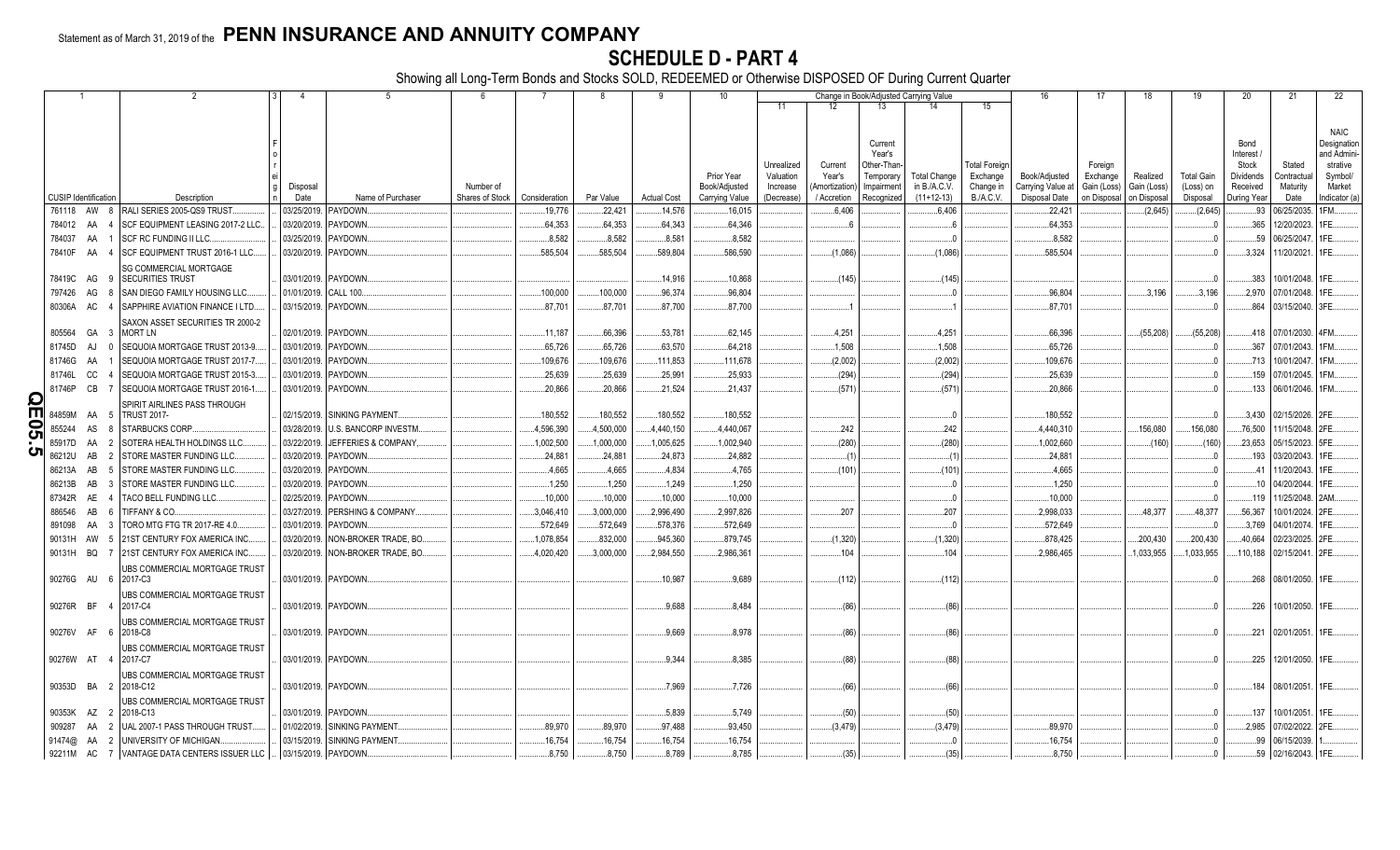## **SCHEDULE D - PART 4**

|              |                             |    |                |                                                                  |             | -5                               |                 |               |            |                    | 10                          |                       |                        | Change in Book/Adjusted Carrying Value                         |                       | 16                                 | 17                      | 18                      | 19                             | 20                          | 21                          | 22                                                    |
|--------------|-----------------------------|----|----------------|------------------------------------------------------------------|-------------|----------------------------------|-----------------|---------------|------------|--------------------|-----------------------------|-----------------------|------------------------|----------------------------------------------------------------|-----------------------|------------------------------------|-------------------------|-------------------------|--------------------------------|-----------------------------|-----------------------------|-------------------------------------------------------|
|              |                             |    |                |                                                                  |             |                                  |                 |               |            |                    |                             | 11                    | 12                     | 13<br>14                                                       | 15                    |                                    |                         |                         |                                |                             |                             |                                                       |
|              |                             |    |                |                                                                  |             |                                  |                 |               |            |                    |                             | Unrealized            | Current                | Current<br>Year's<br>Other-Than-                               | <b>Total Foreigr</b>  |                                    | Foreign                 |                         |                                | Bond<br>Interest /<br>Stock | Stated                      | <b>NAIC</b><br>Designation<br>and Admini-<br>strative |
|              |                             |    |                |                                                                  | Disposal    |                                  | Number of       |               |            |                    | Prior Year<br>Book/Adjusted | Valuation<br>Increase | Year's<br>Amortization | Temporary<br><b>Total Change</b><br>in B./A.C.V.<br>Impairment | Exchange<br>Change in | Book/Adjusted<br>Carrying Value at | Exchange<br>Gain (Loss) | Realized<br>Gain (Loss) | <b>Total Gain</b><br>(Loss) on | Dividends<br>Received       | Contractua<br>Maturity      | Symbol/<br>Market                                     |
|              | <b>CUSIP</b> Identification |    |                | Description                                                      | Date        | Name of Purchaser                | Shares of Stock | Consideration | Par Value  | <b>Actual Cost</b> | Carrying Value              | (Decrease)            | / Accretion            | $(11+12-13)$<br>Recognized                                     | <b>B./A.C.V.</b>      | Disposal Date                      | on Disposal             | on Disposa              | Disposal                       | During Year                 | Date                        | Indicator (a)                                         |
|              | 92277G AE 7                 |    |                | VENTAS REALTY LP                                                 |             | 02/20/2019. BANC/AMERICA SECUR.L |                 | 1,971,660     | .2,000,000 | .1,993,261         | 1,995,617                   |                       | 102                    |                                                                | .102                  | .1,995,720                         |                         | (24,060)                | (24,060)                       | .39,083                     | 02/01/2025.                 | 2FE.                                                  |
|              |                             |    |                |                                                                  |             |                                  |                 |               |            |                    |                             |                       |                        |                                                                |                       |                                    |                         |                         |                                |                             |                             |                                                       |
|              | 92930R AF                   |    | - q            | <b><i>NFRBS COMMERCIAL MORTGAGE</i></b><br>TRUST 2012-C9         |             | 03/01/2019. PAYDOWN.             |                 |               |            | .14,225            | .8,060                      |                       | (165)                  |                                                                | (165)                 |                                    |                         |                         |                                | .497                        | 11/01/2045. 1FE.            |                                                       |
|              | 92936T AF                   |    | - 9            | <b><i>NFRBS COMMERCIAL MORTGAGE</i></b><br><b>TRUST 2012-C7</b>  |             | 03/01/2019. PAYDOWN.             |                 |               |            | 124,823            | .61,691                     |                       | (1,528)                |                                                                | (1,528)               |                                    |                         |                         | - 0                            |                             | .3,939   06/01/2045.   1FE. |                                                       |
|              | 929766 7N                   |    |                | <b>NACHOVIA BANK COMMERCIAL</b><br><b>MORTGAGE TRUST</b>         |             | 03/01/2019. PAYDOWN              |                 | .134,469      | 134.469    | 127,409            | .134,469                    |                       |                        |                                                                |                       | .134.469                           |                         |                         |                                | .1,198                      | 10/01/2044. 1FM.            |                                                       |
|              | 949834 AA 3                 |    |                | <b><i>NELLS FARGO MORTGAGE BACKED</i></b><br><b>SECURITIES 2</b> |             | 03/01/2019. PAYDOWN.             |                 | .27,960       | .32,623    | .29,975            | .26,763                     |                       | .5,860                 |                                                                | .5,860                | .32,623                            |                         | (4,663)                 | (4,663)                        | .327                        | 10/01/2037.                 | 1FM.                                                  |
|              | 94988X AX                   |    |                | WELLS FARGO COMMERCIAL<br>MORTGAGE TRUST 20                      |             | 03/01/2019. PAYDOWN              |                 |               |            | .238,169           | .152,168                    |                       | (5,924)                |                                                                | (5,924)               |                                    |                         |                         | - 0                            | .12,531                     | 08/01/2050.                 |                                                       |
|              | 94989D AZ                   |    | $\overline{2}$ | <b><i>NELLS FARGO COMMERCIAL</i></b><br>MORTGAGE TRUST 20        |             | 03/01/2019. PAYDOWN              |                 |               |            | .42,396            | .26,851                     |                       | (625)                  |                                                                |                       |                                    |                         |                         |                                | 1,223                       | 02/01/2048. 1FE.            |                                                       |
|              |                             |    |                | <b><i>NELLS FARGO COMMERCIAL</i></b>                             |             |                                  |                 |               |            |                    |                             |                       |                        |                                                                | (625)                 |                                    |                         |                         |                                |                             |                             |                                                       |
| O            | 94989V                      | AG |                | MORTGAGE TRUST 20                                                |             | 03/01/2019. PAYDOWN              |                 |               |            | .16,157            | .9,609                      |                       | (172)                  |                                                                | (172)                 |                                    |                         |                         |                                | .435                        | 09/01/2057. 1FE.            |                                                       |
| <b>E05.6</b> | 94989Y                      | BC |                | <b><i>NELLS FARGO COMMERCIAL</i></b><br>MORTGAGE TRUST 20        |             | 03/01/2019. PAYDOWN.             |                 |               |            | .13,397            | .9,305                      |                       | (126)                  |                                                                | (126)                 |                                    |                         |                         |                                | .331                        | 01/01/2059. 1FE.            |                                                       |
|              | 95000J                      | AY |                | WELLS FARGO COMMERCIAL<br>MORTGAGE TRUST 20                      |             | 03/01/2019. PAYDOWN              |                 |               |            | .13,343            | .10,286                     |                       | (140)                  |                                                                | (140)                 |                                    |                         |                         |                                | .340                        | 12/01/2059. 1FE.            |                                                       |
|              | 95000M BS                   |    | - q            | <b>WELLS FARGO COMMERCIAL</b><br>MORTGAGE TRUST 20               |             | 03/01/2019. PAYDOWN.             |                 |               |            | 12,126             | .9,528                      |                       | (112)                  |                                                                | (112)                 |                                    |                         |                         |                                | .295                        | 11/01/2059.                 | 1FE.                                                  |
|              | 95000P AH                   |    |                | WELLS FARGO COMMERCIAL<br>MORTGAGE TRUST 20                      |             | 03/01/2019. PAYDOWN.             |                 |               |            | .13,924            | .10,346                     |                       | (146)                  |                                                                | (146)                 |                                    |                         |                         |                                | .386                        | 12/01/2049. 1FE.            |                                                       |
|              | 95001A BE                   |    | -5             | <b>WELLS FARGO COMMERCIAL</b><br>MORTGAGE TRUST 20               |             | 03/01/2019. PAYDOWN.             |                 |               |            | .13,688            | .12,266                     |                       | (125)                  |                                                                | (125)                 |                                    |                         |                         | - 0                            | .320                        | 11/01/2050. 1FE             |                                                       |
|              | 958254                      | AB |                | WESTERN MIDSTREAM OPERATING LP                                   | 03/18/2019. | JEFFERIES & COMPANY              |                 | .2,014,240    | .2,000,000 | 1,983,880          | 1,993,603                   |                       | .275                   |                                                                | .275                  | .1,993,878                         |                         | 20,362                  | 20,362                         | .57,556                     | 07/01/2022. 2FE             |                                                       |
|              | 97063Q AA                   |    | - 0            | WILLIS ENGINE STRUCTURED TRUST III                               |             | 03/15/2019. PAYDOWN.             |                 | .39,375       | .39,375    | .39,341            | .39,347                     |                       | .28                    |                                                                | .28                   | .39,375                            |                         |                         |                                | .308                        | 08/15/2042. 1FE             |                                                       |
|              | 97651L CD                   |    |                | WINWATER MORTGAGE LOAN TRUST<br>2015-4                           |             | 03/01/2019. PAYDOWN.             |                 | .29,949       | .29,949    | .30,885            | .30,753                     |                       | (804)                  |                                                                | (804)                 | .29,949                            |                         |                         |                                |                             | 188 06/01/2045. 1FM.        |                                                       |
|              |                             |    |                | WINWATER MORTGAGE LOAN TRUST                                     |             |                                  |                 |               |            |                    |                             |                       |                        |                                                                |                       |                                    |                         |                         |                                |                             |                             |                                                       |
|              | 97652R BB                   |    |                | 2014-3                                                           |             | 03/01/2019. PAYDOWN.             |                 | .21,059       | .21,059    | .21,856            | .21,743                     |                       | (684)                  |                                                                | (684)                 | .21,059                            |                         |                         |                                |                             | .140   11/01/2044. 1FM.     |                                                       |
|              | 97652R BC                   |    |                | WINWATER MORTGAGE LOAN TRUST<br>2014-3                           |             | 03/01/2019. PAYDOWN.             |                 | .24,912       | .24,912    | .25,555            | .25,442                     |                       | (530)                  |                                                                | (530)                 | .24,912                            |                         |                         |                                |                             | 165 11/01/2044. 1FM.        |                                                       |
|              | 97652U BG                   |    |                | WINWATER MORTGAGE LOAN TRUST<br>2015-2                           |             | 03/01/2019. PAYDOWN.             |                 | .31,259       | .31,259    | .31,220            | .31,220                     |                       | .39                    |                                                                | .39                   | .31,259                            |                         |                         |                                | .204                        | 02/01/2045. 1FM.            |                                                       |
|              | 97653B CB                   |    | -5             | WINWATER MORTGAGE LOAN TRUST<br>2015-A                           |             | 03/01/2019. PAYDOWN.             |                 | .25,944       | .25,944    | .26,646            | .26,530                     |                       | (585)                  |                                                                | (585)                 | .25,944                            |                         |                         |                                | 164                         | 06/01/2045. 1FM.            |                                                       |
|              | 97654D CA                   |    | 2              | WINWATER MORTGAGE LOAN TRUST<br>2015-5                           |             | 03/01/2019. PAYDOWN              |                 | .41,639       | .41,639    | .42,888            | .42,710                     |                       | (1,071)                |                                                                | (1,071)               | .41,639                            |                         |                         |                                |                             | .263 08/01/2045. 1FM.       |                                                       |
|              | 97655J AH                   |    | - 5            | WINWATER MORTGAGE LOAN TRUST<br>2016-1                           |             | 03/01/2019. PAYDOWN              |                 | .124,100      | 124,100    | 126,505            | .125,526                    |                       | (1,426)                |                                                                | (1,426)               | .124,100                           |                         |                         |                                | .861                        | 01/01/2046. 1FM.            |                                                       |
|              | 97655J CB                   |    | - 6            | WINWATER MORTGAGE LOAN TRUST<br>2016-1                           |             | 03/01/2019. PAYDOWN.             |                 | .25.602       | .25.602    | .26.341            | .26.245                     |                       | (643)                  |                                                                | (643)                 | .25.602                            |                         |                         | $\Omega$                       |                             | .165 01/01/2046. 1FM.       |                                                       |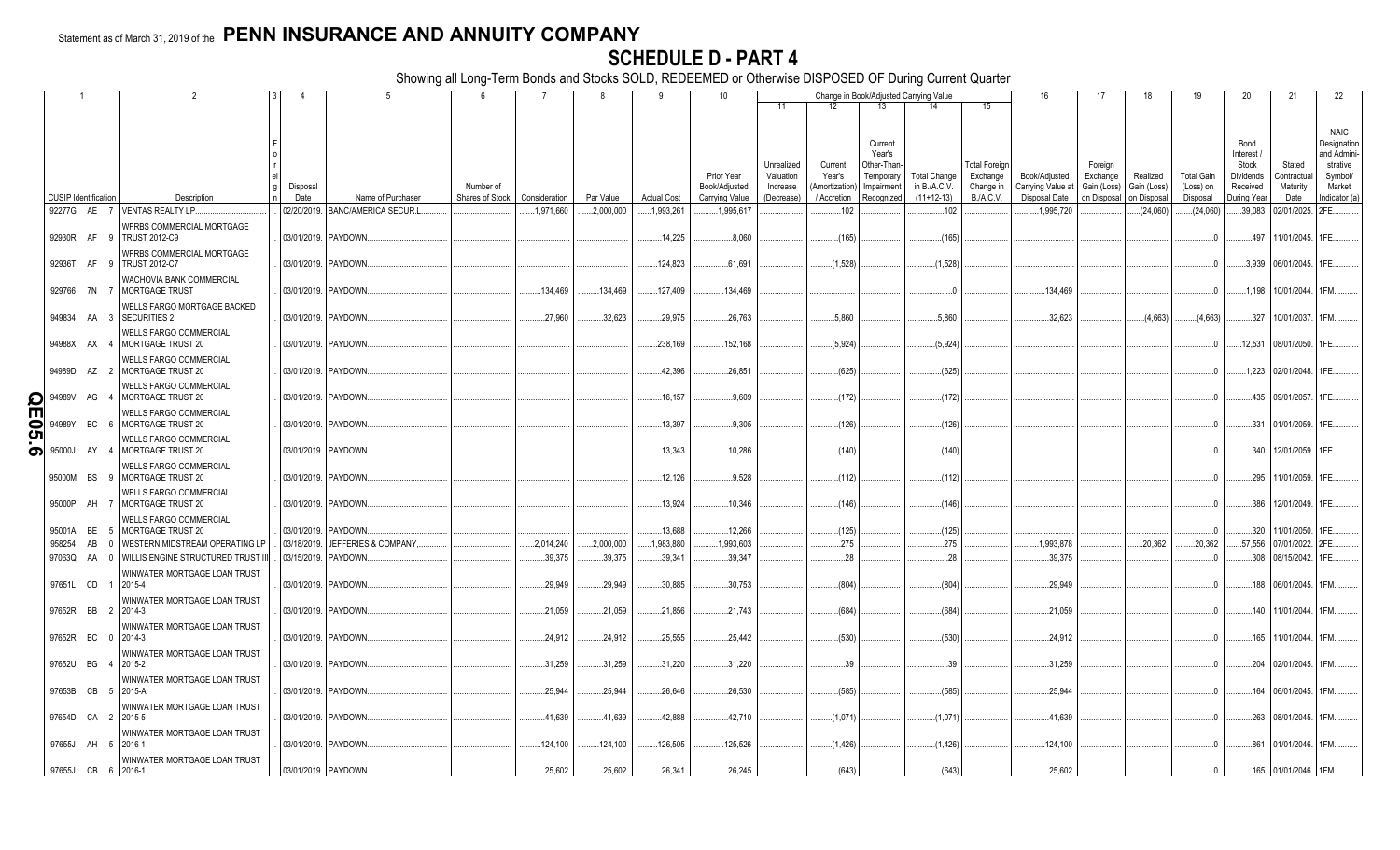## **SCHEDULE D - PART 4**

Showing all Long-Term Bonds and Stocks SOLD, REDEEMED or Otherwise DISPOSED OF During Current Quarter

|   |           |                                  |                                                          | - 6           |                                   | 8                               | -9          | 10          |                    |                | Change in Book/Adjusted Carrying Value |              |                   | 16                  | 17                   | 18                | 19          | 20          | 21                | 22                 |                           |                            |
|---|-----------|----------------------------------|----------------------------------------------------------|---------------|-----------------------------------|---------------------------------|-------------|-------------|--------------------|----------------|----------------------------------------|--------------|-------------------|---------------------|----------------------|-------------------|-------------|-------------|-------------------|--------------------|---------------------------|----------------------------|
|   |           |                                  |                                                          |               |                                   |                                 |             |             |                    |                | 11                                     |              | 13                |                     |                      |                   |             |             |                   |                    |                           |                            |
|   |           |                                  |                                                          |               |                                   |                                 |             |             |                    |                |                                        |              |                   |                     |                      |                   |             |             |                   |                    |                           |                            |
|   |           |                                  |                                                          |               |                                   |                                 |             |             |                    |                |                                        |              |                   |                     |                      |                   |             |             |                   |                    |                           | <b>NAIC</b>                |
|   |           |                                  |                                                          |               |                                   |                                 |             |             |                    |                |                                        |              | Current<br>Year's |                     |                      |                   |             |             |                   | Bond<br>Interest / |                           | Designation<br>and Admini- |
|   |           |                                  |                                                          |               |                                   |                                 |             |             |                    |                | Unrealized                             | Current      | Other-Than        |                     | <b>Total Foreigr</b> |                   | Foreign     |             |                   | Stock              | Stated                    | strative                   |
|   |           |                                  |                                                          |               |                                   |                                 |             |             |                    | Prior Year     | Valuation                              | Year's       | Temporary         | <b>Total Change</b> | Exchange             | Book/Adjusted     | Exchange    | Realized    | <b>Total Gain</b> | Dividends          | Contractua                | Symbol/                    |
|   |           |                                  |                                                          | Disposal      |                                   | Number of                       |             |             |                    | Book/Adjusted  | Increase                               | Amortizatior | Impairment        | in B./A.C.V.        | Change in            | Carrying Value at | Gain (Loss) | Gain (Loss) | (Loss) on         | Received           | Maturity                  | Market                     |
|   |           | <b>CUSIP</b> Identification      | Description                                              | Date          | Name of Purchaser                 | Shares of Stock   Consideration |             | Par Value   | <b>Actual Cost</b> | Carrying Value | Decrease                               | / Accretion  | Recognized        | $(11+12-13)$        | B.A.C.V.             | Disposal Date     | on Disposal | on Disposa  | Disposal          | During Year        | Date                      | Indicator (a)              |
|   |           |                                  | AIR CANADA 2017-1 CLASS A PASS                           |               |                                   |                                 |             |             |                    |                |                                        |              |                   |                     |                      |                   |             |             |                   |                    |                           |                            |
|   | 00908P AB | - 3                              | <b>THROUGH T</b>                                         |               | A   01/15/2019.   SINKING PAYMENT |                                 | 168,755     | .168,755    | 161,338            | .161,579       |                                        | .7,176       |                   | .7,176              |                      | 168,755           |             |             |                   |                    | .2,995   01/15/2030. 1FE. |                            |
|   |           |                                  | AIR CANADA 2015-1 CLASS B PASS                           |               |                                   |                                 |             |             |                    |                |                                        |              |                   |                     |                      |                   |             |             |                   |                    |                           |                            |
|   | 009090    | AB                               | <b>THROUGH T</b>                                         | A 03/15/2019. | <b>SINKING PAYMENT</b>            |                                 | .38.434     | 38,434      | .38.434            | .38,434        |                                        |              |                   |                     |                      | .38.434           |             |             |                   |                    | .745 03/15/2023.          | 2FE.                       |
|   | 00176A    | AX                               | AMMC CLO XI LTD.                                         | D 03/19/2019. | <b>BNP PARIBAS SEC CORP</b>       |                                 | .11,910,314 | 12,070,000  | 12,057,930         | 12,057,669     |                                        | (2,313)      |                   | (2, 313)            |                      | 12,055,355        |             | (145, 041)  | (145, 041)        | 171,937            | 04/30/2031.               |                            |
|   | 21987B    | AQ                               | CORP NACIONAL DEL COBRE DE CHILE D 02/01/2019.           |               | NON-BROKER TRADE. BO.             |                                 | 1,980,260   | .2,000,000  | 1,905,180          | 1,959,361      |                                        | .1.043       |                   | .1,043              |                      | 1,960,404         |             | .19.856     | .19,856           | .33,167            | 07/17/2022. 1FE           |                            |
|   | 48244X    | AB<br>-8                         | <b>KDAC AVIATION FINANCE LTD</b>                         | D 03/15/2019. | PAYDOWN.                          |                                 | 109,423     | .109,423    | 109,423            | .109,423       |                                        |              |                   |                     |                      | .109,423          |             |             |                   | .1,126             | 12/15/2042. 2FE           |                            |
|   | 74988L    | AA                               | RR 3 LTD.                                                | D 03/19/2019. | <b>BNP PARIBAS SEC CORP</b>       |                                 | .5,957,220  | 6.000.000   | .6.000.000         | .6,000,000     |                                        |              |                   |                     |                      | .6.000.000        |             | (42.780)    | (42,780)          | .96.074            | 01/15/2030. 1FE.          |                            |
|   | 77426N    | AC                               | ROCKWALL CDO II LTD.                                     | C 02/01/2019  | <b>PAYDOWN</b>                    |                                 | 508,842     | .508,842    | .477,755           | 504,705        |                                        | .4.137       |                   | .4,137              |                      | .508,842          |             |             |                   | 4,214              | 08/01/2024.               |                            |
|   | 805649    | AA                               | <b>SAYARRA LTD</b>                                       | D 01/29/2019. | <b>SINKING PAYMENT</b>            |                                 | .294,360    | .294,360    | .294,360           | .294,360       |                                        |              |                   |                     |                      | .294,360          |             |             |                   | .2,041             | 10/29/2021                |                            |
|   | 81881Q    | AS                               | SHACKLETON 2013-III CLO LTD.                             | D 03/19/2019  | BNP PARIBAS SEC CORP              |                                 | 7,797,955   | 7,850,000   | .7,850,000         | .7,850,000     |                                        |              |                   |                     |                      | .7,850,000        |             | (52.046)    | (52,046)          | 126,724            | 07/15/2030.               |                            |
|   | 83609T    | AA                               | SOUND POINT CLO XVIII LTD                                | D 03/19/2019. | <b>BNP PARIBAS SEC CORP</b>       |                                 | 12,205,114  | 12,294,000  | 12,294,000         | 12,294,000     |                                        |              |                   |                     |                      | 12,294,000        |             | . (88.886)  | (88, 886)         | 189,630            | 01/21/2031.               |                            |
|   | 85572R    | AA                               | START LTD/BERMUDA.                                       | D 03/15/2019. | <b>PAYDOWN</b>                    |                                 | .663,987    | .663.987    | .657.852           | 658,192        |                                        | .5.795       |                   | .5.795              |                      | 663.987           |             |             |                   | 4.512              | 05/15/2043.               |                            |
|   | 88606W    | AA                               | THUNDERBOLT AIRCRAFT LEASE LTD.                          | D 03/15/2019. | <b>PAYDOWN</b>                    |                                 | .55,899     | .55,899     | .56,226            |                |                                        | (328)        |                   | (328)               |                      | .55,899           |             |             |                   | .294               | 05/17/2032.               |                            |
| ∩ | 88606W    | AB                               | THUNDERBOLT AIRCRAFT LEASE LTD.                          | D 03/15/2019. | PAYDOWN                           |                                 | .58.694     | .58.694     | .59.273            | .59.264        |                                        | (570)        |                   | (570)               |                      | 58.694            |             |             |                   | 562                | 05/17/2032. 2FE           |                            |
|   |           |                                  | Z CAPITAL CREDIT PARTNERS CLO                            |               |                                   |                                 |             |             |                    |                |                                        |              |                   |                     |                      |                   |             |             |                   |                    |                           |                            |
| 0 | 98877E AG |                                  | 8 2015-1 LTD                                             | D 03/01/2019. | <b>PERSHING &amp; COMPANY</b>     |                                 | 9,950,000   | 10.000.000  | 10.000.000         | 10,000,000     |                                        |              |                   |                     |                      | 10.000.000        |             | (50,000)    | (50,000)          | 136,262            | 07/16/2027.               | 1FE.                       |
|   |           |                                  | G6160K AC 5 MITCHELLS & BUTLERS FINANCE PLC.             |               | D 03/15/2019. SINKING PAYMENT     |                                 | .95,876     | .95,876     | .80,242            | 86,386         |                                        | .9,491       |                   | 9,491               |                      | .95,876           |             |             |                   | 759                | 12/15/2030.               | 1FE                        |
|   | 3899999.  |                                  | Total - Bonds - Industrial and Miscellaneous             |               |                                   |                                 | 117.958.876 | 117,708,421 | 115,725,173        | 117,349,068    |                                        | .61.030      |                   | 61.030              |                      | 116,943,509       |             | 1.015.368   | 1,015,368         | 1,719,826          | <b>XXX</b>                | <b>XXX</b>                 |
|   |           | <b>Bonds - Hybrid Securities</b> |                                                          |               |                                   |                                 |             |             |                    |                |                                        |              |                   |                     |                      |                   |             |             |                   |                    |                           |                            |
|   |           |                                  | <b>BANK OF NEW YORK MELLON</b>                           |               |                                   |                                 |             |             |                    |                |                                        |              |                   |                     |                      |                   |             |             |                   |                    |                           |                            |
|   |           |                                  | 064058 AB 6 CORP/THE                                     |               | 01/07/2019. BANC/AMERICA SECUR.L  |                                 | .1.684.375  | .1.925.000  | 1.773.599          | .1,779,748     |                                        | .25          |                   | .25                 |                      | .1,779,772        |             | (95.397)    | (95, 397)         | .4,572             | 12/29/2049.               | 2FE                        |
|   | 4899999   |                                  | Total - Bonds - Hybrid Securities                        |               |                                   |                                 | 1,684,375   | .1,925,000  | 1,773,599          | .1,779,748     | $\Omega$                               | .25          | 0                 | .25                 | - 0                  | .1,779,772        | $0$ .       | (95, 397)   | (95, 397)         | 4,572              | <b>XXX</b>                | XXX                        |
|   | 8399997   |                                  | Total - Bonds - Part 4                                   |               |                                   |                                 | 184.838.015 | 185.945.635 | 183.849.817        | 185.683.518    | (1.158.460)                            | (37,049)     | 0                 | (1.195.509)         |                      | 183.689.849       |             | 1.148.167   | 1,148,167         | .2,306,871         | <b>XXX</b>                | XXX                        |
|   | 8399999.  |                                  | Total - Bonds.                                           |               |                                   |                                 | 184.838.015 | 185,945,635 | 183.849.817        | 185.683.518    | (1, 158, 460)                          | (37.049)     | $\Omega$          | (1.195.509)         |                      | 183.689.849       | $0-1$       | .1,148,167  | 1,148,167         | 2,306,871          | <b>XXX</b>                | XXX                        |
|   |           |                                  | Preferred Stocks - Industrial and Miscellaneous          |               |                                   |                                 |             |             |                    |                |                                        |              |                   |                     |                      |                   |             |             |                   |                    |                           |                            |
|   |           |                                  | 857477 60 8 STATE STREET CORP                            |               | 03/15/2019. CANTOR FITZGERALD &   | 135,843.000                     | 3,618,810   |             | .3,553,385         | .3,553,385     |                                        |              |                   |                     |                      | .3,553,385        |             | .65,425     | .65,425           | .50,085            | <b>XXX</b>                | P2FEL                      |
|   | 8499999   |                                  | Total - Preferred Stocks - Industrial and Miscellaneous. |               |                                   |                                 | .3,618,810  | XXX         | .3,553,385         | 3,553,385      |                                        |              |                   |                     |                      | .3,553,385        |             | .65.425     | .65,425           | .50,085            | XXX                       | XXX                        |
|   | 8999997   |                                  | Total - Preferred Stocks - Part 4                        |               |                                   |                                 | 3,618,810   | XXX         | .3,553,385         | .3,553,385     |                                        |              |                   |                     |                      | .3,553,385        |             | .65,425     | 65,425            | .50,085            | <b>XXX</b>                | XXX                        |
|   | 8999999   |                                  | <b>Total - Preferred Stocks</b>                          |               |                                   |                                 | 3,618,810   | XXX         | .3,553,385         | .3.553.385     |                                        |              |                   |                     |                      | .3.553.385        |             | 65.425      | .65,425           | .50,085            | XXX                       | <b>XXX</b>                 |
|   |           |                                  | <b>Common Stocks - Industrial and Miscellaneous</b>      |               |                                   |                                 |             |             |                    |                |                                        |              |                   |                     |                      |                   |             |             |                   |                    |                           |                            |
|   | 76029N    | 10<br>- 6                        | <b>REPLIMUNE GROUP INC</b>                               | 03/06/2019.   | MERRILL LYNCH PIERCE              | .6,749.000                      | .93,870     | <b>XXX</b>  | .91,651            |                |                                        |              |                   |                     |                      | 91,651            |             | .2,219      | .2,219            |                    | <b>XXX</b>                |                            |
|   | 98980G    |                                  | 10 2 ZSCALER INC                                         |               | 01/11/2019. MERRILL LYNCH PIERCE. | .3.200.000                      | 144,760     | <b>XXX</b>  | .135.420           | .125,472       | .9.948                                 |              |                   | 9.948               |                      | 135.420           |             | .9.339      | .9.339            |                    | <b>XXX</b>                |                            |
|   | 9099999   |                                  | Total - Common Stocks - Industrial and Miscellaneous.    |               |                                   |                                 | .238,630    | XXX         | .227,071           | .125,472       | .9.948                                 | $\Omega$     | $\cdot$ .0        | 9.948               | $\Omega$             | 227,071           | $\Omega$ .  | 11.558      | 11,558            | $\Omega$           | <b>XXX</b>                | XXX                        |
|   | 9799997   |                                  | Total - Common Stocks - Part 4                           |               |                                   |                                 | 238,630     | XXX         | .227,071           | .125,472       | 9,948                                  | 0            | 0                 | .9,948              | 0                    | 227,071           | 0           | .11,558     | 11,558            | .0                 | <b>XXX</b>                | XXX                        |
|   | 9799999.  |                                  | Total - Common Stocks.                                   |               |                                   |                                 | .238,630    | <b>XXX</b>  | .227,071           | .125,472       | .9.948                                 | $\Omega$     | 0                 | 9.948               | $\Omega$             | 227,071           | $0$ .       | 11.558      | .11,558           |                    | <b>XXX</b>                | <b>XXX</b>                 |
|   | 899999.   |                                  | Total - Preferred and Common Stocks                      |               |                                   |                                 | .3,857,440  | XXX         | .3,780,456         | 3,678,857      | .9.948                                 |              |                   | 9.948               |                      | 3,780,456         |             | .76.983     | 76,983            | .50,085            | <b>XXX</b>                | XXX                        |
|   | 9999999   |                                  | Total - Bonds, Preferred and Common Stocks.              |               |                                   |                                 | 188,695,455 | <b>XXX</b>  | 187,630,273        | 189,362,375    | (1, 148, 512)                          | (37.049)     | $\Omega$          | (1, 185, 561)       |                      | 187,470,305       |             | 1,225,150   | 1,225,150         | .2.356.956         | <b>XXX</b>                | <b>XXX</b>                 |
|   |           |                                  |                                                          |               |                                   |                                 |             |             |                    |                |                                        |              |                   |                     |                      |                   |             |             |                   |                    |                           |                            |

(a) For all common stock bearing the NAIC market indicator "U" provide: the number of such issues: ..........0.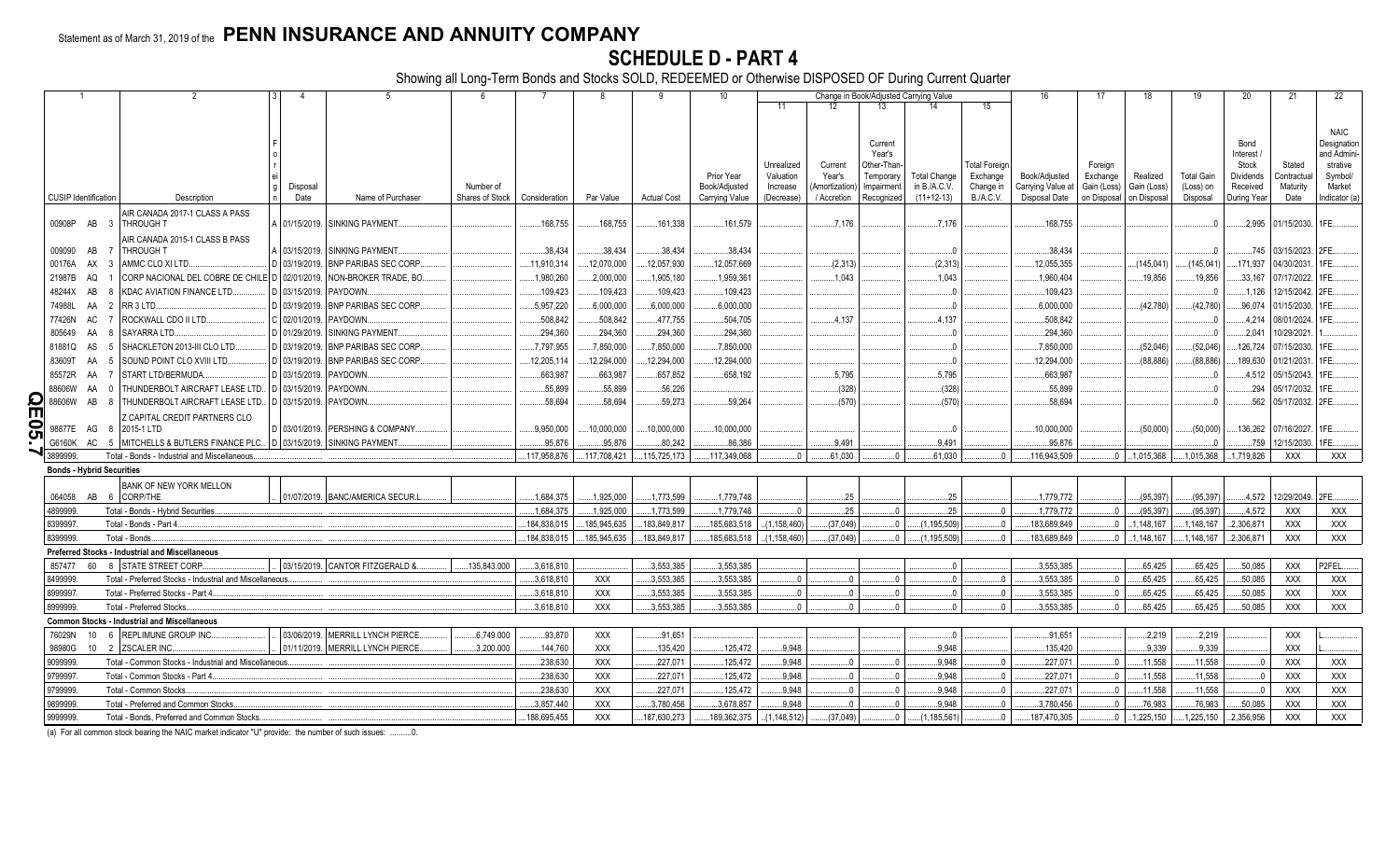## Statement as of March 31, 2019 of the **PENN INSURANCE AND ANNUITY COMPANY SCHEDULE DB - PART A - SECTION 1**

|        |                                                                   | $\overline{2}$                                                             | $\overline{\mathbf{3}}$                     | $\overline{4}$                                                                         | 5                                                        | -6            |                                                  | 8             | 9                       | 10 <sup>°</sup>                                      | 11                                                                                              | 12                                                                               | 13     | 14                                                    | 16         | 17                                                | 18                                                         | 19                                               | 20                                                       | 21                    | 22                                          | 23                                                                |
|--------|-------------------------------------------------------------------|----------------------------------------------------------------------------|---------------------------------------------|----------------------------------------------------------------------------------------|----------------------------------------------------------|---------------|--------------------------------------------------|---------------|-------------------------|------------------------------------------------------|-------------------------------------------------------------------------------------------------|----------------------------------------------------------------------------------|--------|-------------------------------------------------------|------------|---------------------------------------------------|------------------------------------------------------------|--------------------------------------------------|----------------------------------------------------------|-----------------------|---------------------------------------------|-------------------------------------------------------------------|
|        | Description                                                       | Description of Item(s) Hedged, Used for Income<br>Generation or Replicated | Schedule<br>/ Exhibit Risk(s)<br>Identifier | Type(s)<br>of<br>(a)                                                                   | Exchange, Counterparty<br>or Central Clearinghouse       | Trade<br>Date | Date of<br>Maturity or<br>Expiration   Contracts | Number<br>of  | Notional<br>Amount      | Strike Price,<br>Rate of Index<br>Received<br>(Paid) | Cumulative<br>Prior Year(s)<br>Initial Cost of<br>Undiscounted<br>Premium<br>(Received)<br>Paid | Current Year<br>Initial Cost of<br>Jndiscounted<br>Premium<br>(Received)<br>Paid | Income | Current Year   Book/Adjusted<br>Carrying Value<br>e l | Fair Value | Unrealized<br>Valuation<br>Increase<br>(Decrease) | <b>Total Foreign</b><br>Exchange<br>Change in<br>B./A.C.V. | Current<br>Year's<br>Amortization<br>/ Accretion | Adjustment<br>to Carrying<br>Value of<br>Hedged<br>Items | Potential<br>Exposure | Credit<br>Quality of<br>Reference<br>Entity | Hedge<br>Effectiveness<br>at Inception<br>and at Year-<br>end (b) |
|        | Purchased Options - Hedging Effective - Call Options and Warrants |                                                                            |                                             |                                                                                        |                                                          |               |                                                  |               |                         |                                                      |                                                                                                 |                                                                                  |        |                                                       |            |                                                   |                                                            |                                                  |                                                          |                       |                                             |                                                                   |
|        | SPX Call Spread.                                                  | EMBEDDED OPTION IN IUL PRODUCTS.                                           | N/A                                         | <b>EQUIT</b><br>Y/INDE WELLS FARGO<br>BANK, N.<br><b>EQUIT</b><br>Y/INDE BARCLAYS      | KB1H1DSPRFMYMCUFXT09 04/05/2018 04/01/2019               |               |                                                  | 15,014        | .39,606,932             | 2638 / 2845.                                         | 1,646,736                                                                                       |                                                                                  |        | 1,646,736                                             | .2,844,121 |                                                   |                                                            |                                                  |                                                          |                       |                                             | 95/95.                                                            |
|        | SPX Call Spread.                                                  | EMBEDDED OPTION IN IUL PRODUCTS                                            | N/A                                         | <b>BANK NEW YO</b><br><b>EQUIT</b><br>Y/INDE                                           | G5GSEF7VJP5I7OUK5573                                     |               | 04/06/2018 04/04/2019                            | 6,802         |                         | .18,399,410   2705 / 2917.                           | 577,218                                                                                         |                                                                                  |        | 577,218                                               | 884,407    |                                                   |                                                            |                                                  |                                                          |                       |                                             | 96/97                                                             |
|        | SPX Call Spread.                                                  | EMBEDDED OPTION IN IUL PRODUCTS                                            | N/A                                         | EQUIT                                                                                  | CITIBANK N.A E57ODZWZ7FF32TWEFA76.                       |               | 04/13/2018 04/08/2019 11,434                     |               |                         | 30,460,176 2664 / 2873.                              | 1,220,351                                                                                       |                                                                                  |        | 1,220,351                                             | .1,895,640 |                                                   |                                                            |                                                  |                                                          |                       |                                             | 96/96                                                             |
|        | SPX Call Spread.                                                  | EMBEDDED OPTION IN IUL PRODUCTS                                            | N/A                                         | Y/INDE<br><b>SUNTRUST</b><br><b>BANK</b><br><b>EQUIT</b>                               | IYDOJBGJWY9T8XKCSX06                                     |               | 04/16/2018 04/12/2019                            | 8,548         | 23,147,984              | 2708 / 2921.                                         | 856,681                                                                                         |                                                                                  |        | .856,681                                              | .1,103,396 |                                                   |                                                            |                                                  |                                                          |                       |                                             | 96/95.                                                            |
|        | SPX Call Spread.                                                  | EMBEDDED OPTION IN IUL PRODUCTS                                            | N/A                                         | <b>BARCLAYS</b><br>Y/INDE<br><b>EQUIT</b>                                              | BANK NEW YO G5GSEF7VJP5I7OUK5573                         |               | 04/17/2018 04/15/2019                            | 7,346         |                         | 20,061,926 2731 / 2946.                              | 758,695                                                                                         |                                                                                  |        | 758,695                                               | 807,331    |                                                   |                                                            |                                                  |                                                          |                       |                                             | 97/96                                                             |
|        | SPX Call Spread.                                                  | EMBEDDED OPTION IN IUL PRODUCTS                                            | N/A                                         | Y/INDE<br><b>BANK OF</b><br>AMERICA, N.A.<br><b>EQUIT</b><br>Y/INDE<br><b>DEUTSCHE</b> | B4TYDEB6GKMZO031MB27.                                    |               | 04/20/2018 04/18/2019                            | 7,440         |                         | .20,497,200 2755 / 2971.                             | .662,160                                                                                        |                                                                                  |        | .662,160                                              | 672,476    |                                                   |                                                            |                                                  |                                                          |                       |                                             | 95/93                                                             |
|        | SPX Call Spread.                                                  | EMBEDDED OPTION IN IUL PRODUCTS.                                           | N/A                                         | <b>BANK SA</b><br>EQUIT<br>Y/INDE<br>CANADIAN                                          | 7LTWFZYICNSX8D621K86                                     |               | 04/24/2018 04/22/2019  14,593                    |               |                         | 39,751,332 2724 / 2937.                              | 1,390,713                                                                                       |                                                                                  |        | 1,390,713                                             | 1,739,800  |                                                   |                                                            |                                                  |                                                          |                       |                                             | 96/95                                                             |
| т<br>∍ | SPX Call Spread.                                                  | EMBEDDED OPTION IN IUL PRODUCTS                                            | N/A                                         | <b>IMPERIAL BA</b><br>EQUIT<br>Y/INDE   WELLS FARGO                                    | 2IGI19DL77OX0HC3ZE78                                     |               | 04/27/2018 04/25/2019                            | 8,895         | 24,043,185 2703 / 2888. |                                                      | 800,550                                                                                         |                                                                                  |        | .800,550                                              | 1,148,722  |                                                   |                                                            |                                                  |                                                          |                       |                                             | 93/88                                                             |
|        | SPX Call Spread.                                                  | EMBEDDED OPTION IN IUL PRODUCTS                                            | N/A                                         | BANK, N.<br>EQUIT<br>Y/INDE DEUTSCHE                                                   | KB1H1DSPRFMYMCUFXT09 05/01/2018 04/29/2019  11,102       |               |                                                  |               |                         | 30,053,114 2707 / 2892                               | 904,258                                                                                         |                                                                                  |        | .904,258                                              | 1,406,672  |                                                   |                                                            |                                                  |                                                          |                       |                                             | 94/89                                                             |
|        | SPX Call Spread.                                                  | EMBEDDED OPTION IN IUL PRODUCTS                                            | N/A                                         | <b>BANK SA</b><br><b>EQUIT</b><br>Y/INDE<br><b>BARCLAYS</b>                            | 7LTWFZYICNSX8D621K86                                     |               | 05/04/2018 05/01/2019  14, 158                   |               |                         | .38,240,758 2701 / 2886.                             | 1,238,825                                                                                       |                                                                                  |        | 1,238,825                                             | .1,838,466 |                                                   |                                                            |                                                  |                                                          |                       |                                             | 95/89                                                             |
|        | SPX Call Spread.                                                  | EMBEDDED OPTION IN IUL PRODUCTS                                            | N/A<br>Χ                                    | <b>BANK NEW YO</b><br><b>EQUIT</b><br>Y/INDE                                           | G5GSEF7VJP5I7OUK5573                                     |               | 05/08/2018 05/06/2019                            | 14,296        | .38,942,304             | 2724 / 2911.                                         | 1,165,982                                                                                       |                                                                                  |        | 1,165,982                                             | .1,688,409 |                                                   |                                                            |                                                  |                                                          |                       |                                             | 93/89                                                             |
|        | SPX Call Spread.                                                  | EMBEDDED OPTION IN IUL PRODUCTS                                            | N/A<br>x                                    | EQUIT<br>Y/INDE WELLS FARGO                                                            | CITIBANK N.A E57ODZWZ7FF32TWEFA76. 05/11/2018 05/09/2019 |               |                                                  | 7,054         |                         | .19,391,446 2749 / 2965.                             | 721,624                                                                                         |                                                                                  |        | 721,624                                               | 754,342    |                                                   |                                                            |                                                  |                                                          |                       |                                             | 96/93                                                             |
|        | SPX Call Spread.                                                  | EMBEDDED OPTION IN IUL PRODUCTS                                            | N/A                                         | BANK, N.<br>EQUIT<br>Y/INDE<br><b>BANK OF</b>                                          | KB1H1DSPRFMYMCUFXT09 05/15/2018 05/13/2019  11,064       |               |                                                  |               |                         | 30,802,176 2784 / 3003.                              | 975,513                                                                                         |                                                                                  |        | .975,513                                              | .922,446   |                                                   |                                                            |                                                  |                                                          |                       |                                             | 94/91                                                             |
|        | SPX Call Spread.                                                  | EMBEDDED OPTION IN IUL PRODUCTS.                                           | $N/A$                                       | AMERICA, N.A<br><b>EQUIT</b><br>Y/INDE<br><b>BANK OF</b>                               | B4TYDEB6GKMZO031MB27. 05/18/2018 05/16/2019              |               |                                                  | 8,752         | 24,260,544              | 2772 / 2989.                                         | 815,861                                                                                         |                                                                                  |        | .815,861                                              | 806,557    |                                                   |                                                            |                                                  |                                                          |                       |                                             | 94/93                                                             |
|        | SPX Call Spread.                                                  | EMBEDDED OPTION IN IUL PRODUCTS                                            | N/A.                                        | AMERICA, N.A<br><b>EQUIT</b><br>Y/INDE                                                 | B4TYDEB6GKMZO031MB27. 05/22/2018 05/20/2019              |               |                                                  | 12,489        | 34,781,865 2785 / 3003. |                                                      | 1,195,947                                                                                       |                                                                                  |        | 1,195,947                                             | .1,066,877 |                                                   |                                                            |                                                  |                                                          |                       |                                             | 96/96.                                                            |
|        | SPX Call Spread.                                                  | EMBEDDED OPTION IN IUL PRODUCTS                                            | N/A                                         | EQUIT<br>Y/INDE<br>CANADIAN                                                            | CITIBANK N.A E57ODZWZ7FF32TWEFA76. 05/29/2018 05/24/2019 |               |                                                  | 9,307         | .25,892,074             | 2782 / 3000.                                         | 809,430                                                                                         |                                                                                  |        | .809,430                                              | 834,712    |                                                   |                                                            |                                                  |                                                          |                       |                                             | 92/91                                                             |
|        | SPX Call Spread.                                                  | EMBEDDED OPTION IN IUL PRODUCTS.                                           | N/A.                                        | <b>IMPERIAL BA</b><br><b>EQUIT</b><br>Y/INDE<br><b>BARCLAYS</b>                        | 2IGI19DL77OX0HC3ZE78                                     |               | 05/30/2018 05/28/2019  10,742                    |               |                         | 29,476,048 2744 / 2959                               | 1,097,080                                                                                       |                                                                                  |        | 1,097,080                                             | .1,243,833 |                                                   |                                                            |                                                  |                                                          |                       |                                             | 95/94                                                             |
|        | SPX Call Spread.                                                  | EMBEDDED OPTION IN IUL PRODUCTS                                            | N/A                                         | BANK NEW YO<br>EQUIT<br>Y/INDE SUNTRUST                                                | G5GSEF7VJP5I7OUK5573                                     |               | 06/05/2018 06/03/2019 13,574                     |               | 37,952,904              | 2796 / 3015.                                         | 1,312,606                                                                                       |                                                                                  |        | 1,312,606                                             | 1,162,282  |                                                   |                                                            |                                                  |                                                          |                       |                                             | 95/93                                                             |
|        | SPX Call Spread.                                                  | EMBEDDED OPTION IN IUL PRODUCTS                                            | N/A                                         | <b>BANK</b><br><b>EQUIT</b><br>Y/INDE<br>CANADIAN                                      | IYDOJBGJWY9T8XKCSX06                                     |               | 06/11/2018 06/07/2019                            | 9,594         |                         | 27,093,456 2824 / 3056.                              | 981,754                                                                                         |                                                                                  |        | .981,754                                              | 672,364    |                                                   |                                                            |                                                  |                                                          |                       |                                             | 97/97                                                             |
|        | SPX Call Spread.                                                  | EMBEDDED OPTION IN IUL PRODUCTS                                            | N/A                                         | <b>IMPERIAL BA</b><br>EQUIT<br>Y/INDE<br>CANADIAN                                      | 2IGI19DL77OX0HC3ZE78                                     |               | 06/12/2018 06/10/2019                            | $\dots$ 8,050 | .22,845,900             | 2838 / 3072.                                         | 803,793                                                                                         |                                                                                  |        | .803,793                                              | 509,086    |                                                   |                                                            |                                                  |                                                          |                       |                                             | 97/90                                                             |
|        | SPX Call Spread.                                                  | EMBEDDED OPTION IN IUL PRODUCTS                                            | N/A                                         | <b>IMPERIAL BA</b><br>EQUIT<br>Y/INDE CANADIAN                                         | 2IGI19DL77OX0HC3ZE78                                     |               | 06/15/2018 06/12/2019                            | 8,618         | 24,457,884              | 2838 / 3069.                                         | 824,743                                                                                         |                                                                                  |        | .824,743                                              | .552,236   |                                                   |                                                            |                                                  |                                                          |                       |                                             | 98/95                                                             |
|        | SPX Call Spread.                                                  | EMBEDDED OPTION IN IUL PRODUCTS                                            |                                             | <b>IMPERIAL BA</b>                                                                     | 2IGI19DL77OX0HC3ZE78                                     |               | 07/10/2018 07/08/2019                            | 10,964        | 31,061,012 2833 / 3056. |                                                      | 1,136,748                                                                                       |                                                                                  |        | .1,136,748                                            | .869,487   |                                                   |                                                            |                                                  |                                                          |                       |                                             | 95/95                                                             |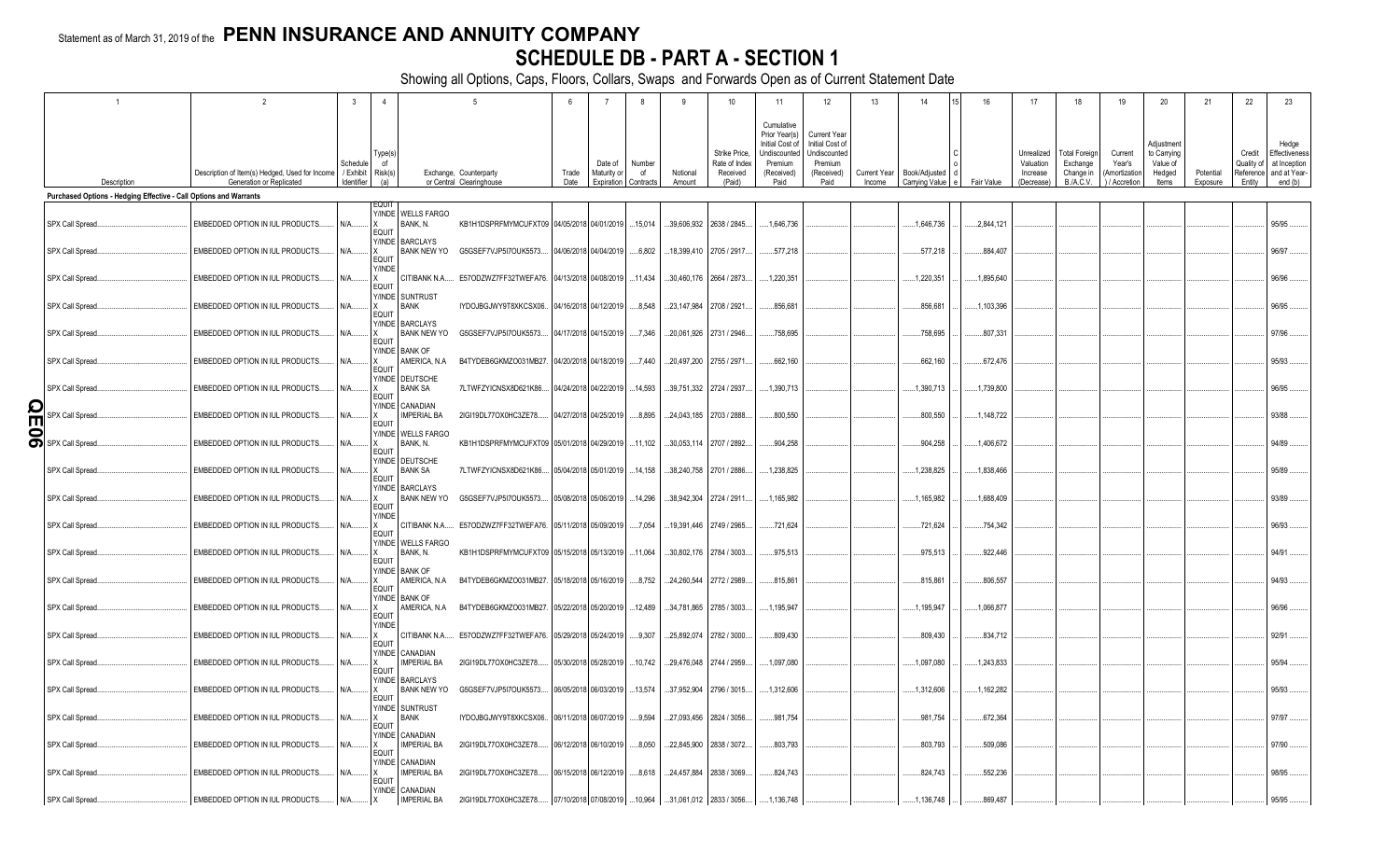## **SCHEDULE DB - PART A - SECTION 1**

|        |                                      | $\overline{2}$                                                             | $\mathbf{3}$           | $\overline{4}$                           | 5                                                                                         | -6            |                                                | 8                                | 9                         | 10 <sup>10</sup>                                     | 11                                                                                              | 12                                                                                      | 13                     | 14                              | 16                   | 17                                                | 18                                                                | 19                                                  | 20                                                      | 21                    | 22                                          | 23                                                                |
|--------|--------------------------------------|----------------------------------------------------------------------------|------------------------|------------------------------------------|-------------------------------------------------------------------------------------------|---------------|------------------------------------------------|----------------------------------|---------------------------|------------------------------------------------------|-------------------------------------------------------------------------------------------------|-----------------------------------------------------------------------------------------|------------------------|---------------------------------|----------------------|---------------------------------------------------|-------------------------------------------------------------------|-----------------------------------------------------|---------------------------------------------------------|-----------------------|---------------------------------------------|-------------------------------------------------------------------|
|        | Description                          | Description of Item(s) Hedged, Used for Income<br>Generation or Replicated | Schedule<br>Identifier | Type(s<br>of<br>/ Exhibit Risk(s)<br>(a) | Exchange, Counterparty<br>or Central Clearinghouse                                        | Trade<br>Date | Date o<br>Maturity or                          | Number o<br>Expiration Contracts | Notional<br>Amount        | Strike Price.<br>Rate of Index<br>Received<br>(Paid) | Cumulative<br>Prior Year(s)<br>Initial Cost of<br>Undiscounted<br>Premium<br>(Received)<br>Paid | <b>Current Year</b><br>Initial Cost of<br>Jndiscounted<br>Premium<br>(Received)<br>Paid | Current Year<br>Income | Book/Adjusted<br>Carrying Value | Fair Value           | Unrealized<br>Valuation<br>Increase<br>(Decrease) | <b>Total Foreigr</b><br>Exchange<br>Change in<br><b>B./A.C.V.</b> | Current<br>Year's<br>(Amortizatior<br>) / Accretion | Adjustmen<br>to Carrying<br>Value of<br>Hedged<br>Items | Potential<br>Exposure | Credit<br>Quality of<br>Reference<br>Entity | Hedge<br>Effectiveness<br>at Inception<br>and at Year-<br>end (b) |
|        | SPX Call Spread.                     | EMBEDDED OPTION IN IUL PRODUCTS.                                           | N/A                    | <b>EQUIT</b><br>Y/INDE<br><b>EQUIT</b>   | <b>WELLS FARGO</b><br>KB1H1DSPRFMYMCUFXT09. 07/16/2018 07/12/2019<br>BANK, N.             |               |                                                | 10,316                           | .29,369,652               | 2847 / 3081.                                         | 1,054,605                                                                                       |                                                                                         |                        | 1,054,605                       | 761,021              |                                                   |                                                                   |                                                     |                                                         |                       |                                             | 97/92.                                                            |
|        | SPX Call Spread.                     | EMBEDDED OPTION IN IUL PRODUCTS.                                           | N/A                    | Y/INDE<br><b>EQUIT</b>                   | <b>BARCLAYS BANK</b><br>NEW YO<br>G5GSEF7VJP5I7OUK5573                                    |               | 07/18/2018 07/15/2019                          | .10,525                          | .30,080,450               | 2858 / 3092.                                         | 1,082,391                                                                                       |                                                                                         |                        | .1,082,39'                      | 729,180              |                                                   |                                                                   |                                                     |                                                         |                       |                                             | 97/93.                                                            |
|        | SPX Call Spread.                     | EMBEDDED OPTION IN IUL PRODUCTS.                                           | N/A                    | Y/INDE<br><b>EQUIT</b>                   | <b>BANK OF</b><br>MERICA, N.A.<br>B4TYDEB6GKMZO031MB27                                    |               | 07/23/2018 07/19/2019                          | 8,161                            | .23,364,943               | 2863 / 3099.                                         | .820,017                                                                                        |                                                                                         |                        | .820,017                        | .557,856             |                                                   |                                                                   |                                                     |                                                         |                       |                                             | 98/93                                                             |
|        | SPX Call Spread.                     | EMBEDDED OPTION IN IUL PRODUCTS.                                           | N/A                    | Y/INDE<br><b>EQUIT</b>                   | GOLDMAN<br><b>SACHS INTERN</b><br>W22LROWP2IHZNBB6K528                                    |               | 07/24/2018 07/22/2019                          | 9,660                            | .27,656,580               | 2863 / 3095.                                         | .975,950                                                                                        |                                                                                         |                        | .975,950                        | 670,879              |                                                   |                                                                   |                                                     |                                                         |                       |                                             | 98/95.                                                            |
|        | SPX Call Spread                      | EMBEDDED OPTION IN IUL PRODUCTS                                            | N/A                    | Y/INDE<br>EQUIT<br>Y/INDE                | <b>BARCLAYS BANK</b><br>NEW YO<br>G5GSEF7VJP5I7OUK5573<br><b>WELLS FARGO</b>              |               | 07/27/2018 07/24/2019                          | 9,318                            | .26,901,066               | 2887 / 3124.                                         | .936,459                                                                                        |                                                                                         |                        | .936,459                        | .542,016             |                                                   |                                                                   |                                                     |                                                         |                       |                                             | 96/91                                                             |
|        | SPX Call Spread                      | EMBEDDED OPTION IN IUL PRODUCTS.                                           | N/A                    | <b>EQUIT</b><br>Y/INDE                   | Bank, N<br>KB1H1DSPRFMYMCUFXT09. 07/31/2018 07/29/2019<br><b>WELLS FARGO</b>              |               |                                                | 9,961                            | 28,508,382                | 2862 / 3098.                                         | 1,049,790                                                                                       |                                                                                         |                        | 1,049,790                       | 728,393              |                                                   |                                                                   |                                                     |                                                         |                       |                                             | 97/94                                                             |
|        | SPX Call Spread.                     | EMBEDDED OPTION IN IUL PRODUCTS.                                           | N/A                    | <b>EQUIT</b><br>Y/INDE                   | BANK, N<br>KB1H1DSPRFMYMCUFXT09. 08/03/2018 08/01/2019<br><b>WELLS FARGO</b>              |               |                                                | 9,865                            | 28,342,145 2873 / 3096.   |                                                      | 1,005,441                                                                                       |                                                                                         |                        | .1,005,441                      | .665,528             |                                                   |                                                                   |                                                     |                                                         |                       |                                             | 98/94                                                             |
| T<br>0 | <b>SPX Call Spread</b>               | EMBEDDED OPTION IN IUL PRODUCTS.                                           | N/A                    | <b>EQUIT</b><br>Y/INDE                   | BANK, N<br>KB1H1DSPRFMYMCUFXT09. 08/07/2018 08/05/2019<br><b>GOLDMAN</b>                  |               |                                                | 9,136                            | .26,540,080               | 2905 / 3136.                                         | 933,242                                                                                         |                                                                                         |                        | .933,242                        | .490,091             |                                                   |                                                                   |                                                     |                                                         |                       |                                             | 96/91                                                             |
|        | SPX Call Spread.                     | EMBEDDED OPTION IN IUL PRODUCTS.                                           | N/A<br>N/A             | <b>EQUIT</b><br>Y/INDE                   | <b>SACHS INTERN</b><br>W22LROWP2IHZNBB6K528<br>SUNTRUST BANK IYDOJBGJWY9T8XKCSX06         |               | 08/10/2018 08/08/2019                          | 7,972                            | 23,230,408 2914 / 3138.   |                                                      | 712,696<br>1,001,419                                                                            |                                                                                         |                        | .712,696                        | .396,943             |                                                   |                                                                   |                                                     |                                                         |                       |                                             | 97/95.                                                            |
|        | SPX Call Spread.<br>SPX Call Spread. | EMBEDDED OPTION IN IUL PRODUCTS.<br>EMBEDDED OPTION IN IUL PRODUCTS.       | N/A                    | <b>EQUIT</b><br>Y/INDE                   | <b>WELLS FARGO</b><br>BANK, N.<br>KB1H1DSPRFMYMCUFXT09.                                   |               | 08/14/2018 08/12/2019<br>08/20/2018 08/15/2019 | 9,434<br>.10,643                 | 27,179,354<br>30,790,199  | 2881 / 3111.<br>2893 / 3119.                         | .1,121,453                                                                                      |                                                                                         |                        | 1,001,419<br>1,121,453          | .631,414<br>.650,950 |                                                   |                                                                   |                                                     |                                                         |                       |                                             | 96/92.<br>97/93.                                                  |
|        | SPX Call Spread.                     | EMBEDDED OPTION IN IUL PRODUCTS.                                           | N/A                    | <b>EQUIT</b><br>Y/INDE                   | <b>GOLDMAN</b><br><b>SACHS INTERN</b><br>W22LROWP2IHZNBB6K528                             |               | 08/21/2018 08/20/2019                          | 9,530                            | 27,770,420                | 2914 / 3140.                                         | 974,824                                                                                         |                                                                                         |                        | .974,824                        | .503,269             |                                                   |                                                                   |                                                     |                                                         |                       |                                             | 97/93.                                                            |
|        | SPX Call Spread                      | EMBEDDED OPTION IN IUL PRODUCTS.                                           | N/A                    | <b>EQUIT</b><br>Y/INDE                   | CANADIAN<br><b>IMPERIAL BA</b><br>2IGI19DL77OX0HC3ZE78.                                   |               | 08/24/2018 08/22/2019                          | .10,532                          | .30,732,376               | 2918 / 3145.                                         | 1,076,897                                                                                       |                                                                                         |                        | 1,076,897                       | 543,533              |                                                   |                                                                   |                                                     |                                                         |                       |                                             | 97/92.                                                            |
|        | SPX Call Spread.                     | EMBEDDED OPTION IN IUL PRODUCTS.                                           | N/A                    | <b>EQUIT</b><br>Y/INDE<br><b>EQUIT</b>   | CANADIAN<br><b>IMPERIAL BA</b><br>2IGI19DL77OX0HC3ZE78.                                   |               | 08/28/2018 08/26/2019                          | 11,038                           | .32,517,948               | 2946 / 3176.                                         | 1,130,291                                                                                       |                                                                                         |                        | 1,130,291                       | .454,907             |                                                   |                                                                   |                                                     |                                                         |                       |                                             | 96/91                                                             |
|        | SPX Call Spread.                     | EMBEDDED OPTION IN IUL PRODUCTS.                                           | $N/A$                  | Y/INDE<br><b>EQUIT</b>                   | <b>WELLS FARGO</b><br>Bank, N.<br>KB1H1DSPRFMYMCUFXT09.                                   |               | 08/29/2018 08/28/2019                          | 8,942                            | 26,423,610                | 2955 / 3192.                                         | .945,259                                                                                        |                                                                                         |                        | .945,259                        | .345,789             |                                                   |                                                                   |                                                     |                                                         |                       |                                             | 96/89.                                                            |
|        | SPX Call Spread.                     | EMBEDDED OPTION IN IUL PRODUCTS.                                           | N/A                    | Y/INDE<br><b>EQUIT</b>                   | GOLDMAN<br><b>SACHS INTERN</b><br>W22LROWP2IHZNBB6K528                                    |               | 09/05/2018 09/03/2019                          | 15,579                           | .46,035,945               | 2955 / 3184.                                         | 1,502,202                                                                                       |                                                                                         |                        | .1,502,202                      | .619,905             |                                                   |                                                                   |                                                     |                                                         |                       |                                             | 98/94                                                             |
|        | SPX Call Spread.                     | EMBEDDED OPTION IN IUL PRODUCTS.                                           | N/A                    | Y/INDE<br><b>EQUIT</b>                   | CANADIAN<br><b>IMPERIAL BA</b><br>2IGI19DL77OX0HC3ZE78.                                   |               | 09/10/2018 09/09/2019                          | 15,249                           | .44,710,068               | 2932 / 3155.                                         | 1,570,037                                                                                       |                                                                                         |                        | 1,570,037                       | 757,374              |                                                   |                                                                   |                                                     |                                                         |                       |                                             | 100/98.                                                           |
|        | SPX Call Spread.                     | EMBEDDED OPTION IN IUL PRODUCTS.                                           | N/A.                   | Y/INDE<br><b>EQUIT</b>                   | SUNTRUST BANK IYDOJBGJWY9T8XKCSX06                                                        |               | 09/12/2018 09/09/2019                          | 9,411                            | 27,640,107                | 2937 / 3168.                                         | 979,873                                                                                         |                                                                                         |                        | .979,873                        | .451,874             |                                                   |                                                                   |                                                     |                                                         |                       |                                             | 97/91                                                             |
|        | SPX Call Spread.                     | EMBEDDED OPTION IN IUL PRODUCTS.                                           | N/A                    | Y/INDE<br><b>EQUIT</b><br>Y/INDE         | <b>WELLS FARGO</b><br>BANK, N.<br>KB1H1DSPRFMYMCUFXT09. 09/17/2018 09/13/2019<br>CANADIAN |               |                                                | 8,212                            | 24,291,096                | 2958 / 3194                                          | .844,194                                                                                        |                                                                                         |                        | .844,194                        | .335,609             |                                                   |                                                                   |                                                     |                                                         |                       |                                             | 94/87                                                             |
|        | SPX Call Spread.                     | EMBEDDED OPTION IN IUL PRODUCTS.                                           | N/A                    | <b>EQUIT</b><br>Y/INDE                   | <b>IMPERIAL BA</b><br>2IGI19DL77OX0HC3ZE78.<br><b>DEUTSCHE</b>                            |               | 09/19/2018 09/16/2019                          | 9,218                            | 27, 193, 100 2950 / 3182. |                                                      | 990,105                                                                                         |                                                                                         |                        | .990,105                        | .409,170             |                                                   |                                                                   |                                                     |                                                         |                       |                                             | 97/91                                                             |
|        | SPX Call Spread                      | EMBEDDED OPTION IN IUL PRODUCTS.                                           | VA.                    |                                          | <b>BANK SA</b><br>7LTWFZYICNSX8D621K86                                                    |               | 09/24/2018 09/23/2019                          | 11.860                           | 35,390,240                | 2984 / 3215                                          | 1.190.981                                                                                       |                                                                                         |                        | 1.190.981                       | 413.554              |                                                   |                                                                   |                                                     |                                                         |                       |                                             | 95/90                                                             |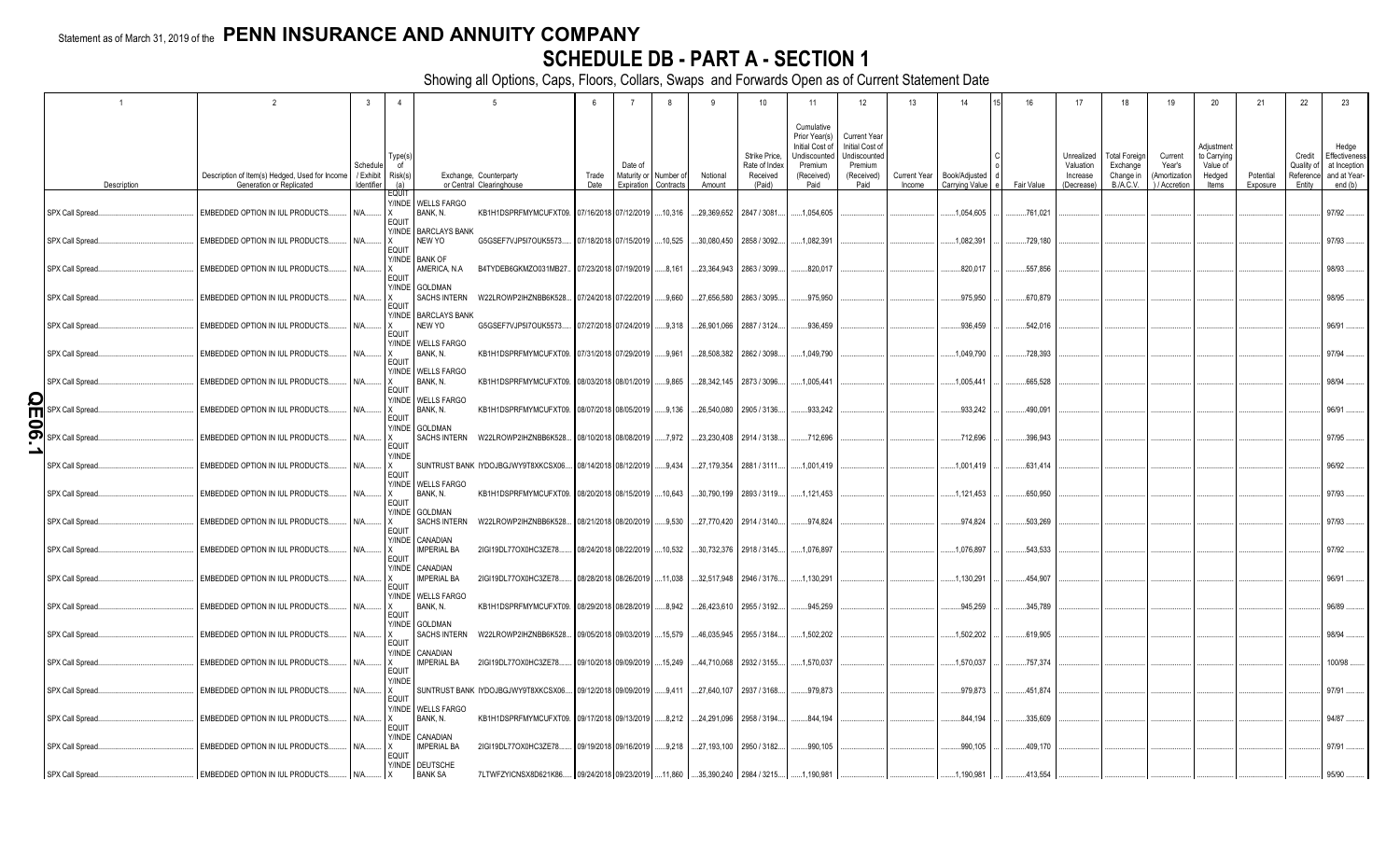## Statement as of March 31, 2019 of the **PENN INSURANCE AND ANNUITY COMPANY SCHEDULE DB - PART A - SECTION 1**

|   |                        | $\overline{2}$                                                             | $\mathbf{3}$                                | $\mathbf{A}$              | 5                                                             | 6             |                                 | 8                    |                         | 10 <sup>10</sup>                                     | 11                                                                                              | 12                                                                                      | 13                     | 14                                | 16         | 17                                                | 18                                                                | 19                                                  | 20                                                       | 21                    | 22                             | 23                                                                          |
|---|------------------------|----------------------------------------------------------------------------|---------------------------------------------|---------------------------|---------------------------------------------------------------|---------------|---------------------------------|----------------------|-------------------------|------------------------------------------------------|-------------------------------------------------------------------------------------------------|-----------------------------------------------------------------------------------------|------------------------|-----------------------------------|------------|---------------------------------------------------|-------------------------------------------------------------------|-----------------------------------------------------|----------------------------------------------------------|-----------------------|--------------------------------|-----------------------------------------------------------------------------|
|   | Description            | Description of Item(s) Hedged, Used for Income<br>Generation or Replicated | Schedule<br>/ Exhibit Risk(s)<br>Identifier | Type(s<br>of<br>(a)       | Exchange, Counterparty<br>or Central Clearinghouse            | Trade<br>Date | Date of<br>Maturity or Number o | Expiration Contracts | Notional<br>Amount      | Strike Price,<br>Rate of Index<br>Received<br>(Paid) | Cumulative<br>Prior Year(s)<br>Initial Cost of<br>Undiscounted<br>Premium<br>(Received)<br>Paid | <b>Current Year</b><br>Initial Cost of<br>Undiscounted<br>Premium<br>(Received)<br>Paid | Current Year<br>Income | Book/Adjusted<br>Carrying Value e | Fair Value | Unrealized<br>Valuation<br>Increase<br>(Decrease) | <b>Total Foreign</b><br>Exchange<br>Change in<br><b>B./A.C.V.</b> | Current<br>Year's<br>(Amortization<br>) / Accretion | Adjustment<br>to Carrying<br>Value of<br>Hedged<br>Items | Potential<br>Exposure | Credit<br>Quality of<br>Entity | Hedge<br>Effectiveness<br>at Inception<br>Reference and at Year-<br>end (b) |
|   |                        |                                                                            |                                             | <b>EQUIT</b><br>Y/INDE    | <b>DEUTSCHE</b>                                               |               |                                 |                      |                         |                                                      |                                                                                                 |                                                                                         |                        |                                   |            |                                                   |                                                                   |                                                     |                                                          |                       |                                |                                                                             |
|   | SPX Call Spread        | EMBEDDED OPTION IN IUL PRODUCTS.                                           | N/A                                         | <b>EQUIT</b><br>Y/INDE    | <b>BANK SA</b><br>7LTWFZYICNSX8D621K86<br><b>BANK OF</b>      |               | 09/27/2018 09/24/2019 .         | 13,057               | .38,844,575             | 2975 / 3210.                                         | 1,365,109                                                                                       |                                                                                         |                        | 1,365,109                         | .500,154   |                                                   |                                                                   |                                                     |                                                          |                       |                                | 96/90.                                                                      |
|   | SPX Call Spread.       | EMBEDDED OPTION IN IUL PRODUCTS.                                           | N/A                                         | <b>EQUIT</b>              | AMERICA, N.A<br>B4TYDEB6GKMZO031MB27.                         |               | 10/01/2018 09/30/2019           | 10,527               | .31,286,244             | 2972 / 3203.                                         | 1,118,599                                                                                       |                                                                                         |                        | 1,118,599                         | .434,572   |                                                   |                                                                   |                                                     |                                                          |                       |                                | 97/93                                                                       |
|   | SPX Call Spread.       | EMBEDDED OPTION IN IUL PRODUCTS                                            | N/A                                         | Y/INDE<br><b>EQUIT</b>    | CANADIAN<br><b>IMPERIAL BA</b><br>2IGI19DL77OX0HC3ZE78.       |               | 10/04/2018 10/01/2019 17,258    |                      | .51,480,614             | 2983 / 3215.                                         | 1,688,005                                                                                       |                                                                                         |                        | 1,688,005                         | 651,225    |                                                   |                                                                   |                                                     |                                                          |                       |                                | 98/94                                                                       |
|   | SPX Call Spread        | EMBEDDED OPTION IN IUL PRODUCTS                                            | N/A                                         | Y/INDE<br>EQUIT<br>Y/INDE | <b>GOLDMAN</b><br>SACHS INTERN W22LROWP2IHZNBB6K528           |               | 10/29/2018 10/24/2019 12,913    |                      |                         | 35,317,055 2735 / 2959.                              | 1,308,332                                                                                       |                                                                                         |                        | 1,308,332                         | .1,744,431 |                                                   |                                                                   |                                                     |                                                          |                       |                                | 94/93                                                                       |
|   | SPX Call Spread        | EMBEDDED OPTION IN IUL PRODUCTS                                            | N/A                                         | EQUIT                     | GOLDMAN<br>SACHS INTERN W22LROWP2IHZNBB6K528                  |               | 10/30/2018 10/28/2019 12,528    |                      | .33,750,432             | 2694 / 2905.                                         | 1,234,384                                                                                       |                                                                                         |                        | 1,234,384                         | 1,740,375  |                                                   |                                                                   |                                                     |                                                          |                       |                                | 97/96.                                                                      |
|   | SPX Call Spread.       | EMBEDDED OPTION IN IUL PRODUCTS.                                           | N/A                                         | Y/INDE<br>EQUIT           | GOLDMAN<br>SACHS INTERN W22LROWP2IHZNBB6K528                  |               | 11/02/2018 11/01/2019           | 8,555                | 23,911,225 2795 / 3011. |                                                      | 810,993                                                                                         |                                                                                         |                        | 810,993                           | 983,182    |                                                   |                                                                   |                                                     |                                                          |                       |                                | 97/96                                                                       |
|   | SPX Call Spread.       | EMBEDDED OPTION IN IUL PRODUCTS.                                           | N/A                                         | Y/INDE<br><b>EQUIT</b>    | CITIBANK N.A E57ODZWZ7FF32TWEFA76                             |               | 11/06/2018 11/04/2019 11,032    |                      | 30,746,184              | 2787 / 3004.                                         | .1,150,417                                                                                      |                                                                                         |                        | 1,150,417                         | .1,303,364 |                                                   |                                                                   |                                                     |                                                          |                       |                                | 97/96                                                                       |
| m | <b>SPX Call Spread</b> | EMBEDDED OPTION IN IUL PRODUCTS.                                           | N/A.                                        | Y/INDE<br><b>EQUIT</b>    | CITIBANK N.A E57ODZWZ7FF32TWEFA76 11/09/2018 11/07/2019       |               |                                 | 8,950                |                         | 25,480,650 2847 / 3074.                              | .885,245                                                                                        |                                                                                         |                        | .885,245                          | 887,112    |                                                   |                                                                   |                                                     |                                                          |                       |                                | 96/93                                                                       |
| 0 | SPX Call Spread.       | EMBEDDED OPTION IN IUL PRODUCTS.                                           | N/A                                         | Y/INDE<br><b>EQUIT</b>    | <b>WELLS FARGO</b><br>bank, n.<br>KB1H1DSPRFMYMCUFXT09.       |               | 11/13/2018 11/11/2019           | 10,937               | 30,612,663              | 2799 / 3019.                                         | 1,105,293                                                                                       |                                                                                         |                        | 1,105,293                         | .1,261,819 |                                                   |                                                                   |                                                     |                                                          |                       |                                | 95/94                                                                       |
|   | SPX Call Spread.       | EMBEDDED OPTION IN IUL PRODUCTS.                                           | N/A                                         | Y/INDE<br><b>EQUIT</b>    | <b>BANK OF</b><br>AMERICA, N.A.<br>B4TYDEB6GKMZO031MB27       |               | 11/16/2018 11/13/2019           | 8,920                | 24,744,080 2774 / 2994. |                                                      | 934,459                                                                                         |                                                                                         |                        | .934,459                          | .1,099,976 |                                                   |                                                                   |                                                     |                                                          |                       |                                | 96/94                                                                       |
|   | SPX Call Spread.       | EMBEDDED OPTION IN IUL PRODUCTS.                                           | N/A.                                        | Y/INDE<br><b>EQUIT</b>    | <b>BANK OF</b><br>AMERICA, N.A<br>B4TYDEB6GKMZO031MB27        |               | 11/20/2018 11/18/2019           | 11,366               |                         | 31,324,696 2756 / 2972.                              | 1,010,210                                                                                       |                                                                                         |                        | 1,010,210                         | .1,436,642 |                                                   |                                                                   |                                                     |                                                          |                       |                                | 96/96                                                                       |
|   | SPX Call Spread        | EMBEDDED OPTION IN IUL PRODUCTS.                                           | N/A.                                        | Y/INDE<br><b>EQUIT</b>    | <b>BANK OF</b><br><b>MERICA, N.A.</b><br>B4TYDEB6GKMZO031MB27 |               | 11/26/2018 11/22/2019  14,839   |                      | .39,961,427             | 2693 / 2905.                                         | 1,526,191                                                                                       |                                                                                         |                        | 1,526,191                         | .2,061,032 |                                                   |                                                                   |                                                     |                                                          |                       |                                | 97/96                                                                       |
|   | SPX Call Spread        | EMBEDDED OPTION IN IUL PRODUCTS.                                           | N/A.                                        | Y/INDE<br><b>EQUIT</b>    | <b>BANK OF</b><br>AMERICA, N.A<br>B4TYDEB6GKMZO031MB27.       |               | 11/27/2018 11/25/2019           | 10,357               | .28,243,539             | 2727 / 2947.                                         | 1,023,686                                                                                       |                                                                                         |                        | 1,023,686                         | 1,401,367  |                                                   |                                                                   |                                                     |                                                          |                       |                                | 97/94                                                                       |
|   | SPX Call Spread.       | EMBEDDED OPTION IN IUL PRODUCTS                                            | N/A                                         | Y/INDE<br><b>EQUIT</b>    | SUNTRUST BANK IYDOJBGJWY9T8XKCSX06                            |               | 11/29/2018 11/22/2019           | $\dots$ 3,746        | .10,222,834             | 2729 / 2865.                                         | 287,693                                                                                         |                                                                                         |                        | 287,693                           | 337,049    |                                                   |                                                                   |                                                     |                                                          |                       |                                | 101/83.                                                                     |
|   | SPX Call Spread.       | EMBEDDED OPTION IN IUL PRODUCTS.                                           | N/A.                                        | Y/INDE<br><b>EQUIT</b>    | SUNTRUST BANK IYDOJBGJWY9T8XKCSX06                            |               | 11/29/2018 11/29/2019           | 15,140               |                         | .42,028,640 2776 / 2996.                             | 1,589,549                                                                                       |                                                                                         |                        | 1,589,549                         | .1,862,492 |                                                   |                                                                   |                                                     |                                                          |                       |                                | 98/95                                                                       |
|   | SPX Call Spread        | EMBEDDED OPTION IN IUL PRODUCTS.                                           | N/A.                                        | Y/INDE<br><b>EQUIT</b>    | CANADIAN<br><b>IMPERIAL BA</b><br>2IGI19DL77OX0HC3ZE78.       |               | 12/04/2018 12/02/2019 13,142    |                      |                         | 37,402,132 2846 / 3068.                              | 1,243,890                                                                                       |                                                                                         |                        | 1,243,890                         | 1,320,804  |                                                   |                                                                   |                                                     |                                                          |                       |                                | 97/96                                                                       |
|   | SPX Call Spread        | EMBEDDED OPTION IN IUL PRODUCTS.                                           | N/A                                         | Y/INDE<br>EQUIT           | <b>GOLDMAN</b><br>SACHS INTERN<br>W22LROWP2IHZNBB6K528        |               | 12/07/2018 12/05/2019           | 8,335                |                         | .22,929,585 2751 / 2970.                             | 732,522                                                                                         |                                                                                         |                        | 732,522                           | 1,075,964  |                                                   |                                                                   |                                                     |                                                          |                       |                                | 96/96                                                                       |
|   | SPX Call Spread.       | EMBEDDED OPTION IN IUL PRODUCTS.                                           | N/A                                         | Y/INDE<br><b>EQUIT</b>    | CANADIAN<br><b>IMPERIAL BA</b><br>2IGI19DL77OX0HC3ZE78.       |               | 12/11/2018 12/09/2019           | 12,642               | .33,994,338             | 2689 / 2898.                                         | 1,180,384                                                                                       |                                                                                         |                        | 1,180,384                         | .1,741,669 |                                                   |                                                                   |                                                     |                                                          |                       |                                | 98/96                                                                       |
|   | SPX Call Spread.       | EMBEDDED OPTION IN IUL PRODUCTS                                            | N/A                                         | Y/INDE<br>EQUIT           | CANADIAN<br><b>IMPERIAL BA</b><br>2IGI19DL77OX0HC3ZE78.       |               | 12/14/2018 12/12/2019           | 7,907                | 21,340,993              | 2699 / 2912.                                         | .683,402                                                                                        |                                                                                         |                        | .683,402                          | .1,089,905 |                                                   |                                                                   |                                                     |                                                          |                       |                                | 96/95                                                                       |
|   | SPX Call Spread        | EMBEDDED OPTION IN IUL PRODUCTS                                            | N/A                                         | Y/INDE<br><b>EQUIT</b>    | GOLDMAN<br>SACHS INTERN W22LROWP2IHZNBB6K528                  |               | 12/18/2018 12/16/2019  13,802   |                      |                         | 36,092,230 2615 / 2820.                              | 1,237,763                                                                                       |                                                                                         |                        | 1,237,763                         | 2,037,685  |                                                   |                                                                   |                                                     |                                                          |                       |                                | 97/96                                                                       |
|   | SPX Call Spread        | EMBEDDED OPTION IN IUL PRODUCTS                                            | N/A                                         | Y/INDE<br><b>EQUIT</b>    | <b>GOLDMAN</b><br><b>SACHS INTERN</b><br>W22LROWP2IHZNBB6K528 |               | 12/21/2018 12/19/2019 12,934    |                      |                         | 33,136,908 2562 / 2765                               | .992,105                                                                                        |                                                                                         |                        | .992,105                          | 1,973,248  |                                                   |                                                                   |                                                     |                                                          |                       |                                | 95/95                                                                       |
|   | SPX Call Spread        | EMBEDDED OPTION IN IUL PRODUCTS                                            | N/A.                                        | Y/INDE                    | <b>GOLDMAN</b><br><b>SACHS INTERN</b><br>W22LROWP2IHZNBB6K528 |               | 12/24/2018 12/23/2019           | 9,816                | 24,196,440 2465 / 2654. |                                                      | .778,041                                                                                        |                                                                                         |                        | .778,041                          | .1,493,313 |                                                   |                                                                   |                                                     |                                                          |                       |                                | 92/97                                                                       |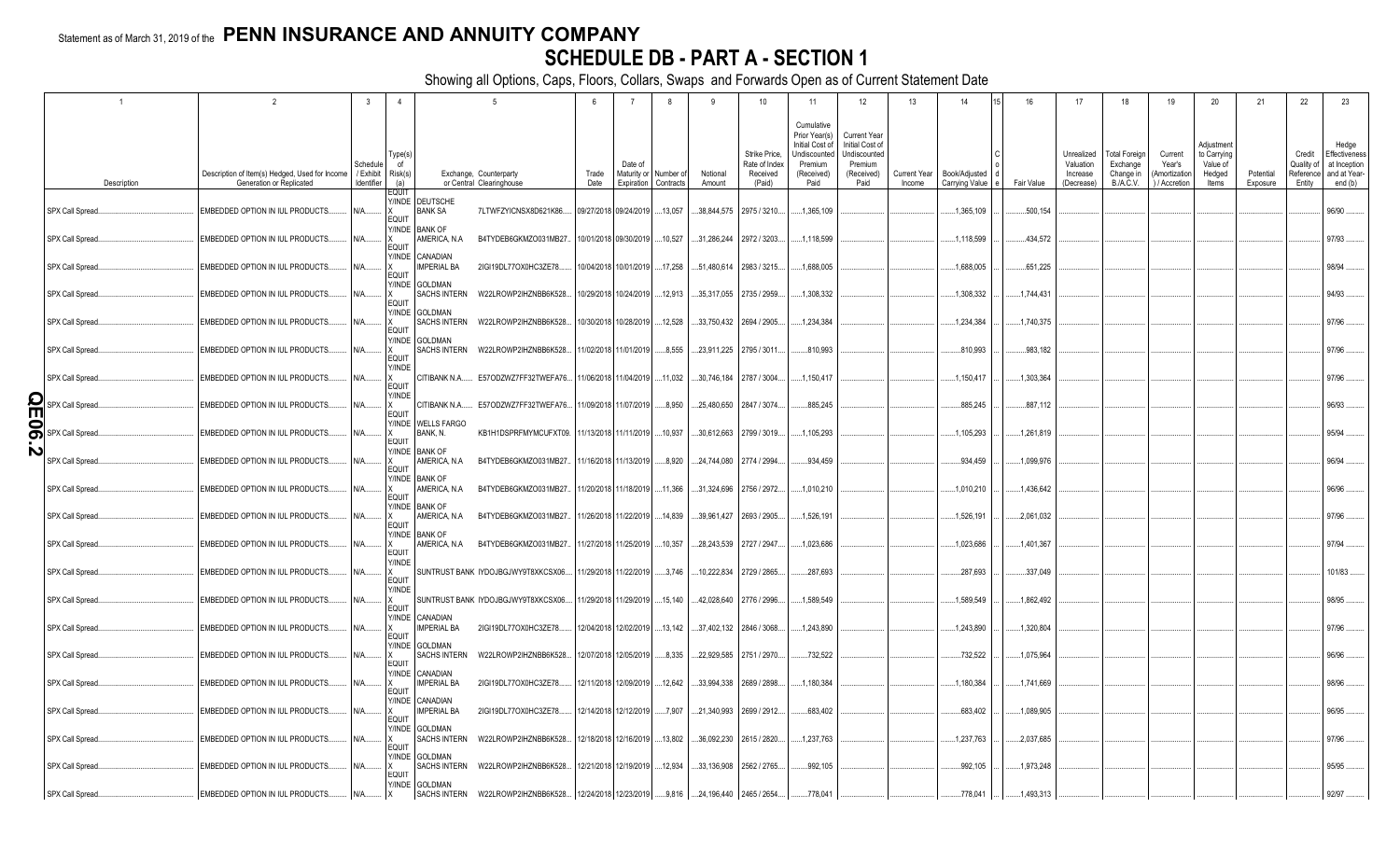## **SCHEDULE DB - PART A - SECTION 1**

|         |                                       | $\overline{2}$                                                             | $\mathbf{3}$           |                                          | 5                                                                                    | -6            |                                              | 8         | 9                        | 10 <sup>10</sup>                                     | 11                                                                                              | 12                                                                                      | 13                     | 14                              | 16         | 17                                                | 18                                                                | 19                                                | 20                                                      | 21                    | 22                                          | 23                                                                |
|---------|---------------------------------------|----------------------------------------------------------------------------|------------------------|------------------------------------------|--------------------------------------------------------------------------------------|---------------|----------------------------------------------|-----------|--------------------------|------------------------------------------------------|-------------------------------------------------------------------------------------------------|-----------------------------------------------------------------------------------------|------------------------|---------------------------------|------------|---------------------------------------------------|-------------------------------------------------------------------|---------------------------------------------------|---------------------------------------------------------|-----------------------|---------------------------------------------|-------------------------------------------------------------------|
|         | Description                           | Description of Item(s) Hedged, Used for Income<br>Generation or Replicated | Schedule<br>Identifier | Type(s<br>of<br>/ Exhibit Risk(s)<br>(a) | Exchange, Counterparty<br>or Central Clearinghouse                                   | Trade<br>Date | Date o<br>Maturity or Number o<br>Expiration | Contracts | Notional<br>Amount       | Strike Price.<br>Rate of Index<br>Received<br>(Paid) | Cumulative<br>Prior Year(s)<br>Initial Cost of<br>Undiscounted<br>Premium<br>(Received)<br>Paid | Current Year<br>Initial Cost of<br><b>Indiscounted</b><br>Premium<br>(Received)<br>Paid | Current Year<br>Income | Book/Adjusted<br>Carrying Value | Fair Value | Unrealized<br>Valuation<br>Increase<br>(Decrease) | <b>Total Foreigr</b><br>Exchange<br>Change in<br><b>B./A.C.V.</b> | Current<br>Year's<br>(Amortizatior<br>/ Accretion | Adjustmen<br>to Carrying<br>Value of<br>Hedged<br>Items | Potential<br>Exposure | Credit<br>Quality of<br>Reference<br>Entity | Hedge<br>Effectiveness<br>at Inception<br>and at Year-<br>end (b) |
|         |                                       |                                                                            |                        | <b>EQUIT</b><br>Y/INDE                   | <b>BARCLAYS BANK</b>                                                                 |               |                                              |           |                          |                                                      |                                                                                                 |                                                                                         |                        |                                 |            |                                                   |                                                                   |                                                   |                                                         |                       |                                             |                                                                   |
|         | SPX Call Spread                       | EMBEDDED OPTION IN IUL PRODUCTS.                                           | N/A                    | <b>EQUIT</b>                             | NEW YO<br>G5GSEF7VJP5I7OUK5573                                                       |               | 12/26/2018 12/23/2019                        | 11,322    | .27,150,156              | 2398 / 2588                                          | .1,068,797                                                                                      |                                                                                         |                        | 1,068,797                       | 1,790,365  |                                                   |                                                                   |                                                   |                                                         |                       |                                             | 97/95.                                                            |
|         | SPX Call Spread.                      | EMBEDDED OPTION IN IUL PRODUCTS.                                           | $N/A$ .                | Y/INDE<br><b>EQUIT</b>                   | GOLDMAN<br>SACHS INTERN<br>W22LROWP2IHZNBB6K528                                      |               | 12/28/2018 12/26/2019                        | .10,381   | 26,243,168               | 2528 / 2725.                                         | .925,311                                                                                        |                                                                                         |                        | .925,311                        | 1,576,743  |                                                   |                                                                   |                                                   |                                                         |                       |                                             | 99/95.                                                            |
|         | SPX Call Spread.                      | EMBEDDED OPTION IN IUL PRODUCTS.                                           | N/A                    | Y/INDE<br><b>EQUIT</b>                   | <b>WELLS FARGO</b><br>BANK, N.<br>KB1H1DSPRFMYMCUFXT09. 01/02/2019 12/30/2019        |               |                                              | 13,468    | 34,141,380               | 2535 / 2734                                          |                                                                                                 | 1,247,541                                                                               |                        | 1,247,541                       | .2,049,755 |                                                   |                                                                   |                                                   |                                                         |                       |                                             | 97/96.                                                            |
|         | SPX Call Spread                       | EMBEDDED OPTION IN IUL PRODUCTS                                            | N/A                    | Y/INDE<br><b>EQUIT</b>                   | CANADIAN<br><b>IMPERIAL BA</b><br>2IGI19DL77OX0HC3ZE78                               |               | 01/04/2019 01/02/2020                        | 14,538    | .37,100,976              | 2552 / 2752                                          |                                                                                                 | 1,355,523                                                                               |                        | 1,355,523                       | .2,191,168 |                                                   |                                                                   |                                                   |                                                         |                       |                                             | 97/95                                                             |
|         | SPX Call Spread                       | EMBEDDED OPTION IN IUL PRODUCTS                                            | N/A                    | Y/INDE<br><b>EQUIT</b>                   | <b>WELLS FARGO</b><br>BANK, N.<br>KB1H1DSPRFMYMCUFXT09. 01/07/2019 01/06/2020 11,991 |               |                                              |           | 30,972,753               | 2583 / 2781.                                         |                                                                                                 | 1,109,287                                                                               |                        | 1,109,287                       | 1,745,744  |                                                   |                                                                   |                                                   |                                                         |                       |                                             | 100/97                                                            |
|         | SPX Call Spread                       | EMBEDDED OPTION IN IUL PRODUCTS                                            | N/A                    | Y/INDE<br><b>EQUIT</b>                   | <b>WELLS FARGO</b><br>Bank, N.<br>KB1H1DSPRFMYMCUFXT09. 01/08/2019 01/06/2020        |               |                                              | 13,291    | 34,569,891               | 2601 / 2805.                                         |                                                                                                 | 1,234,468                                                                               |                        | .1,234,468                      | 1,959,896  |                                                   |                                                                   |                                                   |                                                         |                       |                                             | 97/96.                                                            |
|         | SPX Call Spread.                      | EMBEDDED OPTION IN IUL PRODUCTS.                                           | N/A                    | Y/INDE<br><b>EQUIT</b>                   | CANADIAN<br><b>IMPERIAL BA</b><br>2IGI19DL77OX0HC3ZE78.                              |               | 01/09/2019 06/17/2019                        | 3,461     | .9,600,814               | 2774 / 2911.                                         |                                                                                                 | .105,595                                                                                |                        | 105,595                         | .283,415   |                                                   |                                                                   |                                                   |                                                         |                       |                                             | 100/101                                                           |
| Шł<br>0 | SPX Call Spread.                      | EMBEDDED OPTION IN IUL PRODUCTS                                            | N/A                    | Y/INDE<br><b>EQUIT</b>                   | GOLDMAN<br><b>SACHS INTERN</b><br>W22LROWP2IHZNBB6K528                               |               | 01/09/2019 04/15/2019                        | 3,629     | 9,725,720                | 2680 / 2822.                                         |                                                                                                 | .142,547                                                                                |                        | 142,547                         | .444,521   |                                                   |                                                                   |                                                   |                                                         |                       |                                             | 106/99.                                                           |
|         | $\overline{\bullet}$ SPX Call Spread. | EMBEDDED OPTION IN IUL PRODUCTS.                                           | N/A                    | Y/INDE<br><b>EQUIT</b>                   | <b>GOLDMAN</b><br><b>SACHS INTERN</b><br>W22LROWP2IHZNBB6K528                        |               | 01/09/2019 10/15/2019                        | 4,128     | .11,529,504              | 2793 / 2911.                                         |                                                                                                 | .145,760                                                                                |                        | 145,760                         | .295,572   |                                                   |                                                                   |                                                   |                                                         |                       |                                             | 97/83.                                                            |
|         | SPX Call Spread.                      | EMBEDDED OPTION IN IUL PRODUCTS.                                           | N/A                    | Y/INDE<br><b>EQUIT</b>                   | <b>GOLDMAN</b><br>SACHS INTERN<br>W22LROWP2IHZNBB6K528                               |               | 01/09/2019 05/15/2019                        | 6,739     | .18,444,643              | 2737 / 2894.                                         |                                                                                                 | 237,146                                                                                 |                        | .237,146                        | 684,067    |                                                   |                                                                   |                                                   |                                                         |                       |                                             | 102/96.                                                           |
|         | SPX Call Spread.                      | EMBEDDED OPTION IN IUL PRODUCTS.                                           | N/A                    | Y/INDE<br><b>EQUIT</b>                   | <b>WELLS FARGO</b><br>BANK, N.<br>KB1H1DSPRFMYMCUFXT09. 01/11/2019 01/09/2020        |               |                                              | 9,999     | .26,367,363              | 2637 / 2845.                                         |                                                                                                 | 930,907                                                                                 |                        | .930,907                        | 1,450,862  |                                                   |                                                                   |                                                   |                                                         |                       |                                             | 98/97                                                             |
|         | SPX Call Spread                       | EMBEDDED OPTION IN IUL PRODUCTS                                            | N/A                    | Y/INDE<br><b>EQUIT</b>                   | CANADIAN<br><b>IMPERIAL BA</b><br>2IGI19DL77OX0HC3ZE78                               |               | 01/15/2019 01/13/2020                        | 10,474    | .27,630,412              | 2638 / 2845.                                         |                                                                                                 | 1,015,664                                                                               |                        | 1,015,664                       | 1,510,954  |                                                   |                                                                   |                                                   |                                                         |                       |                                             | 96/95.                                                            |
|         | SPX Call Spread                       | EMBEDDED OPTION IN IUL PRODUCTS.                                           | N/A                    | Y/INDE<br><b>EQUIT</b>                   | CITIBANK N.A.<br>E57ODZWZ7FF32TWEFA76                                                |               | 01/18/2019 01/16/2020                        | 13,655    | .36,513,470 2674 / 2888. |                                                      |                                                                                                 | .1,452,892                                                                              |                        | .1,452,892                      | .1,951,086 |                                                   |                                                                   |                                                   |                                                         |                       |                                             | 95/93.                                                            |
|         | SPX Call Spread.                      | EMBEDDED OPTION IN IUL PRODUCTS.                                           | N/A                    | Y/INDE<br><b>EQUIT</b>                   | CANADIAN<br><b>IMPERIAL BA</b><br>2IGI19DL77OX0HC3ZE78.                              |               | 01/23/2019 01/21/2020                        | 20,808    | 56,015,136               | 2692 / 2903.                                         |                                                                                                 | 1,959,906                                                                               |                        | 1,959,906                       | .2,874,628 |                                                   |                                                                   |                                                   |                                                         |                       |                                             | 97/96                                                             |
|         | SPX Call Spread.                      | EMBEDDED OPTION IN IUL PRODUCTS.                                           | N/A.                   | Y/INDE<br><b>EQUIT</b>                   | SUNTRUST BANK IYDOJBGJWY9T8XKCSX06                                                   |               | 01/28/2019 01/24/2020                        | 10,386    | .28,042,200              | 2700 / 2919.                                         |                                                                                                 | .990,513                                                                                |                        | .990,513                        | 1,464,662  |                                                   |                                                                   |                                                   |                                                         |                       |                                             | 95/93.                                                            |
|         | SPX Call Spread                       | EMBEDDED OPTION IN IUL PRODUCTS.                                           | N/A                    | Y/INDE<br><b>EQUIT</b>                   | <b>WELLS FARGO</b><br>BANK, N.<br>KB1H1DSPRFMYMCUFXT09. 02/04/2019 02/03/2020        |               |                                              | 10,784    | .29,774,624              | 2761 / 2975.                                         |                                                                                                 | 1,050,577                                                                               |                        | 1,050,577                       | 1,362,684  |                                                   |                                                                   |                                                   |                                                         |                       |                                             | 96/96.                                                            |
|         | SPX Call Spread                       | EMBEDDED OPTION IN IUL PRODUCTS.                                           | N/A                    | Y/INDE<br><b>EQUIT</b>                   | GOLDMAN<br>SACHS INTERN<br>W22LROWP2IHZNBB6K528                                      |               | 02/12/2019 02/10/2020                        | .10,748   | 29,696,724               | 2763 / 2983.                                         |                                                                                                 | 1,125,772                                                                               |                        | 1,125,772                       | .1,382,552 |                                                   |                                                                   |                                                   |                                                         |                       |                                             | 95/95.                                                            |
|         | SPX Call Spread.                      | EMBEDDED OPTION IN IUL PRODUCTS.                                           | N/A                    | Y/INDE<br><b>EQUIT</b>                   | CANADIAN<br><b>IMPERIAL BA</b><br>2IGI19DL77OX0HC3ZE78                               |               | 02/15/2019 02/13/2020                        | 7,138     | .20,000,676              | 2802 / 3020.                                         |                                                                                                 | 707,162                                                                                 |                        | .707,162                        | .844,107   |                                                   |                                                                   |                                                   |                                                         |                       |                                             | 96/96.                                                            |
|         | SPX Call Spread                       | EMBEDDED OPTION IN IUL PRODUCTS.                                           | N/A                    | Y/INDE<br><b>EQUIT</b>                   | CANADIAN<br><b>IMPERIAL BA</b><br>2IGI19DL77OX0HC3ZE78                               |               | 02/20/2019 02/18/2020                        | 13,976    | .39,621,960              | 2835 / 3057.                                         |                                                                                                 | 1,356,650                                                                               |                        | 1,356,650                       | 1,550,512  |                                                   |                                                                   |                                                   |                                                         |                       |                                             | 94/94                                                             |
|         | SPX Call Spread                       | EMBEDDED OPTION IN IUL PRODUCTS                                            | N/A                    | Y/INDE<br><b>EQUIT</b>                   | <b>BARCLAYS BANK</b><br>NEW YO<br>G5GSEF7VJP5I7OUK5573                               |               | 03/19/2019 03/17/2020                        | 9,912     | .28,645,680              | 2890 / 3114.                                         |                                                                                                 | 979,900                                                                                 |                        | .979,900                        | .958,956   |                                                   |                                                                   |                                                   |                                                         |                       |                                             | 96/96.                                                            |
|         | SPX Call Spread                       | EMBEDDED OPTION IN IUL PRODUCTS.                                           | N/A.                   | Y/INDE                                   | CANADIAN<br><b>IMPERIAL BA</b><br>2IGI19DL77OX0HC3ZE78                               |               | 03/22/2019 03/20/2020                        | 10,028    | 29,071,172 2899 / 3126.  |                                                      |                                                                                                 | .918.966                                                                                |                        | .918.966                        | .951.708   |                                                   |                                                                   |                                                   |                                                         |                       |                                             | 96/96                                                             |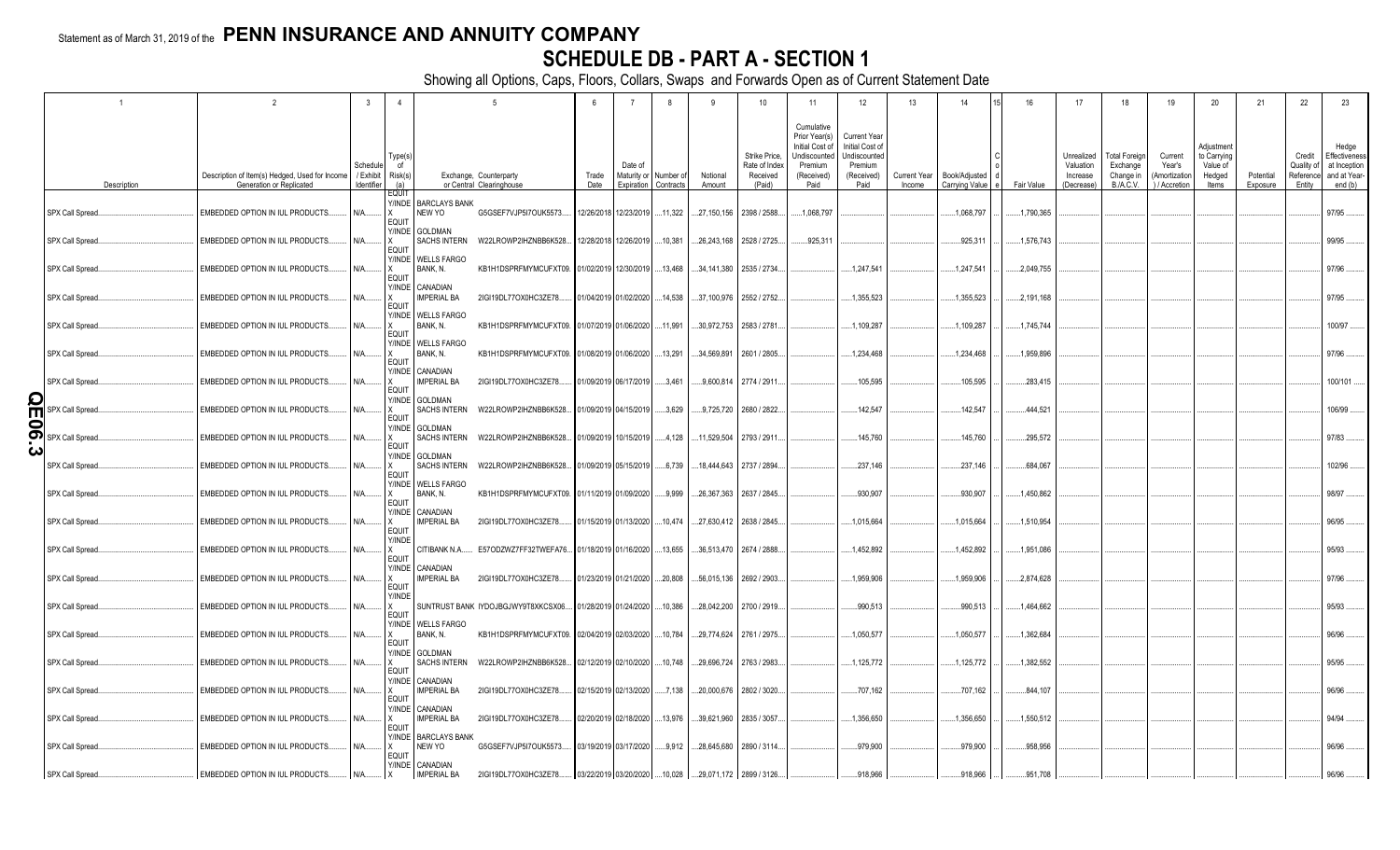## **SCHEDULE DB - PART A - SECTION 1**

|    | $\overline{1}$                                                                  | $\overline{2}$                                                             | $\mathbf{3}$                                | $\mathbf{A}$                     | $\overline{5}$                                                                       | - 6           |                                      | 8                     | 9                        | 10 <sup>°</sup>                                      | 11                                                                                              | 12                                                                                      | 13                            | 14                              | 16          | 17                                                | 18                                                         | 19                                                  | 20                                                      | 21                    | 22                                         | 23                                                                |
|----|---------------------------------------------------------------------------------|----------------------------------------------------------------------------|---------------------------------------------|----------------------------------|--------------------------------------------------------------------------------------|---------------|--------------------------------------|-----------------------|--------------------------|------------------------------------------------------|-------------------------------------------------------------------------------------------------|-----------------------------------------------------------------------------------------|-------------------------------|---------------------------------|-------------|---------------------------------------------------|------------------------------------------------------------|-----------------------------------------------------|---------------------------------------------------------|-----------------------|--------------------------------------------|-------------------------------------------------------------------|
|    | Description                                                                     | Description of Item(s) Hedged, Used for Income<br>Generation or Replicated | Schedule<br>/ Exhibit Risk(s)<br>Identifier | Type(s<br>nf<br>(a)              | Exchange, Counterparty<br>or Central Clearinghouse                                   | Trade<br>Date | Date of<br>Maturity or<br>Expiration | Number o<br>Contracts | Notional<br>Amount       | Strike Price,<br>Rate of Index<br>Received<br>(Paid) | Cumulative<br>Prior Year(s)<br>Initial Cost of<br>Undiscounted<br>Premium<br>(Received)<br>Paid | Current Year<br>Initial Cost of<br><b>Jndiscounted</b><br>Premium<br>(Received)<br>Paid | <b>Current Year</b><br>Income | Book/Adjusted<br>Carrying Value | Fair Value  | Unrealized<br>Valuation<br>Increase<br>(Decrease) | <b>Total Foreign</b><br>Exchange<br>Change in<br>B./A.C.V. | Current<br>Year's<br>(Amortization<br>) / Accretion | Adjustmen<br>to Carrying<br>Value of<br>Hedged<br>Items | Potential<br>Exposure | Credit<br>Quality o<br>Reference<br>Entity | Hedge<br>Effectiveness<br>at Inception<br>and at Year-<br>end (b) |
|    |                                                                                 |                                                                            |                                             | <b>EQUIT</b><br>Y/INDE           | <b>WELLS FARGO</b>                                                                   |               |                                      |                       |                          |                                                      |                                                                                                 |                                                                                         |                               |                                 |             |                                                   |                                                            |                                                     |                                                         |                       |                                            |                                                                   |
|    | SPX Call Spread.                                                                | EMBEDDED OPTION IN IUL PRODUCTS.                                           | N/A.                                        | <b>EQUIT</b>                     | BANK, N.<br>KB1H1DSPRFMYMCUFXT09. 03/26/2019 03/23/2020                              |               |                                      | .10,933               | 31,213,715 2855 / 3081.  |                                                      |                                                                                                 | 1,109,590                                                                               |                               | 1,109,590                       | 1,180,681   |                                                   |                                                            |                                                     |                                                         |                       |                                            | 94/94.                                                            |
|    | SPX Call Spread.                                                                | <b>EMBEDDED OPTION IN IUL PRODUCTS</b>                                     | VA.                                         | Y/INDE                           | <b>BARCLAYS BANK</b><br>NEW YO<br>G5GSEF7VJP5I7OUK5573.                              |               | 03/29/2019 03/30/2020                | 15,290                | .43,882,300 2870 / 3097. |                                                      |                                                                                                 | .1,582,362                                                                              |                               | 1,582,362                       | 1,590,735   |                                                   |                                                            |                                                     |                                                         |                       |                                            | 95/95.                                                            |
|    | 0019999999. Total-Purchased Options-Hedging Effective-Call Options and Warrants |                                                                            |                                             |                                  |                                                                                      |               |                                      |                       |                          |                                                      | .69.675.774                                                                                     | 20,758,728                                                                              |                               | .90,434,502                     | .97,615,670 | $\Omega$                                          |                                                            |                                                     |                                                         |                       | <b>XXX</b>                                 | <b>XXX</b>                                                        |
|    | 0079999999. Total-Purchased Options-Hedging Effective                           |                                                                            |                                             |                                  |                                                                                      |               |                                      |                       |                          |                                                      | .69,675,774                                                                                     | 20,758,728                                                                              |                               | .90,434,502                     | .97,615,670 | $\sqrt{ }$                                        |                                                            |                                                     |                                                         |                       | <b>XXX</b>                                 | <b>XXX</b>                                                        |
|    | Purchased Options - Hedging Other - Call Options and Warrants                   |                                                                            |                                             |                                  |                                                                                      |               |                                      |                       |                          |                                                      |                                                                                                 |                                                                                         |                               |                                 |             |                                                   |                                                            |                                                     |                                                         |                       |                                            |                                                                   |
|    | SPX Call Spread                                                                 | EMBEDDED OPTION IN IUL PRODUCTS                                            | N/A                                         | EQUIT<br>Y/INDE<br><b>EQUIT</b>  | <b>BANK OF</b><br>AMERICA, N.A<br>B4TYDEB6GKMZO031MB27                               |               | 06/13/2018 06/17/2019                | 9,329                 | .28,714,662              | 2844 / 3078.                                         | .929,821                                                                                        |                                                                                         |                               | .581,853                        | .581,853    | 421,151                                           |                                                            |                                                     |                                                         |                       |                                            |                                                                   |
|    | SPX Call Spread                                                                 | EMBEDDED OPTION IN IUL PRODUCTS                                            | N/A                                         | Y/INDE<br><b>EQUIT</b>           | <b>GOLDMAN</b><br>SACHS INTERN W22LROWP2IHZNBB6K528                                  |               | 06/14/2018 06/21/2019                | 9,329                 | .28,714,662              | 2844 / 3078.                                         | .904,166                                                                                        |                                                                                         |                               | .596,326                        | .596,326    | 430,435                                           |                                                            |                                                     |                                                         |                       |                                            |                                                                   |
|    | SPX Call Spread                                                                 | EMBEDDED OPTION IN IUL PRODUCTS                                            | N/A                                         | Y/INDE<br>EQUIT                  | <b>BARCLAYS BANK</b><br>NEW YO<br>G5GSEF7VJP5I7OUK5573                               |               | 07/09/2018 06/28/2019 21,282         |                       | .64,143,948              | 2797 / 3014.                                         | 2,290,794                                                                                       |                                                                                         |                               | 2,000,107                       | 0.2,000,107 | (290,687)                                         |                                                            |                                                     |                                                         |                       |                                            |                                                                   |
| m  | SPX Call Spread.                                                                | EMBEDDED OPTION IN IUL PRODUCTS                                            | N/A                                         | Y/INDE<br><b>EQUIT</b>           | CANADIAN<br><b>IMPERIAL BA</b><br>2IGI19DL77OX0HC3ZE78.                              |               | 07/10/2018 07/01/2019                | 17,565                | 53,169,255               | 2809 / 3027                                          | 1,901,938                                                                                       |                                                                                         |                               | 1,562,55                        | 1,562,551   | 1,163,525                                         |                                                            |                                                     |                                                         |                       |                                            |                                                                   |
| တ၊ | SPX Call Option                                                                 | EMBEDDED OPTION IN IUL PRODUCTS                                            | N/A                                         | Y/INDE<br><b>EQUIT</b>           | <b>BARCLAYS BANK</b><br>NEW YO<br>G5GSEF7VJP5I7OUK5573                               |               | 10/26/2018 10/16/2019                | 8,772                 | 25,061,604               | 2857.                                                | .835,972                                                                                        |                                                                                         |                               | .969,666                        | .969,666    | 634,432                                           |                                                            |                                                     |                                                         |                       |                                            |                                                                   |
|    | SPX Call Option.                                                                | EMBEDDED OPTION IN IUL PRODUCTS.                                           | N/A                                         | Y/INDE<br><b>EQUIT</b><br>Y/INDE | 30LDMAN<br><b>SACHS INTERN</b><br>W22LROWP2IHZNBB6K528                               |               | 10/26/2018 10/14/2019                | 9,021                 | 25,403,136               | 2816.                                                | .956,948                                                                                        |                                                                                         |                               | .1,222,953                      | 1,222,953   | 801,020                                           |                                                            |                                                     |                                                         |                       |                                            |                                                                   |
|    | SPX Call Option                                                                 | EMBEDDED OPTION IN IUL PRODUCTS                                            | N/A                                         | EQUIT<br>Y/INDE                  | GOLDMAN<br><b>SACHS INTERN</b><br>W22LROWP2IHZNBB6K528<br>GOLDMAN                    |               | 10/26/2018 10/07/2019                | $\dots$ 10,157        | 29,932,679               | 2947.                                                | .561,377                                                                                        |                                                                                         |                               | .603,891                        | .603,891    | 384,781                                           |                                                            |                                                     |                                                         |                       |                                            |                                                                   |
|    | SPX Call Option                                                                 | EMBEDDED OPTION IN IUL PRODUCTS.                                           | N/A                                         | <b>EQUIT</b><br>Y/INDE           | SACHS INTERN<br>W22LROWP2IHZNBB6K528<br>GOLDMAN                                      |               | 10/26/2018 10/14/2019                | .12,032               | .33,761,792              | 2806                                                 | .1,331,100                                                                                      |                                                                                         |                               | 1,710,395                       | 1,710,395   | 1,118,237                                         |                                                            |                                                     |                                                         |                       |                                            |                                                                   |
|    | SPX Call Option                                                                 | EMBEDDED OPTION IN IUL PRODUCTS.                                           | N/A                                         | <b>EQUIT</b><br>Y/INDE           | SACHS INTERN<br>W22LROWP2IHZNBB6K528<br><b>BARCLAYS BANK</b>                         |               | 10/26/2018 10/08/2019                | 12,680                | .37,291,880 2941.        |                                                      | 727,705                                                                                         |                                                                                         |                               | .793,986                        | .793,986    | 508,021                                           |                                                            |                                                     |                                                         |                       |                                            |                                                                   |
|    | SPX Call Option                                                                 | EMBEDDED OPTION IN IUL PRODUCTS.                                           | N/A                                         | <b>EQUIT</b><br>Y/INDE           | NEW YO<br>G5GSEF7VJP5I7OUK5573<br><b>WELLS FARGO</b>                                 |               | 10/26/2018 10/21/2019                | 15,246                | 42,917,490               | 2815.                                                | .1,742,618                                                                                      |                                                                                         |                               | 2,121,804                       | .2,121,804  | 1,382,205                                         |                                                            |                                                     |                                                         |                       |                                            |                                                                   |
|    | SPX Call Spread.                                                                | EMBEDDED OPTION IN IUL PRODUCTS.                                           | N/A                                         | <b>EQUIT</b><br>Y/INDE           | BANK, N.<br>KB1H1DSPRFMYMCUFXT09. 12/03/2018 11/29/2019                              |               |                                      | 2,651                 | 0.8,037,832              | 2799 / 3032.                                         | .296,302                                                                                        |                                                                                         |                               | 318,792                         | .318,792    | 205,682                                           |                                                            |                                                     |                                                         |                       |                                            |                                                                   |
|    | SPX Call Spread.                                                                | EMBEDDED OPTION IN IUL PRODUCTS.                                           | N/A                                         | <b>EQUIT</b><br>Y/INDE           | CITIBANK N.A E57ODZWZ7FF32TWEFA76 01/09/2019 12/16/2019<br><b>BARCLAYS BANK</b>      |               |                                      | 4,365                 | .11,645,820              | 2545 / 2668.                                         |                                                                                                 | 297,344                                                                                 |                               | .421,859                        | .421,859    | .124,515                                          |                                                            |                                                     |                                                         |                       |                                            |                                                                   |
|    | SPX Call Spread.                                                                | EMBEDDED OPTION IN IUL PRODUCTS.                                           | N/A                                         | <b>EQUIT</b><br>Y/INDE           | NEW YO<br>G5GSEF7VJP5I7OUK5573                                                       |               | 01/29/2019 01/27/2020                | 18,523                | .53,901,930              | 2697 / 2910.                                         |                                                                                                 | 1,774,318                                                                               |                               | 2,563,306                       | 2,563,306   | 788,987                                           |                                                            |                                                     |                                                         |                       |                                            |                                                                   |
|    | SPX Call Spread.                                                                | EMBEDDED OPTION IN IUL PRODUCTS.                                           | N/A                                         | <b>EQUIT</b><br>Y/INDE           | SUNTRUST BANK IYDOJBGJWY9T8XKCSX06<br>CANADIAN                                       |               | 02/05/2019 02/04/2020                | 11,077                | 33,197,769               | 2779 / 2997.                                         |                                                                                                 | .1,056,192                                                                              |                               | 1,374,206                       | 1,374,206   | 318,014                                           |                                                            |                                                     |                                                         |                       |                                            |                                                                   |
|    | SPX Call Spread.                                                                | EMBEDDED OPTION IN IUL PRODUCTS.                                           | N/A                                         | <b>EQUIT</b><br>Y/INDE           | <b>IMPERIAL BA</b><br>2IGI19DL77OX0HC3ZE78<br>CANADIAN                               |               | 02/08/2019 02/06/2020                | 9,464                 | 28,373,072 2781 / 2998.  |                                                      |                                                                                                 | 824.504                                                                                 |                               | 1,164,709                       | 1,164,709   | 340,206                                           |                                                            |                                                     |                                                         |                       |                                            |                                                                   |
|    | SPX Call Spread                                                                 | EMBEDDED OPTION IN IUL PRODUCTS.                                           | N/A.                                        | <b>EQUIT</b><br>Y/INDE           | <b>IMPERIAL BA</b><br>2IGI19DL77OX0HC3ZE78<br>GOLDMAN                                |               | 02/25/2019 02/21/2020                | 9,653                 | 29,528,527               | 2838 / 3059.                                         |                                                                                                 | 970,995                                                                                 |                               | 1,059,337                       | .1,059,337  | .88,342                                           |                                                            |                                                     |                                                         |                       |                                            |                                                                   |
|    | SPX Call Spread.                                                                | EMBEDDED OPTION IN IUL PRODUCTS.                                           | N/A                                         | <b>EQUIT</b><br>Y/INDE<br>l X    | <b>SACHS INTERN</b><br>W22LROWP2IHZNBB6K528<br><b>GOLDMAN</b><br><b>SACHS INTERN</b> |               | 02/26/2019 02/14/2020                | 2,544                 | 7,474,272 2775 / 2938.   | .16,840,512 2615 / 2768.                             |                                                                                                 | 232,954<br>.653,117                                                                     |                               | .250,974<br>.677,856            | .250,974    | .18,021<br>24,739                                 |                                                            |                                                     |                                                         |                       |                                            |                                                                   |
|    | SPX Call Spread                                                                 | EMBEDDED OPTION IN IUL PRODUCTS.                                           |                                             |                                  | W22LROWP2IHZNBB6K528                                                                 |               | 02/26/2019 01/15/2020                | 6,084                 |                          |                                                      |                                                                                                 |                                                                                         |                               |                                 | .677,856    |                                                   |                                                            |                                                     |                                                         |                       |                                            |                                                                   |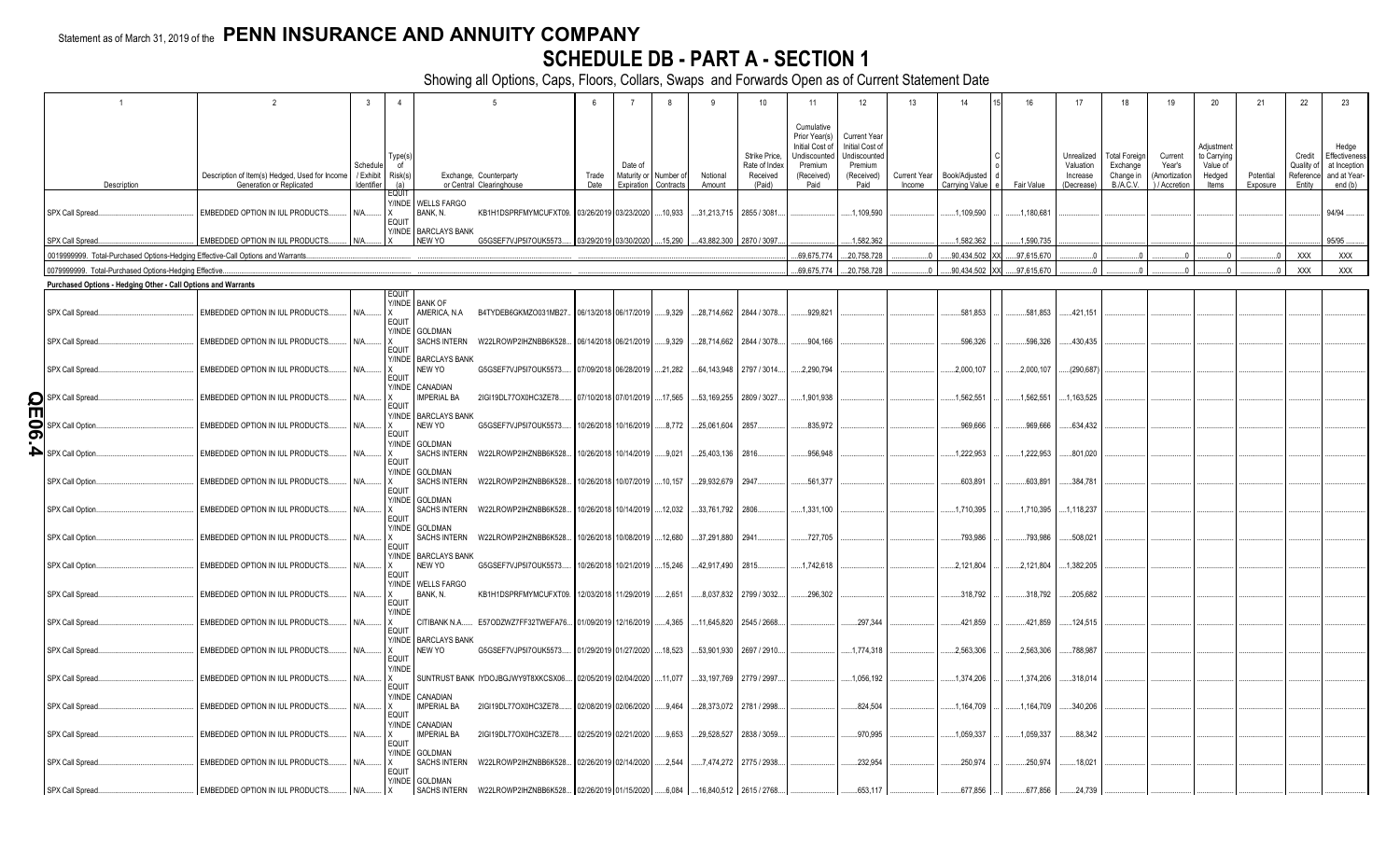## **SCHEDULE DB - PART A - SECTION 1**

|        | $\overline{1}$                                                              | $\overline{2}$                                                             | $\mathbf{3}$                                | $\overline{4}$                         | 5 <sup>5</sup>                                                                                      | -6            |                                                | 8                     | 9                                      | 10 <sup>10</sup>                                     | 11                                                                                              | 12                                                                                      | 13                            | 14                              | 16                   | 17                                                | 18                                                         | 19                                                | 20                                                      | 21                    | 22                                          | 23                                                                |
|--------|-----------------------------------------------------------------------------|----------------------------------------------------------------------------|---------------------------------------------|----------------------------------------|-----------------------------------------------------------------------------------------------------|---------------|------------------------------------------------|-----------------------|----------------------------------------|------------------------------------------------------|-------------------------------------------------------------------------------------------------|-----------------------------------------------------------------------------------------|-------------------------------|---------------------------------|----------------------|---------------------------------------------------|------------------------------------------------------------|---------------------------------------------------|---------------------------------------------------------|-----------------------|---------------------------------------------|-------------------------------------------------------------------|
|        | Description                                                                 | Description of Item(s) Hedged, Used for Income<br>Generation or Replicated | Schedule<br>/ Exhibit Risk(s)<br>Identifier | Type(s<br>of<br>(a)                    | Exchange, Counterparty<br>or Central Clearinghouse                                                  | Trade<br>Date | Date of<br>Maturity or<br>Expiration           | Number o<br>Contracts | Notional<br>Amount                     | Strike Price.<br>Rate of Index<br>Received<br>(Paid) | Cumulative<br>Prior Year(s)<br>Initial Cost of<br>Undiscounted<br>Premium<br>(Received)<br>Paid | <b>Current Year</b><br>Initial Cost of<br>Jndiscounted<br>Premium<br>(Received)<br>Paid | <b>Current Year</b><br>Income | Book/Adjusted<br>Carrying Value | Fair Value           | Unrealized<br>Valuation<br>Increase<br>(Decrease) | Total Foreigr<br>Exchange<br>Change in<br><b>B./A.C.V.</b> | Current<br>Year's<br>(Amortization<br>/ Accretion | Adjustmen<br>to Carrying<br>Value of<br>Hedged<br>Items | Potential<br>Exposure | Credit<br>Quality of<br>Reference<br>Entity | Hedge<br>Effectiveness<br>at Inception<br>and at Year-<br>end (b) |
|        | SPX Call Spread                                                             | EMBEDDED OPTION IN IUL PRODUCTS                                            | N/A                                         | <b>EQUIT</b><br>Y/INDE<br><b>EQUIT</b> | CANADIAN<br><b>IMPERIAL BA</b><br>2IGI19DL77OX0HC3ZE78                                              |               | 02/27/2019 02/24/2020                          | 9,505                 | 29,237,380                             | 2852 / 3076.                                         |                                                                                                 | .885,961                                                                                |                               | 1,015,689                       | 1,015,689            | 129,728                                           |                                                            |                                                   |                                                         |                       |                                             |                                                                   |
|        | SPX Call Spread                                                             | EMBEDDED OPTION IN IUL PRODUCTS.                                           | N/A                                         | Y/INDE<br><b>EQUIT</b>                 | CANADIAN<br><b>IMPERIAL BA</b><br>2IGI19DL77OX0HC3ZE78.                                             |               | 02/28/2019 02/28/2020                          | 10,621                | .32,606,470 2848 / 3070.               |                                                      |                                                                                                 | .1,021,846                                                                              |                               | 1,142,272                       | 1,142,272            | .120,426                                          |                                                            |                                                   |                                                         |                       |                                             |                                                                   |
|        | SPX Call Spread.                                                            | EMBEDDED OPTION IN IUL PRODUCTS                                            | N/A                                         | Y/INDE<br><b>EQUIT</b>                 | GOLDMAN<br><b>SACHS INTERN</b><br>W22LROWP2IHZNBB6K528                                              |               | 03/04/2019 03/02/2020                          | 7,323                 | .22,584,132                            | 2860 / 3084                                          |                                                                                                 | .668,425                                                                                |                               | .768,609                        | .768,609             | .100,184                                          |                                                            |                                                   |                                                         |                       |                                             |                                                                   |
|        | SPX Call Spread.                                                            | EMBEDDED OPTION IN IUL PRODUCTS.                                           | N/A                                         | Y/INDE<br><b>EQUIT</b><br>Y/INDE       | <b>WELLS FARGO</b><br>Bank, N.<br>KB1H1DSPRFMYMCUFXT09. 03/05/2019 03/03/2020<br><b>WELLS FARGO</b> |               |                                                | 9,650                 | 29,654,450 2849 / 3073.                |                                                      |                                                                                                 | .939,235                                                                                |                               | .1,044,993                      | 1,044,993            | .105,759                                          |                                                            |                                                   |                                                         |                       |                                             |                                                                   |
|        | SPX Call Spread.                                                            | EMBEDDED OPTION IN IUL PRODUCTS.                                           | N/A                                         | <b>EQUIT</b><br>Y/INDE                 | BANK, N.<br>KB1H1DSPRFMYMCUFXT09. 03/08/2019 03/06/2020<br>CANADIAN                                 |               |                                                | 8,226                 | .25,056,396                            | 2823 / 3046                                          |                                                                                                 | 728,577                                                                                 |                               | .949,180                        | .949,180             | .220,603                                          |                                                            |                                                   |                                                         |                       |                                             |                                                                   |
|        | SPX Call Spread.                                                            | EMBEDDED OPTION IN IUL PRODUCTS.                                           | N/A                                         | <b>EQUIT</b><br>Y/INDE                 | <b>IMPERIAL BA</b><br>2IGI19DL77OX0HC3ZE78<br>GOLDMAN                                               |               | 03/12/2019 03/09/2020                          | .10,420               | 31,718,480 2824 / 3044.                |                                                      |                                                                                                 | 1,084,201                                                                               |                               | 1,190,144                       | 1,190,144            | 105,943                                           |                                                            |                                                   |                                                         |                       |                                             |                                                                   |
| O      | SPX Call Spread.<br><b>SPX Call Spread</b>                                  | EMBEDDED OPTION IN IUL PRODUCTS.<br>EMBEDDED OPTION IN IUL PRODUCTS.       | N/A<br>N/A                                  | <b>EQUIT</b><br>Y/INDE                 | SACHS INTERN<br>W22LROWP2IHZNBB6K528<br>GOLDMAN<br>SACHS INTERN<br>W22LROWP2IHZNBB6K528             |               | 03/18/2019 03/16/2020<br>03/25/2019 08/15/2019 | 8,979<br>3,500        | 27,745,110 2866 / 3090.<br>.10,150,000 | 2900 / 3126.                                         |                                                                                                 | 927,710<br>172,389                                                                      |                               | .933,713<br>202,403             | .933,713<br>.202,403 | .6,003<br>.30,014                                 |                                                            |                                                   |                                                         |                       |                                             |                                                                   |
| m<br>0 | SPX Call Spread.                                                            | EMBEDDED OPTION IN IUL PRODUCTS.                                           | N/A                                         | <b>EQUIT</b><br>Y/INDE                 | GOLDMAN<br>SACHS INTERN<br>W22LROWP2IHZNBB6K528                                                     |               | 03/25/2019 07/15/2019                          | 3,500                 | 0.9,870,000                            | 2820 / 3016.                                         |                                                                                                 | 251,904                                                                                 |                               | 295,698                         | .295,698             | 43,795                                            |                                                            |                                                   |                                                         |                       |                                             |                                                                   |
| ת      | SPX Call Spread                                                             | <b>IMBEDDED OPTION IN IUL PRODUCTS.</b>                                    |                                             | <b>EQUIT</b><br>Y/INDE                 | <b>GOLDMAN</b><br>SACHS INTERN<br>W22LROWP2IHZNBB6K528.                                             |               | 03/25/2019 09/16/201                           | .3.800                | 11,141,600                             | 2932 / 3132                                          |                                                                                                 | .167,146                                                                                |                               | 188,046                         | 188,046              | .20.900                                           |                                                            |                                                   |                                                         |                       |                                             |                                                                   |
|        | 0089999999. Total-Purchased Options-Hedging Other-Call Options and Warrants |                                                                            |                                             |                                        |                                                                                                     |               |                                                |                       |                                        |                                                      | .12,478,741                                                                                     | 12,656,818                                                                              |                               | .27,725,318                     | 27,725,318           | .9.344.981                                        |                                                            |                                                   |                                                         |                       | <b>XXX</b>                                  | <b>XXX</b>                                                        |
|        | 0149999999. Total-Purchased Options-Hedging Other                           |                                                                            |                                             |                                        |                                                                                                     |               |                                                |                       |                                        |                                                      | .12,478,741                                                                                     | 12,656,818                                                                              |                               | .27,725,318                     | 27,725,318           | 9.344.981                                         |                                                            |                                                   |                                                         |                       | <b>XXX</b>                                  | XXX                                                               |
|        | 0369999999. Total-Purchased Options-Call Options and Warrants.              |                                                                            |                                             |                                        |                                                                                                     |               |                                                |                       |                                        |                                                      | .82,154,515                                                                                     | .33.415.546                                                                             |                               | 118.159.820                     | 125.340.988          | 9.344.981                                         |                                                            |                                                   |                                                         |                       | <b>XXX</b>                                  | <b>XXX</b>                                                        |
|        | 0429999999. Total-Purchased Options                                         |                                                                            |                                             |                                        |                                                                                                     |               |                                                |                       |                                        |                                                      | 82.154.515                                                                                      | .33,415,546                                                                             |                               | 118.159.820                     | 125.340.988          | 9.344.981                                         |                                                            |                                                   |                                                         |                       | <b>XXX</b>                                  | <b>XXX</b>                                                        |
|        | Written Options - Hedging Other - Call Options and Warrants                 |                                                                            |                                             | <b>EQUIT</b>                           |                                                                                                     |               |                                                |                       |                                        |                                                      |                                                                                                 |                                                                                         |                               |                                 |                      |                                                   |                                                            |                                                   |                                                         |                       |                                             |                                                                   |
|        | SPX Call Option                                                             | EMBEDDED OPTION IN IUL PRODUCTS.                                           | N/A                                         | Y/INDE<br><b>EQUIT</b>                 | <b>WELLS FARGO</b><br>BANK, N.<br>KB1H1DSPRFMYMCUFXT09. 10/08/2018 10/07/2019                       |               |                                                | 10,157                | 32,278,946 3178.000                    |                                                      | .(469,355)                                                                                      |                                                                                         |                               | (64, 958)                       | (64, 958)            | (17,383)                                          |                                                            |                                                   |                                                         |                       |                                             |                                                                   |
|        | SPX Call Option                                                             | EMBEDDED OPTION IN IUL PRODUCTS.                                           | N/A                                         | Y/INDE<br><b>EQUIT</b><br>Y/INDE       | CANADIAN<br><b>IMPERIAL BA</b><br>2IGI19DL77OX0HC3ZE78.                                             |               | 10/10/2018 10/08/2019                          | 12,680                | .40,208,280                            | 3171.000.                                            | .(487,292                                                                                       |                                                                                         |                               | (87, 802)                       | (87, 802)            | (25, 181)                                         |                                                            |                                                   |                                                         |                       |                                             |                                                                   |
|        | SPX Call Option                                                             | EMBEDDED OPTION IN IUL PRODUCTS                                            | N/A                                         | <b>EQUIT</b><br>Y/INDE                 | CANADIAN<br><b>IMPERIAL BA</b><br>2IGI19DL77OX0HC3ZE78.<br><b>BARCLAYS BANK</b>                     |               | 10/15/2018 10/14/2019                          | 9,021                 | 27,432,861                             | 3041.000.                                            | .(507,882                                                                                       |                                                                                         |                               | (249, 721)                      | (249, 721)           | (141,346)                                         |                                                            |                                                   |                                                         |                       |                                             |                                                                   |
|        | SPX Call Option                                                             | EMBEDDED OPTION IN IUL PRODUCTS.                                           | N/A                                         | <b>EQUIT</b><br>Y/INDE                 | NEW YO<br>G5GSEF7VJP5I7OUK5573<br>DEUTSCHE                                                          |               | 10/16/2018 10/14/2019                          | 12,032                | .36,444,928                            | 3029.000.                                            | (785,088).                                                                                      |                                                                                         |                               | (371, 133)                      | (371, 133)           | (214,527                                          |                                                            |                                                   |                                                         |                       |                                             |                                                                   |
|        | SPX Call Option                                                             | EMBEDDED OPTION IN IUL PRODUCTS.                                           | N/A                                         | <b>EQUIT</b><br>Y/INDE                 | BANK SA<br>7LTWFZYICNSX8D621K86<br>GOLDMAN                                                          |               | 10/19/2018 10/16/2019                          | 8,772                 | 27,044,076                             | 3083.000.                                            | .(443,775                                                                                       |                                                                                         |                               | (167,400)                       | (167, 400)           | (86, 223)                                         |                                                            |                                                   |                                                         |                       |                                             |                                                                   |
|        | <b>SPX Call Option</b>                                                      | EMBEDDED OPTION IN IUL PRODUCTS.                                           |                                             |                                        | SACHS INTERN W22LROWP2IHZNBB6K528                                                                   |               | 10/23/2018 10/21/2019                          | .15.246               | 46.256.364                             | 3034.000                                             | (873,070                                                                                        |                                                                                         |                               | (480.360)                       | (480,360)            | (278.173)                                         |                                                            |                                                   |                                                         |                       |                                             |                                                                   |
|        | 0509999999. Total-Written Options-Hedging Other-Call Options and Warrants   |                                                                            |                                             |                                        |                                                                                                     |               |                                                |                       |                                        |                                                      | (3,566,462)                                                                                     |                                                                                         |                               | (1,421,374)                     | (1,421,374)          | (762, 833)                                        |                                                            |                                                   |                                                         |                       | <b>XXX</b>                                  | XXX                                                               |
|        | 0569999999. Total-Written Options-Hedging Other.                            |                                                                            |                                             |                                        |                                                                                                     |               |                                                |                       |                                        |                                                      | (3,566,462)                                                                                     | $\sqrt{ }$                                                                              |                               | (1,421,374)                     | (1,421,374)          | (762,833).                                        |                                                            |                                                   |                                                         |                       | XXX                                         | XXX                                                               |
|        | 0789999999. Total-Written Options-Call Options and Warrants                 |                                                                            |                                             |                                        |                                                                                                     |               |                                                |                       |                                        |                                                      | (3,566,462)                                                                                     | $\sqrt{ }$                                                                              |                               | (1,421,374)                     | (1,421,374)          | (762,833)                                         |                                                            |                                                   |                                                         |                       | XXX                                         | XXX                                                               |
|        | 0849999999. Total-Written Options                                           |                                                                            |                                             |                                        |                                                                                                     |               |                                                |                       |                                        |                                                      | (3,566,462)                                                                                     |                                                                                         |                               | (1,421,374                      | (1,421,374           | (762,833)                                         |                                                            |                                                   |                                                         |                       | <b>XXX</b>                                  | XXX                                                               |
|        | 1399999999. Total-Hedging Effective                                         |                                                                            |                                             |                                        |                                                                                                     |               |                                                |                       |                                        |                                                      | .69,675,774                                                                                     | 20.758.728                                                                              |                               | .90.434.502                     | .97,615,670          |                                                   |                                                            |                                                   |                                                         |                       | <b>XXX</b>                                  | <b>XXX</b>                                                        |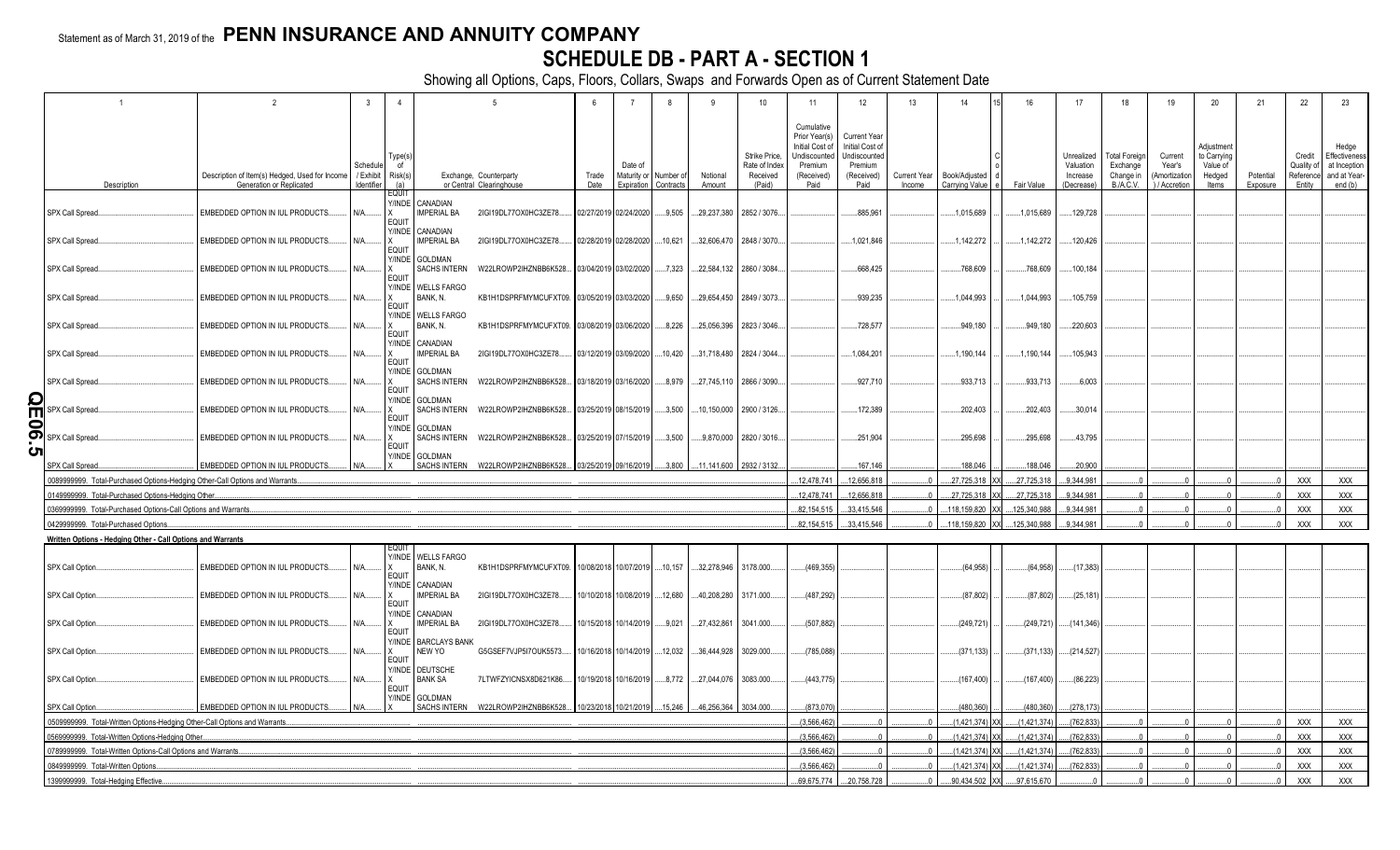## **SCHEDULE DB - PART A - SECTION 1**

|                                 |                                                                    |            |     |                          |       |                               |          |                                            |                                                                  |                                                                                        |        |                            |             |                                     | 18                                     |                                    | 20                                             |           | 22         |                                                                                    |
|---------------------------------|--------------------------------------------------------------------|------------|-----|--------------------------|-------|-------------------------------|----------|--------------------------------------------|------------------------------------------------------------------|----------------------------------------------------------------------------------------|--------|----------------------------|-------------|-------------------------------------|----------------------------------------|------------------------------------|------------------------------------------------|-----------|------------|------------------------------------------------------------------------------------|
|                                 | Description of Item(s) Hedged, Used for Income / Exhibit   Risk(s) | Schedule   |     | Exchange, Counterparty   | Trade | Date of<br>Maturity or Number | Notional | Strike Price,<br>Rate of Index<br>Receiver | Cumulative<br>Undiscounted Undiscounted<br>Premium<br>(Received) | Prior Year(s) Current Year<br>Initial Cost of Initial Cost of<br>Premium<br>(Received) |        | Current Year Book/Adiusted |             | Unrealized<br>Valuation<br>Increase | Total Foreig.<br>Exchange<br>Change in | Curren'<br>Year's<br>(Amortization | Adjustmen<br>to Carrying<br>Value of<br>Hedged | Potential |            | Hedge<br>Credit Effectiveness<br>Quality of at Inception<br>Reference and at Year- |
| Description                     | Generation or Replicated                                           | Identifier | (a) | or Central Clearinghouse | Date  | Expiration Contracts          | Amount   | (Paid)                                     |                                                                  | Paid                                                                                   | Income | Carrying Value             | Fair Value  | (Decrease                           | <b>B./A.C.V.</b>                       | ) / Accretion                      | Items                                          | Exposure  | Entity     | end (b)                                                                            |
| 1409999999. Total-Hedging Other |                                                                    |            |     |                          |       |                               |          |                                            | 8,912,279                                                        | .12,656,818                                                                            |        | 26,303,944 XX              | 26,303,944  | 8,582,148                           |                                        |                                    |                                                |           | XXX        | XXX                                                                                |
| 1449999999. TOTAL.              |                                                                    |            |     |                          |       |                               |          |                                            | 78,588,053                                                       | 33,415,546                                                                             |        | 116,738,446 XX             | 123,919,614 | 8,582,148                           |                                        |                                    |                                                |           | <b>XXX</b> | <b>XXX</b>                                                                         |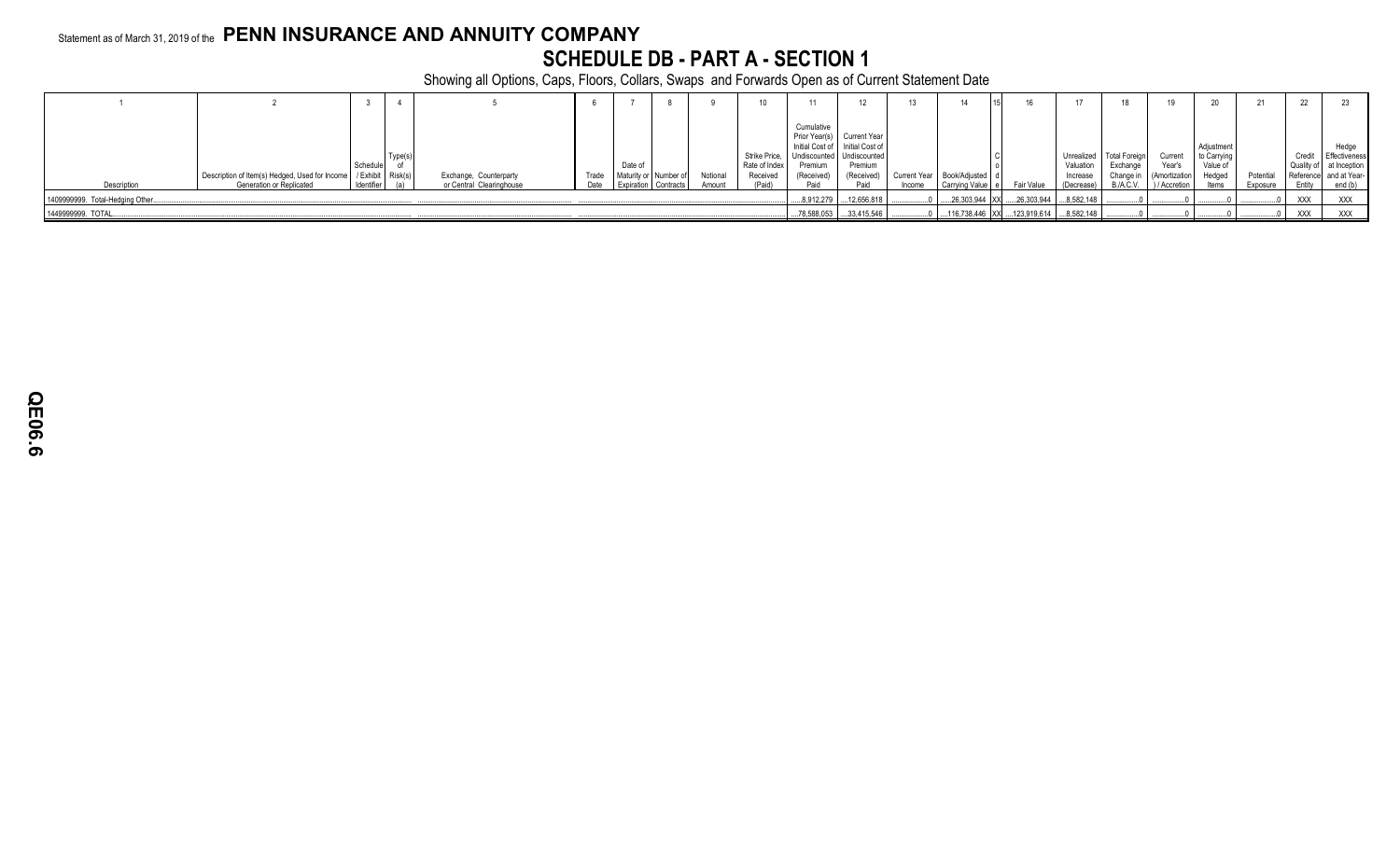## **SCHEDULE DB - PART B - SECTION 1**

Futures Contracts Open as of the Current Statement Date

|        |                  |          |             |                                                                      |                   |            |          | 10    |             |            |            | 14             |           | <b>Highly Effective Hedges</b> |                           |                              |             |           |               |              |
|--------|------------------|----------|-------------|----------------------------------------------------------------------|-------------------|------------|----------|-------|-------------|------------|------------|----------------|-----------|--------------------------------|---------------------------|------------------------------|-------------|-----------|---------------|--------------|
|        |                  |          |             |                                                                      |                   |            |          |       |             |            |            |                |           | 16                             |                           |                              |             |           |               |              |
|        |                  |          |             |                                                                      |                   |            |          |       |             |            |            |                |           |                                |                           |                              |             |           |               |              |
|        |                  |          |             |                                                                      |                   |            |          |       |             |            |            |                |           |                                | Change in                 |                              |             |           |               |              |
|        |                  |          |             |                                                                      |                   |            |          |       |             |            |            |                |           |                                | Variation                 |                              | Change in   |           |               |              |
|        |                  |          |             |                                                                      |                   |            |          |       |             |            |            |                |           |                                | Margin Gain               |                              | Variation   |           | Hedge         |              |
|        |                  |          |             |                                                                      |                   |            |          |       |             |            |            |                |           |                                | (Loss) Used to Cumulative |                              | Margin Gain |           | Effectiveness |              |
|        | Number           |          |             | Description of Item(s) Hedged, Schedule   Type(s)                    |                   | Date of    |          |       |             |            |            |                |           | Deferred                       | Adjust Basis              | Variation                    | (Loss)      |           | at Inception  |              |
| Ticker | of               | Notional |             | Used for Income Generation or   / Exhibit   of Risk(s)   Maturity or |                   |            |          | Trade | Transaction | Reporting  |            | Book/Adjusted  | Variation | Variation                      | of Hedged                 | Margin for All Recognized in |             | Potential | and at Year-  | Value of One |
|        | Symbol Contracts | Amount   | Description | Replicated                                                           | <b>Identifier</b> | Expiration | Exchange | Date  | Price       | Date Price | Fair Value | Carrying Value | Margin    | Margin                         | Item                      | Other Hedges Current Year    |             | Exposure  | end (b)       |              |

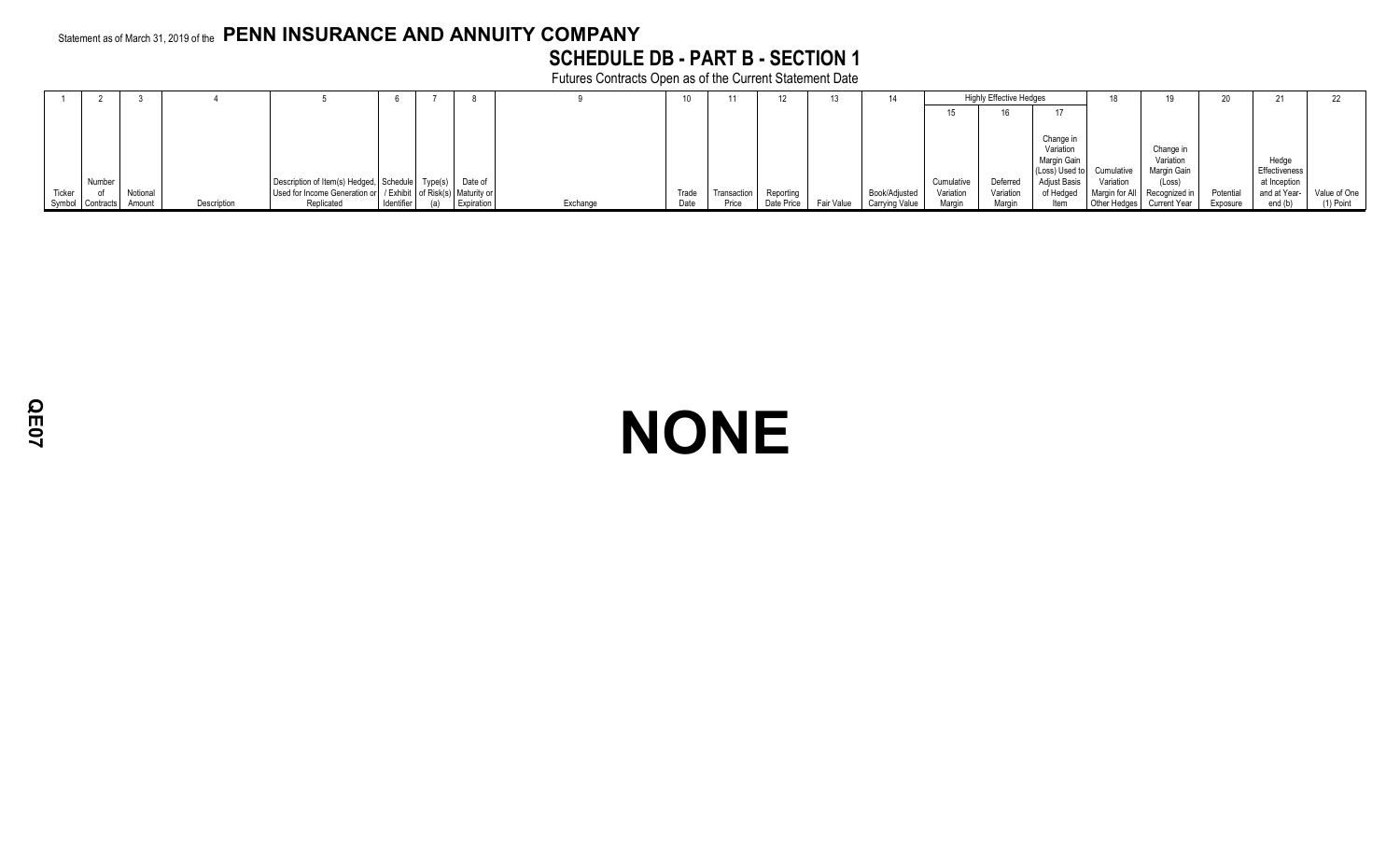## SCHEDULE DB - PART D - SECTION 1<br>Counterparty Exposure for Derivative Instruments Open as of Current Statement Date

|                                                                |                       |                   |                                        |                                       | Book Adjusted Carrying Value          |                               |                                  | Fair Value                       |                               | 11        | 12             |
|----------------------------------------------------------------|-----------------------|-------------------|----------------------------------------|---------------------------------------|---------------------------------------|-------------------------------|----------------------------------|----------------------------------|-------------------------------|-----------|----------------|
|                                                                |                       |                   |                                        |                                       |                                       |                               |                                  |                                  | 10                            |           |                |
|                                                                |                       |                   |                                        |                                       |                                       |                               |                                  |                                  |                               |           |                |
|                                                                |                       | Credit            |                                        |                                       |                                       |                               |                                  |                                  |                               |           |                |
|                                                                | Master                | Support           |                                        | Contracts with                        | Contracts with                        |                               |                                  |                                  |                               | Potential | Off-Balance    |
| Description of Exchange, Counterparty or Central Clearinghouse | Agreement<br>(Y or N) | Annex<br>(Y or N) | Fair Value of Acceptable<br>Collateral | Book/Adjusted Carrying<br>Value $> 0$ | Book/Adjusted Carrying<br>Value $< 0$ | Exposure Net<br>of Collateral | Contracts with<br>Fair Value > 0 | Contracts with<br>Fair Value < 0 | Exposure Net<br>of Collateral | Exposure  | Sheet Exposure |
| <b>NAIC 1 Designation</b>                                      |                       |                   |                                        |                                       |                                       |                               |                                  |                                  |                               |           |                |
| BANK OF AMERICA, N.A.<br>B4TYDEB6GKMZO031MB27 Y                |                       |                   | .9,100,000                             | 9,688,984                             |                                       | .588,984                      | .10,119,209                      |                                  | .1,019,209                    |           |                |
| G5GSEF7VJP5I7OUK5573<br><b>BARCLAYS BANK NEW YO.</b>           |                       |                   | .14.690.000                            | .16,748,159                           |                                       | .2,058,159                    | 17,437,430                       |                                  | .2,747,430                    |           |                |
| CANADIAN IMPERIAL BA.<br>2IGI19DL77OX0HC3ZE78                  |                       |                   | .25,490,000                            | .27,455,364                           |                                       | 1,965,364                     | .27,192,449                      |                                  | 1,702,449                     |           |                |
| CITIBANK N.A<br>E57ODZWZ7FF32TWEFA76                           |                       |                   | 8,916,184                              | 6,661,817                             |                                       |                               | .8,048,113                       |                                  |                               |           |                |
| <b>DEUTSCHE BANK SA.</b><br>7LTWFZYICNSX8D621K86               |                       |                   | .3,720,000                             | 5,018,228                             |                                       | 1,298,228                     | .4,324,574                       |                                  | .604.574                      |           |                |
| <b>GOLDMAN SACHS INTERN.</b><br>W22LROWP2IHZNBB6K528           |                       |                   | 25,020,000                             | .22,588,044                           |                                       |                               | .26,490,318                      |                                  | 1,470,318                     |           |                |
| KB1H1DSPRFMYMCUFXT09 Y.<br><b>WELLS FARGO BANK, N.</b>         |                       |                   | 21,040,000                             | 20,516,161                            |                                       |                               | .22,410,069                      |                                  | 1,370,069                     |           |                |
| 0299999999. Total NAIC 1 Designation.                          |                       |                   | 107,976,184                            | 108,676,757                           |                                       | 5,910,735                     | 116,022,162                      |                                  | .8,914,049                    |           |                |
| <b>NAIC 2 Designation</b>                                      |                       |                   |                                        |                                       |                                       |                               |                                  |                                  |                               |           |                |
| IYDOJBGJWY9T8XKCSX06. Y<br>SUNTRUST BANK.                      |                       |                   | .7,120,000                             | 8,061,687                             |                                       | .941,687                      | .7,897,457                       |                                  | .777,457                      |           |                |
| 0399999999. Total NAIC 2 Designation.                          |                       |                   | 7,120,000                              | 8,061,687                             |                                       | .941,687                      | .7,897,457                       |                                  | .777,457                      |           |                |
| 0999999999. Gross Totals                                       |                       |                   | 115,096,184                            | 116,738,444                           |                                       | .6,852,422                    | 123,919,619                      |                                  | .9,691,506                    |           |                |
| 1. Offset per SSAP No. 64.                                     |                       |                   |                                        |                                       |                                       |                               |                                  |                                  |                               |           |                |
| 2. Net after right of offset per SSAP No. 64.                  |                       |                   |                                        | 116,738,444                           |                                       |                               |                                  |                                  |                               |           |                |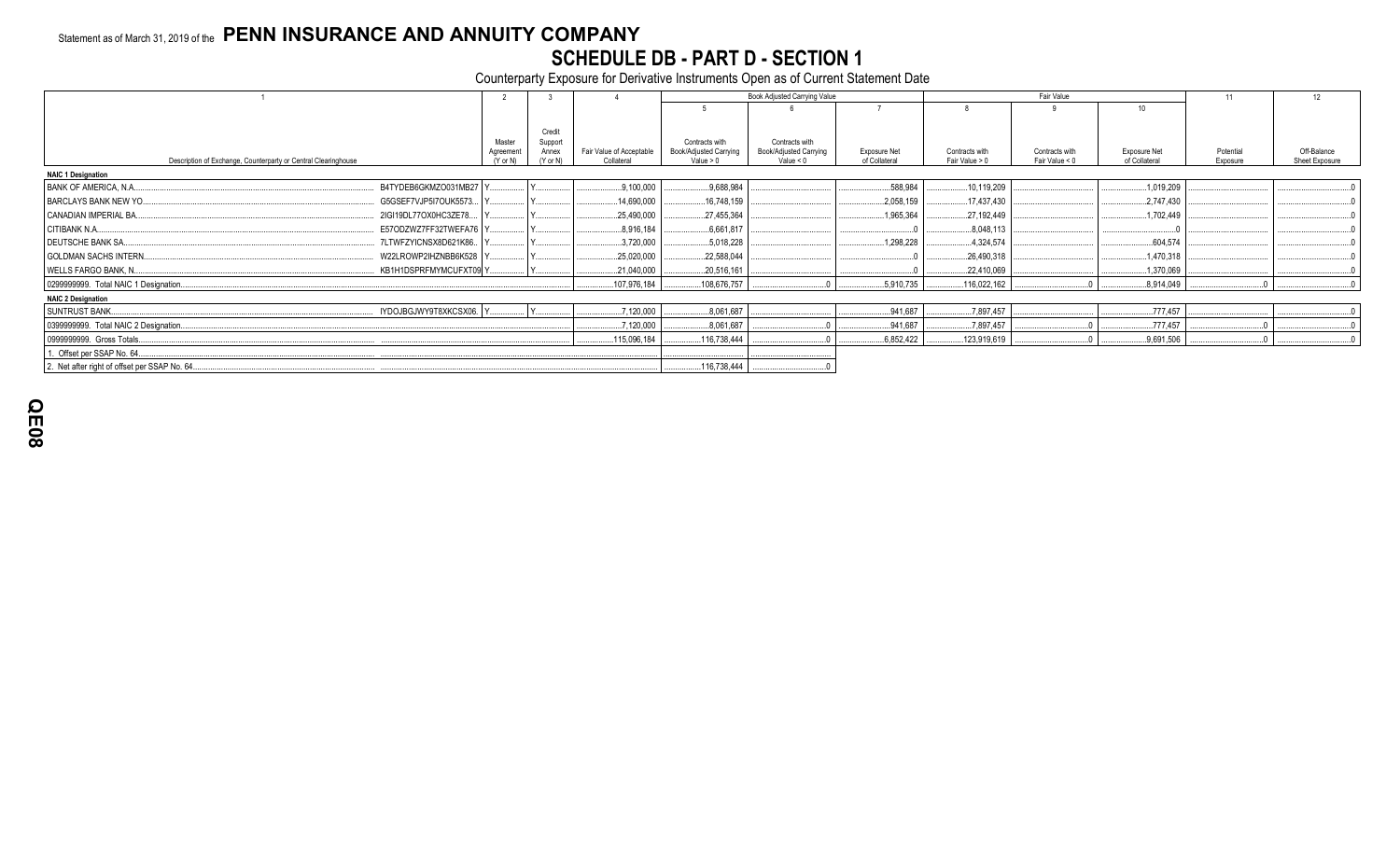## Statement as of March 31, 2019 of the PENN INSURANCE AND ANNUITY COMPANY **SCHEDULE DB - PART D - SECTION 2**

### Collateral for Derivative Instruments Open as of Current Statement Date

|                                                 |                             |                       |                             |               |              |              | Book/Adjusted  | Maturity   | Type of Margin          |
|-------------------------------------------------|-----------------------------|-----------------------|-----------------------------|---------------|--------------|--------------|----------------|------------|-------------------------|
| Exchange, Counterparty or Central Clearinghouse |                             | Type of Asset Pledged | <b>CUSIP</b> Identification | Description   | Fair Value   | Par Value    | Carrving Value | Date       | $(I, V \text{ or } IV)$ |
| <b>Collateral Pledged to Reporting Entity</b>   |                             |                       |                             |               |              |              |                |            |                         |
| CITIBANK N.A.                                   | E57ODZWZ7FF32TWEFA76 CASH.  |                       | 000000<br>00 0 CASHUSD.     |               | .8.916.184   | .8.916.184   | <b>XXX</b>     |            |                         |
| <b>GOLDMAN SACHS INTERN</b>                     | W22LROWP2IHZNBB6K528 CASH.  |                       | 000000                      | 00 0 CASHUSD  | .25,020,000  | 25,020,000   | <b>XXX</b>     |            |                         |
| <b>SUNTRUST BANK.</b>                           | IYDOJBGJWY9T8XKCSX06 CASH.  |                       | 000000                      | 00 0 CASHUSD  | 7.120.000    | 7,120,000    | <b>XXX</b>     |            |                         |
| BANK OF AMERICA, N.A.,                          | B4TYDEB6GKMZO031MB27 CASH.  |                       | 000000                      | 00 0 CASHUSD. | .9,100,000   | .9,100,000   | XXX            |            |                         |
| <b>DEUTSCHE BANK SA</b>                         | 7LTWFZYICNSX8D621K86 CASH.  |                       | 000000                      | 00 0 CASHUSD. | .3,720,000   | .3,720,000   | <b>XXX</b>     |            |                         |
| <b>WELLS FARGO BANK. N.,</b>                    | KB1H1DSPRFMYMCUFXT09. CASH. |                       | 000000                      | 00 0 CASHUSD  | .21,040,000  | 21.040.000   | <b>XXX</b>     |            |                         |
| <b>BARCLAYS BANK NEW YO</b>                     | G5GSEF7VJP5I7OUK5573 CASH.  |                       | 00 0 CASHUSD<br>000000      |               | .14,690,000  | .14,690,000  | <b>XXX</b>     |            |                         |
| CANADIAN IMPERIAL BA                            | 2IGI19DL77OX0HC3ZE78 CASH   |                       | 00 0 CASHUSD<br>000000      |               | 25,490,000   | 25,490,000   | XXX            |            |                         |
| 0299999999. Totals                              |                             |                       |                             |               | .115,096,184 | .115,096,184 | <b>XXX</b>     | <b>XXX</b> | XXX                     |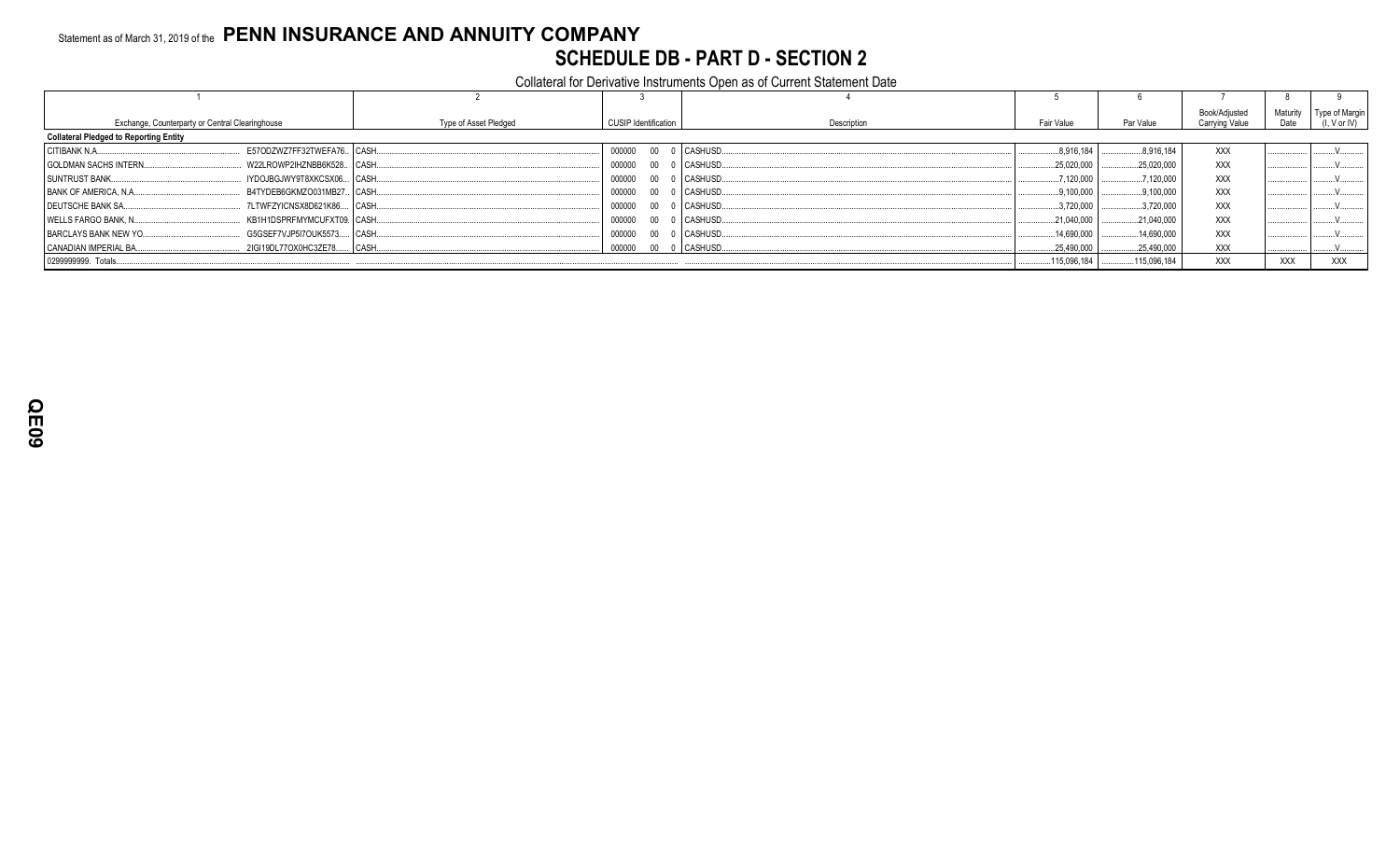**Sch. DL - Pt. 1 NONE**

**Sch. DL - Pt. 2 NONE**

**QE10, QE11**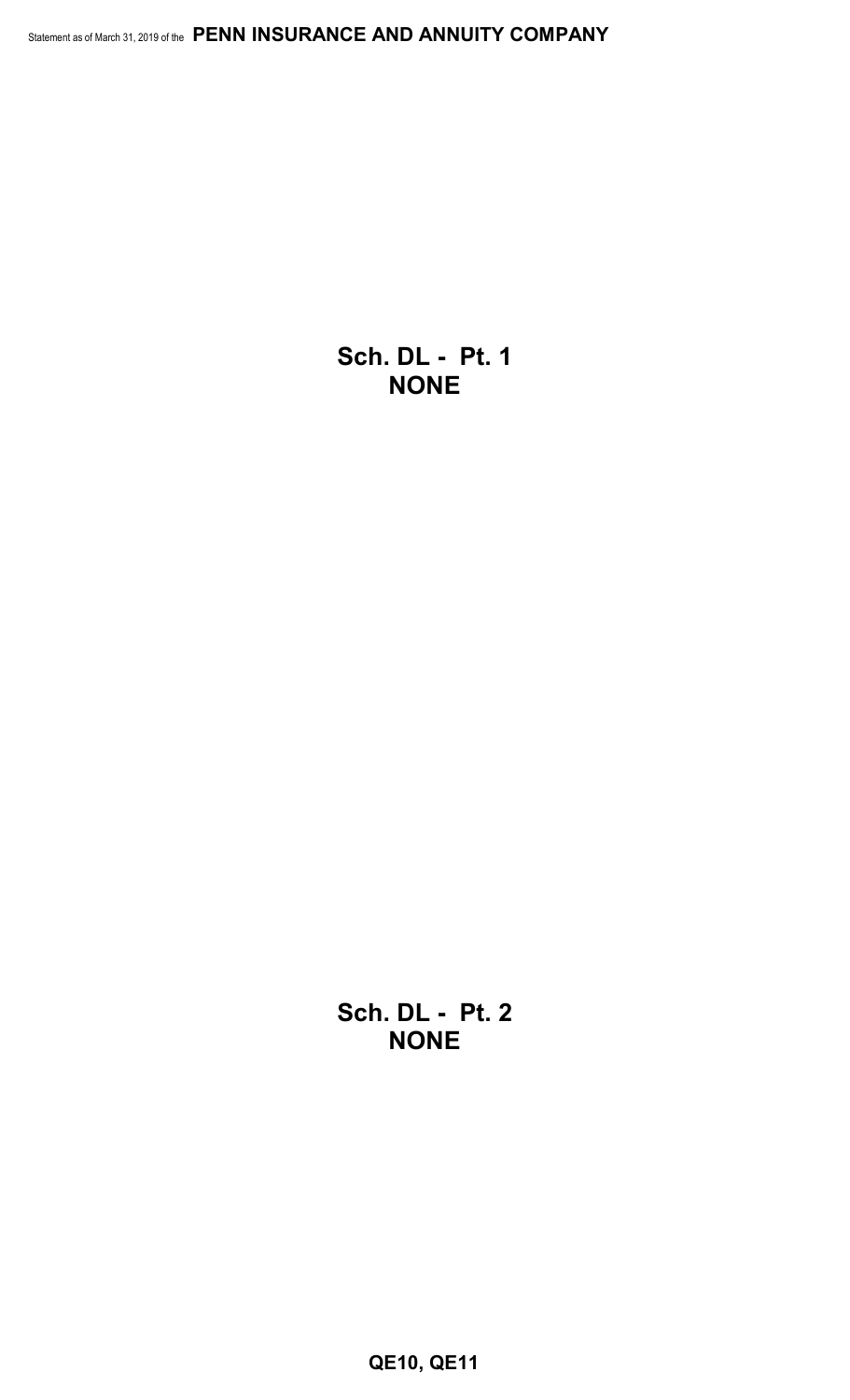## Statement as of March 31, 2019 of the PENN INSURANCE AND ANNUITY COMPANY **SCHEDULE E - PART 1 - CASH**

|                          |            |            |                  | <b>Month End Depository Balances</b>  |                                          |             |                              |             |            |
|--------------------------|------------|------------|------------------|---------------------------------------|------------------------------------------|-------------|------------------------------|-------------|------------|
|                          |            | $\Omega$   |                  |                                       |                                          |             | Book Balance at End of Each  |             |            |
|                          |            |            |                  |                                       |                                          |             | Month During Current Quarter |             |            |
|                          |            |            |                  |                                       |                                          | ĥ           |                              |             |            |
|                          |            |            |                  | Amount of Interest<br>Received During | Amount of Interest<br>Accrued at Current |             |                              |             |            |
|                          | Depository | Code       | Rate of Interest | <b>Current Quarter</b>                | <b>Statement Date</b>                    | First Month | Second Month                 | Third Month |            |
| <b>Open Depositories</b> |            |            |                  |                                       |                                          |             |                              |             |            |
|                          |            |            |                  |                                       |                                          |             |                              | .13.367     | <b>XXX</b> |
|                          |            |            |                  |                                       |                                          |             |                              |             | <b>XXX</b> |
|                          |            |            |                  |                                       |                                          |             |                              |             | <b>XXX</b> |
|                          |            |            |                  |                                       |                                          |             |                              |             | <b>XXX</b> |
|                          |            |            |                  |                                       |                                          |             |                              |             | <b>XXX</b> |
|                          |            | <b>XXX</b> | XXX              |                                       |                                          |             |                              |             | XXX        |
|                          |            | <b>XXX</b> | <b>XXX</b>       |                                       |                                          |             |                              |             | XXX        |
|                          |            | <b>XXX</b> | XXX              |                                       |                                          |             |                              |             | XXX        |